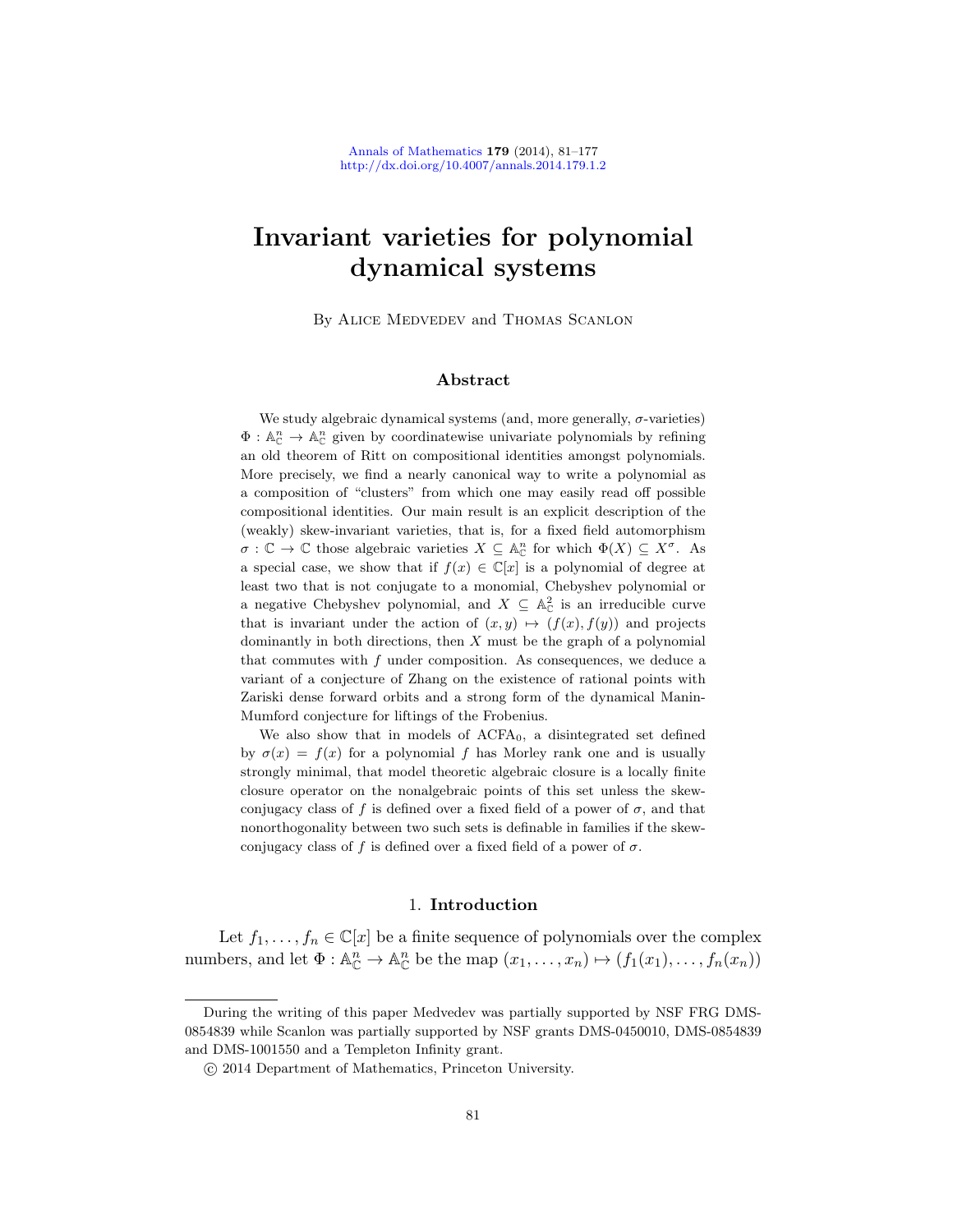given by applying the polynomials coordinatewise. We aim to explicitly describe those algebraic varieties  $X \subseteq \mathbb{A}_{\mathbb{C}}^n$  that are invariant under  $\Phi$ . To do so, we solve a more general problem. We fix a field automorphism  $\sigma : \mathbb{C} \to \mathbb{C}$ , describe those algebraic varieties  $X \subseteq \mathbb{A}_{\mathbb{C}}^n$  that are (weakly) skew-invariant in the sense that  $\Phi(X) \subseteq X^{\sigma}$ , and recover the solution to the initial problem by taking  $\sigma$  to be the identity map.

We consider this more general problem of classifying the skew-invariant varieties in order to import some techniques from the model theory of difference fields and because we are mo[tiv](#page-95-0)ated by some fine structural problems in the model theory of diffe[ren](#page-95-0)c[e](#page-95-1) fields. A *difference field* is a field  $K$  equipped with a distinguished endomorphism  $\sigma: K \to K$ . The theory of difference fields, expressed in the first-order language of rings expanded by a unary function symbol for the endomorphism, admits a model companion, ACFA, the models of which we call difference closed, and it is the rich structure theory of the definable sets in difference closed fields developed in [4] that we employ.

In  $[11]$  the first author refined the trichotomy theorems of  $[4]$ ,  $[6]$  for sets defined by formulas of the form  $\sigma(x) = f(x)$ , where f is a rational function, showing that they are *disintegrated*, or what is sometimes called *trivial*, unless  $f$  is covered by an isogeny of algebraic groups in the sense that there is a onedimensional algebraic group G, an isogeny  $\phi : G \to G^{\sigma}$ , and a dominant rational function  $\pi: G \to \mathbb{P}^1$  with  $f \circ \pi = \pi^{\sigma} \circ \phi$ . In this context, disintegratedness is a very strong property: it asserts that all algebraic relations amongst solutions to disintegrated equations are reducible to binary relations. This consequence and the fact that the dynamical systems arising from isogenies are well-understood reduce the problem of describing ge[neral Φ-skew-inva](#page-19-0)riant varieties to that of describing skew-invariant curves in the affine plane.

Thus, the bulk of the technical work in this paper concerns the problem of describing those affine plane curves  $C \subseteq \mathbb{A}_{\mathbb{C}}^2$  that are  $(f, g)$ -skew-invariant when  $f$  and  $g$  are disintegrated polynomials in the [sen](#page-96-0)se of the previous paragraph. It is not hard to reduce this problem to describing triples  $(h, \pi, \rho)$  of polynomials satisfying  $f \circ \pi = \pi^{\sigma} \circ h$  and  $g \circ \rho = \rho^{\sigma} \circ h$  (see Proposition 2.34). Possible compositional identities involving polynomials over C were explicitly classified by Ritt in [15], and Ritt's work has been given a conceptually cleaner presentation and has been refined to give a very sharp answer to the question of which quadruples of polynomials  $(a, b, c, d)$  in  $\mathbb{C}[x]$  satisfy  $a \circ b = c \circ d$  in [21].

Our combinatorial analysis of the ingredients of Ritt's theorem yields a refinement that is in some ways weaker and in other ways stronger than the ones in [21]. Applying our refinements of Ritt's theorem to the compositional equations involving f, g, h,  $\pi$ , and  $\rho$ , we explicitly describe all  $(f, g)$ -skewinvariant plane curves in terms of a decomposition of  $f$  as a compositional product.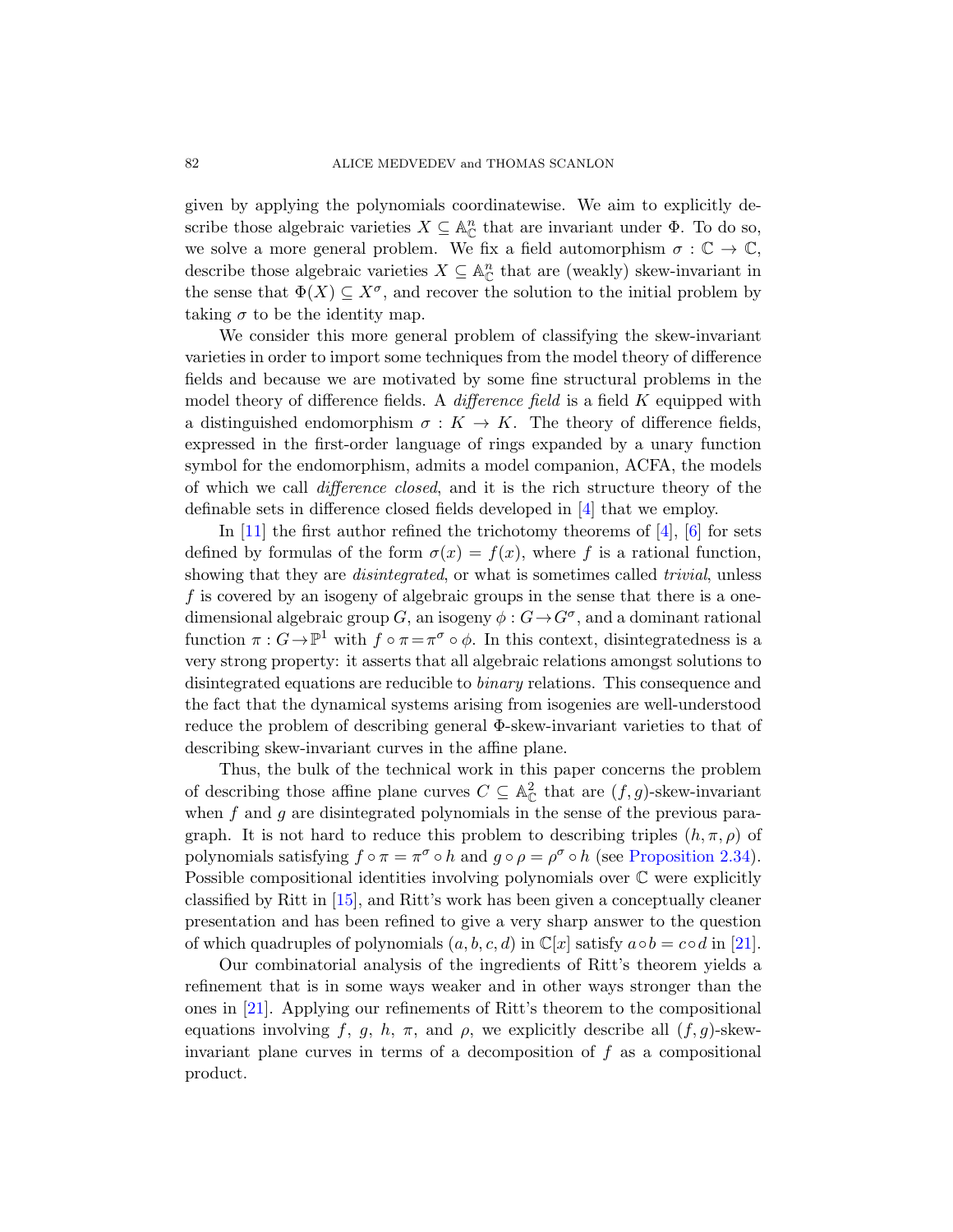We should say a few words as to what we mean by weaker and stronger. Ritt's theorem asserts that any one decomposition [of a](#page-96-0) polynomial over  $\mathbb C$  may be obtained from any other decomposition via a finite sequence of explicit identities, which we call Ritt swaps. From this theorem one might expect that it would be a routine matter to put a polynomial into a standard form as a composition of indecomposable polynomials. However, ambiguity as to the character of certain polynomials m[ay](#page-96-0) be introduced through compositions with linear polynomials. A central part of our argument (as well as of [21]) consists of characterizing exactly how compositional identities involving the special polynomials appearing in Ritt's theorem and linear polynomials may hold. While the individual steps in these calculations are very easy, pinning down all of the possibilities requires an exhaustive analysis. From this point, our results on canonical forms diverge. While the formalism of [21] is well suited to studying decompositions of compositional powers, it is not well adapted to the problem of describing possible skew-invariant varieties. We discuss the comparison between our theorems on polynomial decompositions and those from [21] in detail in the body [of the paper.](#page-60-0)

Our key technical in[novation is the](#page-45-0) notion of a clustering of a decomposition whereby the various compositional factors are grouped, or "clustered," according to their combinatorial properties; for example, compatible Chebyshev polynomials are clustered together. Clusterings are not canonical, but using some invariants computed from clusterings we may read off properties of possible compositional identities. Specifically, with Theorem 4.37 we show that the number and types of the clusters (see Definition 4.2) appearing in a clustering of a decomposition, as well as the location of the "gates" (see Definition 4.15), are invariants of a polynomial, independent of a choice of decomposition.

In every reasonable sense, for almost every pair of polynomials  $(f, g)$ , there are no  $(f, g)$ -skew-invariant curves other than products of the form  $\{\xi\} \times \mathbb{A}^1$ or  $\mathbb{A}^1 \times {\{\zeta\}}$  where  $f(\xi) = \sigma(\xi)$  (respectively,  $g(\zeta) = \sigma(\zeta)$ ). Indeed, even if  $f = g = g^{\sigma}$ , in most cases, the only additional  $(f, f)$ -invariant curves are graphs of iterates of  $f$  and their converse relations. For instance, it is easy to see that this holds for f indecomposable by using our reformulation of the existence of an  $(f, g)$ -skew-invariant curve in terms of compositional identities  $f \circ \pi = \pi^{\sigma} \circ h$  and  $g \circ \rho = \rho^{\sigma} \circ h$ .

More generally, there are four basic sources for skew-invariant curves. Some come from (skew) iteration. If f is any polynomial and  $g = f^{\sigma^n}$ , then the graph of  $f^{\lozenge n} := f^{\sigma^{n-1}} \circ f^{\sigma^{n-2}} \circ \cdots \circ f$  is  $(f, g)$ -skew-invariant. In particular, when  $f = f^{\sigma}$  is fixed by  $\sigma$ , the graphs of iterates of f (and their converse relations) are  $(f, f)$ -invariant. If f is polynomial of degree at least two, then the set of linear polynomials  $L$  that skew commute with  $f$  in the sense that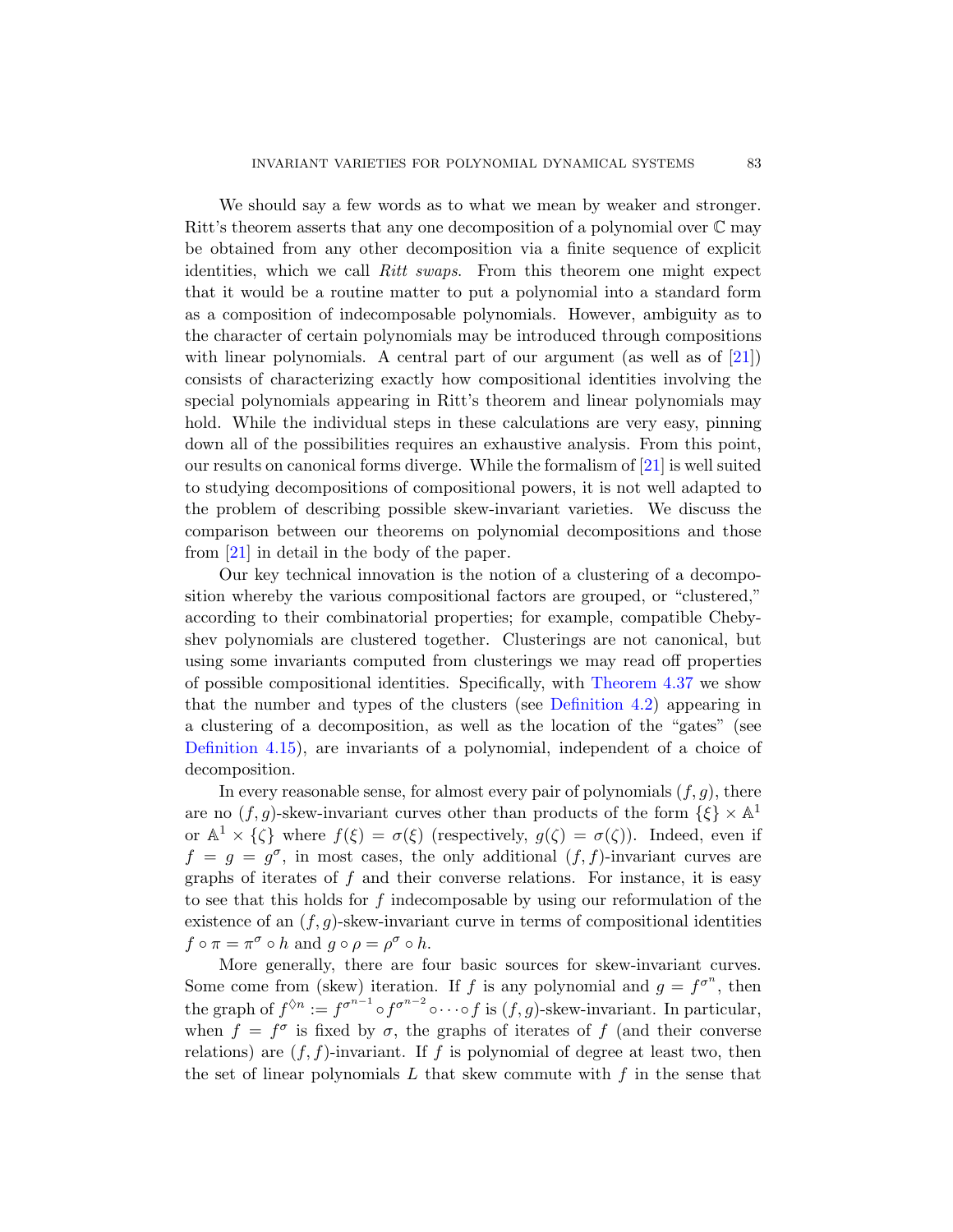$f \circ L = L^{\sigma} \circ f$  is generally finite but sometimes is nontrivial. If L skewcommutes with f, then the curve defined by  $y = L(x)$  is necessarily  $(f, f)$ skew-invariant. When  $f$  is expressible as a nontrivial compositional product,  $f = a \circ b$ , then considering what we call a plain skew-twist of f,  $g := b^{\sigma} \circ a$ , we see that the graph of b is  $(f, g)$ -skew-invariant. While all possible plain skew-twists can be easily read off from one expression of  $f$  as a composition of indecomposable polynomials, it takes more work to characterize the possible sequences of plain skew-twists that originate from  $f$ . Finally, it can happen tha[t graphs of mon](#page-85-0)omial identities (or their conjugates via some linear change of variables) may be  $(f, g)$ -invariant. For example, if  $f(x) = x \cdot (1 + x^3)^2$  and  $g(y) = y \cdot (1 + y^2)^3$ , then the curve defined by  $y^2 = x^3$  is  $(f, g)$ -invariant. Our primary task is to prove a precise version of the assertion that these examples exhaust the possibilities for skew-invariant curves.

Our characterization of the skew-invariant varieties appears as a combination of Theorem 2.30 with Theorem 6.26. Given a regular map  $\Phi : \mathbb{A}^N \to \mathbb{A}^N$ of the form  $(x_1, \ldots, x_N) \mapsto (f_1(x_1), \ldots, f_N(x_N))$  where each  $f_i$  is a nonconstant polynomial, the coordinates may be partitioned according the trichotomy theorem for difference fields. That is,  $\Phi$  may be realized as a Cartesian product of three maps of this form where in the first map each polynomial  $f_i$  is linear, for the second map each  $f_i$  is linearly conjugate to a power map, a Chebyshev polynomial or a negative Chebyshev polynomial, and for the third map each  $f_i$  is disintegrated. Then, the  $\Phi$ -skew-invariant varieties are products of the skew-invariant varieties for each of these three components. It is a routine matter to classify the skew-invariant varieties for sequences of linear polynomials. It follows from the [theory of one-](#page-18-0)based groups (or a straightforward degree computation) that the skew-invariant subvarieties for sequences of power maps and Chebyshev polynomials come from algebraic tori. Moreover, a skew-invariant variety for sequences of power maps and Chebyshev polynomials may be further decomposed into products of skew-invariant subvarieties for the subsequences consisting of power maps and Chebyshev polynomials of the same degree. We collect all of these observations in Theorem 2.30.

The most complicated class of skew-invariant varieties appear as skewinvariant subvarieties of  $(\mathbb{A}^N, \Phi)$  where [for some seq](#page-83-0)uence of disintegrated polynomials  $f_1, \ldots, f_N$  the map  $\Phi$  takes the form

$$
(x_1,\ldots,x_N)\mapsto (f_1(x_1),\ldots,f_N(x_N)).
$$

Using disintegratedness, we see that any Φ-skew-invariant variety must be a component of the intersection of pullbacks of  $(f_i, f_j)$ -skew-invariant varieties ranging over all pairs  $(i, j)$  with  $1 \leq i \leq j \leq n$ . Thus, the classification of  $\Phi$ -skew-invariant varieties reduces to the case that  $N = 2$ . With Theorem 6.22 we clarify the sense in which such skew-invariant curves must come from compositions of skew-twists, monomial equations, and graphs of twisted iterates.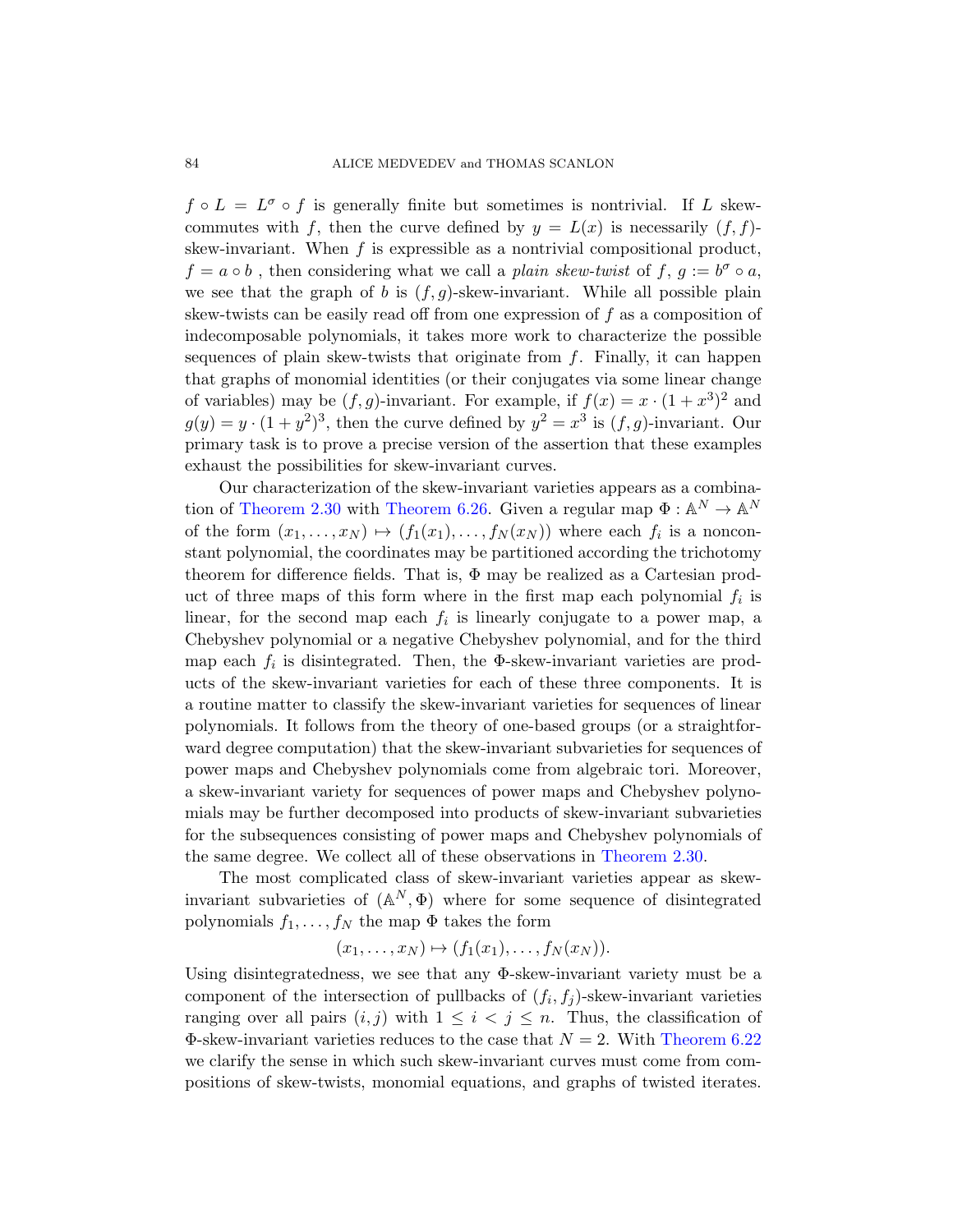In particular, we give very tight bounds on the degrees of the monomial equations that might appear. These bounds are in terms of some refined degrees of the indecomposable polynomials appearing in some complete decomposition of  $f_1$  and are bounded by the degree of  $f_1$  in the usual sense. The following is an especially notable special case.

THEOREM (see Theorem 6.24). Let  $f(x) \in \mathbb{C}[x]$  be a polynomial of degree at least two that is not conjugate to a monomial, a Chebyshev polynomial or a negative Chebyshev polynomial. Let  $N \in \mathbb{Z}_+$  be a positive integer and  $X \subseteq \mathbb{A}_{\mathbb{C}}^N$ be an irreducible subvariety of affine N-space over the complex numbers that is invariant under the coordinatewise action o[f](#page-96-1)  $f$ . Then  $X$  is defined by equations over the form  $x_i = g(x_i)$  and  $x_k = \xi$ , where g is a polynomial that commutes with f and  $\xi$  is a fixed point of f. Moreover, g takes the form  $L \circ h^{\circ m}$  for some  $m \in \mathbb{N}$  where  $h^{\circ \ell} = f$  for some  $\ell$  and  $L$  is a linear polynomial that commutes with a compositional power of h.

We apply our results on skew-invariant varieties to address problems of two different kinds. We pr[ove](#page-96-1) variants of two conjectures of Zhang [20] on the arithmetic of dynamical systems. We also pin down definable structure on, and definable relations between, sets defined by  $\sigma(x) = f(x)$  for some polynomial f in  $ACFA<sub>0</sub>$ .

Zhang conjectured that if  $\phi: X \to X$  is a polarizable dynamical system over some number field K, then there is a point  $a \in X(K^{\text{alg}})$  whose forward orbit under  $\phi$  [is Zariski](#page-89-0) dense (Conjecture 4.1.6 of [20]). We consider a situation inspired by Zhang's conjecture, but which is at one level more general in that we drop the polarizability hypothesis and strengthen the conclusion in that one need not pass to the algebraic closure to find the desired point with a Zariski dense orbit, but in another sense is more special in that the map  $\phi$  is assumed to be given by a sequence of univariate polynomials. Let us note here a somewhat special case of our Theorem 7.16.

THEOREM. If K is any field of characteristic zero and  $\Phi: \mathbb{A}^n_K \to \mathbb{A}^n_K$  is given by a sequence of univariate polynomials each of degree at least two, then there is a point  $a \in \mathbb{A}^n(K)$  with a Zariski dense  $\Phi$ -forward orbit.

In fact, we prove a somewhat stronger result in which some of the  $f_i$ 's are allowed to be linear.

In anoth[er](#page-95-2) direction we prove a refined version of Zhang's Manin-Mumford conjecture for dynamical systems lifting a Frobenius. Zhang conjectured that if  $\phi: X \to X$  were a polarized dynamical system over  $\mathbb C$  and  $Y \subseteq X$  were an irreducible closed subvariety for which the  $\phi$ -preperiodic points lying on Y were Zariski dense in Y, then Y would be a  $\phi$ -preperiodic variety (Conjecture 1.2.1) of [20]). Counterexamples to this statement have been advanced, and the conjecture itself has been reformulated [7]. As with our theorem on the density of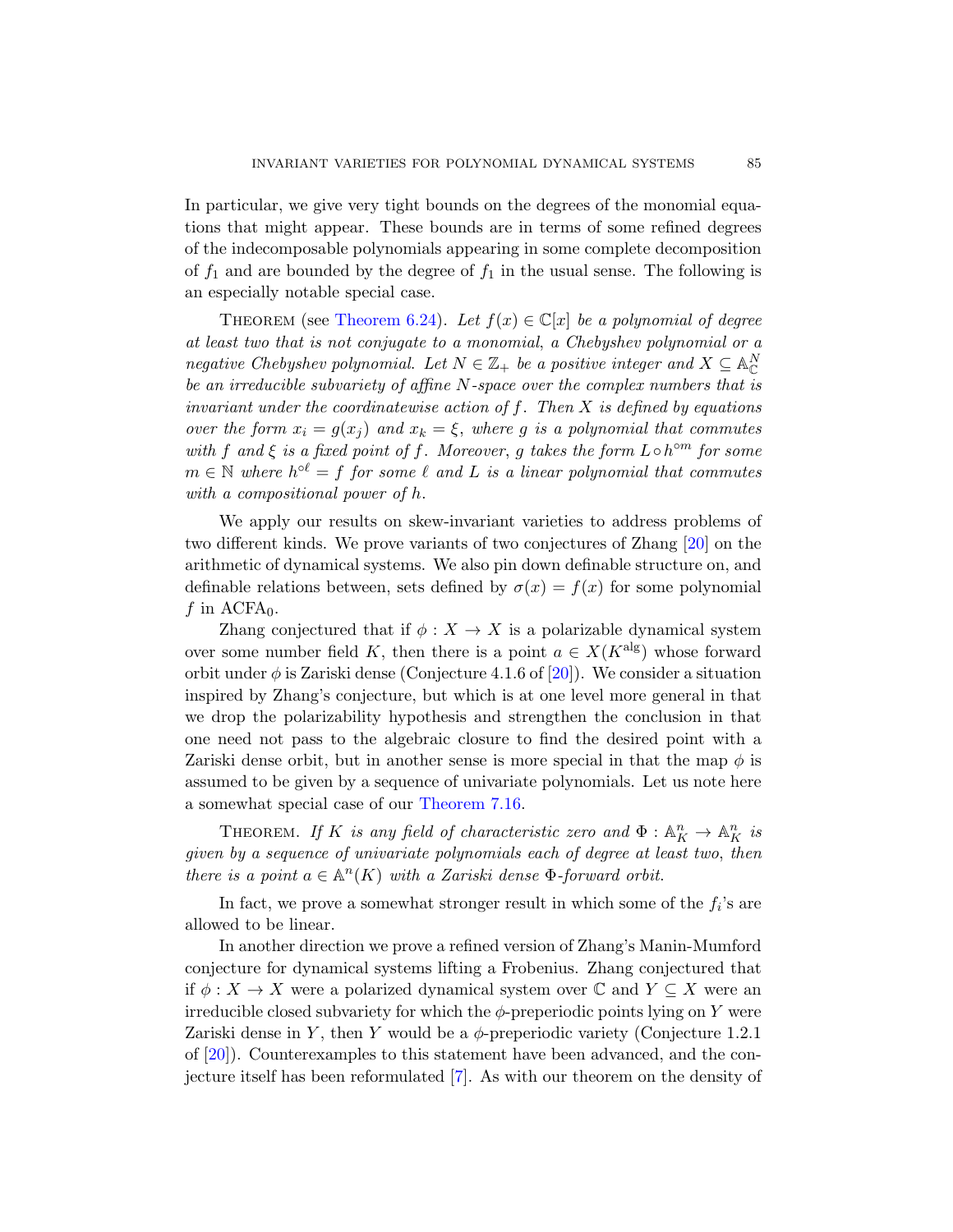rational orbits, our dynamical Manin-Mumford theorem is both more and less general than what is predicted by the corrected dynamical Manin-Mumford conjecture. We do not require polarizability, though we do consider only periodic points and dynamical systems arising from liftings of the Frobenius. Our precise statement is given as Theorem 7.33. Let us mention a special case here.

THEOREM. Suppose that q is a power of a prime p and that  $f(x) \in \mathbb{Z}[x]$  is a polynomial of degree q for which  $f(x) \equiv x^q \mod p\mathbb{Z}[x]$  but f is not conjugate to  $x^q$  itself, nor to the  $q^{th}$  Chebyshev polynomial, nor to the negative Chebyshev polynomial of degree q. Then any irreducible variety  $X \subseteq \mathbb{A}_{\mathbb{C}}^n$  containing a Zariski dense set of n-tuples of f-periodic points is defined by equations of the following two forms. Some equations are of the form  $x_i = \xi$  for some f-periodic point  $\xi$ . The rest are of the form  $x_j = L \circ \alpha^{\circ m}(x_k)$  for some  $m \in \mathbb{N}$  where  $\alpha^{\circ N} = f$  for some N and L commutes with some compositional power of  $\alpha$ .

In the case of differential fields, Hrushovski and Itai showed that there are model complete theories of differential fields other than the theory of differentially closed fields [9]. [It is still open](#page-86-0) whether or not there are model complete [theories](#page-86-0) of difference fields other than ACFA. But if there were some formula  $\theta(x)$  defining in a difference closed field a set of D-rank one having only finitely many algebraic realizations such that for every other formula  $\eta(y, z)$ , the set of parameters  $\{b : \theta(x)$  is nonorthogonal to  $\eta(y, b)\}$  were definable, then one could produce a new model complete difference field by omitting the nonalgebraic types in  $\theta$ . Towards this goal, we prove Theorem 7.6.

THEOREM (Theorem 7.6). For a nonconstant polynomial  $f$ , the set of polynomials g with  $(A^1, g) \not\perp (A^1, f)$  is definable if and only if f is not skewconjugate to  $f^{\sigma^n}$  for every positive integer  $n \in \mathbb{Z}_+$ .

Two byproduct[s of this a](#page-6-0)nalysis are an explicit characterization of the algebraic closure operator on disintegrated sets defined by  $\sigma(x) = f(x)$  and the computation of Morley rank and degree of these sets. As long as  $f$  is disintegrated, this set has Morley rank one, and if f is also not skew-conjugate to  $x^k u(x)^n$  for [some poly](#page-32-0)nomial u and some  $n > 1$ , then the set is strongly minimal.

This paper is organized as follows. In Section 2 we lay out our notation [and](#page-44-0) begin our analysis by reducing the problem to that of describing skewinvariant curves for pairs of disintegrated polynomials. We then convert this problem to one about compositional identities and lay out the problem in terms of certain monoid actions. The technical work on compositional identities is spread over the next four sections. In Section 3 we identify all of the possible ways in which one Ritt polynomial may be linearly related to another Ritt polynomial. In Section 4 we study clusterings of decompositions, ending the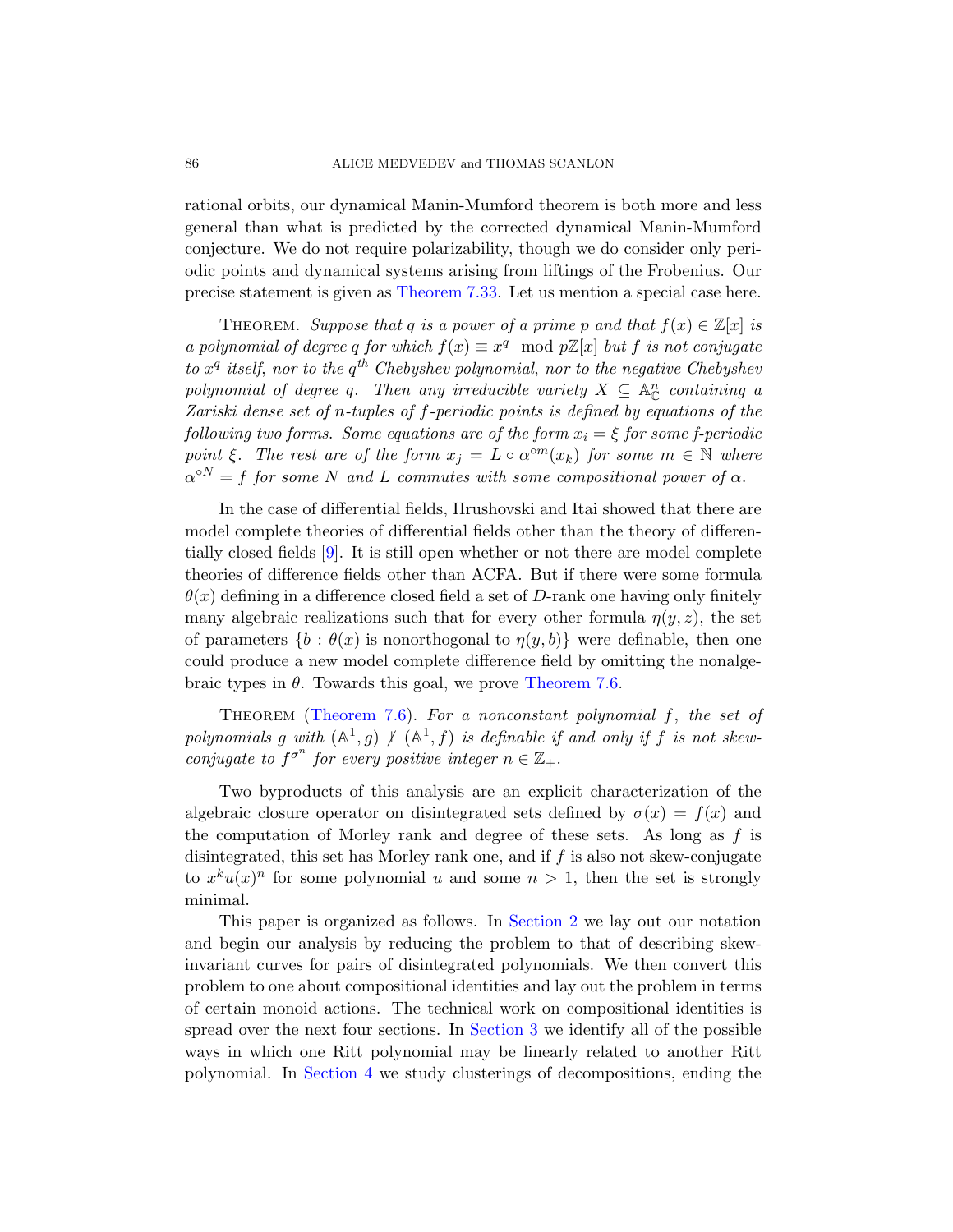section with a theorem on invariants of polynomials computed from these clusterings. In Section 5 we intensify the study of the monoid actions producing canonical forms. In Section 6, we fin[ally](#page-96-0) obtain the characterization of the skew-invariant curves for actions of pairs of polynomials from the results on clusterings and monoid actions. In Section 7 we conclude with three applications of our results to definability of orthogonality, Zhang's conjecture on the density of dynamical orbits, and a version of the dynamical Manin-Mumford conjecture for Frobenius lifts.

<span id="page-6-0"></span>We thank M. Zieve for sharing a preliminary version of [21] and for discussing issues around compositional identities of polynomials and rational functions. We thank the referee for subjecting our manuscript to a thorough review and suggesting numerous improvements.

## 2. Coarse structure of skew-invariant varieties

In this section we compare the formalism of algebraic dynamical systems and of  $\sigma$ -varieties to establish the relevance of the model theory of difference fields to the study of algebraic dynamics. We then interpret the fundamental trichotomy theorem for difference fields in terms of skew-invariant varieties. Using this interpretation, we reduce the analysis of skew-invariant varieties for maps given by coordinatewise actions of univariate polynomials on affine space to that of describing the skew-invariant curves in  $\mathbb{A}^2$  for pairs of disintegrated polynomials. We close out this section by recalling Ritt's theorem on polynomial decompositions in detail and by formalizing that theorem in terms of actions of various monoids. In so doing, we convert the problem of describing invariant varieties into questions about canonical forms for these monoid actions.

## 2.1. Algebraic dynamics and  $\sigma$ -varieties.

Definition 2.1. A difference field  $(L, \sigma)$  is a field L given together with a distinguished field endomorphism  $\sigma : L \to L$ . The fixed field of a difference field  $(L, \sigma)$  is the subfield  $Fix(\sigma) := \{a \in L : \sigma(a) = a\}.$ 

If X is an algebraic variety over the difference field  $(L, \sigma)$ , then the σ-transform of X,  $X^{\sigma}$  is the base change of X to L via σ. More concretely, if X is a closed subvariety of some affine space, then  $X^{\sigma}$  is defined by the same equations as X but with  $\sigma$  applied to the coefficients. At the level of rational points,  $a \in X(K) \leftrightarrow \sigma(a) \in X^{\sigma}(K)$ . The  $\sigma$ -transform gives a endofunctor of the category of algebraic varieties over L. That is, if  $f : X \to Y$  is a morphism of varieties over L, then there is a uniquely defined morphism  $f^{\sigma}: X^{\sigma} \to Y^{\sigma}$ of varieties over  $L$  where again, concretely, on affine charts the polynomials defining  $f^{\sigma}$  are the images under  $\sigma$  of the polynomials defining f.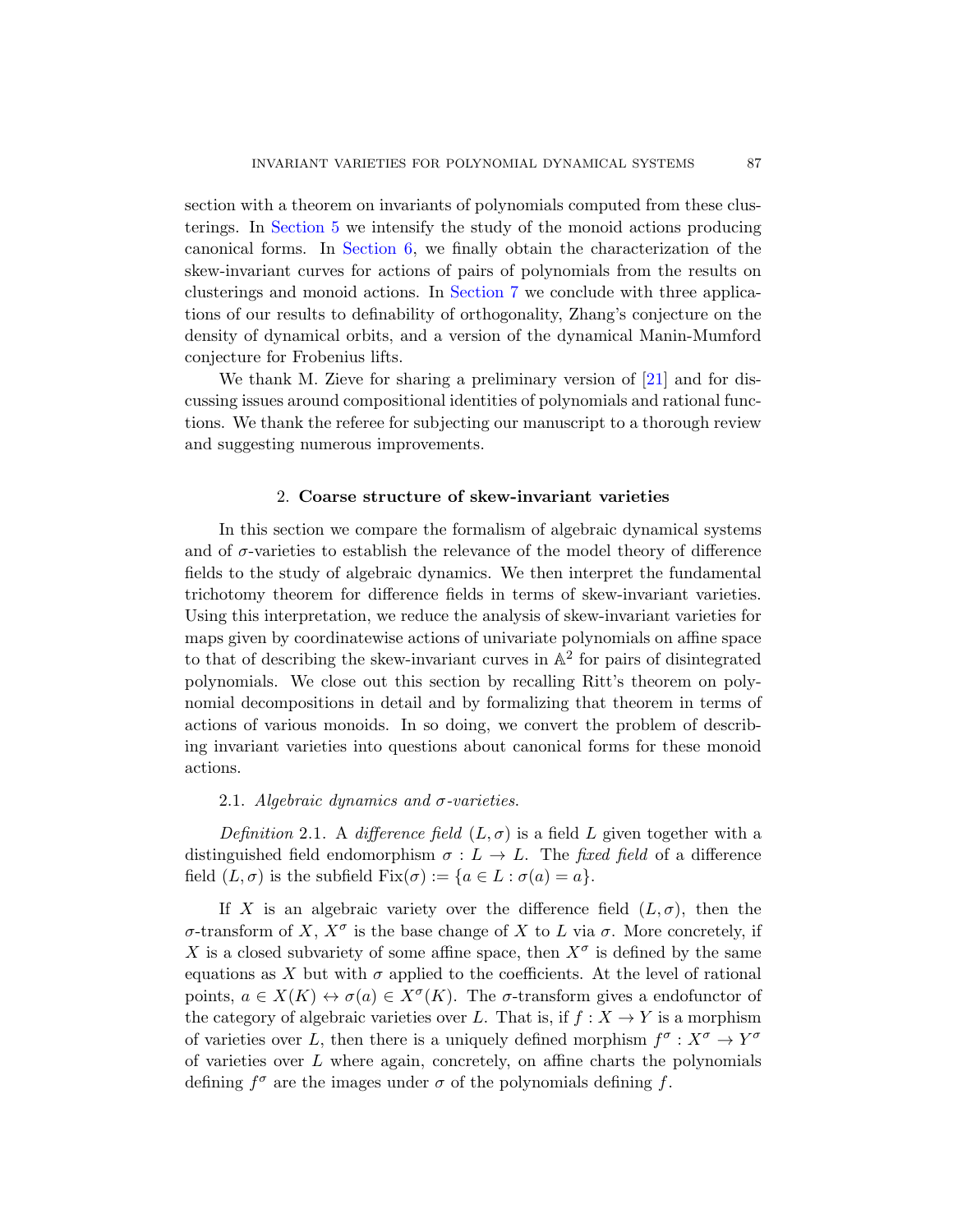Definition 2.2. Following Pink and Rössler [13], a  $\sigma$ -variety over the difference field  $(L, \sigma)$  is a pair  $(X, f)$  where X is an algebraic variety over L and  $f: X \to X^{\sigma}$  is a dominant morphism from X to its  $\sigma$ -transform  $X^{\sigma}$ . A morphism of  $\sigma$ -varieties  $\alpha : (X, f) \to (Y, g)$  is given by a morphism of varieties  $\alpha: X \to Y$  for which  $\alpha^{\sigma} \circ f = g \circ \alpha$ :

$$
X \xrightarrow{f} X^{\sigma}
$$

$$
\alpha \downarrow \qquad \qquad \downarrow \alpha^{\sigma}
$$

$$
Y \xrightarrow{g} Y^{\sigma}.
$$

We say that two  $\sigma$ -varieties  $(X, f)$  and  $(Y, g)$  are skew-conjugate if they are isomorphic as  $\sigma$ -varieties.

In particular, univariate polynomials f and g (which give  $\sigma$ -varieties on  $\mathbb{A}^1$ ) are skew-conjugate if there is a linear polynomial  $\alpha$  such that  $g = \alpha^{\sigma} \circ f \circ \alpha^{-1}$ .

Definition 2.3. An algebraic dynamical system over a field  $K$  is a pair  $(X, f)$  consisting of an algebraic variety X over K and a dominant regular map  $f: X \to X$ . A morphism  $\alpha: (X, f) \to (Y, g)$  of algebraic dynamical systems is given by a regular map  $\alpha : X \to Y$  for which  $\alpha \circ f = g \circ \alpha$ .

The algebraic dynamical system  $(X, f)$  over K may be regarded as a  $\sigma$ variety over  $(K, id<sub>K</sub>)$ . An algebraic dynamical system  $(X, f)$  gives rise to a monoid action of N on X via iteration of f. We define  $f^{\circ n}$  by recursion on n with  $f^{\circ 0} := id_X$  and  $f^{\circ (n+1)} := f \circ f^{\circ n}$ . For a rational point  $a \in X(K)$ , we define the forward orbit of a under f to be  $\mathcal{O}_f(a) := \{f^{\circ n}(a) : n \in \mathbb{N}\}\.$  The point a is said to be *periodic* if  $f^{\circ n}(a) = a$  for some  $n \in \mathbb{Z}_+$  and to be *pre*periodic if  $\mathcal{O}_f(a)$  is finite (or, equivalently, if  $f^{\circ n}(a)$  is periodic for some  $n \in \mathbb{N}$ ).

If  $(X, f)$  is an algebraic dynamical system and  $Y \subseteq X$  is a subvariety, then we say that Y is an *f*-invariant variety if  $f(Y) = Y$ . Equivalently, Y is f-invariant when  $f(Y(K))$  is Zari[ski dense in](#page-88-0) Y when K is an algebraically closed field. We say that Y is weakly f-invariant if  $f(Y) \subseteq Y$ . If  $(X, f)$  is an algebraic dynamical system and  $a \in X(K)$  is any point, then the Zariski closure of  $\mathcal{O}_f(a)$  is a weakly f-invariant subvariety of X. Thus,  $\mathcal{O}_f(a)$  is Zariski dense in X if and only if for no  $n \in \mathbb{N}$  does  $f^{\circ n}(a)$  lie on a (possibly reducible) proper f-invariant variety. In this way Zhang's conjecture on the existence of algebraic points with Zariski dense forward orbits (see Section 7.2) may be understood as an assertion that there are few f-invariant varieties.

In the more general context of a  $\sigma$ -variety, iteration need not give rise to maps from X back to itself, but it still makes sense. For a  $\sigma$ -variety  $(X, f)$ over  $(L, \sigma)$ , we define the *skew-iteration* of  $(X, f)$  by recursion on n setting  $f^{\lozenge 0} := \text{id}_X$  and  $f^{\lozenge (n+1)} := f^{\sigma^n} \circ f^{\lozenge n}$ . Observe that  $(X, f^{\lozenge n})$  is a  $\sigma^n$ -variety over  $(L, \sigma^n)$ .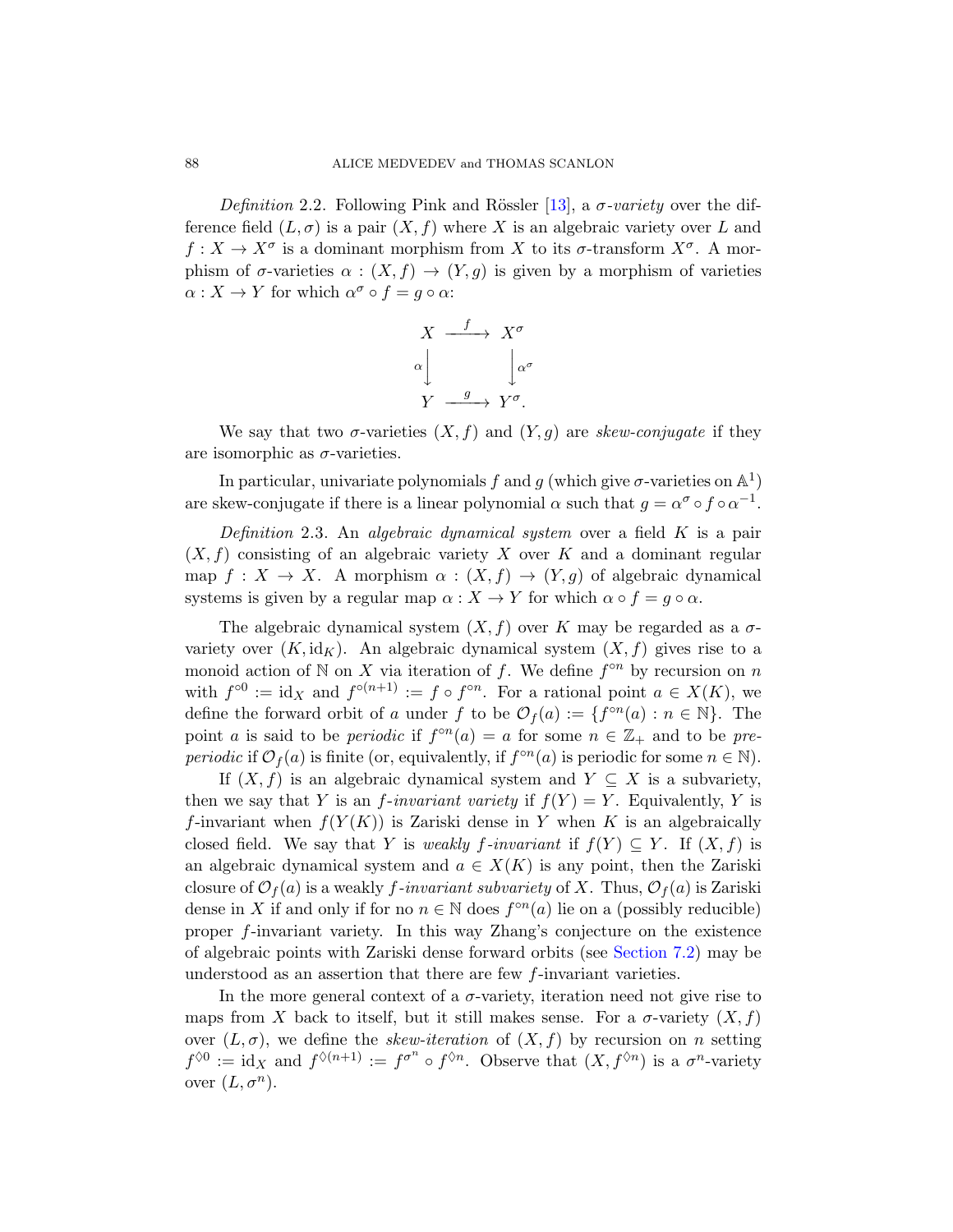To distinguish Cartesian powers from  $f^{\lozenge n}$  and  $f^{\circ n}$ , we sometimes write  $f^{\times n}$  for the map  $f^{\times n}: X^{\times n} \to (X^{\sigma})^{\times n}$  given by

$$
(x_1,\ldots,x_n)\mapsto (f(x_1),\ldots,f(x_n)).
$$

For  $(X, f)$  a  $\sigma$ -variety over the difference field  $(L, \sigma)$ , a sub-variety  $Y \subseteq X$ is weakly f-skew-invariant if  $f(Y) \subseteq Y^{\sigma}$ . The subvariety Y is f-skew-invariant if  $f(Y) = Y^{\sigma}$ , or, equivalently, if  $(Y, f \restriction Y)$  is a  $\sigma$ -variety. A weakly skewinvariant variety need not be skew-invariant, but there is a naturally associated maximal f-skew-invariant subvariety.

Definition 2.4. Let  $(X, f)$  be a  $\sigma$ -variety and  $Y \subseteq X$  a subvariety of X. The f-skew-invariant part of Y is the subvariety  $Y_{\text{inv}} := \bigcap_{n=0}^{\infty} (f^{\lozenge n}(Y))^{\sigma^{-n}}$ .

PROPOSITION 2.5. If  $(X, f)$  is a  $\sigma$ -variety and  $Y \subseteq X$  is a subvariety of X, then  $Y_{\text{inv}}$  is the maximal f-skew-invariant subvariety of Y. If Y is weakly  $f\text{-}skew\text{-}invariant, then Y<sub>inv</sub> = (f<sup>0</sup><sup>n</sup>(Y))<sup>σ<sup>-n</sup></sup> for n \gg 0.$ 

Proof. From its definition, we have

$$
Y_{\text{inv}}^{\sigma} = \left(\bigcap_{n=0}^{\infty} (f^{\lozenge n}(Y))^{\sigma^{-n}}\right)^{\sigma} \subseteq \left(\bigcap_{n=1}^{\infty} (f^{\lozenge n}(Y))^{\sigma^{-n}}\right)^{\sigma}
$$

$$
= \bigcap_{m=0}^{\infty} f^{\lozenge m+1}(Y)^{\sigma^{-m}} = f\left(\bigcap_{m=0}^{\infty} f^{\lozenge m}(Y)^{\sigma^{-m}}\right) = f(Y_{\text{inv}}).
$$

As  $\dim(Y_{\text{inv}}^{\sigma}) \geq \dim(f(Y_{\text{inv}}))$  and the number of components of  $Y_{\text{inv}}^{\sigma}$  is at least that of  $f(Y_{\text{inv}})$ , we conclude that  $f(Y_{\text{inv}})=Y_{\text{inv}}^{\sigma}$ . On the other hand, if  $Z \subseteq Y$ were f-skew-invariant, then for every n we would have  $Z = f^{\lozenge n}(Z)^{\sigma^{-n}} \subseteq$  $f^{\lozenge n}(Y)^{\sigma^{-n}}$ . Hence,  $Z \subseteq Y_{\text{inv}}$  so that  $Y_{\text{inv}}$  is the maximal f-skew-invariant subvariety of  $Y$ .

If Y were weakly  $f$ -skew-invariant, then the intersection defining  $Y_{\text{inv}}$ would be an intersection over a decreasing chain and, thus, equal to  $f^{\Diamond n}(Y)^{\sigma^{-n}}$ for  $n \gg 0$  by Noetherianity.

<span id="page-8-0"></span>PROPOSITION 2.6. If  $\pi : (X, f) \to (Y, g)$  is a map of  $\sigma$ -varieties,  $Z \subseteq X$ is a subvariety of X and  $W \subseteq Y$  is a subvariety of Y, then  $\pi(Z_{\text{inv}}) = \pi(Z)_{\text{inv}}$ and  $\pi^{-1}(W_{\text{inv}}) = \pi^{-1}(W)_{\text{inv}}$ .

*Proof.* From the fact that  $\pi^{\sigma} \circ f = g \circ \pi$ , we conclude that  $\pi^{\sigma^n} \circ f^{\Diamond n} = g^{\Diamond n} \circ \pi$ for any  $n \in \mathbb{N}$ . Thus, from the definition of the skew-invariant part we have

$$
\pi(Z)_{\text{inv}} = \bigcap_{n=0}^{\infty} (g^{\lozenge n}(\pi(Z)))^{\sigma^{-n}} = \bigcap_{n=0}^{\infty} (\pi^{\sigma^n} \circ f^{\lozenge n}(Z))^{\sigma^{-n}}
$$

$$
= \pi\Big(\bigcap_{n=0}^{\infty} (f^{\lozenge n}(Z))^{\sigma^{-n}}\Big) = \pi(Z_{\text{inv}}),
$$

as claimed.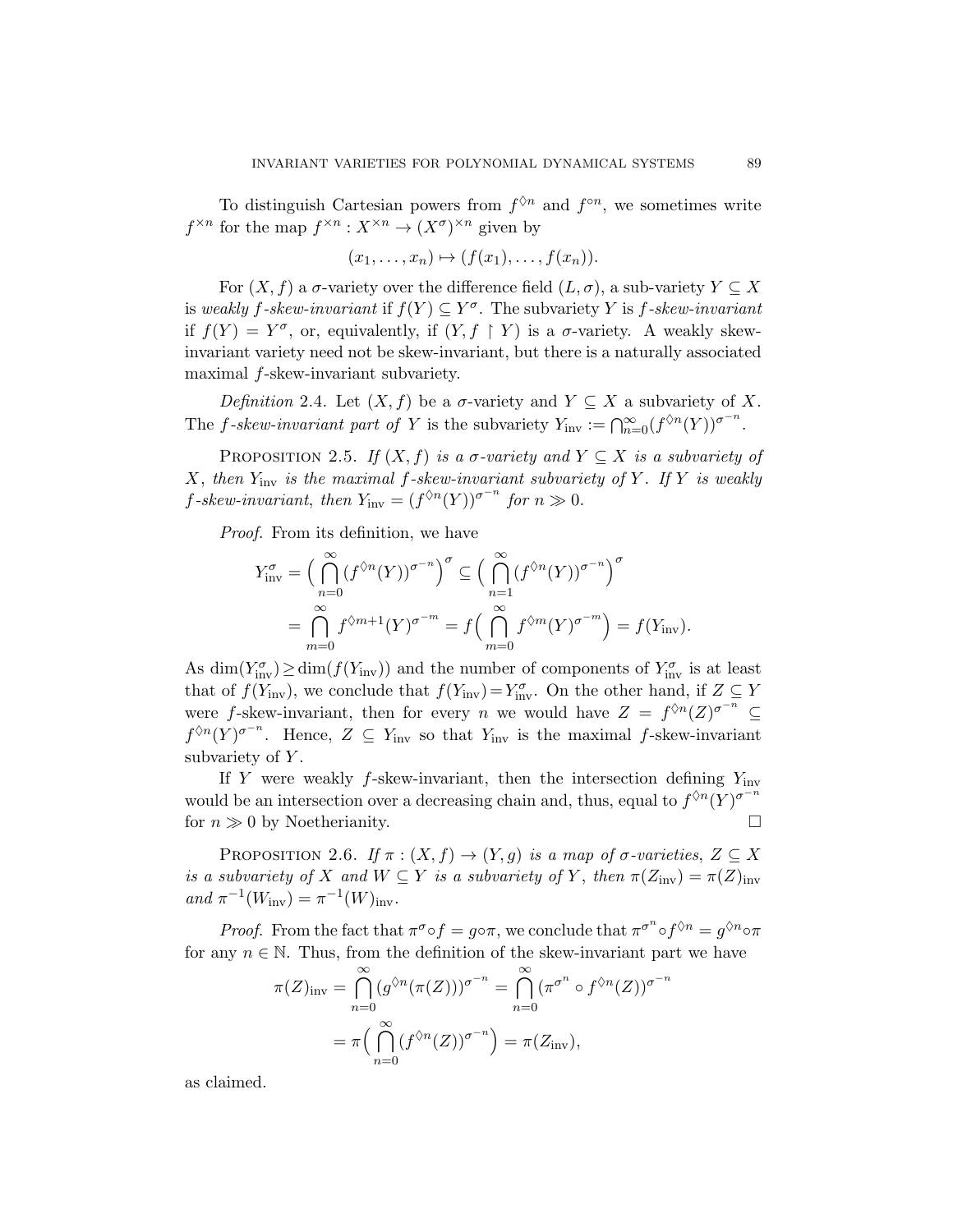Likewise,

$$
\pi^{-1}(W)_{\text{inv}} = \bigcap_{n=0}^{\infty} (f^{\Diamond n} \pi^{-1} W)^{\sigma^{-n}} = \bigcap_{n=0}^{\infty} ((\pi^{\sigma^n})^{-1} g^{\Diamond n}(W))^{\sigma^{-n}}
$$

$$
= \pi^{-1} \bigcap_{n=0}^{\infty} (g^{\Diamond n}(W))^{\sigma^{-n}} = \pi^{-1}(W_{\text{inv}}).
$$

Let us note that if  $(X, f)$  is a  $\sigma$ -variety over  $(K, id_K)$ , then  $(X, f)$  is simply an algebraic dynamical system over K,  $f^{\lozenge n} = f^{\circ n}$  for each  $n \in \mathbb{N}$ , and a subvariety  $Y \subseteq X$  defined over K is f-skew-invariant just in case it is f-invariant. However, if we start with an algebraic dynamical system  $(X, f)$  over some field K and then form the base change  $(X, f)<sub>L</sub>$  to some difference field  $(L, \sigma)$ where  $\sigma \restriction K = \text{id}_K$ , the notions of an f-invariant subvariety and of an f-skewinvariant variety need not coincide. Moreover, there are algebraic dynamical systems  $(X, f)$  and  $(Y, g)$  that are nonisomorphic as algebraic dynamical systems (and remain so after any field extension) but that become isomorphic as  $\sigma$ -varieties after an appropriate base extension. For example,  $(\mathbb{A}^1, x \mapsto x+1)$ and  $(A^1, id)$  are clearly not isomorphic as algebraic dynamical systems, but after bas[e c](#page-95-0)hange to a difference field containing a solution to the difference equation  $\sigma(b) = b + 1$ , they become isomorphic as  $\sigma$ -varieties.

2.2. Model theory of difference fields. In this section we translate some of the fundamental theorems on the model theory of difference fields to a more geometric language. The reader can find a more thorough treatment of these connections in [5]. All of the theorems on the model theory of difference fields that we require can be found in [4].

A difference field  $(K, \sigma)$  is *difference closed* if it is existentially closed in the class of difference fields. That is, if a finite system of difference equations and inequations over K has a solution in some difference field extending  $(K, \sigma)$ , then it already has a solution in  $(K, \sigma)$ . By successively adjoining solutions to such systems of difference equations and inequations, one sees that every difference field embeds into a difference closed field. The class of difference closed fields is axiomatized by three schemata of axioms expressible in the language of difference fields, the language of rings augmented by a unary function symbol for [th](#page-95-0)e distinguished endomorphism. It is obvious that the first schema is given by a first-order sentence. A routine argument expresses the second as a countable list of sentences. However, the last schema requires absolute irreducibility of a variety to be a first-order property of the coefficients of the defining equations. This is attained by bounding the degrees for the ideal membership problem in polynomial rings.

FACT 2.7 (Theorem 1.1 of [4]). A difference field  $(K, \sigma)$  is difference closed if and only if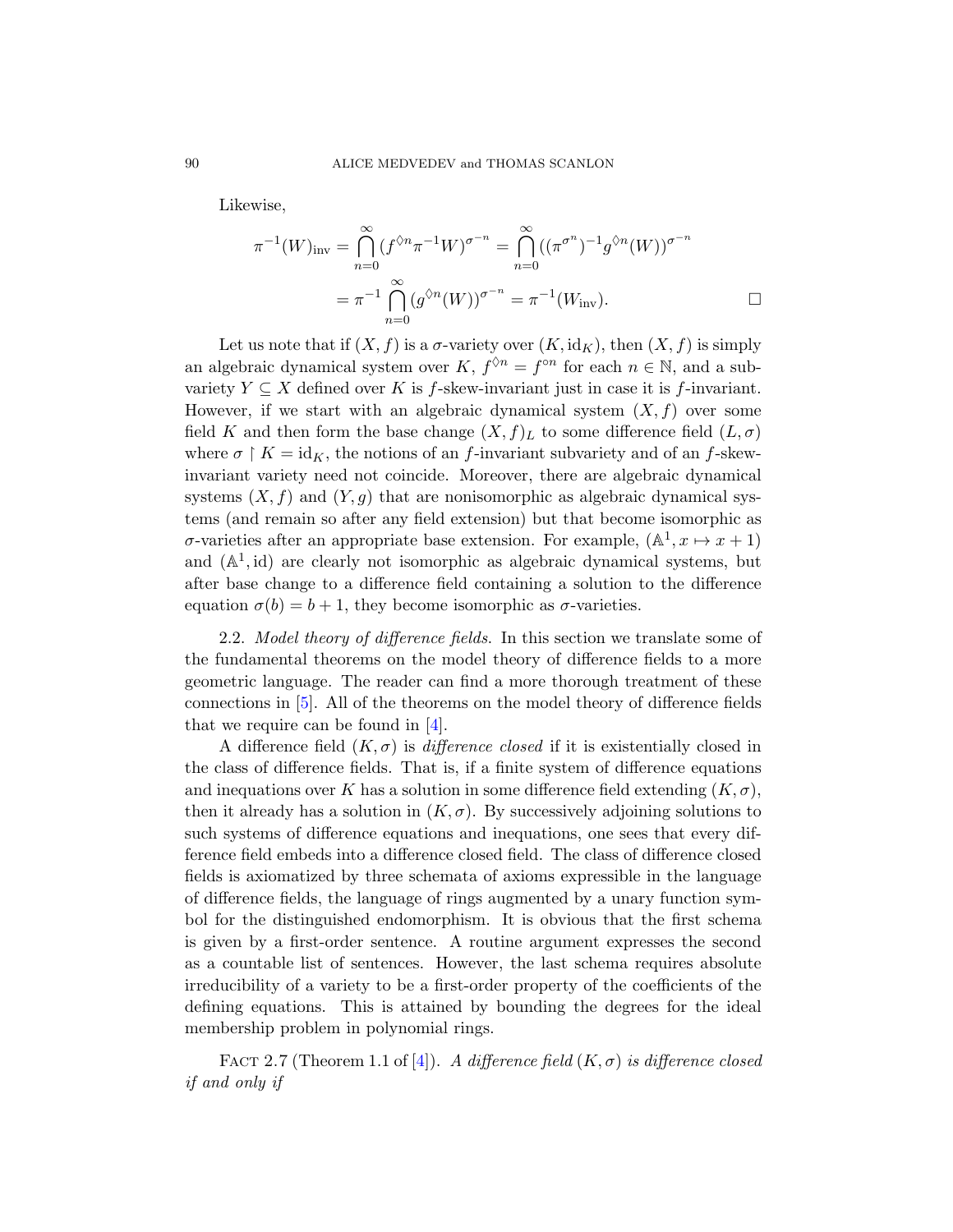- (1)  $\sigma$  is an automorphism of K;
- (2) K is algebraically closed; and
- (3) for any irreducible affine variety  $X$  defined over  $K$  and any irreducible subvariety  $Y \subseteq X \times X^{\sigma}$  for which the two projections  $Y \to X$  and  $Y \to X^{\sigma}$ are dominant, there is a point  $a \in X(K)$  with  $(a, \sigma(a)) \in Y(K)$ .

From the axioms for difference closed fields, we see that if  $(K, \sigma)$  is a difference closed field, X is an irreducible variety over  $K, \Gamma \subseteq X \times X^{\sigma}$  is an irreducible subvariety of  $X \times X^{\sigma}$  for which the two projections  $\Gamma \to X$  and  $\Gamma \to X^{\sigma}$  are dominant, and we define the  $(K,\sigma)$  points of  $(X,\Gamma)$  by

$$
(X,\Gamma)^{\sharp}(K,\sigma) := \{ a \in X(K) : (a,\sigma(a)) \in \Gamma(K) \},
$$

then  $(X, \Gamma)^{\sharp}(K, \sigma)$  is Zariski dense in X. In particular, if  $(X, f)$  is an irreducible σ-variety over a difference closed field (K, σ), then

$$
\{a \in X(K) : f(a) = \sigma(a)\} = (X, \Gamma(f))^{\sharp}(K, \sigma)
$$

is Zariski dense in X, where  $\Gamma(f)$  is the graph of f. Moreover, an absolutely irreducible subvariety  $Y \subseteq X$  is f-skew-invariant if and only if  $Y(K) \cap$  $(X, \Gamma(f))^{\sharp}(K, \sigma)$  is Zariski dense in Y. In this sense, there are enough rational points defined over a difference closed field to reflect the geometry of  $\sigma$ -varieties, or even of algebraic dynamical systems regarded as  $\sigma$ -varieties obtained by base change from the fixed field. We use this observation to translate results from the structure theory of definable sets in difference closed fields to the language of algebraic dynamical systems and  $\sigma$ -varieties.

Let us recall the notion of orthogonality, specialized to the case of  $\sigma$ -varieties. That  $\sigma$ -varieties of different characters (e.g., those coming from group actions versus those unrelated to groups) are orthogonal is the first step in the reduction of the study of skew-invariant varieties in general to the special case of skew-invariant curves in the plane.

Definition 2.8. Two absolutely irreducible  $\sigma$ -varieties  $(X, f)$  and  $(Y, g)$ over a difference field  $(K, \sigma)$  are *almost orthogonal*, written  $(X, f) \perp_K^a (Y, g)$ , if every  $(f, g)$ -skew-invariant subvariety of  $X \times Y$  is a finite union of products of components of f-skew-invariant and g-skew-invariant varieties. If for every extension of difference fields  $(L, \sigma) \supseteq (K, \sigma)$  we have  $(X_L, f) \perp_L^a (Y_L, g)$ , then  $(X, f)$  and  $(Y, g)$  are *orthogonal*, written  $(X, f) \perp (Y, g)$ ,

<span id="page-10-0"></span>Remark 2.9. What we are calling (almost) orthogonality is usually called full (almost) quantifier-free orthogonality in the model theory literature. The subtler notions of orthogonality for types, while present in the background, are not directly relevant to the problems we consider here. In fact, nonorthogonality of  $(X, f)$  and  $(Y, g)$  need not imply that some type in  $(X, f)^{\sharp}$  is nonorthogonal to some type in  $(Y, g)^\sharp$ , as the  $(f, g)$ -skew-invariant subvariety witnessing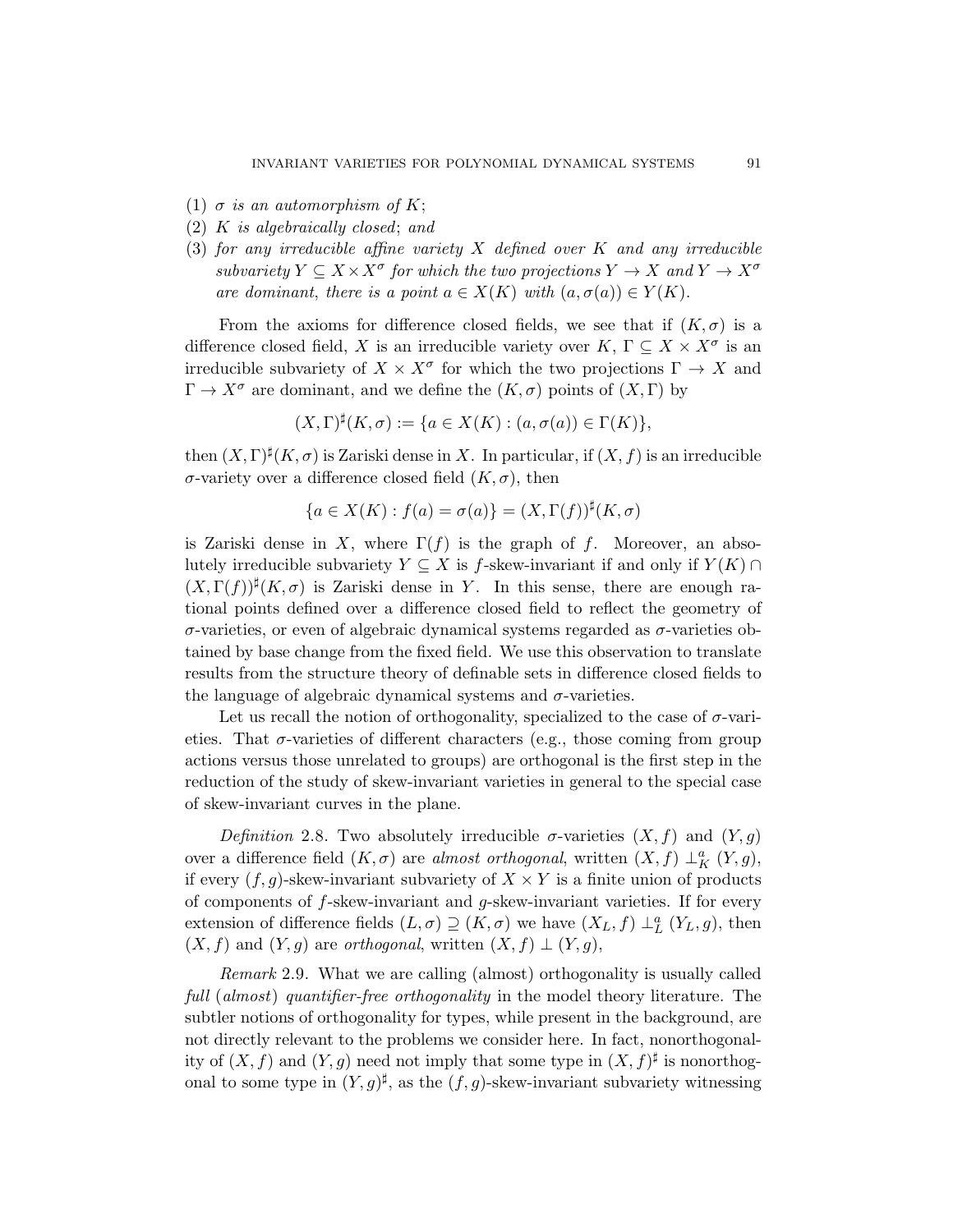nonorthogonality in our sense may have no sharp points at all. Our notion does correspond to eventual nonorthogonality: if  $(X, f)$  and  $(Y, q)$  are nonorthogonal in our sense, then for some m, some type in  $(X, f^{\lozenge m})^{\sharp}$ , where  $(X, f^{\lozenge m})$ is regarded as a  $\sigma^m$ -variety, is nonorthogonal to some type in  $(Y, g^{\lozenge m})^{\sharp}$ , even in the reduct to  $\sigma^m$ . We return to issues around quantifier elimination in Section 7.1.

Remark 2.10. The distinction between almost orthogonality and orthogonality is real. For example, if  $K$  is any field of characteristic zero, then the  $\sigma$ -varieties  $(\mathbb{A}^1, id_{\mathbb{A}^1})$  and  $(\mathbb{A}^1, x \mapsto x+1)$  are almost orthogonal over  $(K, id_K)$ . However, after base extension to any difference field containing a solution  $a$ [to the d](#page-14-0)ifference equation  $\sigma(x) = x + 1$ , these  $\sigma$ -varieties are isomorphic as  $\sigma$ -varieties via the map  $x \mapsto x+a$ . Then the graph of this isomorphism gives a skew-invariant variety not expressible as a product, witnessing the nonorthogonality of these two  $\sigma$ -varieties. As a general rule, such instances of almost orthogonality but nonorthogonality are mediated by the action of a definable group. Thus, for the  $\sigma$ -varieties of principal concern to us, the *disintegrated*  $\sigma$ -varieties (see Definition 2.20), at least when working over an algebraically closed base, there is no difference between almost orthogonality and orthogonality.

<span id="page-11-0"></span>The nonorthogonality relation [defines an equiva](#page-11-0)lence relation on the set of  $\sigma$ -varieties whose unde[rlying varieti](#page-10-0)es are irreducible curves.

PROPOSITION 2.11. Suppose that  $X, Y$ , and  $Z$  are absolutely irreducible curves and  $(X, f), (Y, g),$  and  $(Z, h)$  are  $\sigma$ -varieties over some difference field K. If  $(X, f) \not\perp (Y, g)$  and  $(Y, g) \not\perp (Z, h)$ , [then](#page-11-0)  $(X, f) \not\perp (Z, h)$ .

Remark 2.12. From the model theoretic perspective, Proposition 2.11 is almost a special case of the fact that the nonorthogonality relation is an equivalence relation on minimal types. The provisos in Remark 2.9 explain the sense in which this remark is only approximately true.

When we view a subvariety  $\Gamma \subseteq X \times Y$  as a many valued function from X to Y, we call it a *correspondence* from X to Y. Before proving Proposition 2.11, we recall what it means to compose correspondences and record some basic properties of this operation.

Definition 2.13. Let X, Y, and Z be three varieties over some field  $K$ , and let  $\Gamma \subseteq X \times Y$  and  $\Xi \subseteq Y \times Z$  be subvarieties of  $X \times Y$  and  $Y \times Z$ , respectively. Let  $\pi: X \times Y \times Z \rightarrow X \times Z$  be the projection map onto the first and third coordinates. We define  $\Xi \circ \Gamma := \pi((\Gamma \times Z) \cap (X \times \Xi))$ , the projection of the fibre product of  $\Gamma$  and  $\Xi$  over Y. If  $W \subseteq X$  is any subvariety, then  $Γ(W)$  is the projection to Y of Γ ο Δ<sub>W</sub>, where Δ<sub>W</sub> ⊆ W × X is the graph of the embedding of  $W$  in  $X$ .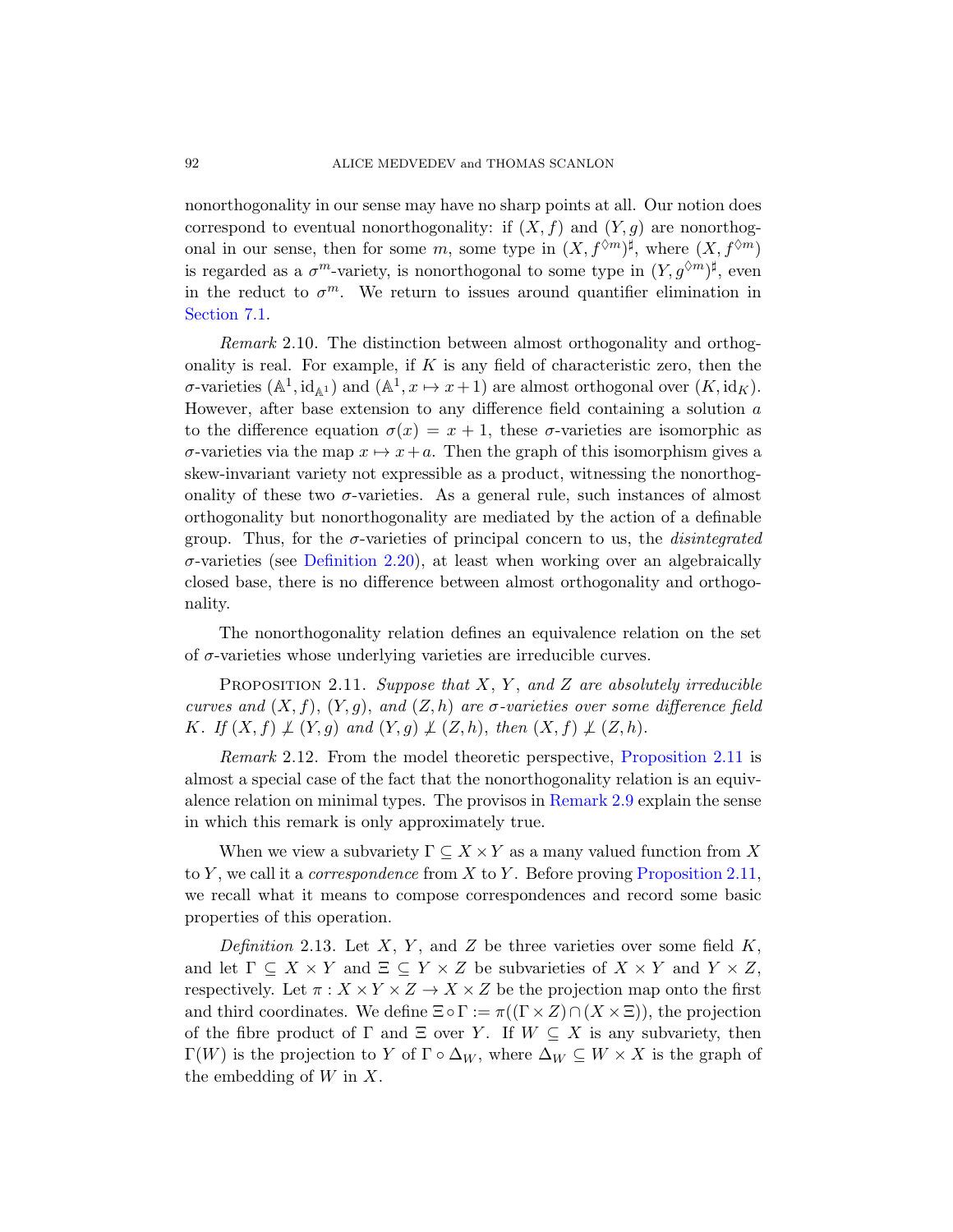*Remark* 2.14. At the level of points, provided that  $K = K^{\text{alg}}$ ,  $\Xi \circ \Gamma$  is the Zariski closure of the set

$$
\{(a, c) \in (X \times Z)(K) : (\exists b \in Y(K)) \ (a, b) \in \Gamma(K) \ \& \ (b, c) \in \Xi(K) \}.
$$

*Remark* 2.15. One treats a correspondence  $\Gamma \subseteq X \times Y$  as a many valued function from X to Y. Provided that the projection map  $\pi : \Gamma \to X$  is dominant, this "function" is defined almost everywhere. If  $f : X \to Y$  is a rational function, then one regards  $f$  as a correspondence by identifying  $f$  with its graph  $\Gamma(f)$ . Switching the roles of input and output in  $\Gamma(f)$  gives what we call the converse relation to the graph of f. If the projection map to the output coordinate is finite, then  $\Gamma$  may be regarded as a finite valued function. In the cases of interest to us, X and Y are irreducible curves and  $\Gamma$  is a curve, each of whose components projects dominantly to X and to Y. Here,  $\Gamma(K)$ really is a finite-to-finite correspondence between  $X(K)$  and  $Y(K)$ .

<span id="page-12-0"></span>Remark 2.16. Even if X, Y, Z,  $\Gamma$ , and  $\Xi$  are all irreducible, then  $\Xi \circ \Gamma$ may be reducible. For example, if  $X = Y = Z = \mathbb{A}^1$ ,  $f : \mathbb{A}^1 \to \mathbb{A}^1$  is any polynomial of degree at least two,  $\Gamma$  is the graph of f, and  $\Xi$  is its converse relation, then  $\Xi \circ \Gamma$  is defined by  $f(x) = f(z)$ , which always has the diagonal as one component and other components corresponding to the factors of the polynomial  $\frac{f(x)-f(z)}{x-z}$ .

LEMMA 2.17. Let  $(X, f), (Y, g)$  and  $(Z, h)$  be  $\sigma$ -varieties over some difference field  $(K, \sigma)$ . Supp[ose that](#page-8-0)  $\Gamma \subseteq X \times Y$  is weakly  $(f, g)$ -skew-invariant and that  $\Xi \subseteq Y \times Z$  is weakly  $(g, h)$ -skew-invariant. Then  $\Xi \circ \Gamma$  is weakly  $(f, h)$ -skew-invariant and  $(\Xi \circ \Gamma)_{inv} = (\Xi_{inv} \circ \Gamma_{inv})_{inv}$ .

*Proof.* Clearly, the intersection of two (weakly)  $(f, g, h)$ -skew-invariant varieties is  $(f, g, h)$ -skew-invariant so that  $(\Gamma \times Z) \cap (X \times \Xi)$  is weakly  $(f, g, h)$ skew-invariant and  $(\Gamma_{\text{inv}} \times Z) \cap (X \times \Xi_{\text{inv}})$  is  $(f, g, h)$ -skew-invariant. Let  $\pi: X \times Y \times Z \to X \times Z$  be [the projection](#page-12-0) map. By Proposition 2.6,  $(\Xi \circ \Gamma)_{inv} =$  $(\pi((\Gamma \times Z) \cap (X \times \Xi)))_{\text{inv}} = (\pi((\Gamma_{\text{inv}} \times Z) \cap (X \times \Xi_{\text{inv}})))_{\text{inv}} = (\Xi_{\text{inv}} \circ \Gamma_{\text{inv}})_{\text{inv}}$ .

With our observations on compositions in place, we prove Proposition 2.11.

*Proof.* Taking a base change if need be, we find  $\Gamma \subseteq X \times Y$  and  $\Xi \subseteq$  $Y \times Z$  that are  $(f, g)$ -skew-invariant (respectively,  $(g, h)$ -skew-invariant) curves witnessing  $(X, f) \nsubseteq (Y, g)$  and  $(Y, g) \nsubseteq (Z, h)$ . By Lemma 2.17,  $(\Xi \circ \Gamma)_{inv}$  is an  $(f, h)$ -skew-invariant subvariety of  $X \times Z$ . Since  $\Xi$  and  $\Gamma$  are curves for which the restriction of the various projection maps are all finite,  $\Xi \circ \Gamma$  is a curve all of whose components project dominantly onto  $X$  and  $Z$ . Because the maps  $f$ , g, and h are finite,  $\dim(\Xi \circ \Gamma)_{inv} = \dim(\Xi \circ \Gamma) = 1$ . Hence,  $(\Xi \circ \Gamma)_{inv}$  witnesses  $(X, f) \not\perp (Z, h).$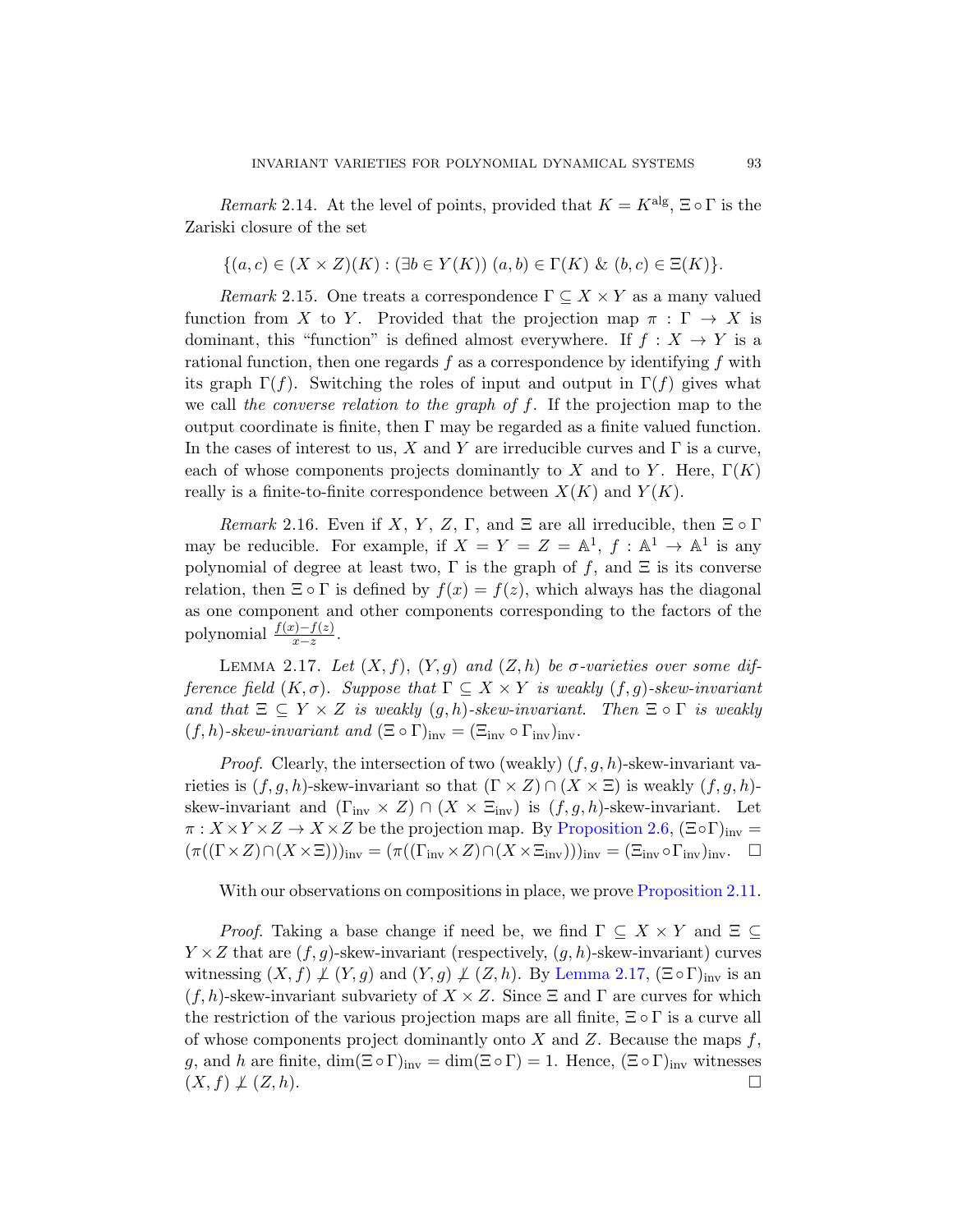<span id="page-13-0"></span>We employ the theory of orthogonality to reduce the study of skewinvariant varieties to that of plane curves. To this end we use a simple, but powerful, observation that orthogonality of products of  $\sigma$ -varieties follows from pairwise orthogonality.

PROPOSITION 2.18. Give[n a difference field](#page-13-0)  $(K,\sigma)$  and two sequences of  $\sigma$ -varieties  $(X_1, f_1), \ldots, (X_n, f_n)$  and  $(Y_1, g_1), \ldots, (Y_m, g_m)$  for which  $(X_i, f_i) \perp$  $(Y_i, g_j)$  for each  $i \leq n$  and  $j \leq m$ , we have

$$
\prod_{i=1}^{n} (X_i, f_i) \perp \prod_{j=1}^{m} (Y_j, g_i).
$$

Remark 2.19. In model theoretic stability theory, Proposition 2.18 is usually deduced as an immediate consequence of transitivity for the independence relation coming from nonforking.

Proof. Working by induction, one sees that it suffices to show that if  $(X, f), (Y, g),$  and  $(Z, h)$  are  $\sigma$ -varieties for which  $(X, f) \perp (Y, g)$  and  $(X, f) \perp$  $(Z, h)$ , then  $(X, f) \perp (Y \times Z, (g, h))$ . Now let  $(L, \sigma)$  be some difference field extension of  $(K, \sigma)$  and  $U \subseteq (X \times (Y \times Z))_L$  an  $(f, g, h)$ -skew-invariant variety over L. For any difference field extension  $(M, \sigma)$  of  $(L, \sigma)$  and point  $a \in (Z,h)^{\sharp}(M,\sigma)$ , the fibre  $U_a$  of U is a  $(f,g)$ -skew-invariant subvariety of  $(X \times Y)_{M}$ . Since  $(X, f) \perp (Y, g)$ , we know that  $U_a$  is a finite union of varieties of the form  $V(a) \times W(a)$ , where  $V(a) \subseteq X_M$  is f-skew-invariant and  $W(a) \subseteq Y_M$  is g-skew-invariant. Since this is true for every point in  $(Z,h)^{\sharp}$ , it follows from compactness that there are finite sequences of locally closed sets  $V_i \subseteq X \times Z$  and  $W_i \subseteq Y \times Z$  (for  $i \leq n$ ) so that for any  $a \in (Z, h)^\sharp(M, \sigma)$ , there is some  $J \subseteq \{1, \ldots, n\}$  with

$$
U_a = \bigcup_{i \in J} ((V_i)_a \times (W_i)_a).
$$

Taking the sequences to be minimal, we see that each  $V_i$  is a component of an  $(f, h)$ -skew-invariant subvariety of  $X \times Z$ , and and each  $W_i$  is a component of a  $(g, h)$ -skew-invariant subvariety of  $Y \times Z$ . Hence, by orthogonality, we may write each  $V_i$  as a finite union of products of  $f$ -skew-invariant varieties with  $h$ -skew-invariant varieties. Hence,  $U$  itself is a finite union of products of components of  $f$ -skew-invariant varieties with components of  $(g, h)$ -skewinvariant varieties.

It is difficult to determine whether two given  $\sigma$ -varieties are orthogonal, though one expects that "most" pairs of  $\sigma$ -varieties are orthogonal. However, we exhibit a procedure to determine orthogonality in the special case of  $\sigma$ -varieties of the form  $(\mathbb{A}^1, f)$ . On the other hand, there are some easily verified sufficient conditions for orthogonality. For example, if  $f : \mathbb{P}^1 \to \mathbb{P}^1$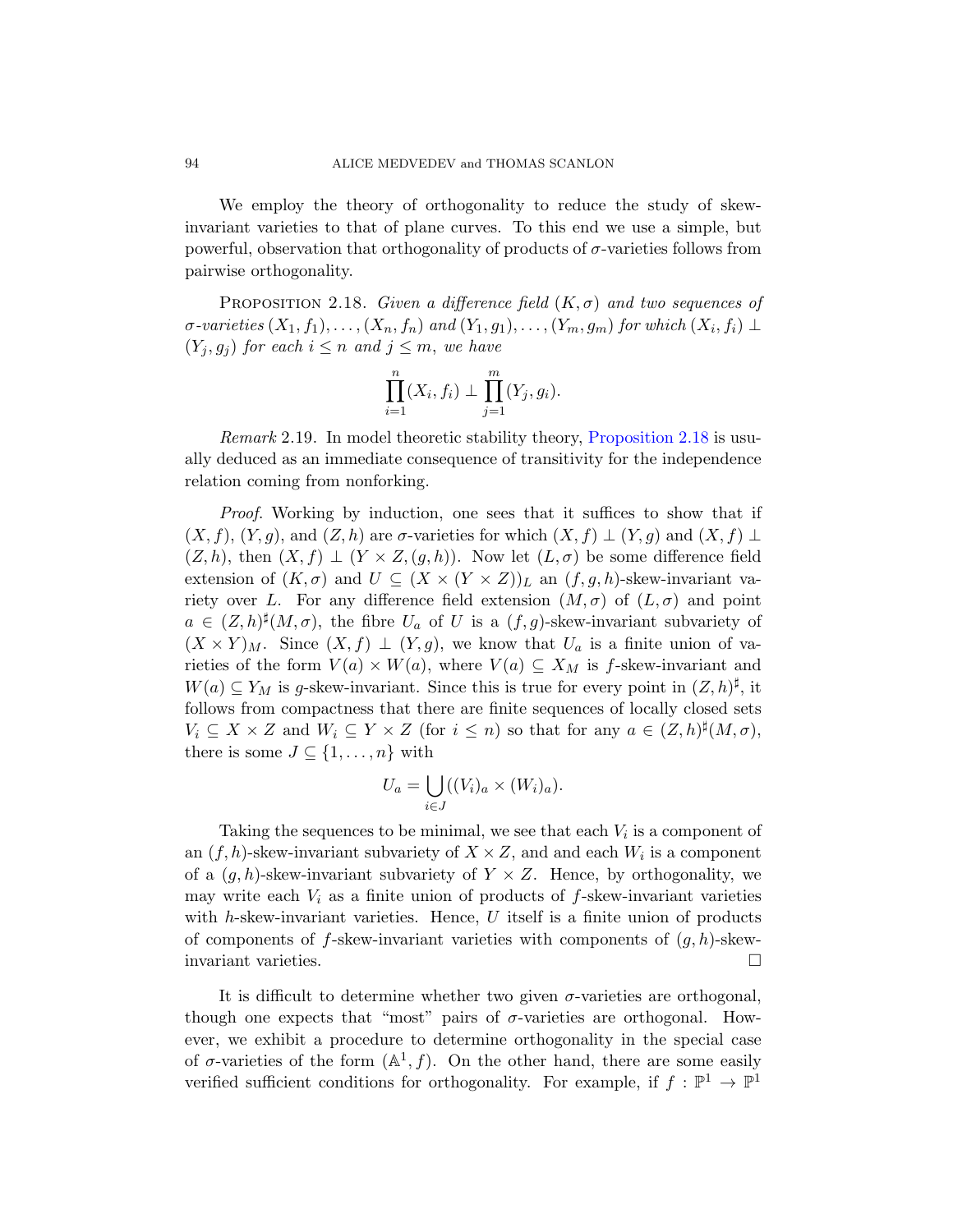and  $g : \mathbb{P}^1 \to \mathbb{P}^1$  are two rational functions and  $deg(f) \neq deg(g)$ , then  $(\mathbb{P}^1, f) \perp (\mathbb{P}^1, g)$ . (This follows immediately fro[m de](#page-96-2)gree computations.) In a different direction, the dichotomy between  $\sigma$ -varieties coming from group actions and *disintegrated*  $\sigma$ -varieties gives a basic instance of orthogonality.

<span id="page-14-0"></span>Two contradictory notions of triviality for  $\sigma$ -varieties appear in the literature. Sometimes (see, for example, [5]) one says that  $(X, f)$  is *trivial* if it is isomorphic (as a  $\sigma$ -variety) to a  $\sigma$ -variety of the form  $(Y, id_Y)$ . On the other hand, sometimes (see, for instance, the preprint version of this very paper [12]) one says that  $(X, f)$  is trivial if every type in  $(X, f)^\sharp$  is *trivial* in the sense of its forking geometry. Since this latter property also goes under the name of disintegratedness, we use this term. Just as orthogonality is usually defined using the theory of forking, so is disintegratedness, but we give a geometric definition for  $\sigma$ -varieties.

Definition 2.20. Let  $(X, f)$  be a  $\sigma$ -variety over the difference field  $(K, \sigma)$ . We say that  $(X, f)$  is *disintegrated* if for each natural number  $n \in \mathbb{N}$  and each algebraically closed difference field  $(L, \sigma)$  extending  $(K, \sigma)$ , each component of an  $f^{\times n}$ -skew-invariant subvariety  $Z \subseteq X_L^{\times n}$  is a component of the intersection  $\bigcap_{1 \leq i \leq j \leq n} \pi_{i,j}^{-1} \pi_{i,j}(Z)$ , where  $\pi_{i,j} : X^{\times n} \to X^{\times 2}$  is the projection map  $(x_1, \ldots, x_n) \mapsto (x_i, x_j).$ 

With the next proposition we note that for any product of disintegrated  $\sigma$ -varieties, the algebraic relations are essentially binary.

PROPOSITION 2.21. If  $(X_1, f_1), \ldots, (X_n, f_n)$  is a finite sequence of disintegrated  $\sigma$ -varieties over the difference field  $(K, \sigma)$  where each  $X_i$  is an absolutely irreducible curve, [then for e](#page-13-0)very difference field  $(L, \sigma)$  extending  $(K, \sigma)$ , every component Z of a skew-invariant subvariety of  $\prod_{i=1}^{n}(X_i, f_i)$  is a component of  $\bigcap_{1 \leq i \leq j \leq n} \pi_{i,j}^{-1} \pi_{i,j}(Z)$ , where  $\pi_{i,j} : \prod_{i=1}^n X_i \to X_i \times X_j$  is the projection  $map(x_1, \ldots, x_n) \mapsto (x_i, x_j).$ 

Proof. By Proposition 2.11 we may partition the components of this product so that the factors are nonorthogonal within each block of the partition but are orthogonal between blocks. By Proposition 2.18 we may assume that for every pair, we have  $(X_i, f_i) \not\perp (X_j, f_j)$ . In particular, for each  $i \leq n$ , there is an  $(f_i, f_1)$ -skew invariant cur[ve](#page-12-0)  $Y_i \subseteq X_i \times X_1$ , none of whose components is a vertical or horizontal line. Let  $Y := \prod Y_i$  be regarded as an  $(f_1, \ldots, f_n; f_1^{\times n})$ skew-invariant subvariety of  $\prod_{i=1}^n X_i \times X_1^{\times n}$ . Let  $\rho: Y \to \prod_{i=1}^n X_i$  be the restriction of the projection map onto the first n-coordinates and  $\eta: Y \to X_1^{\times n}$ the projection onto the last n coordinates.

Suppose now that  $W \subseteq \prod_{i=1}^n X_i$  is an  $(f_1, \ldots, f_n)$ -skew-invariant variety and that  $Z \subseteq W$  is an irreducible component. By Lemma 2.17,  $Y(W)$  is a weakly  $f_1^{\times n}$ -skew-invariant variety and  $W = W_{\text{inv}} = (Y^{-1}(Y(W)_{\text{inv}}))_{\text{inv}}$ . Thus, there is a component  $V \subseteq (Y(W))_{\text{inv}}$  with  $Z \subseteq Y^{-1}(V)$ .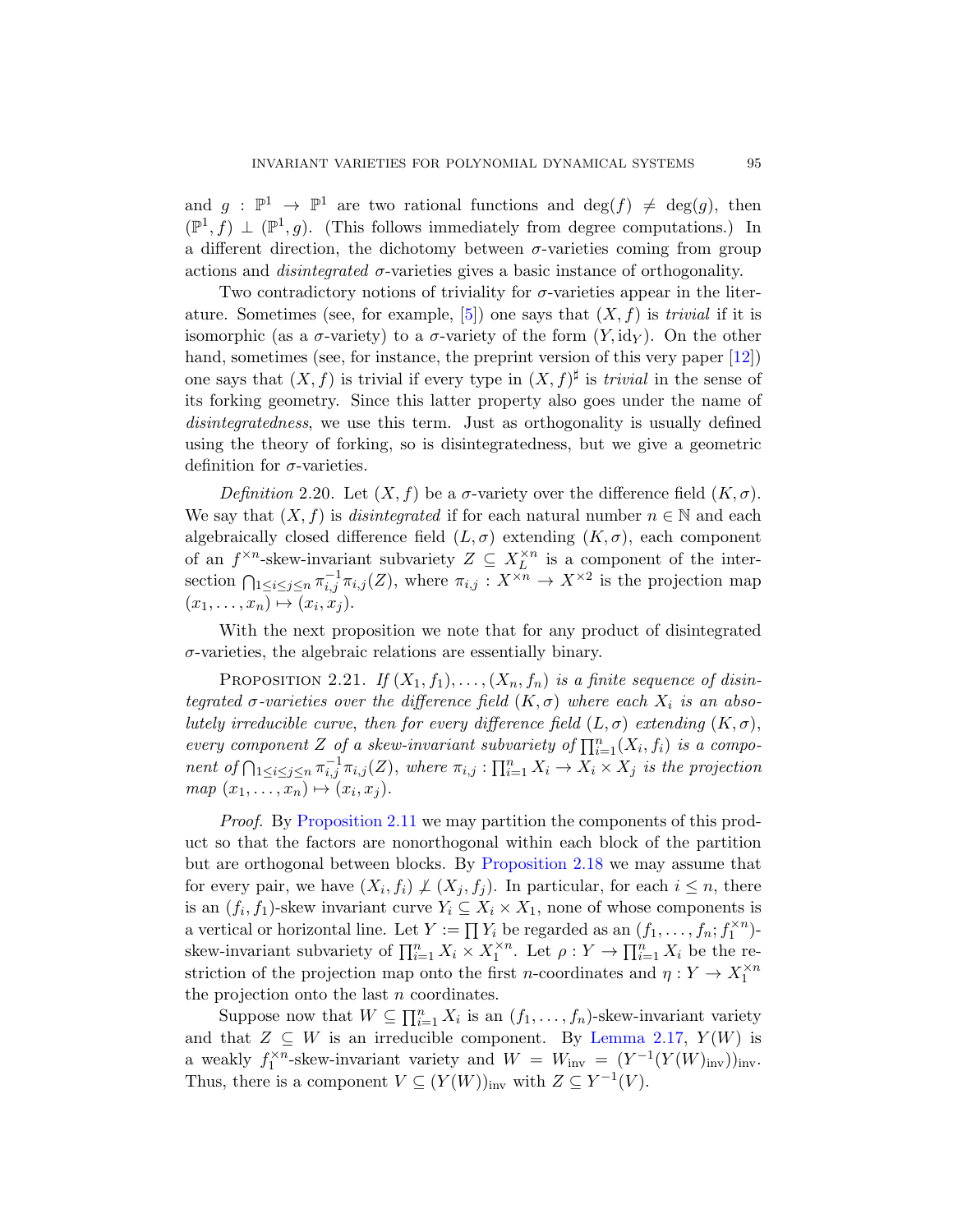Since  $(X_1, f_1)$  is disintegrated, V is a component of  $\bigcap_{1 \leq i \leq j \leq n} \pi_{i,j}^{-1} \pi_{i,j} V$ . Since Y respects the product decomposition, it follows that  $Y^{-1}(V)$  is contained in  $\bigcap_{1 \leq i \leq j \leq n} \pi_{i,j}^{-1} \pi_{i,j} Y^{-1}(V)$ . As Z is a component of  $Y^{-1}(V)$ , the result follows.  $\Box$ 

As we noted above,  $\sigma$ -varieties coming from algebraic groups are never disintegrated.

PROPOSITION 2.22. Let  $(K, \sigma)$  be a difference field, G a connected positive dimensional algebraic group over K,  $\phi: G \to G^{\sigma}$  a dominant map of algebraic groups, and  $g \in G(K)$  a K-rational point. Let  $\tau_g : G \to G$  be defined by  $\tau_g(x) := gx$ . Let  $f : G \to G^{\sigma}$  be given by  $f := \phi \circ \tau_g$ . Then  $(G, f)$  is not disintegrated.

*Proof.* Let  $(L, \sigma)$  be a difference field extending  $(K, \sigma)$  and containing a solution h to the difference equation  $\sigma(h) = \phi(h) \cdot \phi(g)^{-1}$ . One checks immediately that the subvariety  $\Gamma$  of  $G_L^{\times 3}$  defined by the equation  $z = x$ .  $h \cdot y$  is an irreducible, proper closed  $f^{\times 3}$ -skew-invariant variety that projects onto  $G^{\times 2}$  for each pair of coordinate projections, witnessing that  $(G, f)$  is not disinteg[rate](#page-95-3)d.  $\square$ 

More generally, quotients of such  $\sigma$ -varieties and  $\sigma$ -varieties coming from actions of algebraic groups are never disintegrated. In a precise sense, the main theorem of [4], [6] asserts that the presence of a group action is the only obstruction to disintegratedness. Specializing to the case of  $\sigma$ -varieties of the form  $(A<sup>1</sup>, f)$  over a difference field of characteristic zero, the main theorem of the first author's doctoral dissertation [11] characterizes the nondisintegrated  $\sigma$ -varieties as exactly those coming from monomials and Chebyshev polynomials.

Definition 2.23. For each positive integer  $n \in \mathbb{Z}_+$ , we write  $P_n(x) := x^n \in$  $\mathbb{Z}[x]$  for the standard  $n^{\text{th}}$  power monomial. We define  $C_n(x) \in \mathbb{Z}[x]$  to be the unique polynomial satisfying the functional equation  $C_n \circ \pi = \pi \circ P_n$  where  $\pi: \mathbb{G}_m \to \mathbb{A}^1$  is given by  $x \mapsto x + \frac{1}{x}$  $\frac{1}{x}$ . We call  $C_n$  the  $n^{th}$  Chebyshev polynomial. By a negative Chebyshev polynomial we mean a polynomial of the form  $-C_n$  for some  $n \in \mathbb{Z}_+$ . In practice, when we speak of a power function, Chebyshev polynomial, or negative Chebyshev polynomial we mean one of degree at least two.

Remark 2.24. What we call the  $n<sup>th</sup>$  Chebyshev polynomial is sometimes called the  $n<sup>th</sup>$  Dickson polynomial. Moreover, our normalization differs from that of the Chebyshev polynomials of the first kind,  $T_n(x)$ , defined by the relation  $T_n(\cos(\theta)) = \cos(n\theta)$ , in that  $C_n(x) = 2T_n(\frac{1}{2})$  $\frac{1}{2}x$ ).

In the following theorem and throughout this paper we abuse notation by saying that f is a disintegrated polynomial (respectively, rational function) when we mean that  $(A^1, f)$  (respectively,  $(\mathbb{P}^1, f)$ ) is a disintegrated  $\sigma$ -variety.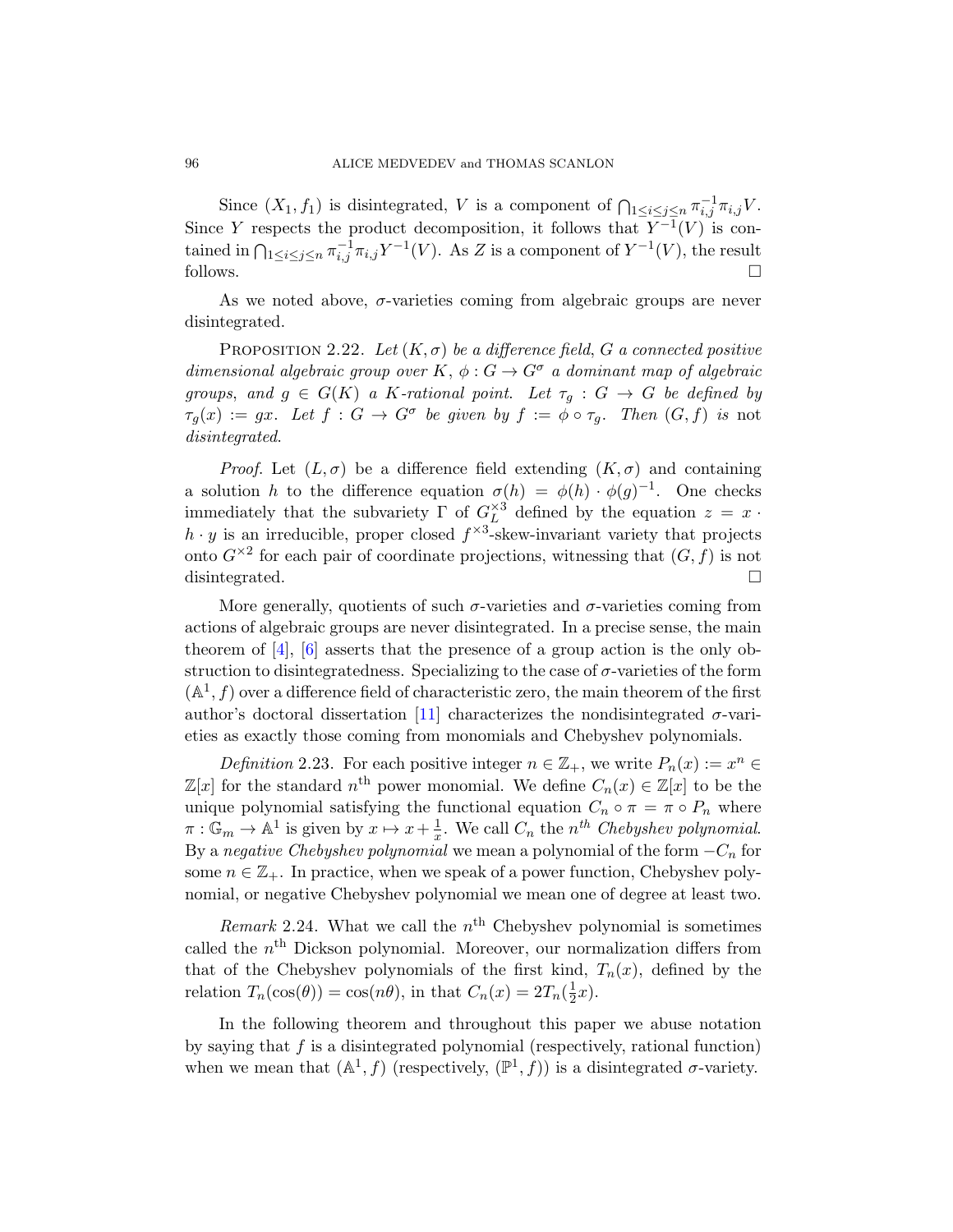<span id="page-16-0"></span>FACT 2.25 (Theorem 10 of [11]). Over a difference field of characteristic zero, a polynomial of degree greater than one is disintegrated unless it is (possibly after base change) skew-conjugate to a Chebyshev polynomial, negative Chebyshev polynomial, or a monomial.

Using Proposition 2.18, the observation that polynomials of different degrees are orthogonal, and Fact 2.25 we see that for a  $\sigma$ -variety  $(\mathbb{A}^n, \Phi)$  where  $\Phi: \mathbb{A}^n \to \mathbb{A}^n$  takes the form  $(x_1, \ldots, x_n) \mapsto (f_1(x_1), \ldots, f_n(x_n)),$  we may partition the coordinates so that  $(A^n, \Phi)$  is a product of pairwise orthogonal  $\sigma$ -varieties, each of which has the form  $(\mathbb{A}^m, \Psi)$  where  $\Psi(x_1, \ldots, x_m)$  =  $(g_1(x_1),...,g_n(x_n))$  with the  $g_i$ 's univariate polynomials for which exactly one of the following occurs:

- each  $g_i$  is linear,
- there is some  $N \in \mathbb{Z}_+$  so that each  $g_i$  is skew-conjugate to  $\pm C_N$  or  $P_N$ , or
- ( $\mathbb{A}^m, \Psi$ ) is disintegrated and the polynomials  $g_i$  are pairwise nonorthogonal.

The skew-invariant varieties for  $\sigma$ -varieties of the first two kinds are very easy to describe.

After base change, a  $\sigma$ -variety of the form  $(\mathbb{A}^1, g)$  with g linear is skewconjugate to  $(A^1, id)$ . Clearly, the skew-invariant subvarieties of  $(A^m, id)$  are precisely those varieties that are defined over the fixed field. Thus, if  $\Phi$ :  $\mathbb{A}^n \to \mathbb{A}^n$  is any dominant affine map, then, after a base change required to find an isomorphism of  $\sigma$ -varieties  $\alpha : (\mathbb{A}^n, \Phi) \to (\mathbb{A}^n, id)$ , the  $\Phi$ -skewinvariant varieties are precisely the varieties of the form  $\alpha^{-1}Y$ , where  $Y \subseteq \mathbb{A}^n$ is a variety defined over the fixed field. Which of these descend to Φ-skewinvariant varieties defined over our base field can be an interesting question best addressed through the Picard-Vessiot theory for difference equations. We do not pursue the matter here other than to spell out what happens in the category of algebraic dynamics.

Definition 2.26. Let  $K$  be a field of characteristic zero. A sequence  $f_1, \ldots, f_n \in K[x]$  of linear polynomials over K is *independent* if one of the following conditions holds: (1) the numbers  $f'_1(0), \ldots, f'_n(0)$  are multiplicatively independent or (2) the multiplicative group generated by  $f'_1(0), \ldots, f'_n(0)$  has rank  $n-1$  and  $f_i(x) = x + b$  for some  $j \leq n$  and some  $b \neq 0$ 

PROPOSITION 2.27. Let K be a field of characteristic zero, let  $f_1, \ldots, f_n \in$  $K[x]$  be an independent sequence of linear polynomials over  $K$ , and define  $\Phi: \mathbb{A}_{K}^{n} \to \mathbb{A}_{K}^{n}$  by  $\Phi(x_{1},...,x_{n}) := (f_{1}(x_{1}),...,f_{n}(x_{n}))$ . Then there is some  $a = (a_1, \ldots, a_n) \in \mathbb{A}^n(K)$  for which  $\mathcal{O}_{\Phi}(a)$  is Zariski dense.

*Proof.* In general, if K is an algebraically closed field,  $G$  is an algebraic group over K,  $\mu: G \times X \to X$  is a morphism of varieties giving an action of G on X, and  $g \in G(K)$  is any K-rational point, then we have an algebraic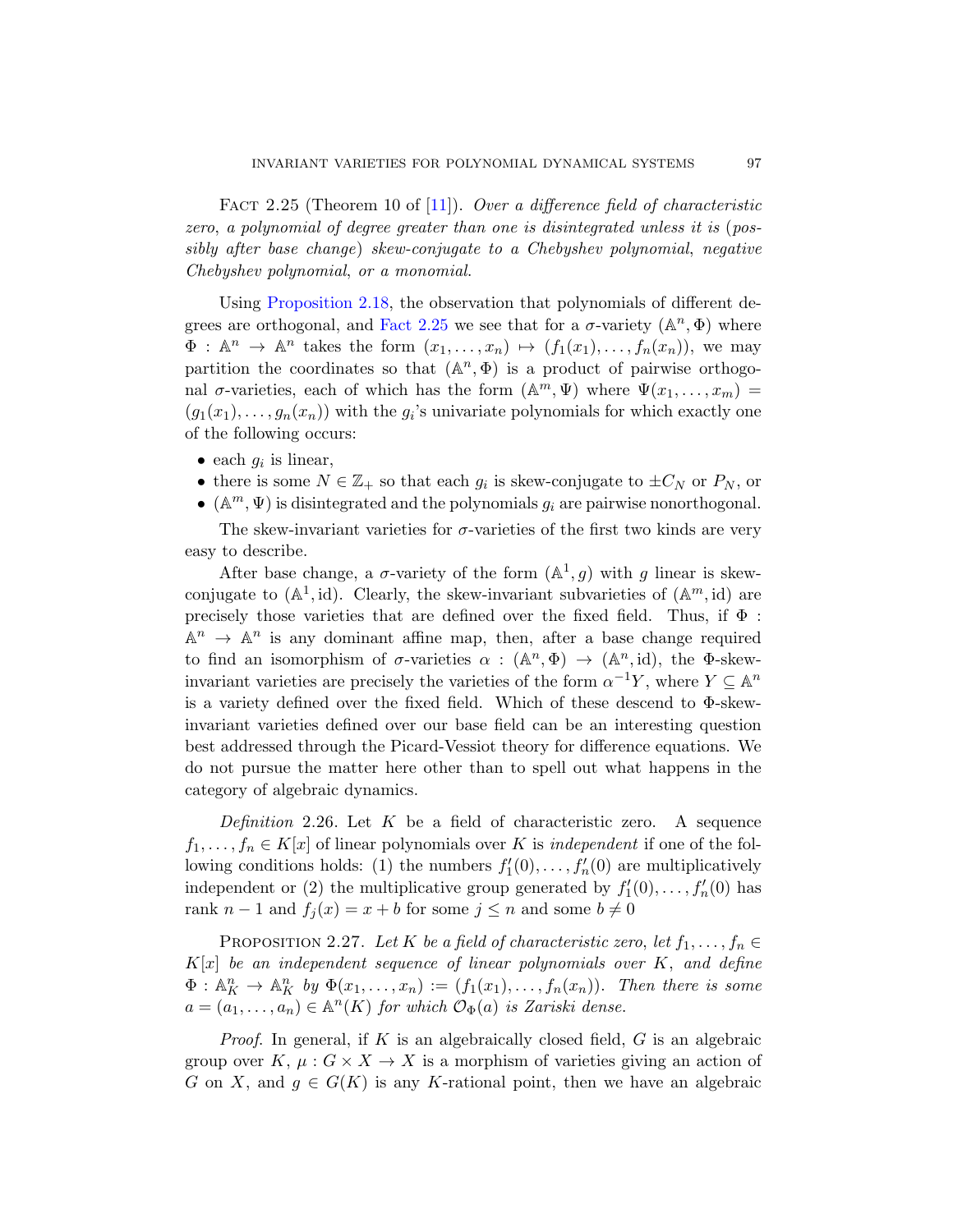dynamical system  $(X, \mu(g, \cdot))$  given by the action of g on X. Let  $H \subseteq G$  be the Zariski closure of the group generated by  $g$ , which is itself an algebraic group. Note that a subvariety  $Y \subseteq X$  is  $\mu(g, \cdot)$ -invariant just in case it is H-invariant. Thus, the  $\mu(g, \cdot)$ -invariant varieties correspond exactly to the H-orbits. Specializing to the case that G is the affine group acting on  $\mathbb{A}^n$  and  $\mu(g, \cdot)$  is given by a sequence of univariate linear polynomials, it is easy to see that we may make a change of variables so that each such component has the form  $f_i(x) = \lambda_i \cdot x$  or  $f_j(x) = x + 1$ . For the remainder of this calculation, we shall assume that the polynomials do have this form. The Zariski closure  $H$  of the group generated by g is then isomorphic to either  $\mathbb{G}_m^r$  or  $\mathbb{G}_m^r \times \mathbb{G}_a$ , where r is the rational rank of the multiplicative group generated by the scalars  $\lambda_i$ and there is a  $\mathbb{G}_a$  factor just in case at least one of the  $f_i$  is  $x + 1$ . For any point  $a \in \mathbb{G}_m^n(K)$ , the stabilizer of a in H is trivial. Hence, as long as we arrange for  $a_i \neq 0$  when  $f_i(x) = \lambda_i x$ , the dimension of the Zariski closure of the  $\mu(g, \cdot)$ -orbit of  $a = (a_1, \ldots, a_n)$  is  $\dim(H) = r$  or  $r + 1$ .

PROPOSITION 2.28. Let K be a field of characteristic zero and let  $f_1, \ldots, f_n$  $\in K[x]$  be a sequence of polynomials of degree at least two such that each  $f_i$  is a power function, a Chebyshev pol[yn](#page-95-4)omial, or a negative Chebyshev polynomial. Let  $\Phi: \mathbb{A}^n_K \to \mathbb{A}^n_K$  be defined by

 $\Phi(x_1,\ldots,x_n) := (f_1(x_1),\ldots,f_n(x_n)).$ 

Then there is a point  $a \in \mathbb{A}^n(K)$  for which  $\mathcal{O}_{\Phi}(a)$  is Zariski dense.

*Proof.* In the case of the power functions of degree  $N > 1$ , a fairly routine argument with degrees shows that any irreducible skew-invariant subvariety of  $(\mathbb{G}_m^g, x \mapsto x^N)$  is a translate of an algebraic group [8]. From the point of view of the model theory of difference fields, this result is a special case of the classification of definable groups [3]. Since the map  $\pi : (\mathbb{G}_m, P_N) \to (\mathbb{A}^1, C_N)$ is a dominant map of  $\sigma$ -varieties, we see that any skew-invariant subvariety of  $(\mathbb{A}^n, (f_1, \ldots, f_n)),$  where each  $f_i$  is either  $P_N$  or  $C_N$ , pulls back to a weakly skew-invariant variety for  $(\mathbb{A}^n, (P_N, \ldots, P_N))$  and thus comes from images of multiplicative translates of algebraic tori. In general, if each  $f_i: \mathbb{A}^1 \to \mathbb{A}^1$  is merely (after base change) skew-conjugate to  $P_N$  or  $\pm C_N$ , then as with the linear polynomials, after base change, the skew-invariant varieties are precisely the images under the isomorphism with the standard polynomials of certain images of torsion translates of algebraic tori, but the question of which ones descend to skew-invariant varieties over our base field reduces to problems in difference Galois theory. Since it is easy to find points in  $\mathbb{G}_m^n$  not contained in any proper algebraic subgroups, for example, take  $a = (p_1, \ldots, p_n) \in \mathbb{G}_m^n(\mathbb{Q})$ where the  $p_i$ 's are distinct primes, one sees that for dynamical systems given by sequences of power maps and Chebyshev polynomials, there are rational points with Zariski dense orbits.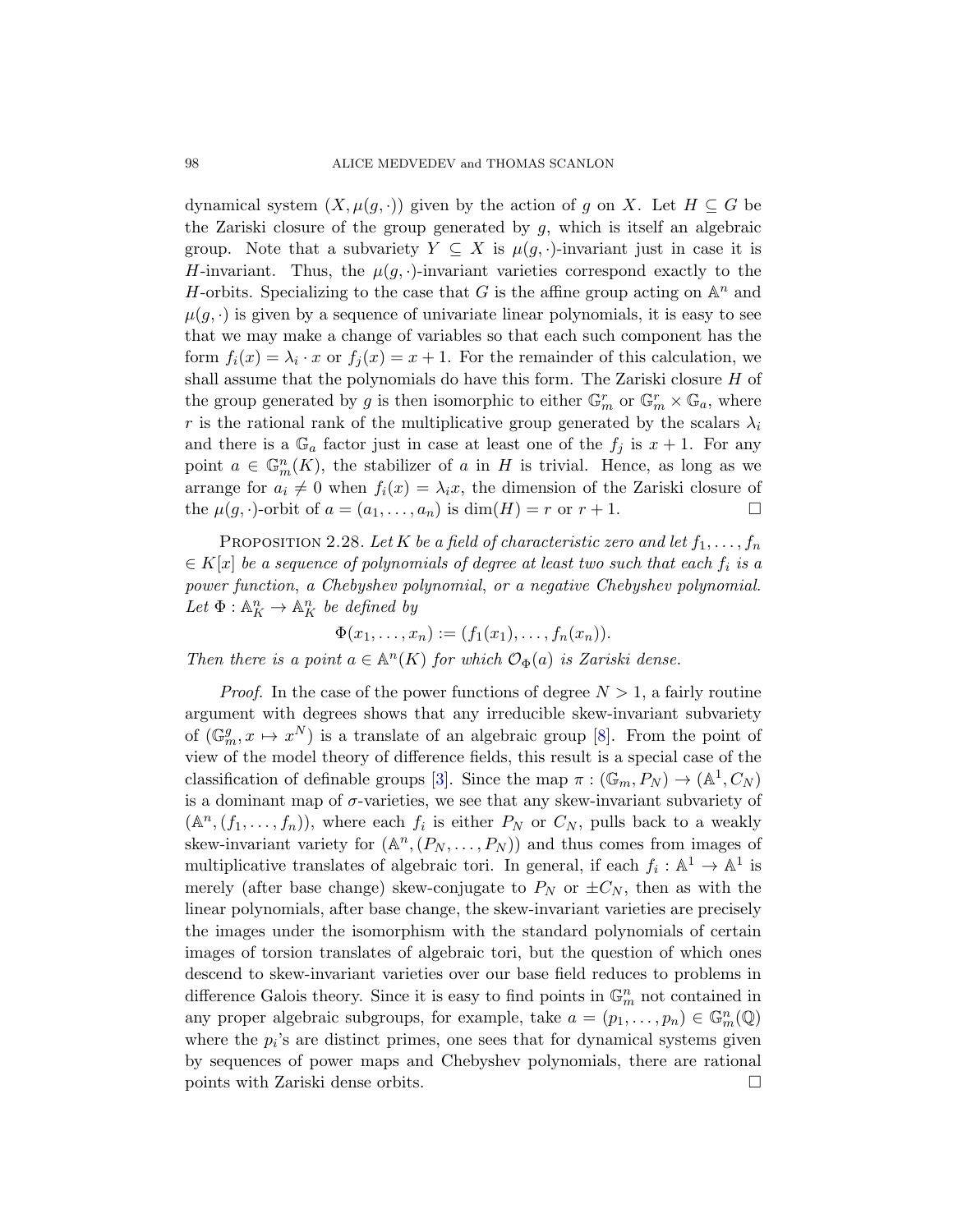<span id="page-18-0"></span>Let us collect all of these observations into a single theorem in which we reduce the problem of describing skew-invariant subvarieties for  $\sigma$ -varieties on  $\mathbb{A}^n$  given by sequences of univariate polynomials to the study of disintegrated polynomials.

*Notation* 2.29. If we are given a finite sequence of polynomials  $f_1, \ldots, f_n$ and a subset  $S \subseteq \{1, \ldots, n\}$ , then we write  $(\mathbb{A}^S, f_S)$  for the  $\sigma$ -variety  $\prod_{i \in S} (\mathbb{A}^i, f_i)$ .

THEOREM 2.30. Suppose that  $(K, \sigma)$  is an algebraically closed difference field of characteristic zero and  $f_1, \ldots, f_n$  is a sequence of nonconstant polynomials. Then there is a partition  $P$  of  $\{1, \ldots, n\}$  so that for distinct S and T from  $P$ ,  $(A^S, f_S) \perp (A^T, f_T)$ , implying that if  $X \subseteq A^n$  is a component of an  $(f_1, \ldots, f_n)$ -skew-invariant variety, then it is a product of components of  $f_S\text{-}skew\text{-}invariant \text{ \textit{varieties}} \text{ \textit{as}} \text{ } S \text{ \textit{ranges} through } P \text{ \textit{and} for each } S \in P \text{ \textit{exactly}}$ one of the following is true:

- the polynomial  $f_i$  has degree one for each  $i \in S$  and the  $f_S$ -skew-invariant varieties are obtained (after base change) by pullback from an isomorphism with  $(A^S, id)$  from the varieties defined over the fixed field;
- there is a number  $N > 1$  so that each  $f_i$  is skew-conjugate to  $P_N$  or  $\pm C_N$ for  $i \in S$  [and the](#page-18-0) f<sub>S</sub>-skew-invariant varieties are obtained from algebraic tori; or
- all of the polynomials  $f_i$  are pairwise nonorthogonal and disintegrated for  $i \in$ S, [im](#page-95-3)plying that the irreducible  $f_S$ -skew-invariant varieties are components of intersections of pullbacks of  $(f_i, f_j)$ -skew-invariant curves in  $\mathbb{A}^2$  and  $(i, j)$ ranges through  $S^2$ .

Remark 2.31. A version of Theorem 2.30 holds for rational functions in arbitrary characteristic. The first case must include purely inseparable maps and the second case must include Lattes maps and their additive analogues in positive characteristic (see [11]).

2.3. From curves to polynomials. We now convert the problem of describing  $(f, g)$ -skew-invariant curves to a question about polynomial compositional identities.

<span id="page-18-1"></span>Notation 2.32. In what follows we work with an algebraically closed difference field  $(K, \sigma)$  of characteristic zero on which  $\sigma$  is an automorphism. When we speak of a polynomial f we mean a polynomial with coefficients from  $K$ . For the associated  $\sigma$ -variety, we may write  $(\mathbb{A}^1, f)$  or in some cases  $(\mathbb{P}^1, f)$ . A rational function  $g: \mathbb{P}^1 \to \mathbb{P}^1$  is a polynomial if  $\infty$  is a totally ramified fixed point for g.

LEMMA 2.33. Let f be a disintegrated polynomial. If  $C$  is a smooth, projective, irreducible curve,  $(C, h)$  is a  $\sigma$ -variety and  $\gamma : (C, h) \to (\mathbb{P}^1, f)$  is a nonconstant morphism of  $\sigma$ -varieties, then  $C = \mathbb{P}^1$  and h and  $\gamma$  are polynomials.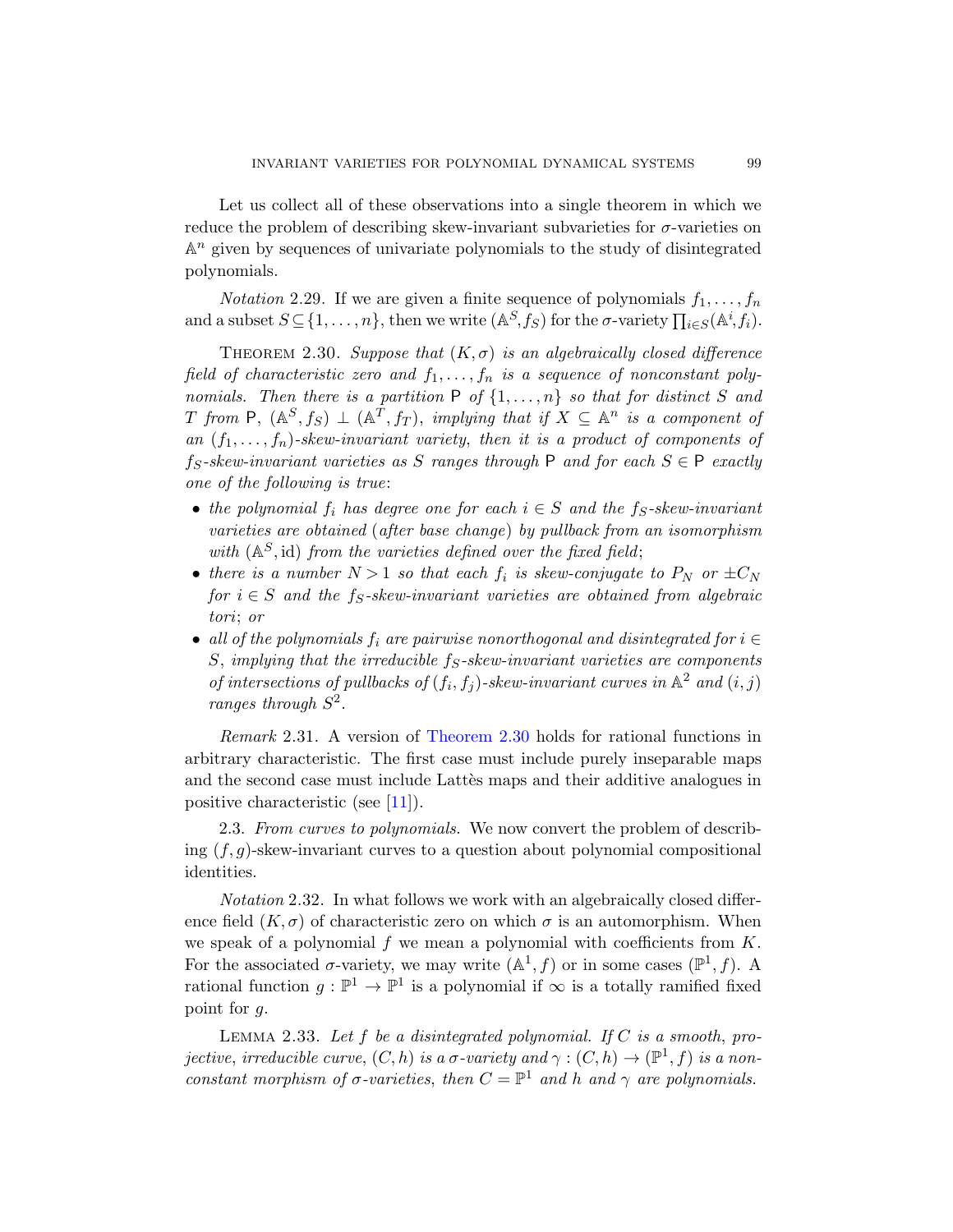<span id="page-19-0"></span>*[Proo](#page-18-1)f.* The preimage  $S := \gamma^{-1}(\{\infty\})$  of  $\infty$  under  $\gamma$  is finite and totally invariant for h (that is,  $h^{-1}(S) = S$ ). Thus, by an easy Riemann-Hurwitz argument (see Theorem 1.6 of [19]), we see that  $C = \mathbb{P}^1$  and either h and  $\gamma$ are polynomials, or S has exactly two elements and  $(\mathbb{P}^1, h)$  is isomorphic to  $(\mathbb{P}^1, x \mapsto \frac{1}{x^{\deg(f)}})$ . However, such a  $\sigma$ -variety cannot be disintegrated as the restriction of this map to  $\mathbb{G}_m$  is an isogeny.

It follows from Lemma 2.33 that all  $(f, g)$ -invariant curves for f a disintegrated polynomial come from solutions to polynomial compositional identities.

PROPOSITION 2.34. If f and g are disintegrated polynomials and  $C \subseteq \mathbb{A}^2$ is an irreducible  $(f, g)$ -skew-invariant curve, then there are a polynomial h and polynomial morphisms of  $\sigma$ -varieties  $\pi : (\mathbb{A}^1, h) \to (\mathbb{A}^1, f)$  and  $\rho : (\mathbb{A}^1, h) \to$  $(A<sup>1</sup>, g)$  for which C is parametrized by the map  $t \mapsto (\pi(t), \rho(t))$ . That is, there are polynomials h,  $\rho$ , and  $\pi$  satisfying the compositional equations  $f \circ \pi = \pi^{\sigma} \circ h$ and  $g \circ \rho = \rho^{\sigma} \circ h$ :

$$
\begin{array}{ccc}\n\mathbb{A}^1 & \xleftarrow{\pi} & \mathbb{A}^1 & \xrightarrow{\rho} & \mathbb{A}^1 \\
f \downarrow & & \downarrow{h} & & \downarrow{g} \\
\mathbb{A}^1 & \xleftarrow{\pi^{\sigma}} & \mathbb{A}^1 & \xrightarrow{\rho^{\sigma}} & \mathbb{A}^1.\n\end{array}
$$

*Proof.* Passing to the closures in  $\mathbb{P}^1 \times \mathbb{P}^1$ , the projective curve  $\overline{C}$  is  $(f, g)$ -skew-invariant.Let  $\overline{h}$  be the restriction of  $(f, g)$  to  $\overline{C}$ . Let  $\beta : C' \to \overline{C}$  be the normalization map. Since  $C'$  is a smooth curve and  $\beta$  is an isomorphism off a finite set, there is regular map  $h: C' \to C'$  for which  $\beta: (C', h) \to (\overline{C}, \overline{h})$  is a map of  $\sigma$ -varieties.

Let  $\alpha_i : C \to \mathbb{A}^1$  be the projection map onto the  $i^{\text{th}}$  coordinate for  $i = 1$ or 2. Since the result is obvious if either projection map is constant, we shall assume that both  $\alpha_1$  and  $\alpha_2$  are nonconstant. By Lemma 2.33 applied to  $\gamma = \alpha_1 \circ \beta$  (or  $\gamma = \alpha_2 \circ \beta$ ),  $C' = \mathbb{P}^1$  and h is a polynomial. Take  $\pi := \alpha_1 \circ \beta$ and  $\rho := \alpha_2 \circ \beta$ .

Combining these observations we see that nonorthogonality between disintegrated polynomials is always witnessed by a solution to a system of polynomial compositional identities.

COROLLARY 2.35. Given two disintegrated polynomials  $f$  and  $g$ , then  $(A<sup>1</sup>, f) \nperp (A<sup>1</sup>, g)$  if and only if there are a natural number M and nonconstant polynomials  $\pi$ ,  $\rho$  and  $h$  for which  $f^{\Diamond M} \circ \pi = \pi^{\sigma^M} \circ h$ , and  $g^{\Diamond M} \circ \rho = \rho^{\sigma^M} \circ h$ :  $\mathbb{A}^1 \leftarrow \mathbb{\overline{A}}^1 \leftarrow \mathbb{A}^1$ 

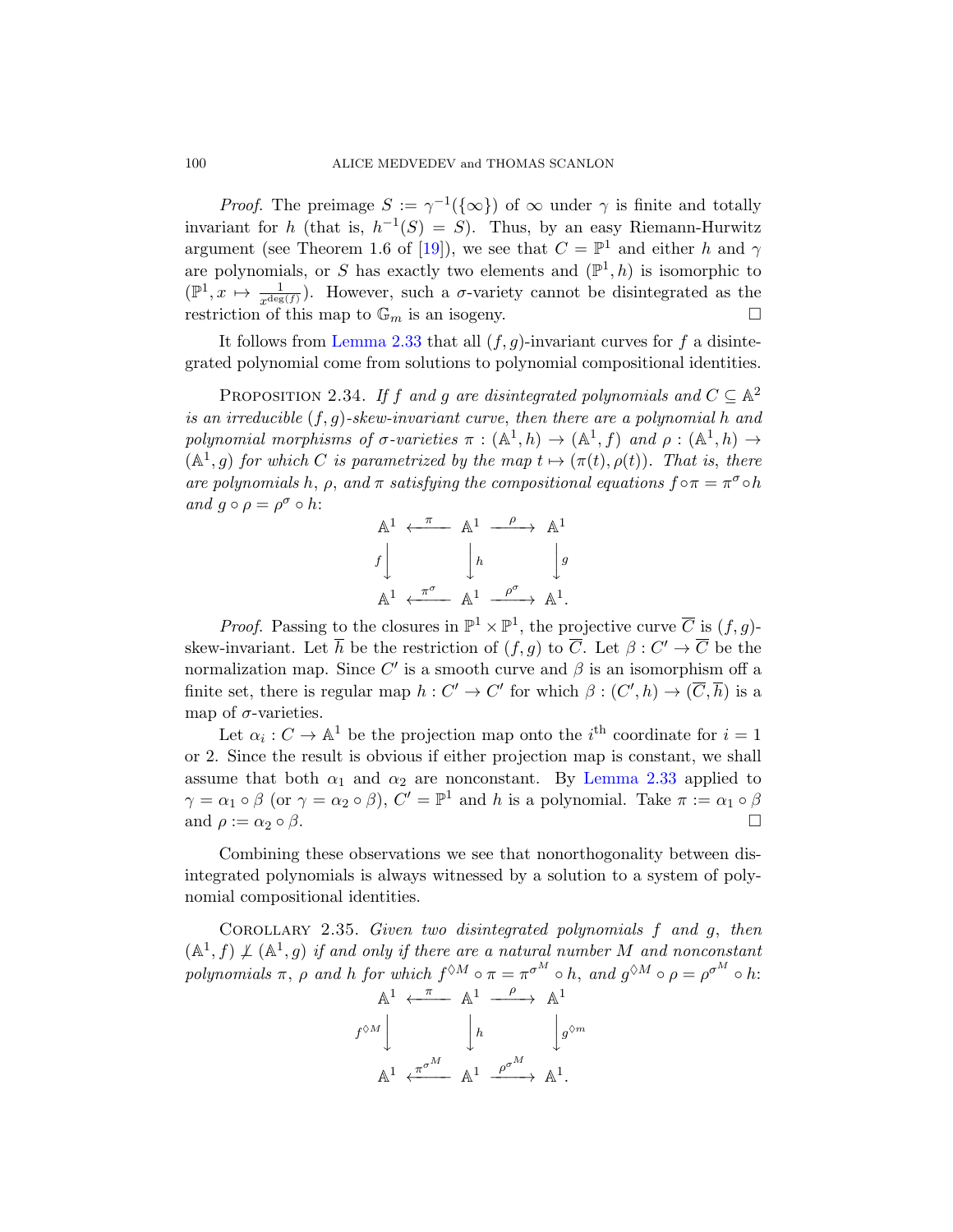<span id="page-20-0"></span>*Proof.* If  $(A^1, f) \not\perp (A^1, g)$ , then, possibly after base change, we find an  $(f, g)$ -skew-invariant curve  $C \subseteq \mathbb{A}^2$  none of whose components is horizontal or vertical. Taking  $M$  sufficiently divisible, we find a component  $C'$  of  $C$  that is  $(f^{\lozenge M}, g^{\lozenge M})$ -skew-invariant (with respect to  $\sigma^m$ ). The existence of  $\pi$ ,  $\rho$ , and h now follows from Proposition 2.34.

In the other direction, the curve  $C := (\pi, \rho)(\mathbb{A}^1) \subseteq \mathbb{A}^2$  witnesses that  $(\mathbb{A}^1, f^{\lozenge M}) \nperp (\mathbb{A}^1, g^{\lozenge M})$  as  $\sigma^M$ -varieties. The curve  $C' := \bigcup_{j=0}^{M-1} (f^{\lozenge j}, g^{\lozenge j})(C)^{\sigma^{-j}}$ witnesses that  $(\mathbb{A}^1, f) \not\perp (\mathbb{A}^1)$  $, g$ ).

2.4. Decompositions and actions. In this section we analyze the identities of Corollary 2.35 through the combinatorics of decompositions of polynomials.

Definition 2.36. A [poly](#page-96-0)nomial f is indecomposable if deg(f)  $\geq$  2, and it cannot be written as a composition  $f = g \circ h$  of two nonlinear polynomials g and h.

A finite sequence  $\vec{f} := (f_k, \ldots, f_1)$  of polynomials  $f_i$  is a *decomposition* of a polynomial f if  $f = f_k \circ \cdots \circ f_1$  and each  $f_i$  is indecomposable.

Remark 2.37. What we call decompositions are called "complete decompositions" in the literature (see, for example, [21]). Note how we index the factors of a decomposition: decreasing from left to right, so that the first factor to be applied to an input has index 1.

Remark 2.38. Induction on degree shows that every nonlinear polynomial has a decomposition. Linear polynomials are compositional units. As such, if L is a linear polynomial, then we write  $L^{-1}$  for its compositional inverse. More concretely, if  $L(x) = ax + b$ , then  $L^{-1}(x) = \frac{1}{a}x - \frac{b}{a}$  $\frac{b}{a}$ .

Definition 2.39. The decompositions  $(f_k, \ldots, f_1)$  and  $(g_k, \ldots, g_1)$  are linearly equivalent if there are linear polynomials  $L_{k-1}, \ldots, L_1$  for which  $g_k =$  $f_k \circ L_{k-1}, g_i = L_i^{-1} \circ f_i \circ L_{i-1}$  for  $k > i > 1$ , and  $g_1 = L_1^{-1} \circ f_1$ .

Polynomials  $a$  and  $b$  are *linearly related* if there are linear  $L$  and  $M$  such that  $L \circ a \circ M = b$ .

If  $\vec{f}$  and  $\vec{g}$  are linearly equivalent, then they are decompositions of the same polynomial. Linear equivalence, as the name suggests, is an equivalence relation. Corresponding factors of linearly equivalent decompositions are linearly related.

Definition 2.40. The linear-equivalence class of a decomposition  $\vec{f}$  is denoted by  $[f]$ . For a polynomial f,  $LE<sub>f</sub>$  is the set of linear-equivalence classes of decompositions of f.

Not all decompositions of a polynomial are linearly equivalent; for example,  $(x^2, x^3+x)$  and  $(x^3+2x^2+x, x^2)$  are both decompositions of  $(x \cdot (x^2+1))^2$ .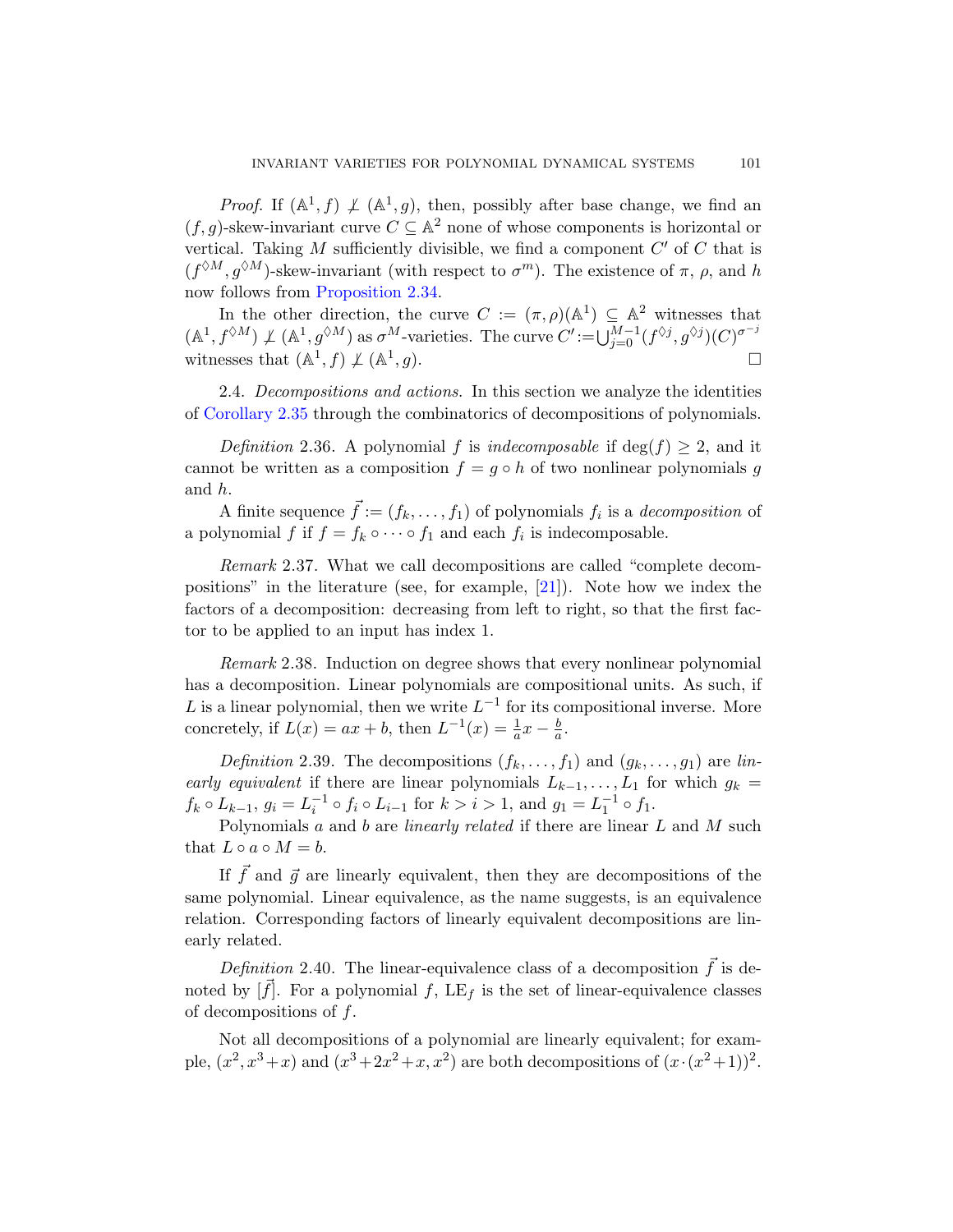Ritt's theorem [15] gives a precise sense in which all decompositions of a polynomial may be obtained from one given decomposition.

Definition 2.41. A Ritt polynomial is an indecomposable polynomial of one of the following kinds:

- Monomial:  $P_p(x) := x^p$ , p a prime;
- Chebyshev:  $C_p(x)$ , p an odd prime;
- $x^k \cdot u(x^{\ell})^n$ , where  $k \neq 0$ ,  $gcd(k, \ell) = 1$ ,  $gcd(k, n) = 1$ ,  $u(0) \neq 0$ , u is monic nonconstant, and at least one of  $\ell$  and n is greater than one.

Thef[ollo](#page-96-0)wing identities involving Ritt polynomials are the *basic Ritt iden*tities:

- $P_p \circ P_q = P_q \circ P_p$  for prime  $p \neq q$ ,
- $C_p \circ C_q = C_q \circ C_p$  for odd prime  $p \neq q$ ,
- $P_p \circ (x^k \cdot u(x^{\ell p})^n) = (x^k \cdot u(x^{\ell})^{pn}) \circ P_p$  for prime p.

Remark 2.42. These notions are closely related but not identical to "Ritt moves" and "Ritt neighbors" in [21].

Definition 2.43. If  $\vec{g}$  and  $\vec{f}$  are two decompositions of the same polynomial, we say that  $\vec{g}$  is *obtained from*  $\vec{f}$  by a Ritt swap at i if there are linear polynomials  $L, M$ , and  $N$  such that

$$
g_i := S \circ N^{-1}, \quad g_{i+1} = L \circ R, \quad g_j := f_j \quad \text{ for } j \neq i, i+1,
$$

and  $(L^{-1} \circ f_{i+1} \circ M) \circ (M^{-1} \circ f_i \circ N) = R \circ S$  is a basic Ritt identity.

An indecomposable polynomial  $f$  is *swappable* if it is linearly related to a Ritt polyn[omial.](#page-32-0)

<span id="page-21-0"></span>Remark 2.44. The compositional identity  $C_2 \circ C_p = C_p \circ C_2$  is not a basic Ritt identity, but  $(C_p, C_2)$  can be obtained by a Ritt swap at 1 from  $(C_2, C_p)$  as follows. As  $C_p$  [is an](#page-42-0) odd polynomial, it is of the form  $x \cdot u(x^2)$ , and  $C_2(x) = x^2 - 2 = L \circ P_2$  where  $L(x) = x - 2$ . Now [tak](#page-96-0)ing  $M = N = id$  makes  $(L^{-1} \circ C_2 \circ M) \circ (M^{-1} \circ C_p \circ N)$  look like the left side of a basic Ritt identity. This is pursued in great detail in Section 3.

Remark 2.45. While it may be possible to obtain many different decompositions from the same  $\vec{f}$  by a Ritt swap at the same i by choosing different linear witnesses  $L, M$ , and  $N$ , we show (see page 123) that all decompositions so obtained are linearly equivalent. This invariance result is also proved in [21] and is already implicit in Ritt's work.

Remark 2.46. The term "swap" should suggest that when a decomposition is obtained from another via a Ritt swap, then the factors involved swap places. However, a Ritt swap arising from a basic Ritt identity of the third kind is not really a swap in that one of the factors, linearly related to  $x^k \cdot u(x^p)$ , not only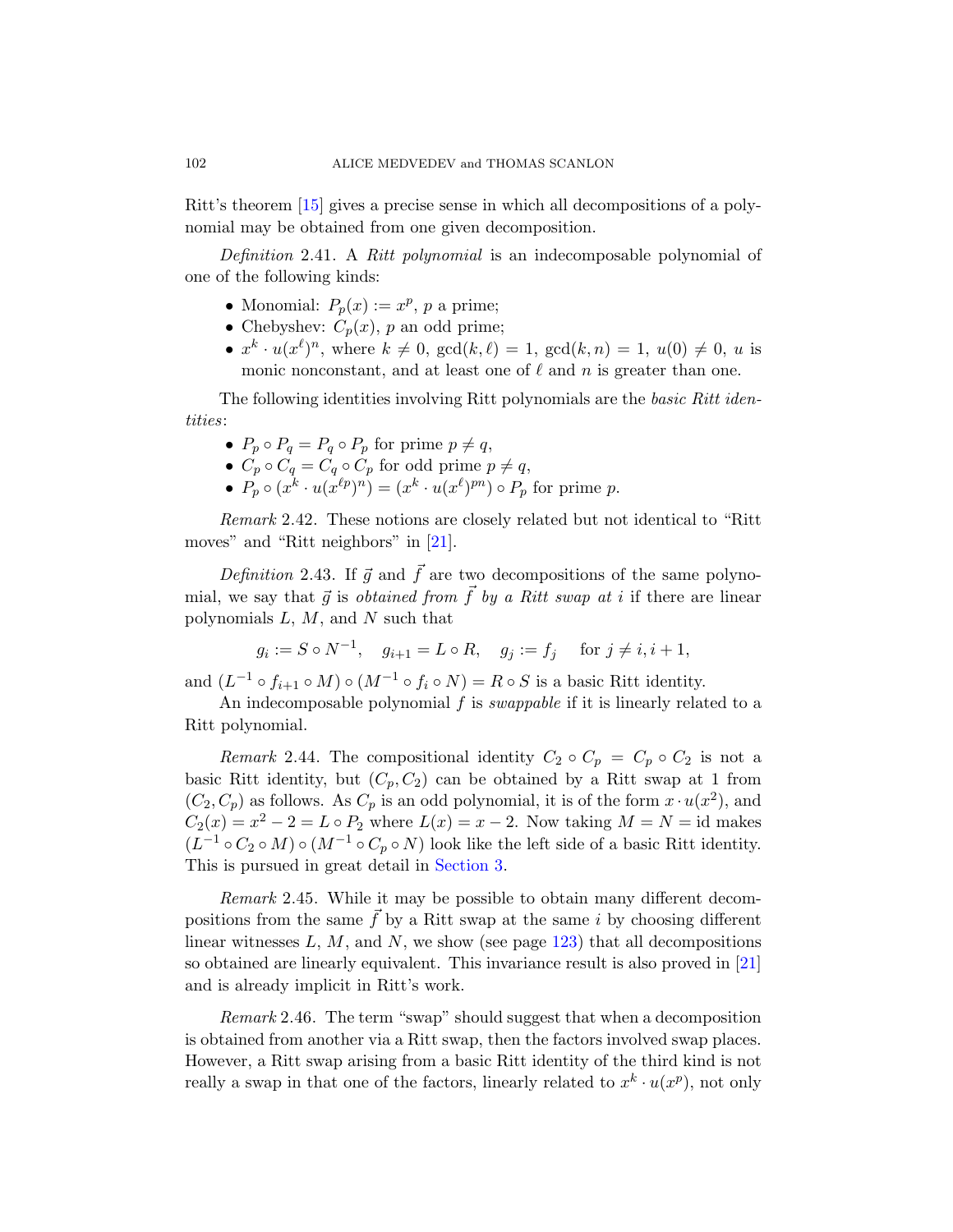[sw](#page-96-3)itches places with the monomial but also "becomes" a different polynomial, linearly related to  $x^k \cdot u(x)^p$ .

Remark 2.47. We depart from [15] in requiring Ritt polynomials to be monic. An easy computation verifies that this has no effect on the meaning of "Ritt swap" and the truth of Ritt's Theorem below.

FACT 2.48 (Ritt, [15]). Over  $\mathbb C$ , any two decompositions of the same polynomial have the same number of factors. Indeed, if  $\vec{f}$  and  $\vec{g}$  are decompositions of the same polynomial, then  $\vec{q}$  is linearly equivalent to a decomposition obtained from  $\tilde{f}$  by a finite sequence of Ritt swaps.

[Ritt's Theorem](#page-21-0) may be stated loosely as "decompositions of polynomials are unique up to permutations," and indeed it is tempting to look for an action by the symmetric group, identifying the Ritt swap at  $i$  with the transposition  $\tau_i := (i \, i+1) \in \text{Sym}_k$  in the symmetric group on k elements.

Since often nothing can be obtained from  $\overrightarrow{f}$  by a Ritt swap at i (for example, when one of the factors  $f_i$  and  $f_{i+1}$  is not swappable), at best this is a partial action. In light of Remark 2.45, Ritt swaps can only act on decompositions up to linear equivalence, that is on  $LE_f$ . The next two results show that this action is well defined when it is defined.

LEMMA 2.49. If  $\vec{f}$ ,  $\vec{g}$ , and  $\vec{h}$  are decompositions of the same polynomial,  $\vec{q}$  is obtained from  $\vec{f}$  by a Ritt swap at i, and  $\vec{h}$  is linearly equivalent to  $\vec{f}$ , then there is a decomposition obtained from  $\vec{h}$  by a Ritt swap at i and linearly related to  $\vec{q}$ .

*Proof.* Let  $R_{k-1}, \ldots, R_1, L, M$ , and N be linear polynomials witnessing our hypotheses. That is, the R's witness that  $\vec{h}$  is linearly related to  $\vec{f}$ :

$$
h_k = f_k \circ R_{k-1}, \quad h_j = R_j^{-1} \circ f_j \circ R_{j-1} \quad \text{ for } 1 < j < k, h_1 = R_1^{-1} \circ f_1.
$$

The other linear polynomials witness the Ritt swap:

$$
(L^{-1} \circ f_{i+1} \circ M) \circ (M^{-1} \circ f_i \circ N) = T \circ S
$$

is a basic Ritt identity,  $g_i := S \circ N^{-1}$  $g_i := S \circ N^{-1}$  $g_i := S \circ N^{-1}$ ,  $g_{i+1} = L \circ T$ , and  $g_j := f_j$  for the other  $j \leq k$ . To simplify the notation, we define  $R_k(x) = R_0(x) = x$ .

Define  $\widetilde{L} := R_{i+1}^{-1} \circ L, \, \widetilde{M} := R_i^{-1} \circ M$  $\widetilde{L} := R_{i+1}^{-1} \circ L, \, \widetilde{M} := R_i^{-1} \circ M$  $\widetilde{L} := R_{i+1}^{-1} \circ L, \, \widetilde{M} := R_i^{-1} \circ M$  [an](#page-96-0)d  $\widetilde{N} := R_{i-1} \circ N$ . It is now routine to check that this choice of  $\widetilde{L}$ ,  $\widetilde{M}$ , and  $\widetilde{N}$  witnesses that  $\vec{h}$  admits a Ritt swap at i and that the resulting decomposition is linearly equivalent to  $\vec{g}$ .

With the following theorem, whose proof is delayed to page  $123$ , we show that the action of Ritt swaps on linear equivalence classes of decompositions is well defined. Stronger versions of this result are obtained in [21] and [15].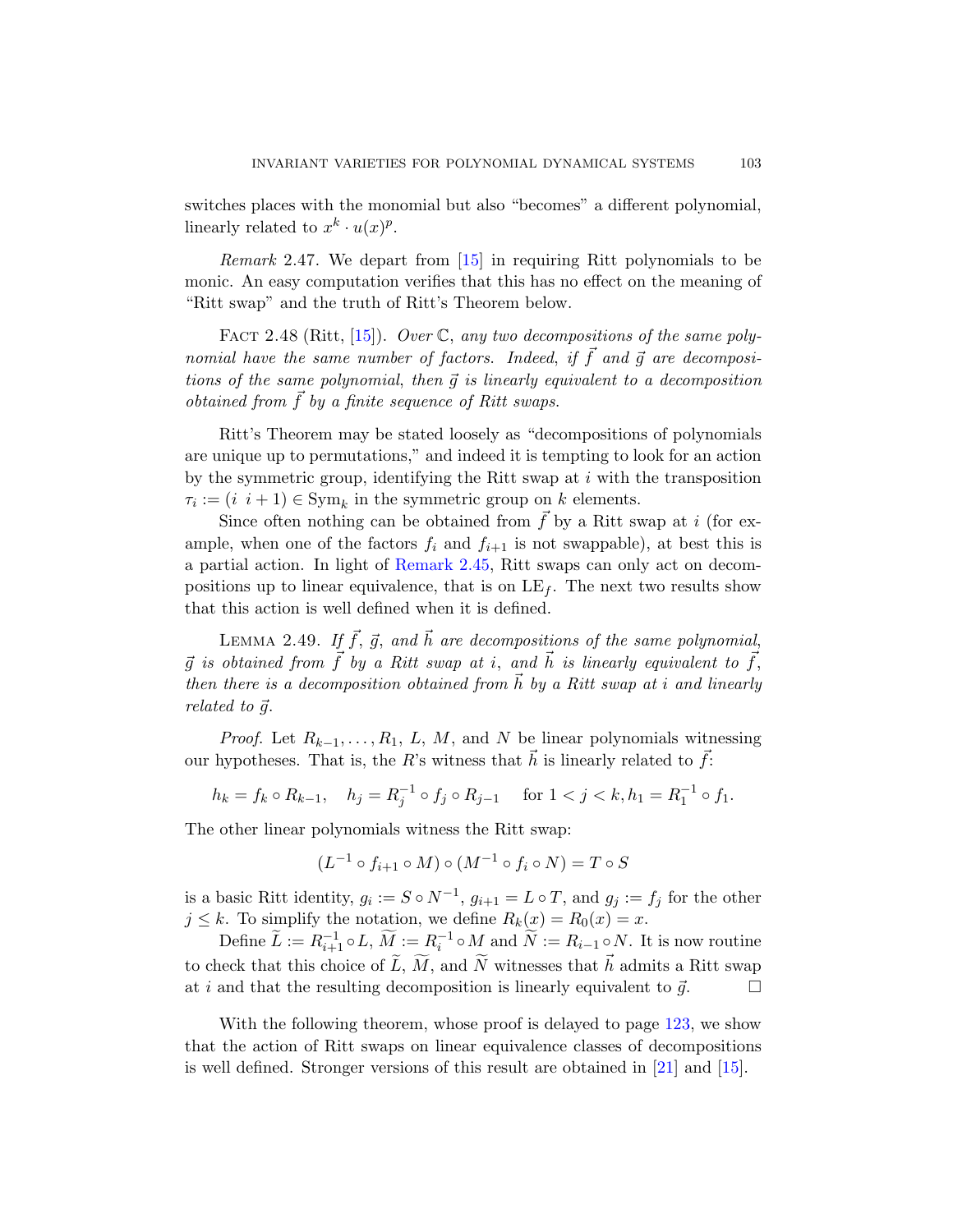<span id="page-23-1"></span>THEOREM 2.50. If two decompositions  $\vec{h}$  and  $\vec{g}$  are both obtained from  $\vec{f}$ by a Ritt swap at i, then  $\vec{h}$  is linearly equivalent to  $\vec{q}$ .

In the symmetric group, the adjacent transpositions  $\tau_i := (i, i + 1)$  have order 2 and satisfy the braid relations  $\tau_i \tau_{i+1} \tau_i = \tau_{i+1} \tau_i \tau_{i+1}$  for all i and  $\tau_i \tau_j =$  $\tau_i \tau_i$  for  $j \neq i \pm 1$ . While Ritt swaps do satisfy the braid relations, they do not quite have order two. We formalize this symmetric group-like action via Ritt swaps as an action of a certain monoid.

Definition 2.51. Let RM<sub>k</sub> be the free monoid on the  $(k-1)$  generators  $t_1, \ldots, t_{k-1}$ . The permutation represented by a word  $t_{a_r} \cdots t_{a_2} t_{a_1}$  in  $\text{RM}_k$  is the product  $\tau_{a_r} \cdots \tau_{a_2} \tau_{a_1} \in \text{Sym}_k$ .

The action  $\star$  of RM<sub>k</sub> on  $LE_f^* := LE_f \cup \{\infty\}$  is defined by

- $t_i \star [\vec{f}]$  is the linear equivalence class of [a de](#page-60-1)composition obtained from  $f$  by a Ritt swap at i, if one exists;
- otherwise,  $t_i \star [\vec{f}] := \infty;$
- $t_i \star \infty = \infty$  [for all](#page-23-0) *i*.

<span id="page-23-0"></span>For  $w \in \text{RM}_k$  and  $[\overrightarrow{f}] \in \text{LE}_f$ , we say that  $w \star [\overrightarrow{f}]$  is defined if  $w \star [\overrightarrow{f}] \neq \infty$ . We often abuse notation writing  $w \star \vec{f} = \vec{g}$  for  $w \star [\vec{f}] = [\vec{g}]$ .

With the following theorem, whose proof is completed on page 142, we show that Ritt swaps satisfy the braid relations and that  $t_i$  has order 2 except when  $t_i \star w = \infty$ . The first two parts of Theorem 2.52 are immediate given Theorem 2.50, but the last is not so easy.

THEOREM 2.52. For any  $[\overrightarrow{f}] \in \text{LE}_f$  and  $i < k$ ,

- If  $t_i \star [\overrightarrow{f}]$  is defined, then  $t_i^2 \star [\overrightarrow{f}] = [\overrightarrow{f}].$
- For  $j \neq i \pm 1$ ,  $t_i t_j \star [\overrightarrow{f}] = t_j t_i \star [\overrightarrow{f}]$ . In particular, one is defined if and only if the other is.
- $t_i t_{i+1} t_i \star [\overrightarrow{f}] = t_{i+1} t_i t_{i+1} \star [\overrightarrow{f}]$ . In particular, one is defined if and only if the other is.

With these identities, a purely combinatorial analysis yields (see Section 5) [normal forms](#page-66-0) for words in the Ritt monoid, roughly corresponding to insertsort and to merge-sort. That is, for each  $w \in RM_k$ , we find another word w' of a special for[m, representing](#page-66-0) the same permutation and such that  $w' \star \bar{f}$ is defined and equal to  $w \star \vec{f}$  whenever  $w \star \vec{f}$  is defined. For example, w' is the empty word when  $w = t_i t_i$ . This implies that if two words w and w' represent the same permutation and both  $w \star [\vec{f}]$  and  $w' \star [\vec{f}]$  are defined, then  $w \star [\vec{f}] = w' \star [\vec{f}]$  (see Corollary 5.12). This also provides an invaluable explicit computational tool for the rest of the paper.

Remark 2.53. A stronger version of Corollary 5.12, that the polynomial f and the sequence of degrees of the factors  $f_i$  already determine the linear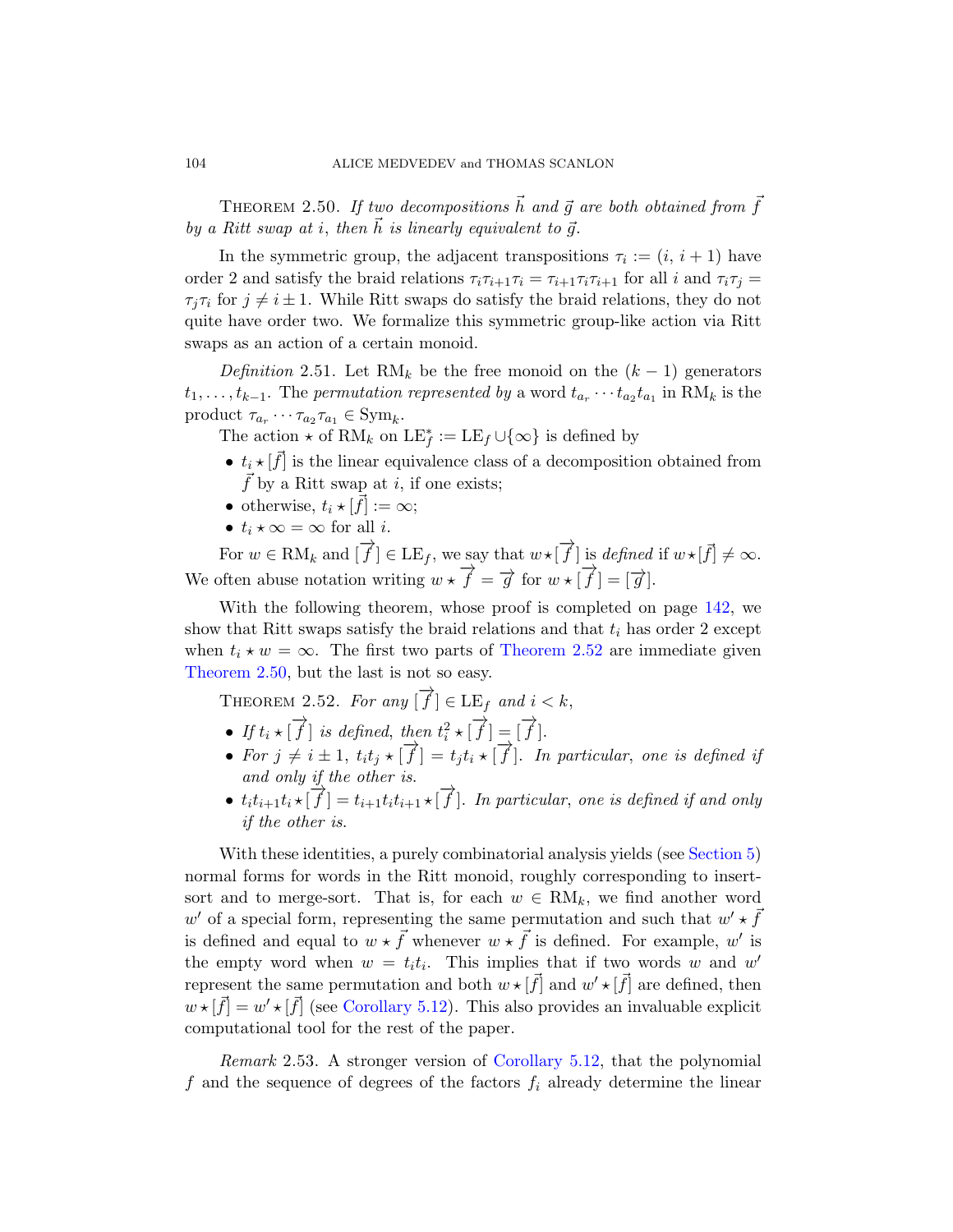equivalence class of the decomposition  $\vec{f}$ , is shown in [21]. It seems that our stronger Theorem 2.52 is not a simple consequence of the work in [21]. The canonical forms in the present paper are substantially different from those in [21] and are better suited to our purposes.

2.5. Skew-twists. Recall that the purpose of studying decompositions is to characterize polynomial identities in Proposition 2.34:

(1)  
\n
$$
\begin{array}{ccc}\n & \mathbb{A}^{1} & \xrightarrow{f} & \mathbb{A}^{1} \\
 & \pi & & \pi \\
 & \mathbb{A}^{1} & \xrightarrow{g} & \mathbb{A}^{1}\n\end{array}
$$

for disintegrated polynomials  $f$  and  $g$ . We eventually show that all such identities come from those where  $\pi$  is indecomposable or linear. For indecomposable  $\pi$ , these identities are either rare exceptions characterized in Proposition 5.23, or *single skew-twists* where  $\pi$  is an initial compositional factor of f, and also a terminal compositional factor of g twisted by  $\sigma$ . The rest of this section is devoted to the study of sequences of single skew-twists.

Definition 2.54. The decomposition  $(f_1^{\sigma}, f_k, \ldots, f_2)$  is called the singleskew-twist of the decomposition  $\vec{f} := (f_k, \ldots, f_2, f_1)$  and denoted  $\phi * \vec{f}$ . (Here,  $\phi$  stands for "forward.")

If  $\vec{f}$  is a decomposition of a polynomial f, then  $\phi \star \vec{f}$  is a decomposition of a (probably different) polynomial  $h$ ; we call  $h$  a single-skew-twist of  $f$ .

For polynomials f and g, the relation "f is a skew-twist of  $g$ " is the symmetric-transitive closure of the relation " $f$  is a single-skew-twist of  $g$ ." That is, f is a skew-twist of g if there are  $f = f_0, f_1, \ldots, f_n = g$  such that each  $f_i$  is a single-skew-twists of  $f_{i+1}$ , or vice versa.

To undo what  $\phi$  does, we define  $\beta \star \vec{f} := (f_{k-1}, \ldots, f_1, f_k^{(\sigma^{-1})})$  $\binom{0}{k}$ ). (Here,  $\beta$ stands for "back.")

When  $n < k$  and  $\vec{g} = \phi^n \star \vec{f}$ , we call g a plain skew-twist of f.

Remark 2.55. A polynomial may have several single-skew-twists, coming from different decompositions. In composing a correspondence from  $f$  to  $g$ with one from q to h, both of which come from single skew-twists, the decompositions of g used to represent the skew-twists may differ. Thus, to describe correspondences obtained from sequences of skew-twists, we need to keep track of decompositions of intermediate polynomials.

Definition 2.56. For a given positive integer  $k \in \mathbb{Z}_+$ , the skew-twist monoid,  $ST_k$ , is the free monoid generated by the symbols  $\phi$ ,  $\beta$ ,  $t_1, \ldots, t_{k-1}$ . If  $\vec{f} =$  $(f_k, \ldots, f_1)$  is a decomposition of a polynomial f and  $w := w_n \cdots w_2 w_1 \in$  $ST_k$  where each  $w_i$  is a generator, then a sequence of decompositions  $\vec{f} =$  $\vec{f}^0, \vec{f}^1, \ldots, \vec{f}^n$  is a witnessing sequence for  $w \star \vec{f}$  if for each j,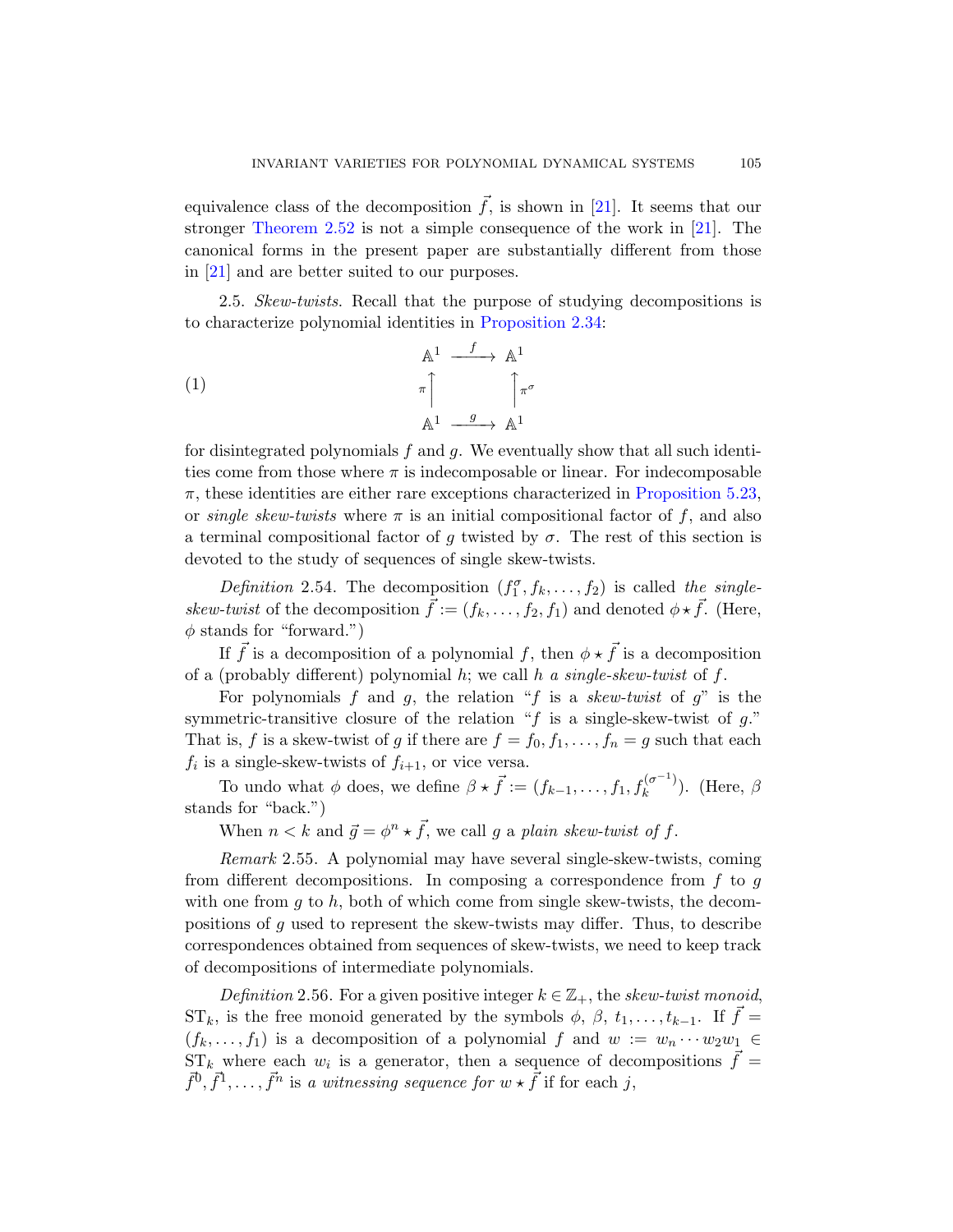- if  $w_j = t_i$ , then  $[\vec{f}^{j+1}] = w_j \star [\vec{f}^j]$ ; and
- if  $w_j$  is  $\phi$  or  $\beta$ , then  $\vec{f}^{j+1} = w_j \star \vec{f}^j$  in the sense of Definition 2.54.

The correspondence  $A$  encoded by this witnessing sequence is the composite of the curves  $\mathcal{B}_n \circ \cdots \circ \mathcal{B}_1$  where

- if  $w_j = t_i$  for some i, then  $\mathcal{B}_j = \Delta_{\mathbb{A}^1}$  is the graph of the identity map on  $\mathbb{A}^1$ ;
- if  $w_j = \phi$ , then  $\mathcal{B}_j$  is the graph of  $f_1^j$  $t_1^j$ ; and
- if  $w_j = \beta$ , then  $\mathcal{B}_j$  is the converse relation of the graph of  $f_1^{j+1}$ . $1^{j+1}$ .

We also say that A is a correspondence encoded by  $w \star \vec{f}$ .

While the witnessing sequence uniquely determines the correspondence,  $w$ and  $\vec{f}$  do not uniquely determine the witnessing sequence because Ritt swaps are only defined up to linear equivalence, and even linearly equivalent decompositions may produce different single-skew-twists. We define skew-linearequivalence and then formalize an action of the skew-twists monoid.

*Remark* 2.57. Suppose that  $w = vu \in ST_k$  and  $w * \vec{f} = \vec{h}$  is defined. Let  $\{\vec{f}^j\}$  be a witnessing sequence for this, let  $\mathcal D$  be the correspondence from f to h encoded thereby, and let  $\vec{g}$  be the element of this sequence coming from  $u \star \vec{f}$ . Then  $\mathcal{D} = \mathcal{B} \circ \mathcal{A}$ , where  $\mathcal{A}$  and  $\mathcal{B}$  are the curves encoded by the two witnessing sequences  $({\vec f}, \ldots, {\vec g})$  and  $({\vec g}, \ldots, {\vec h})$ , respectively.

Definition 2.58. Two decompositions  $\vec{f}$  and  $\vec{h}$  are skew-linearly-equivalent if there is a linear L such that  $\vec{h}$  is linearly equivalent to  $(L^{\sigma} \circ f_k, f_{k-1}, \ldots, f_2, f_1)$  $\circ L^{-1}$ ).

Remark 2.59. Skew-linear-equivalence is an equivalence relation. Skewlinearly-equivalent decompositions may be decompositions of different, but always skew-conjugate, polynomials. Indeed,

 $\vec{f} \mapsto \vec{g} := (L^{\sigma} \circ f_k, f_{k-1}, \dots, f_2, f_1 \circ L^{-1})$ 

is a bijection between [decompositions o](#page-23-1)f f and decompositions of  $g := L^{\sigma} \circ f \circ$  $L^{-1}$ , and this bijection respects linear equivalence.

Definition 2.60. Let  $SE_f$  be the set of skew-linear-equivalence classes of decompositions of skew-twists of f. We write  $[[\vec{f}]]$  for the skew-linear equivalence class of  $f$ .

The action  $\star$  of  $ST_k$  on  $SE_f^* := SE_f \cup \{\infty\}$  is given by

- $t_i$  still acts by the Ritt swap at i as in Definition 2.51;
- $\phi \star [[f_k, \ldots, f_1]] := [[f_1^{\sigma}, f_k, \ldots, f_2]]$  and  $\phi \star \infty = \infty$ ;
- $\beta \star [[\vec{f}]] := [[f_{k-1}, \ldots, f_1, f_k^{(\sigma^{-1})}]$  $\left[\begin{matrix} k^{(\sigma)} \\ k \end{matrix}\right]$  and  $\beta \star \infty = \infty$ .

For  $w \in ST_k$  and  $[[\overrightarrow{f}]] \in SE_f$ , we say that  $w \star [\overrightarrow{f}]$  is defined if  $w \star [\overrightarrow{f}] \neq \infty$ .

Lemma 2.61.

(1) Ritt swaps are well defined up to skew-linear-equivalence.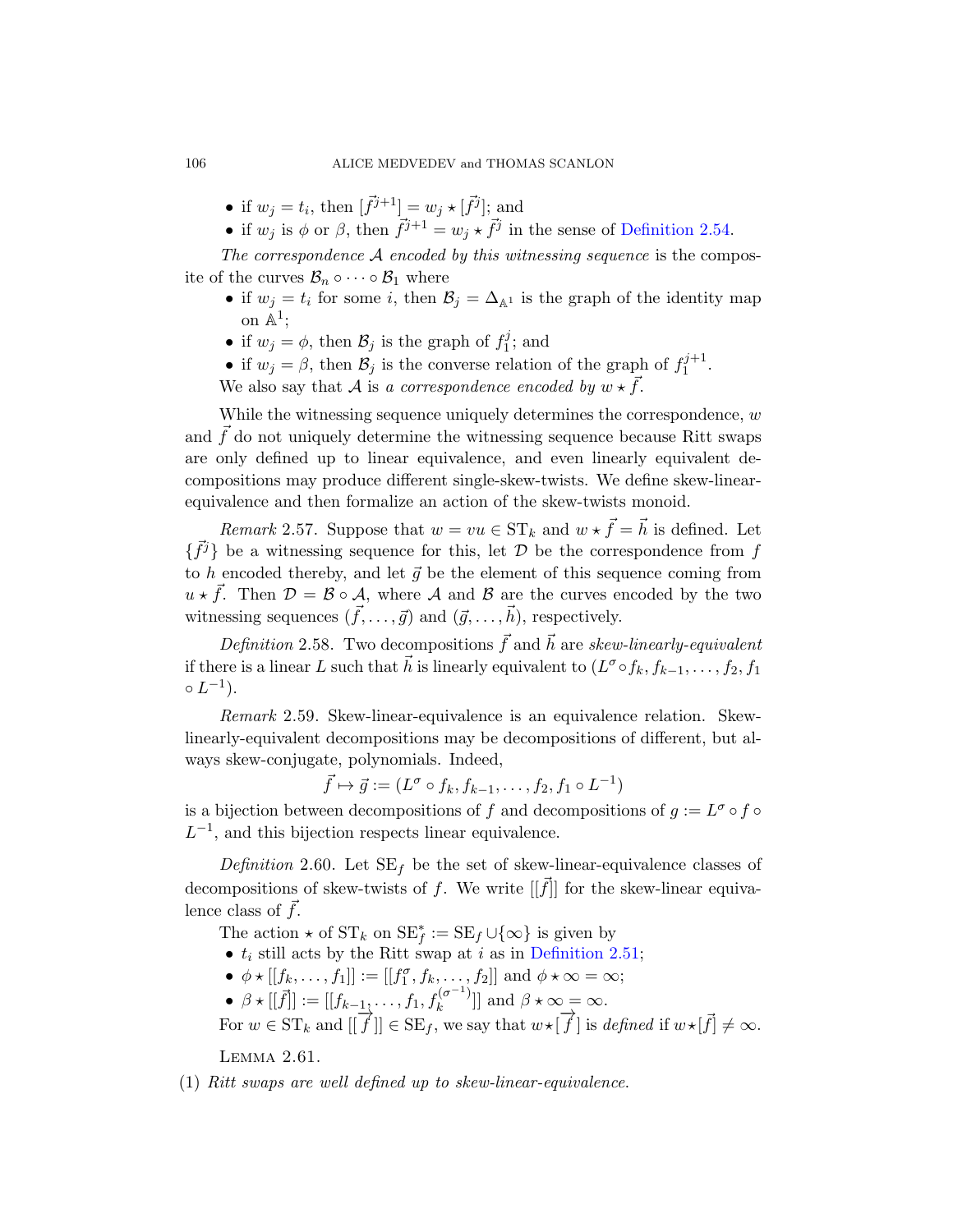- (2) Single skew-twists are well defined up to skew-linear-equivalence.
- (3) Suppose that  $w \in ST_k$  and  $\overline{f}$  is a decomposition of a polynomial f. Suppose that  $\vec{q}$  and  $\vec{h}$  are witnessing sequences for  $w \star \vec{f}$  with corresponding encoded correspondences A and B between  $(A^1, f)$  and  $(A^1, g)$  (and  $(A^1, f)$ ) and  $(\mathbb{A}^1, h)$ , respectively). Then there is a linear L with  $h = L^{\sigma} \circ g \circ L^{-1}$ and  $\mathcal{B} = L \circ \mathcal{A}$ . That is, h is skew-conjugate to g and the correspondence is off by the same linear factor.

Proof. The proof of the first two parts serves as the induction (on the length of  $w$ ) step for the proof of the last part. For the first part, note that if a decomposition  $(h_k, h_{k-1}, \ldots, h_2, h_1)$  of f is obtained from f by a Ritt swap at *i*, then the decomposition  $(L^{\sigma} \circ h_k, h_{k-1}, \ldots, h_2, h_1 \circ L^{-1})$  of  $g := L^{\sigma} \circ f \circ L^{-1}$ is obtained from  $\vec{g} := (L^{\sigma} \circ f_k, f_{k-1}, \ldots, f_2, f_1 \circ L^{-1})$  by a Ritt swap at *i*.

For the second part, take

$$
\vec{g} := (L^{\sigma} \circ f_k \circ L_{k-1}^{-1}, L_{k-1} \circ f_{k-1} \circ L_{k-2}^{-1}, \dots, L_2^{-1} \circ f_2 \circ L_1, L_1^{-1} \circ f_1 L^{-1})
$$

skew-linearly equivalent to  $\vec{f}$ . The same linear factors, reindexed, witness that single skew-twists of  $\vec{q}$  are skew-linearly equivalent to the corresponding single skew-twists of  $f$ .

For the third part, let  $n$  be the length of  $w$  and take witnessing sequences  $\vec{g}^j$  and  $\vec{h}^j$  for  $w \star \vec{f} = \vec{g}$  and for  $w \star \vec{f} = \vec{h}$ ; so  $\vec{g}^0 = \vec{f} = \vec{h}^0$  and  $\vec{g}^n = \vec{g}$ and  $\vec{h}^n = \vec{h}$ . We induct on n, strengthening the induction hypothesis from  $h = L^{\sigma} \circ g \circ L^{-1}$  to  $\vec{h} = L^{\sigma} \circ \vec{g} \circ L^{-1}$ .

Let  $v := w_{n-1} \cdots w_1$ . and let  $\mathcal{A}_0$  and  $\mathcal{B}_0$  be the curves encoded by  $v \star \vec{f}$  via these witnessing sequences. By induction hypothesis and the first two parts, there is a linear factor L such that  $\vec{h}^{n-1}$  is linearly equivalent to  $L^{\sigma} \circ \vec{g} \circ L^{-1}$ and  $\mathcal{B} = L \circ \mathcal{A}$ . If  $w_n$  is a Ritt swap, the same L works: look at the proof of the first part of this lemma to prove the first part of the induction hypothesis, and note that the curve encoded is the same for  $v$  and  $w$  to prove the second part of the induction hypothesis. If  $w_n$  is a single skew-twist, then composing the graph of the first or last factor of  $\vec{h}$  with  $L \circ A$  cancels L and introduces a new linear factor, [one of the witn](#page-83-0)[esses](#page-84-0) of t[he lin](#page-85-0)ear equivalence of  $\vec{h}^{n-1}$  and  $L^{\sigma} \circ \vec{g} \circ L^{-1}$ . В последните последните последните последните последните последните последните последните последните последн<br>В 1990 година от селото на селото на селото на селото на селото на селото на селото на селото на селото на сел

Remark 2.62. The definition of witnessing sequences and encoded correspondences allows linear equivalence and skew-conjugacy in some cases but not in others. Because of this inconsistency, it is safest to artificially reintroduce the linear factor  $L$  at the end, as we do in Theorems 6.22, 6.24 and 6.26.

COROLLARY 2.63. If two correspondences A and B between the polynomials f and g are both encoded by  $w \in ST_k$ , then they are off by a skew-symmetry L of g, that is,  $\mathcal{B} = L \circ \mathcal{A}$  and  $L^{\sigma} \circ g \circ L^{-1} = g$ .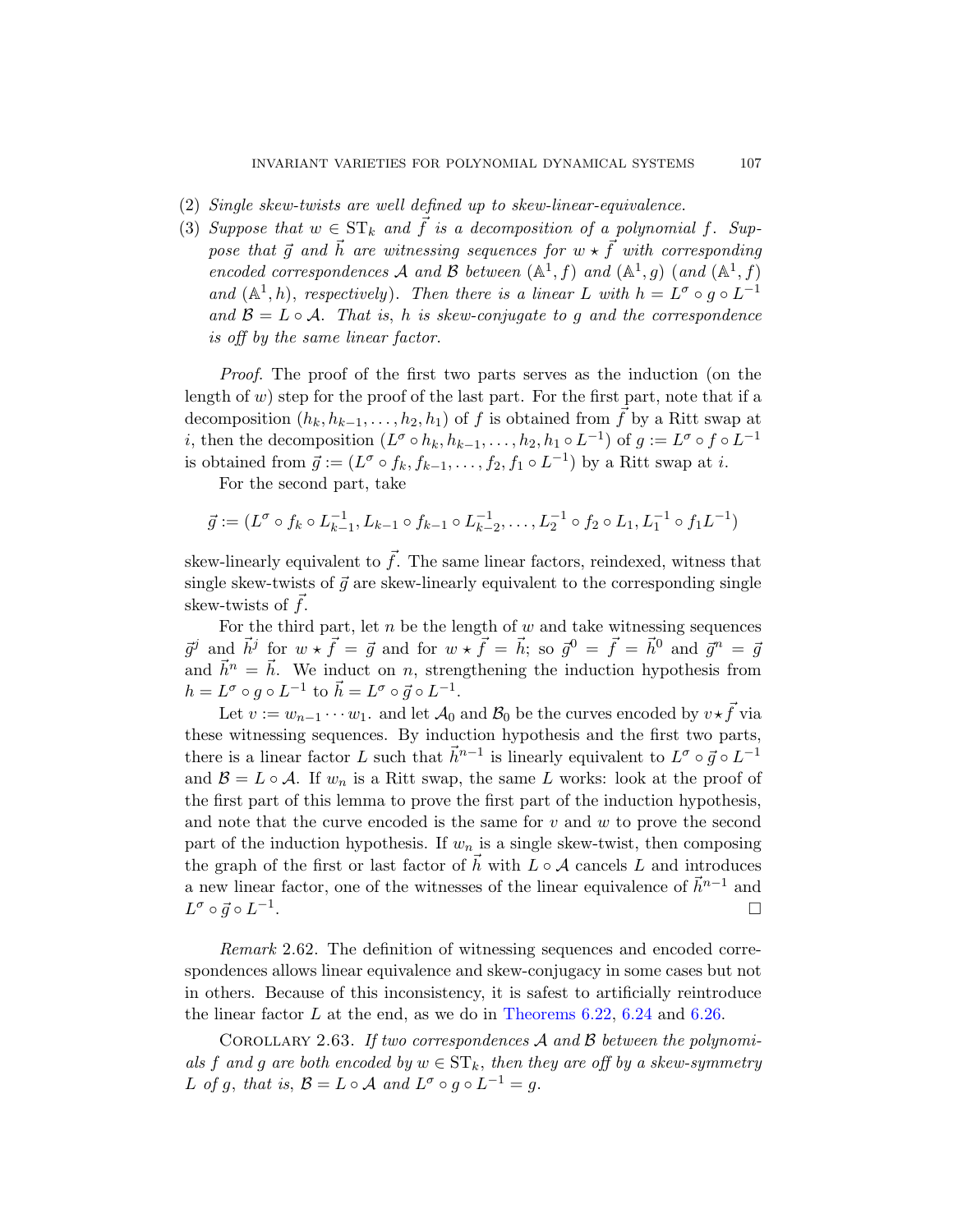Our characterization of correspondences encoded by words in  $ST_k$  comes from the canonical form for such words, obtained in Proposition 2.70 and Lemmata 6.16 through 6.18. Here we state an imprecise nontechnical version as motivation.

Remark 2.64. This is a motivational imprecise nontechnical version of Proposition 2.70 and Lemmata 6.16 through 6.18.

Any word  $w \in ST_k$  such that  $w \star \vec{f}$  is defined is *equivalent* to a word of the form  $\phi^{Nk}w_0$  or  $\beta^{Nk}w_0$  where the length of  $w_0$  is bounded by a constant depending only on the degree of  $f$ .

[Any](#page-27-0)  $(f, g)$ -skew-invariant curve coming from skew-twists is a composition of the graph of  $f^{\lozenge N}$  for some  $N \in \mathbb{N}$  with a correspondence both of whose degrees are bounded by  $2 \cdot \deg f$ ; or a composition of a correspondence both of whose degrees are bounded by  $2 \cdot \deg f$  with the converse relation to the graph of  $g^{\lozenge N}$  for some  $N \in \mathbb{N}$ .

We define equivalence for words in the skew-twist monoid so as to make the second part of Remark 2.64 a consequence of the first. Thus, it must take into account the curves encoded by the words in the monoid, but it need not keep track of their strictly skew-pre-periodic components.

Definition 2.65. Fix  $v, w \in ST_k$  and a decomposition  $\vec{f} = (f_k, \ldots, f_1)$ . We say that v and w are equivalent with respect to  $\vec{f}$  and write  $v \approx_{\vec{f}} w$  if  $v \star [[\vec{f}]]=w \star [[\vec{f}]]$  and there are wit[nessing sequenc](#page-63-0)es  $(\vec{g}^j)$  and  $(\vec{h}^j)$  for  $v \star \vec{f}$ and  $w \star \vec{f}$ , respectively so that the final  $\vec{g}^n$  and  $\vec{h}^n$  are decompositions of the same polynomial g, and  $(\mathcal{A}_v)_{inv} = (\mathcal{A}_w)_{inv}$  for the curves  $\mathcal{A}_v$  and  $\mathcal{A}_w$  encoded by v (respectively, w) via  $(\vec{g}^j)$  (respectively,  $(\vec{h}^j)$ ).

When  $v \approx_{\vec{f}} w$  for all f, we write  $v \approx w$  and say that the two words are equivalent.

<span id="page-27-1"></span>This notion is weaker than the purely syntactic one in Definition 5.3 of  $v \simeq w$  for  $v, w \in \text{RM}_k$ .

Lemma 2.66.

- (1)  $\phi\beta \approx \mathrm{id} \approx \beta\phi$ .
- (2) Suppose  $u_1 \approx_{\vec{f}} v_1$ , and so let  $\vec{g} := u_1 \star \vec{f} = v_1 \star \vec{f}$ , and suppose  $u_2 \approx_{\vec{g}} v_2$ ; then  $u_2u_1 \approx_{\vec{f}} v_2v_1$ .
- (3) For any word w in  $ST_k$ ,  $w\phi^k \approx \phi^k w$  and  $w\beta^k \approx \beta^k w$ .
- (4)  $t_i \phi \approx \phi t_{i+1}$  for  $i < k-1$  while  $t_i \beta \approx \beta t_{i-1}$  for  $i > 1$

*Proof.* (1) The  $(f, f)$ -skew-invariant correspondence  $\mathcal{A}_{\beta\phi}$  encoded by  $\beta\phi$ is defined by  $f_1(x) = f_1(y)$ . The diagonal is one of its irreducible components, is  $(f, f)$ -skew-invariant, and is equal to the image  $(f, f)(\mathcal{A}_{\beta\phi})$  of the whole curve. Thus,  $\beta \phi \approx_{\vec{f}}$  id for any decomposition f.

<span id="page-27-0"></span>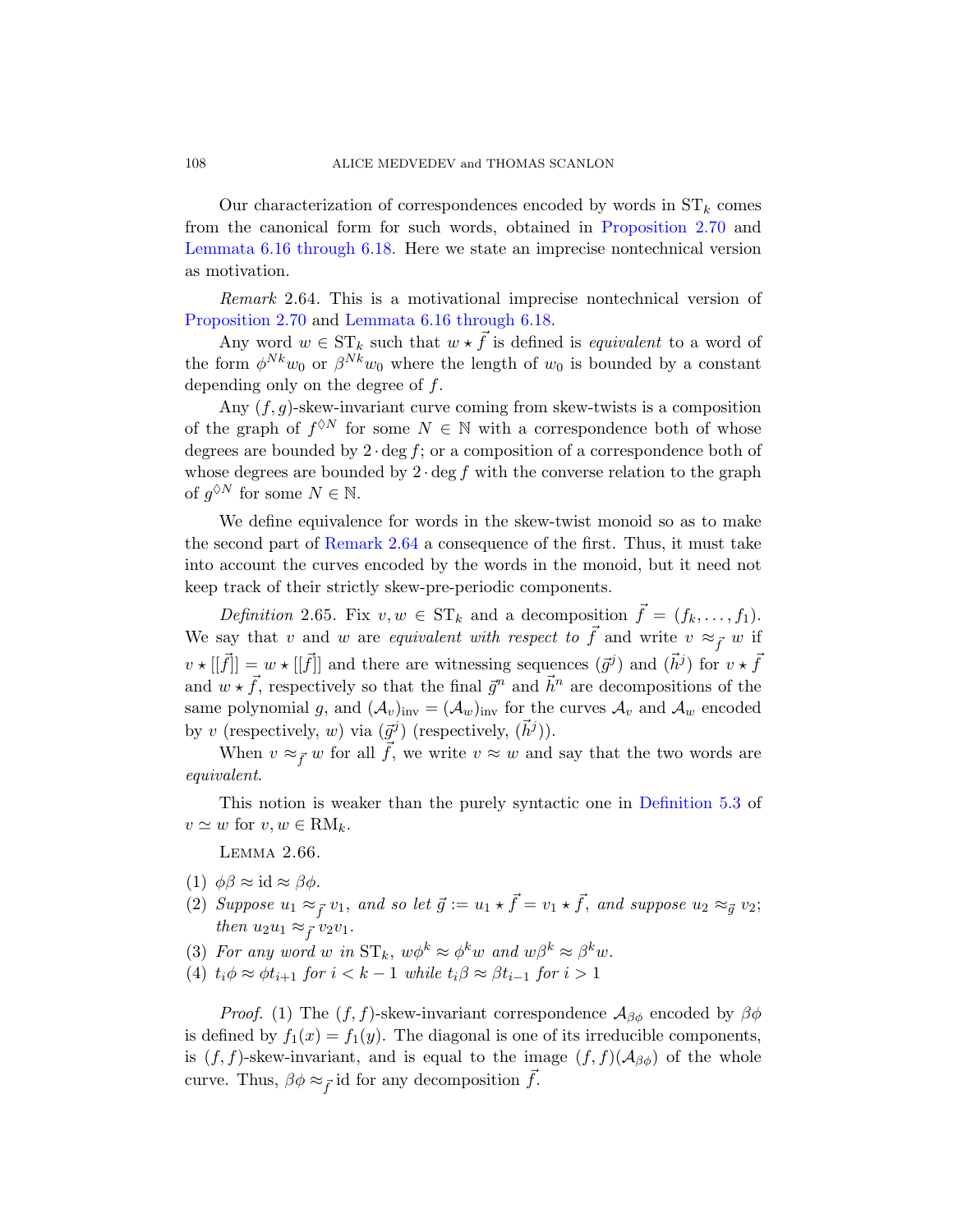(2) This is an immediate consequence of Lemma 2.17, Lemma 2.61 and Corollary 2.63.

(3) Since  $\phi^k \star \vec{f} = \vec{f}^{\sigma}$  and  $\beta^k \star \vec{f} = \vec{f}^{(\sigma^{-1})}$ , it is clear that  $\phi^k$  and  $\beta^k$ commute with Ritt swaps. Part (1) ensures that they commute with  $\phi$  and  $\beta$ .

(4) After a shift, the same two factors participate in the Ritt swap on the two sides of each equation.

LEMMA 2.67. For all  $w \in ST_k$ , there is some  $u \in ST_k$  that does not contain  $\beta$  nor  $\phi^k$  as a substring and such that  $w \approx \phi^{mk}u$  or  $w \approx \beta^{nk}u$ .

*Proof.* We may introduce extra  $\beta^i \phi^i$  pairs into the word w. We introduce enough of them to obtain  $w' \approx w$  so that  $\beta$  only occurs in multiples of k in w'. Then we pull all  $\beta^k$  to the left and obtain  $\beta^{Nk}w'' \approx w'$  where  $w''$ contains no instances of  $\beta$ . Then we can also pull all  $\phi^k$  to the left and obtain  $\beta^{Nk}\phi^{Mk}u \approx \beta^{Nk}w''$  where u contains no instances of  $\beta$  and no instances of  $\phi^r$ for  $r \geq k$ . Then we cancel  $\beta \phi$  pairs on the left.

Remark 2.68. Here is the geometry behind this bit of combinatorics. When  $w \star \vec{f}$  is defined, the correspondence A encoded is (an irreducible component of) the fiber product of a diagram

$$
(\mathbb{A}^1, f) \leftrightarrow \cdots \leftrightarrow (\mathbb{A}^1, g),
$$

where each arrow corresponds to an occurrence of  $\phi$  or  $\beta$  in w. What we just proved is that, for correspondences coming from skew-twists, we may instead look at irreducible components of the fiber product of the diagram

$$
(\mathbb{A}^1, f) \xleftarrow{F} (\mathbb{A}^1, g^{\sigma^{-N}}) \xrightarrow{(g^{\sigma^{-N}})^{\lozenge N}} (\mathbb{A}^1, g)
$$

or

$$
(\mathbb{A}^1, f) \underset{\mathbb{A} \times \mathbb{A}^1}{\leftarrow} (\mathbb{A}^1, g^{\sigma^N}) \overset{g^{\lozenge N}}{\longleftarrow} (\mathbb{A}^1, g),
$$

where we know one arrow,  $g^{\lozenge N}$ , exactly, and the other arrow is a sequence of plain skew-twists.

In most cases, it is also possible to bring together all the  $\phi$ 's in u in Lemma 2.67, and then  $F$  [must be skew-](#page-27-1)compositional power of  $q$  composed with (a not necessarily indecomposable) factor of  $g$ . However, it is not always possible to do this. Consider the following example:

$$
\phi t_1 \phi \star (x \cdot (x^5 + 1), x^5) = \phi t_1 \star (x^5, x \cdot (x^5 + 1)) = \phi \star (x \cdot (x + 1)^5, x^5) = (x^5, x \cdot (x + 1)^5).
$$

The encoded correspondence, defined by  $y = x^{25}$ , is not a compositional power of  $x^5 \cdot (x^5)^4$  in any sense. The trouble is that Lemma 2.66 does not give a way to simplify  $t_{k-1}\phi$  and  $\beta t_{k-1}$ . We deal with this issue by introducing what we call the *border guard monoid* whose action on decompositions leaves the leftmost factor fixed, though possibly altering it via Ritt swaps in the sense of Remark 2.46.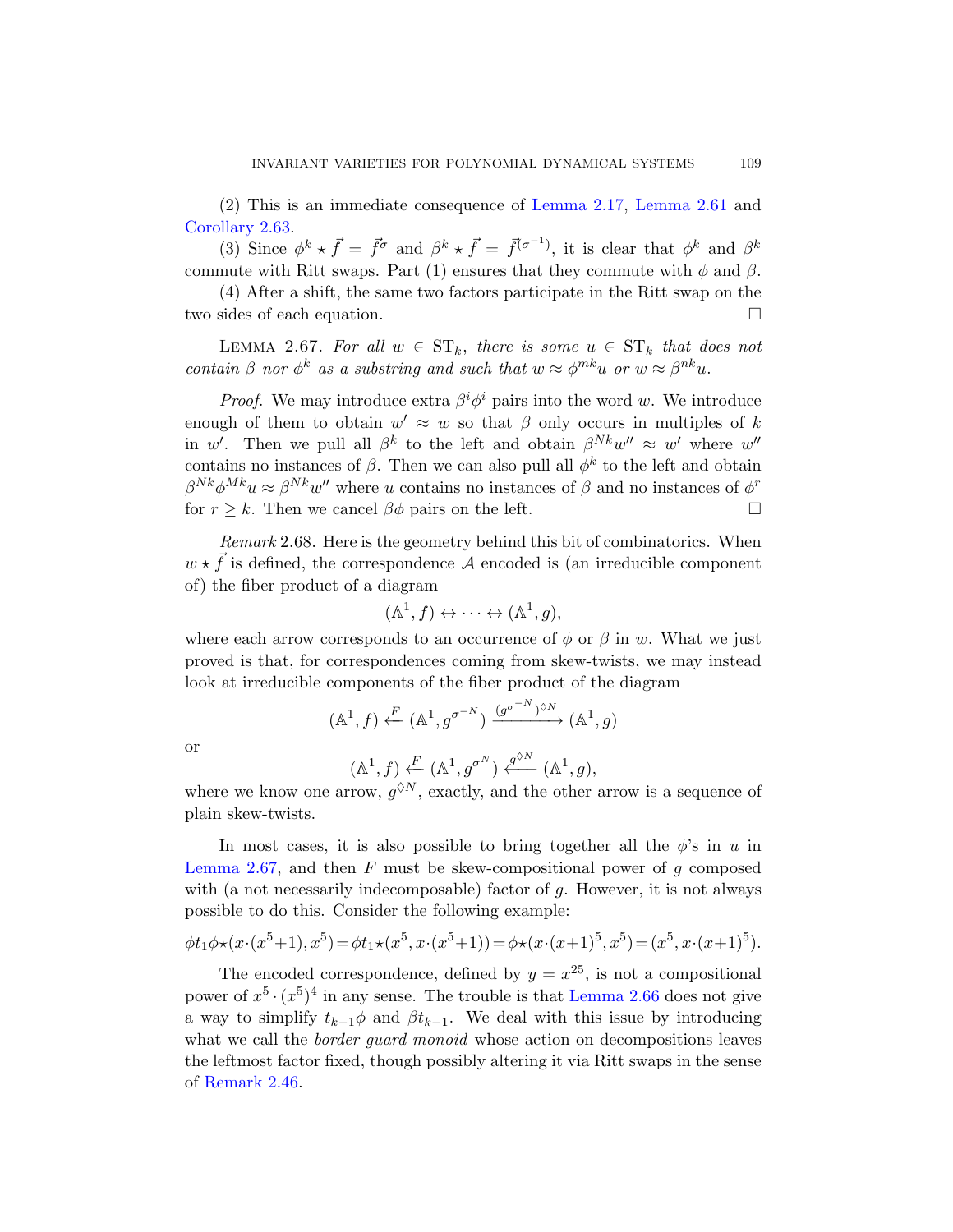Definition 2.69. For a fixed positive integer  $k \geq 2$ ,  $BG_k$  is the free monoid on the symbols  $\psi$ ,  $\gamma$ , and  $t_1, \ldots t_{k-2}$ . (There are no generators of the form  $t_i$  if  $k = 2$ .) Regard BG<sub>k</sub> as a submonoid of ST<sub>k</sub> by mapping  $t_i$  to  $t_i$ ,  $\psi$  to  $(t_{k-1}\phi)$ , and  $\gamma$  to  $(\beta t_{k-1})$ .

The action of  $BG_k$  on  $SE_f$  is the restriction of the action of  $ST_k$ . More concretely,

$$
\psi \star (f_k, \dots, f_1) = t_{k-1} \phi \star (f_k, \dots, f_1)
$$
  
=  $t_{k-1} \star (f_1^{\sigma}, f_k, \dots, f_2) = (\widehat{f}_k, \widehat{f}_1^{\sigma}, \dots, f_2),$   

$$
\gamma \star (f_k, f_{k-1}, \dots, f_1) = \beta t_{k-1} \star (f_k, \dots, f_1)
$$
  
=  $\beta \star (\widehat{f_{k-1}}, \widehat{f}_k, \dots, f_1) = (\widehat{f}_k, \dots, f_1, \widehat{f_{k-1}}^{\sigma^{-1}}).$ 

We use  $BG_k$  to establish the bounds in Remark 2.64. Indeed, finding the word  $w'$  of the following proposition goes a long way towards producing the short word  $w_0$  of Remark 2.64.

PROPOSITION 2.70. Any word w in  $\text{ST}_k$  is equivalent to  $\phi^N w'$  or to  $\beta^N w'$ for some  $N \in \mathbb{N}$  and some word  $w' \in BG_k$ .

*Proof.* We take  $w \in ST_k$ , start from the right, and move to the left. At every step, we have a word  $w_{bad}\beta^a\phi^bw_{good}$  with  $w_{bad}\in \mathrm{ST}_k$  and  $w_{good}\in \mathrm{BG}_k$ . Working by induction on the length of  $w_{bad}$ , it is clearly sufficient to prove that if s is a generator of  $ST_k$ , then there are natural numbers  $a'$  and  $b'$  and some  $u \in BG_k$  with  $s\beta^a \phi^b \approx \beta^{a'} \phi^{b'} u$ . If  $s = \beta$ , then we may take  $a' := a + 1$ ,  $b' = b$ , and u the empty word. If  $s = \phi$  and  $a = 0$ , then we take  $a' = 0$ ,  $b' = b + 1$ , and u the empty word. If  $s = \phi$  and  $a > 0$ , then then we take  $a' = a - 1$ ,  $b' = b$ , and u the empty word.

We work by induction on  $(a + b)$  for the case that  $s = t_i$  for some  $i < k$ . In the base case of  $a = b = 0$ , if  $i < k - 1$ , then we may take  $a' = b' = 0$ and  $u = t_i$ . For  $i = k - 1$ , we note  $t_{k-1} \approx \phi \beta t_{k-1} = \phi \gamma$ , so that we may take  $a' = 0, b' = 1$ , and  $u = \gamma$ . If  $a = 0$  and  $i \neq k - 1$ , then  $t_i \phi \approx \phi t_{i+1}$  and we can apply the inductive hypothesis to  $t_{i+1}\phi^{b-1}$ . If  $a=0$  and  $i=k-1$ , then  $b\neq 0$ . If  $b = 1$ , then we are looking at  $(t_{k-1}\phi)$ , so we let  $a' = b' = 0$  and  $u = \psi$ . If  $b \geq 2$ , note that  $t_{k-1} \phi^2 \approx \phi^2 t_1$ , so we can apply the inductive hypothesis to  $t_1\phi^{b-2}$ . If  $a \neq 0$  and  $i \neq 1$ , then  $t_i\beta \approx \beta t_{i-1}$ , and we can apply the inductive hypothesis to  $t_{i-1}\beta^{a-1}\phi^b$ . If  $a \neq 0$  and  $i = 1$ , note that  $t_1\beta \approx \beta^2 t_{k-1}\phi$ . If  $a = 1$ , then we get  $t_1 \beta \phi^b \approx \beta^2 t_{k-1} \phi^{b+1}$  and we can apply the second inductive step to  $t_{k-1}\phi^{b+1}$ . If  $a \geq 2$ , we get  $t_1\beta^a\phi^b \approx \beta^2 t_{k-1}\phi\beta^{a-1}\phi^b \approx \beta^2 t_{k-1}\beta^{a-2}\phi^b$ , and we can apply the inductive hypothesis to  $t_{k-1}\beta^{a-2}\phi^b$ . — Первый проста проста проста проста проста проста проста проста проста проста проста проста проста проста п<br>В 1990 году стала проста проста проста проста проста проста проста проста проста проста проста проста проста п

Remark 2.71. It is sometimes helpful to think of  $SE_f$  as a bunch of indecomposable factors arranged in a circle, rather than a line, with  $f_k$  standing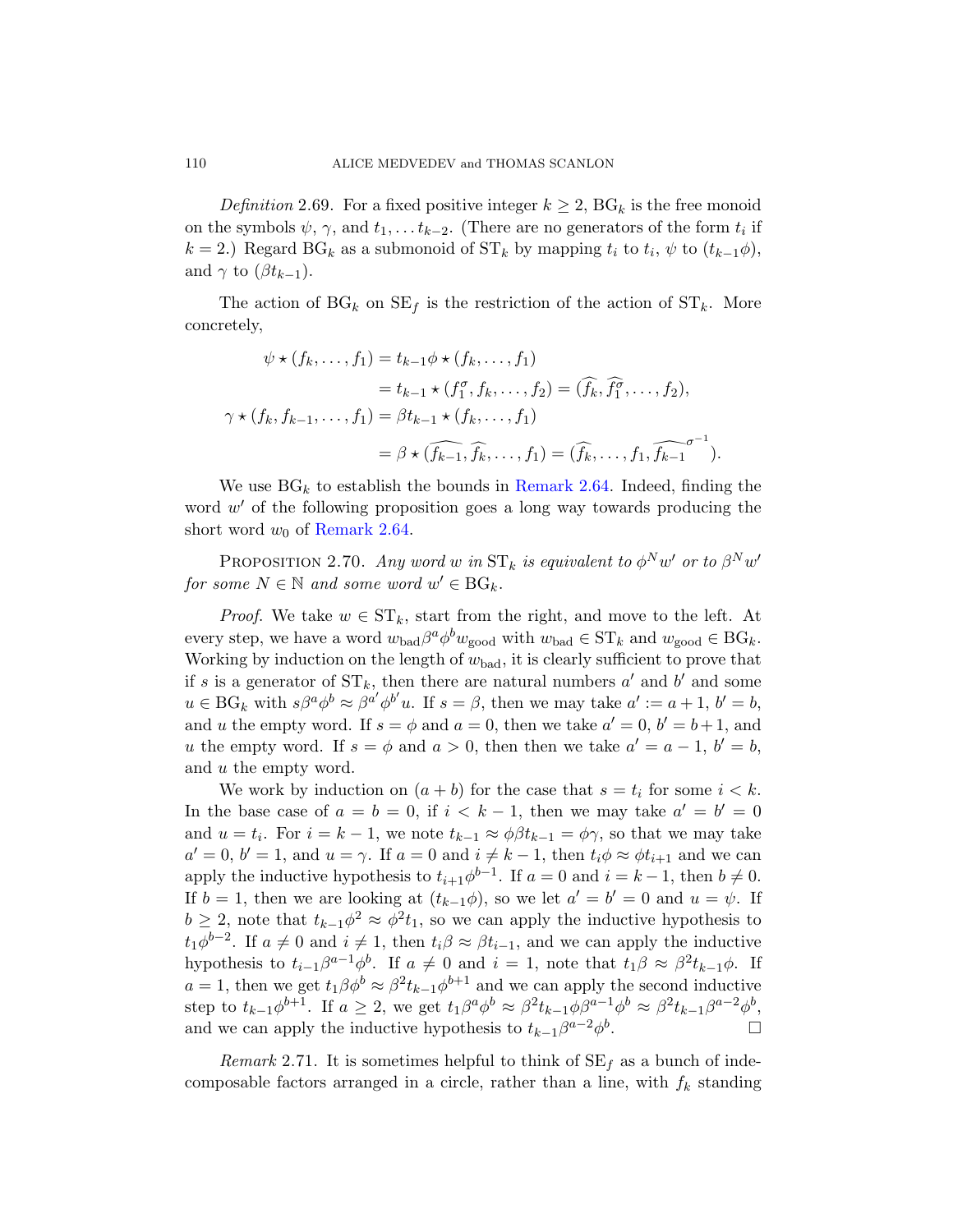<span id="page-30-0"></span>next to  $f_1$ . In that spirit, both  $\gamma$  and  $\psi$  act by a Ritt swap between these two. To be more precise, for any decomposition  $f$ , the following three are equivalent:

- $\gamma \star \vec{f}$  is defined,
- $\psi \star \vec{f}$  is defined,
- $t_1 \star (f_1^{\sigma}, f_k)$  is defined.

COROLLARY 2.72. If  $w \in ST_k$  and  $w \star \overline{f}$  is defined and  $f_k$  is not swappable, then the correspondence encoded by  $w \star \vec{f}$  is already encoded by  $\phi^N \star \vec{g}$  or  $\beta^N \star \vec{g}$ for some  $N \in \mathbb{N}$  and some decomposition  $\vec{g}$  of f.

*Proof.* Get the  $\phi^N w' \approx w$  or  $\beta^N w' \approx w$  from Proposition 2.70, with  $w' \in BG_k$ . Because  $f_k$  is not swappable,  $w' \star \vec{f}$  is only defined if  $w' \in RM_k$ . Let  $\vec{g} := w' \star \vec{f}$ . Then the correspondence encoded by  $w \star \vec{f}$  is the same as the one encoded by  $\phi^N \star \vec{g}$ , or  $\beta^N \star \vec{g}$ , as the case may be.

Of course, the hypothesis that  $f_k$  is the special unswappable factor is [purely](#page-30-0) artificial.

COROLLARY 2.73. If  $w \in ST_k$  and  $w \star \vec{f}$  is defined and  $f_i$  is not swappable for some i, then the correspondence encoded by  $w \star \vec{f}$  is already encoded by  $\phi^N u \phi^i \star \vec{f}$  or  $\beta^N u \phi^i \star \vec{f}$  for some  $N \in \mathbb{N}$  and some  $u \in \text{RM}_k$ .

*Proof.* Recall that  $w\beta^i\phi^i \approx w$ . Since the k<sup>th</sup> factor  $f_i^{\sigma}$  of  $\vec{h} := \phi^i \star \vec{f}$  is unswappable, C[orol](#page-96-2)lary 2.72 applies to  $(w\beta^i) \star \vec{h}$ , with the sequence u of Ritt swaps giving the potentially necessary new decomposition  $\vec{g}$  in the statement of that corollary.  $\Box$ 

Remark 2.74. The hypothesis that  $f_k$  is not swappable is unnecessarily strong. Requiring merely that  $t_1 \star (g_1^{\sigma}, g_k)$  is not defined where  $\vec{g} := u \star \vec{f}$  for some  $u \in \mathbb{R}M$  would suffice. Many explicit examples satisfying this requirement appear in a previous draft of this paper [12] related to the concept of a "crack."

## Outline of the [tec](#page-96-3)hnical Sections 3–6

The next four sections constitute technical proofs of the results described in Section 2. Three of the four sections are devoted to refinements of Ritt's Fact 2.48, and the last one uses these refinements to obtain the desired characterization of skew-invariant curves.

[The](#page-96-0) characterization of linear relatedness between Ritt polynomials in our Section 3 is also carried out in [21] and is implicit in [15]. We include our analysis because we use many of the intermediate results in the two following Sections 4 and 5.

In Section 4, we describe a nearly unique way to write a polynomial as a composition of clusters. One of our two kinds of clusters is the same as one of the two kinds of blocks in [21], but our C-free clusters are nothing like their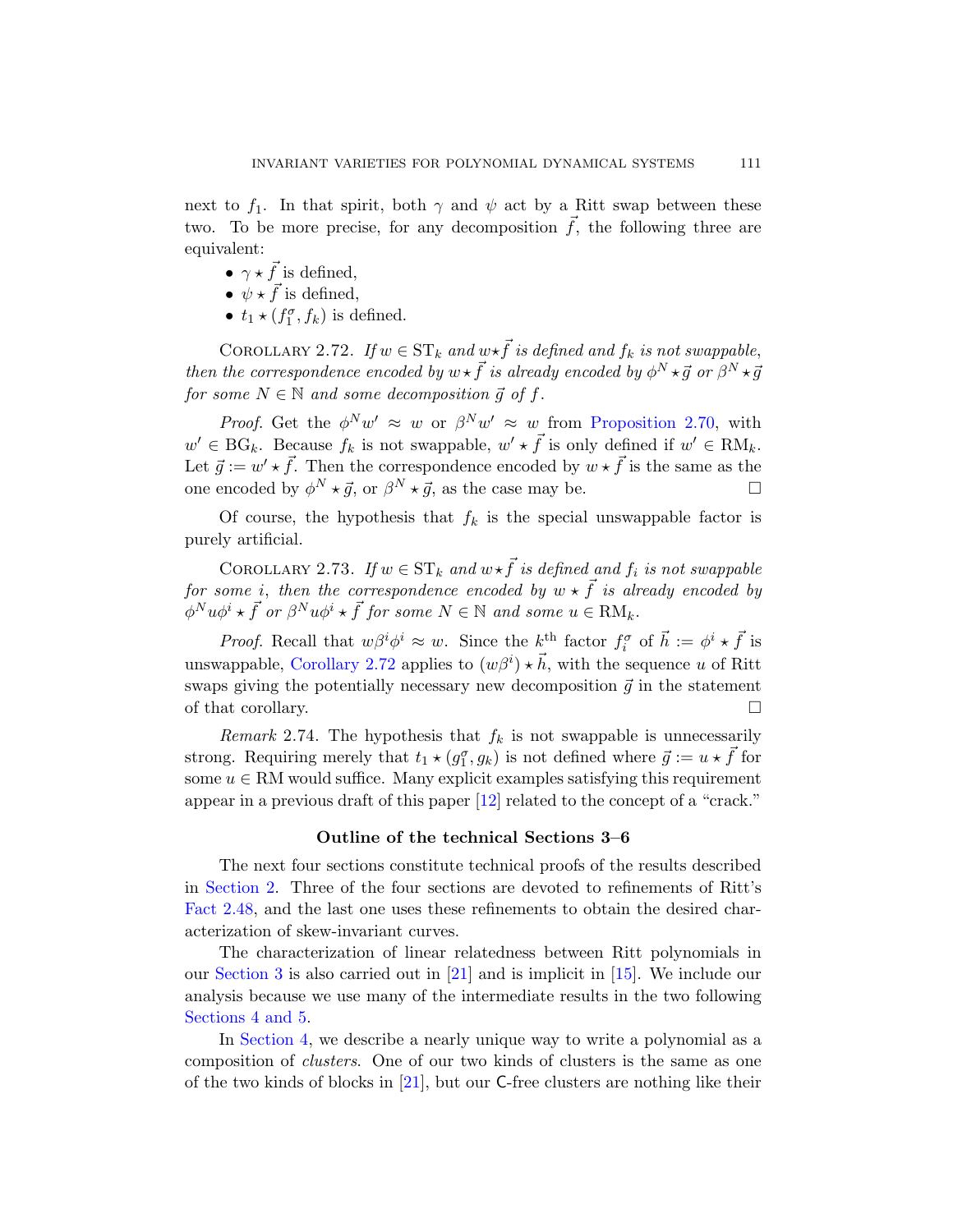monomial blocks. Again, similar technical issues come up for us and for them, such as the fact that no more than one quadratic factor may cross a boundary between clusters in the same direction. Our first use of these clusters is to prove our fundamental Theorem 2.52 for the Ritt monoid action, that  $t_i t_{i+1} t_i \star \vec{f}$  is defined if and only of  $t_{i+1}t_it_{i+1} \star \vec{f}$  is defined. While it follows immediately from [21] that thet[wo](#page-96-0) are equal when defined, it is not clear to us whether our stronger result follows from their work.

In Section 5, we use the fact that the action of the Ritt monoid on linearequivalence classes of decompositions factors through the "braid monoid" to [find canonical for](#page-71-0)ms for sequences of Ritt swaps, roughly corresponding to insert-sort and to merge-sort. To the best of our understanding, our results on canonic[al f](#page-96-0)orms do not follow easily from [21], where different canonical forms are used to obtain tighter bounds on the number of Ritt swaps necessary to obtain one decomposition from another. Applying the second canonical form [to a clu](#page-75-0)stering produces particularly strong results. We end that section with a characterization (see P[roposition 5.23\) o](#page-71-0)f those rare polynomial identities  $\pi^{\sigma} \circ f = g \circ \pi$  that have nothing to do with skew-twists. A slight weakening [of it follows imme](#page-71-0)diately from [21], and the full version can be deduced with a [little mor](#page-78-0)e work.

Section 6 combines all of our technical tools and finally characterizes skewinvariant curves. In Section 6.1, we introduce more generators into our monoids [in order](#page-82-0) [to encode corre](#page-83-0)spondences coming from Proposition 5.23 rather than from skew-twists. Within this formalism, we describe precisely how the correspondences [arising from](#page-83-0) Proposition 5.23 interact (commute) with those arising from skew-twists. In Section 6.2, we [then combine o](#page-84-0)ur work on clusterings with our understanding of skew-twists in order to obtain a characterization of corre[sponde](#page-85-0)nces encoded by  $w \star \vec{f}$  for  $w \in ST_k$  for those rare  $\vec{f}$  that are not subject to Corollary 2.73. In Section 6.3, Theorem 6.22 is a complete, precise, and technical characterization of  $(f, g)$ -invariant curves for disintegrated polynomials f and g. The technical conclusion of Theorem 6.22 becomes much more readable in the special case of  $(h, h)$ -invariant curves. It is stated in Theorem 6.24 and then used to obtain a more readable but less tight characterization for the general case in Theorem 6.26.

Notation 2.75. Throughout the next four technical sections we work over a fixed difference-closed field of characteristic zero with automorphism  $\sigma$ . We reserve the symbol " $x$ " for the variable in the polynomial ring. When we speak of a polynomial, linear polynomial, scalar, etc., we mean a polynomial over this field, linear polynomial over this field, element of this field, etc. Occasionally, and especially towards the end, we explicitly note how our results specialize to the category of algebraic dynamical systems defined over the fixed field of  $\sigma$ .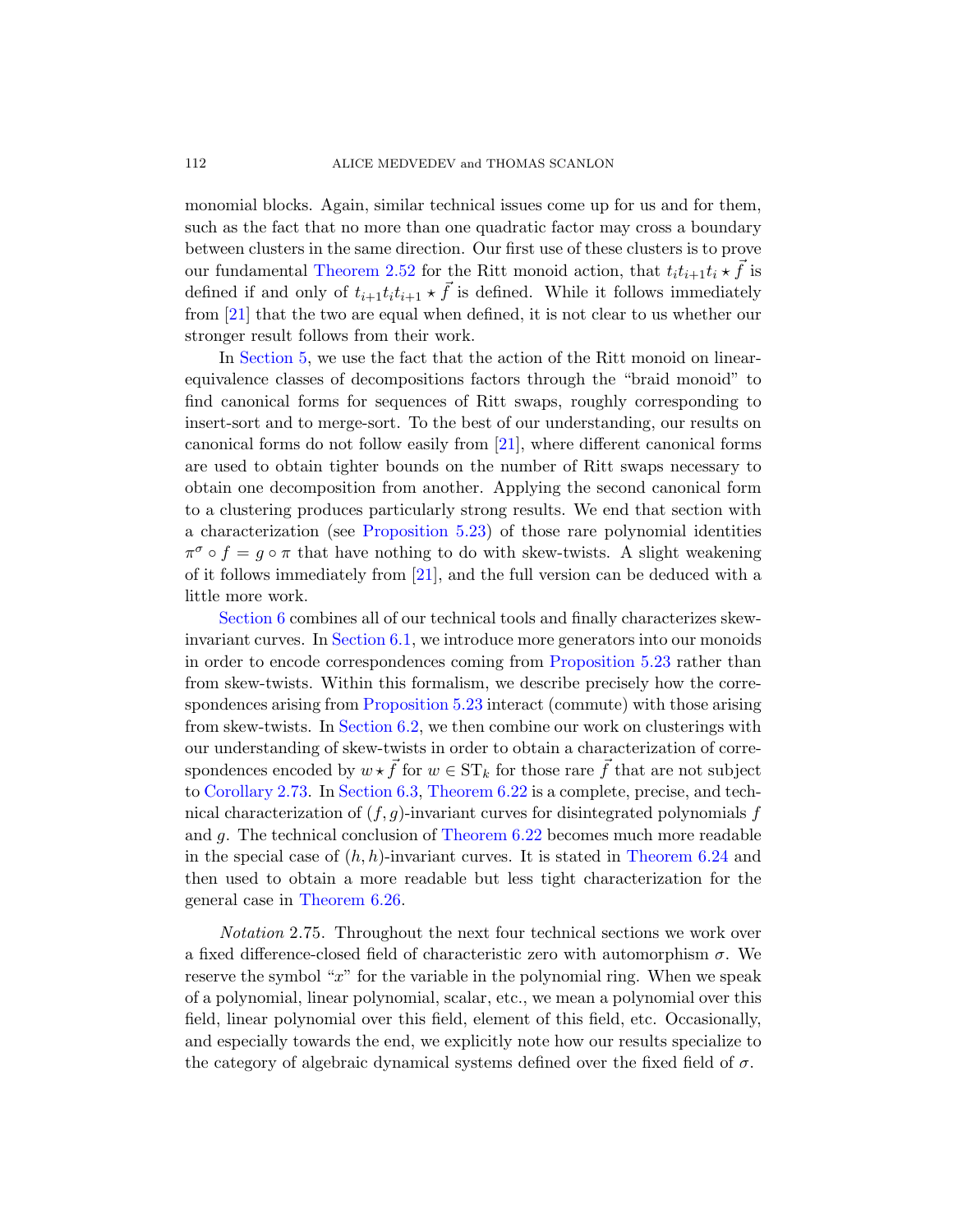## 3. Lin[ear](#page-96-0) relations between Ritt polynomials

<span id="page-32-0"></span>In this section we identify the possible linear relations between Ritt polynomials and identify certain classes of Ritt polynomials admitting extra linear relations. Using these results on linear relations we complete the proof of Theorem 2.50 showing that the action of a Ritt swap at  $i$  is well-defined on the linear equivalence classes of decompositions of a polynomial. Much of the basic work on linear relations appears also in [21] (see Lemmas 3.20–3.22) and is implicit in [15].

#### 3.1. Definitions and examples.

Definition 3.1. A scaling is a linear polynomial of the form  $(\cdot \lambda) := \lambda x$ for some nonzero scalar  $\lambda$ . A *translation* is a linear polynomial of the form  $(+A) := x + A$  for some scalar A. Two linearly related polynomials f and g are translation related (respectively, scaling related) if  $g = L \circ f \circ M$  for some translations (respectively, scalings) L and M.

<span id="page-32-1"></span>Remark 3.2. The group of automorphisms of  $\mathbb{A}^1$  may be identified with the semidirect product of the group of translations by the group of scalings.

<span id="page-32-2"></span>Definition 3.3. Given a polynomial f and a nonzero scalar  $\lambda$ , we define  $\lambda * f := (\cdot \lambda^{-\deg(f)}) \circ f \circ (\cdot \lambda).$ 

Remark 3.4. If f is monic, then so is  $\lambda * f$ . On the other hand, if f and g are monic polynomials and  $(\cdot \mu) \circ f \circ (\cdot \lambda) = g$ , then  $\mu = \lambda^{-\deg(f)}$ . That is,  $g = \lambda * f$ .

<span id="page-32-3"></span>Remark 3.5. For any  $n \in \mathbb{N}$  and scalar  $\lambda$ , we have  $\lambda * P_n = P_n$ . More generally, if  $f = x^k \cdot U(x^{\ell})$  for some polynomial U and  $\lambda$  a scalar, then  $\lambda * f =$  $x^k \cdot (\lambda^{\ell} * U)(x^{\ell})$ . Thus if f is a Ritt polynomial, then so is  $\lambda * f$  for any nonzero  $\lambda$ . In particular, if  $\ell$  is maximal for which f takes this form, then  $\lambda * f = f$  if and only if  $\lambda$  is an  $\ell^{\text{th}}$  root of unity.

The above observations imply that to describe all instances of linear relatedness between Ritt polynomials, it suffices to separately describe those witnessed by translations and those witnessed by scalings.

Lemma 3.6.If f [and](#page-32-1) g are linearly related Ritt polynomials, then there is a third Ritt polynomial h which is translation related to f and scaling related to g.

*Proof.* Let L and M be linear polynomials with  $L \circ f \circ M = g$ . Write  $L = (\cdot \lambda) \circ (+B)$  and  $M = (+A) \circ (\cdot \mu)$  for appropriate scalars A, B,  $\lambda$ , and  $\mu$ . Set  $h := (+B) \circ f \circ (+A)$ . Since translations preserve the highest degree term, h is still monic and translation related to f. As  $h = (\cdot \lambda^{-1}) \circ g(\cdot \mu^{-1})$  and both g and h are monic, we conclude by Remark 3.4 that  $h = \mu^{-1} * g$ . From Remark 3.5 we see that h is a Ritt polynomial.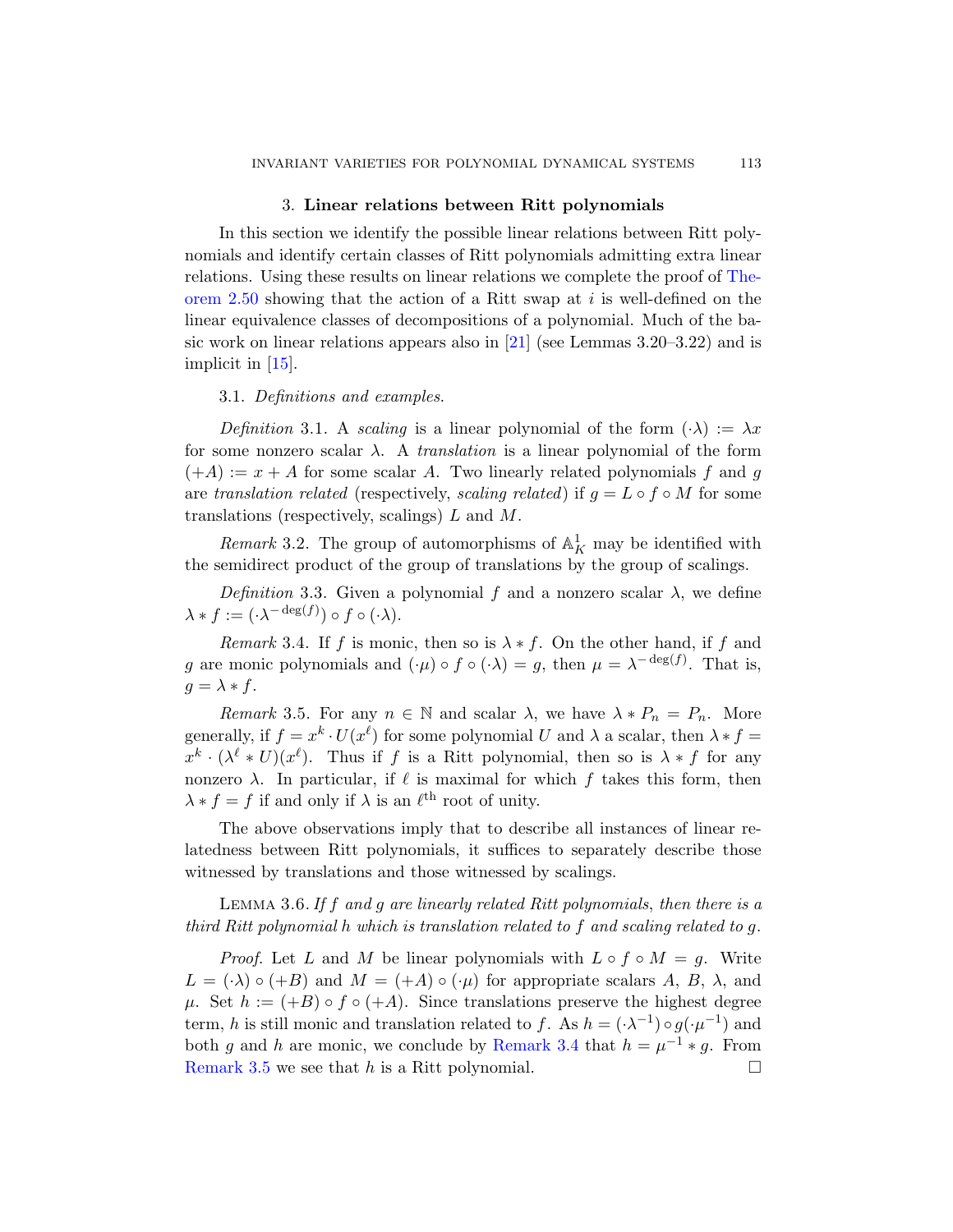By similar reasoning, the class of basic Ritt identities other than  $C_p \circ C_q =$  $C_q \circ C_p$  is closed under scalings.

PROPOSITION 3.7. If  $b \circ a = d \circ c$  is a basic Ritt identity, at least one of a or b is not a Chebyshev polynomial, [and](#page-32-2)  $\lambda$  and  $\mu$  are nonzero scalars, then there are scalars  $\eta$  and  $\nu$  for which  $(\mu * b) \circ (\lambda * a) = (\eta * d) \circ (\nu * c)$  is a basic Ritt identity.

*Proof.* At least one of a or b must be a monomial  $P_p$  for some prime p. If they are both monomials, then the result is immediate as  $\lambda * P_p = P_p$ . Suppose now that  $a = P_p$  and b takes the form  $x^k \cdot u(x^{\ell})^n$  for some monic u with nonzero constant term. Then  $d = P_p$  and  $c = x^k \cdot u(x^{p\ell})^{\frac{n}{p}}$ . We saw in Remark 3.5 that  $\mu * b = x^k \cdot (\mu^{\ell} * u)(x^{\ell})^n$  and  $\lambda * a = a$ . Thus,  $(\mu * b) \circ (\lambda * a) = (1 * d) \circ (\sqrt[p]{\mu} * c)$ . Likewise, if  $b = P_p$ , we may take  $\eta = \lambda^p$  and  $\nu = 1$ .

Since Chebyshev polynomials of odd degree are odd functions, every Ritt polynomial is of the form  $x^k \cdot u(x^{\ell})^n$  with  $k\ell n > 1$  and therefore is involved in a nontrivial scaling relation to a Ritt polynomial. We focus on translation relations amongst Ritt polynomials; it turns out that these appear in only two special classes, what we call types A (for "adaptable") and C (for "Chebyshevlike").

Definition 3.8. A type A Ritt polynomial is a Ritt polynomial of the form  $f(x) = x^{\ell} \cdot (x - A)^m u(x)^n$  $f(x) = x^{\ell} \cdot (x - A)^m u(x)^n$  $f(x) = x^{\ell} \cdot (x - A)^m u(x)^n$ , where u is a monic polynomial with nonzero constant term, A is some nonzero scalar, and both  $gcd(\ell, n) > 1$  and  $gcd(m, n) > 1$ . A type A swappable polynomial is a polynomial th[at is lin](#page-35-0)early related to a type A Ritt polynomial.

Remark 3.9. Since a Ritt polynomial must be indecomposable, in Definition 3.8 we must have  $gcd(\ell, m, n) = 1$ .

Remark 3.10. Lemma 3.6, the observation that for any  $\lambda$  and f, either both f and  $\lambda * f$  are type A Ritt polynomials, or neither one is, and Theorem 3.15 together imply that a Ritt polynomial that happens to be a type A swappable polynomial is, in fact, a type A Ritt polynomial.

[Defin](#page-32-2)ition 3.11. A type  $C$  swappable polynomial is a polynomial of odd prime degree that [is linearly related](#page-34-0) to a Chebyshev polynomial.

Definition 3.12. For a natural number n and scalar  $\lambda$ , we define  $C_{n,\lambda}$  :=  $\lambda * C_n$  and  $\widehat{C}_{n,\lambda} := \lambda * ((+2) \circ C_n \circ (-2))$ . For odd prime n, these are the type C Ritt polynomials.

It follows from Remark 3.5 that  $C_{n,\lambda}$  is a Ritt polynomial for odd prime n and nonzero  $\lambda$ . For odd n, we show (Proposition 3.13) that both  $\widehat{C}_{n,1}$  =  $(+2) \circ C_n \circ (-2)$  and  $\widehat{C}_{n,-1} = (-2) \circ C_n \circ (+2)$  are of the form  $x \cdot u(x)^2$  as a consequence of the fact that  $C_n$  commutes with  $C_2(x) = x^2 - 2$ . It then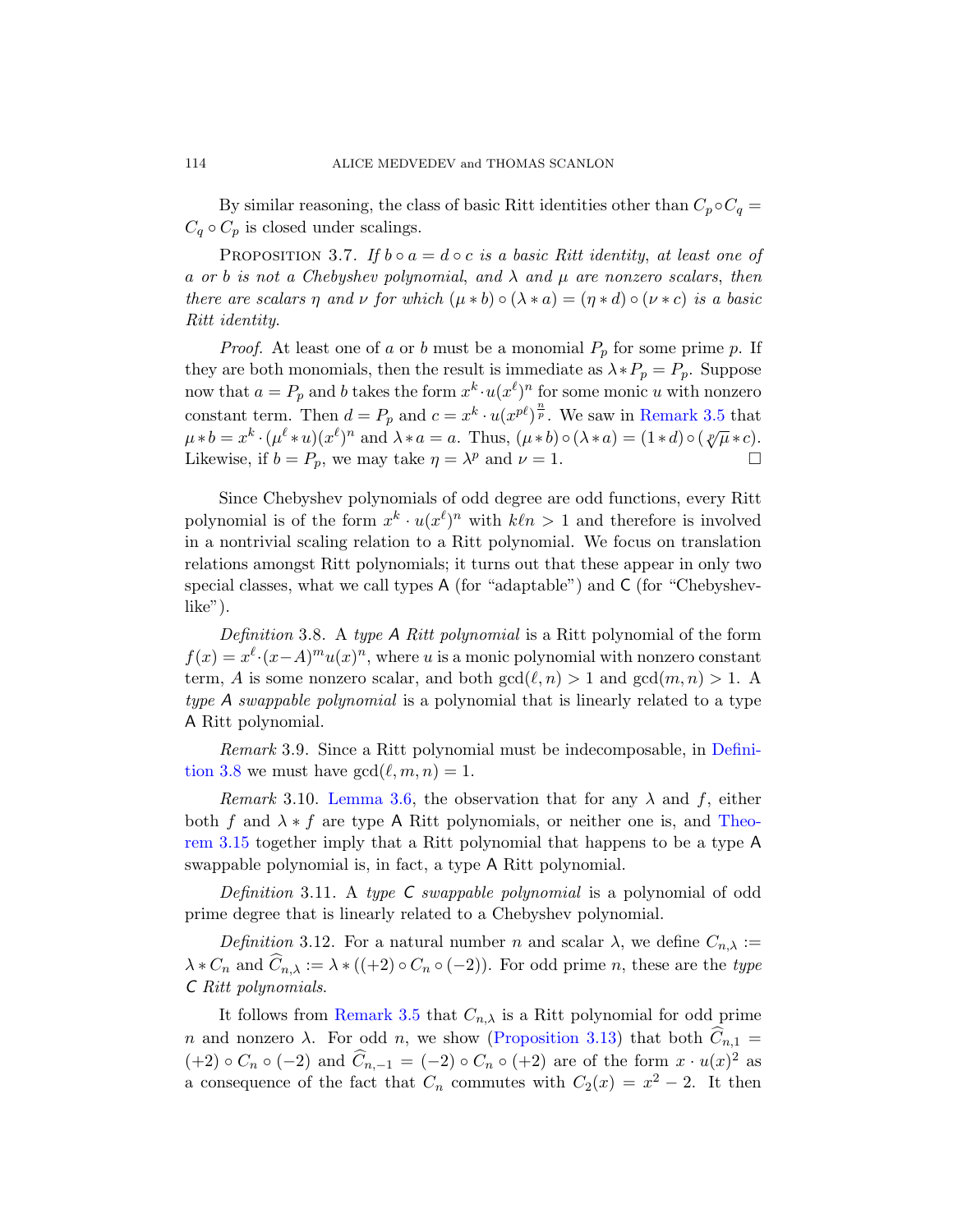<span id="page-34-0"></span>follows from Remark 3.5 that  $\widehat{C}_{n,\lambda}$  are Ritt polynomials for all odd prime n and nonzero  $\lambda$ . It follows from Theorem 3.15 that these are the only Ritt polynomials amongst type C swappable polynomials.

PROPOSITION 3.13. For every odd prime p and scalar  $\lambda$ , the polynomial  $\widehat{C}_{p,\lambda}$  is a Ritt polynomials of the form  $x \cdot u(x)^2$ . Moreover, for any number n, we have  $\widehat{C}_{n,-1} = (-4) \circ \widehat{C}_{n,1} \circ (+4)$ .

*Proof.* For odd n, we show that both  $\widehat{C}_{n,1} = (+2) \circ C_n \circ (-2)$  and  $\widehat{C}_{n,-1} =$  $(-2) \circ C_n \circ (+2)$  are of the form  $x \cdot u(x)^2$  as a consequence of the fact  $C_n$ commutes with  $C_2(x) = x^2 - 2$ . [For the first](#page-32-2) observation, we compute

$$
C_n \circ C_2 = C_2 \circ C_n,
$$
  
\n
$$
C_n \circ (-2) \circ P_2 = (-2) \circ P_2 \circ C_n,
$$
  
\n
$$
(+2) \circ C_n \circ (-2) \circ P_2 = P_2 \circ C_n.
$$

Thus, since  $\widehat{C}_n = (+2) \circ C_n \circ (-2)$  appears in a basic Ritt identity with  $P_2$ , it must be of the form  $x \cdot u(x)^2$  for some polynomial u. By Remark 3.5, it follows that the same holds of  $C_{n,\lambda}$  for all nonzero  $\lambda$ .

For the second, first observe that

$$
i * C_2 = \frac{1}{i^2}((ix)^2 - 2) = -(-x^2 - 2) = x^2 + 2.
$$

Now

$$
C_n \circ C_2 = C_n \circ (\cdot - 1) \circ (\cdot - 1) \circ C_2 \circ (\cdot i) \circ (\cdot - i)
$$
  
= 
$$
(\cdot - 1) \circ C_n \circ (x^2 + 2) \circ (\cdot - i) = C_2 \circ C_n.
$$

Bringing all outside linear factors to the right and introducing  $(-2)$  on the left,

$$
(-2) \circ C_n \circ (+2) \circ P_2 = (-2) \circ (\cdot - 1) \circ C_2 \circ C_n \circ (\cdot i).
$$
  
Now, 
$$
[(-2) \circ (\cdot - 1) \circ C_2](x) = -(x^2 - 2) - 2 = -x^2 = [P_2 \circ (\cdot \pm i)](x),
$$
 so 
$$
(-2) \circ C_n \circ (+2) \circ P_2 = P_2 \circ (\cdot \pm i) \circ C_n \circ (\cdot i) = P_2 \circ (i * C_n).
$$

Although  $C_2$  is not a Ritt polynomial, how it might be linearly related to itself or to the monomial  $P_2$  is important in Section 4 and is summarized with the following remark.

Remark 3.14. Since the only way  $P_2$  is linearly related to itself is by scalings  $\lambda * P_2 = P_2$ , the only way  $C_2(x) = x^2 - 2$  is linearly related to itself is by  $A_{\lambda} \circ C_2 \circ (\cdot \lambda) = C_2$  for  $A_{\lambda}(x) := \frac{1}{\lambda^2}x + \frac{2}{\lambda^2} - 2$ . Note the immediate consequence that if  $L \circ P_2 \circ M = C_2$ , then  $M = \cdot \lambda$  is a scaling, and  $L = B_\lambda$ where  $B_\lambda(x) := \frac{1}{\lambda^2}x - 2 = (-2) \circ (\frac{1}{\lambda^2})(x)$ . Note that  $A_\lambda(x)$  is never a scaling unless  $\lambda = \pm 1$  and  $A_{\lambda} = id$ , and  $B_{\lambda}$  is never a scaling.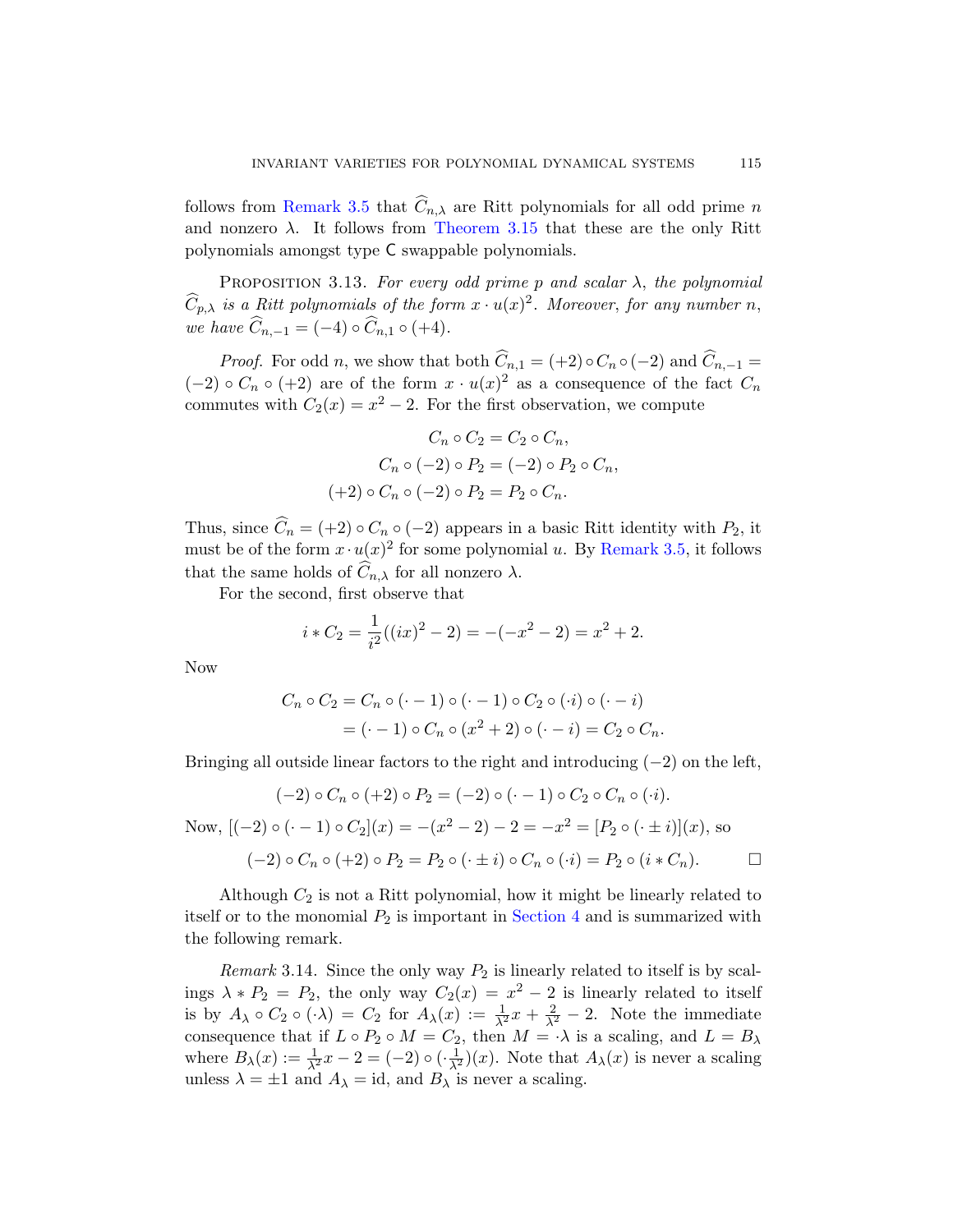<span id="page-35-0"></span>3.2. Characterization of translation related Ritt polynomials. In the next theorem, whose proof occupies the rest of this subsection, we collect all instances of linear relatedness amongst Ritt polynomials via translations. Using Lemma 3.6, a general description follows.

THEOREM 3.15. If f and g are Ritt polynomials and A and B are scalars, not both zero, for which  $(+B) \circ f \circ (+A) = g$ , then either

- $B = 0$ , f [and](#page-35-0) g are type A Ritt polynomials, or
- $B \neq 0$ , f and g are type C Ritt polynomials.

<span id="page-35-1"></span>In fact, if  $B \neq 0$ , then either  $f = C_{p,\lambda}$  and  $g = \widehat{C}_{p,\lambda}$ , where  $\lambda = \frac{-2}{A} = \sqrt[p]{\frac{2}{B}}$ and p is an odd prime, or  $f = \widehat{C}_{p,\mu}$  and  $g = \widehat{C}_{p,-\mu}$ , where  $\mu = \frac{4}{A} = \sqrt[p]{\frac{-4}{B}}$  and p is an odd prime.

[We turn t](#page-35-1)o the task of proving Theorem 3.15, reformulating its statement as the [solution of](#page-20-0) the following problem.

PROBLEM 3.16. For which Ritt polynomials f and g and scalars A and B can we have

$$
(+B) \circ f \circ (+A) = g?
$$

In the solution of Problem 3.16 and in the course of the analysis of the monoid actions introduced in Section 2.4, we make use of some refined degrees of Ritt polynomials.

Definition 3.17. If f is any polynomial that is not a monomial, then f may be expressed as  $x^k \cdot u(x^{\ell})^n$ , where u is a polynomial with a nonzero constant term and n and  $\ell$  are maximal. The number k is the order of vanishing of f at 0. The number n, which we call the *out-degree* of  $f$ , is the greatest common divisor of the orders of vanishing of f at points other than 0. The number  $\ell$ , which we call the *in-degree* of  $f$ , is the size of the multiplicative stabilizer of the set of roots of  $f$ .

Remark 3.18. Of course, it is true that a monomial may be expressed in the above form, taking  $u = 1$ , but then no maximal n nor  $\ell$  would exist. If f is a nonmonomial Ritt polynomial, then either its in-degree or its out-degree must be at least two.

Remark 3.19. By considering type A Ritt polynomials, one sees that even for Ritt polynomials, the out-degree and in-degree are not invariants of the linear relatedness class of a polynomial. However, two scaling related Ritt polynomials f and  $\lambda * f$  clearly have the same in-degrees and out-degrees.

It is natural to state the next lemma here, even though its proof requires some later results. Rest assured that the lemma is not used until after those later results are proved.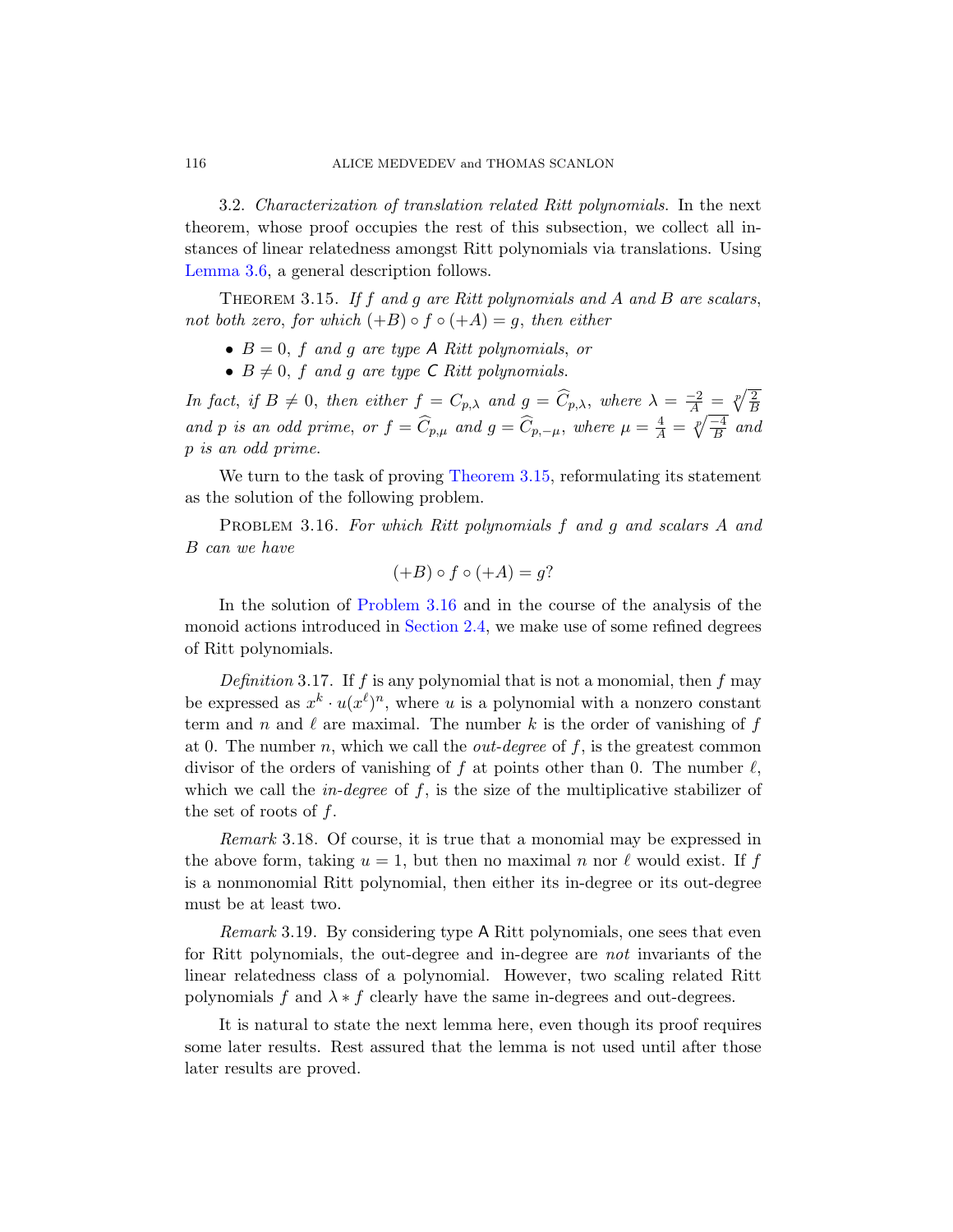<span id="page-36-2"></span>LEMMA 3.[20.](#page-35-0) All  $C_{p,\lambda}$  have in-degree 2 and out-degree 1. All  $\hat{C}_{p,\lambda}$  have [in-degree](#page-35-1) 1 and out-degree 2.

*Proof.* Since  $C_p$  is an odd function, its in-degree is divisible by 2. From the computations in the proof of Proposition 3.13, it follows that the outdegree of  $C_p$  is divisible by 2. The rest of the result for  $C_p$  and  $C_p$  follows by Proposition 3.24 and Lemma 3.29, and Remark 3.19 finishes the proof.  $\Box$ 

Returning to Problem 3.16 we observe that  $A = B = 0$  and  $f = g$  always gives a trivial solution. On the other hand, evaluating both sides at 0 we see that there are no solutions with  $A = 0 \neq B$ [. Th](#page-35-1)us, we may and do assume that  $A \neq 0$  and exami[ne the cases w](#page-35-1)here  $B = 0$  and where  $B \neq 0$  separately. We have already found some solutions of these problems: type A Ritt polynomials for the case when  $B = 0$  and type C Ritt polynomials for the case  $B \neq 0$ . Our task is to prove that there are no others. Using an appropriate scaling, we reduce to the case that  $A = 1$ .

<span id="page-36-0"></span>LEMMA 3.21. If  $A, B, f, and g$  give a solution to Problem 3.16, then 1, B  $\frac{B}{A^{\deg(f)}}$ ,  $A * f$ ,  $A * g$  is also a solution to Problem 3.16.

*Proof.* 
$$
(+\frac{B}{A^{\deg(f)}}) \circ (A * f) \circ (+1) = A^{-\deg(f)} f(A(x+1)) + A^{-\deg(f)} B = A^{-\deg(f)} (f(Ax+A)+B) = A * ((+B) \circ f \circ (+A)) = A * g.
$$

REDUCTION 3.22. For the remainder of this section, we assume that  $A = 1$ . Thus, we seek solutions to

$$
(+B)\circ f\circ (+1)=g,
$$

<span id="page-36-1"></span>where f and g are Ritt polynomials. By way of notation, we write  $f = f_1 =$  $x^{k_1}u_1(x^{\ell_1})^{n_1}$  and  $g = f_2 = x^{k_2}u_2(x^{\ell_2})^{n_2}$ , where  $\ell_i$  is the in-degree of  $f_i$  and  $n_i$ is the out-degree of  $f_i$ . We write  $s_i := \deg(u_i)$  and  $t_i$  for the number of zeros of u<sup>i</sup> , not counted with multiplicity.

Let us record a simple ramification calculation.

LEMMA 3.23. Let k,  $\ell$ , n be natural numbers with  $gcd(k, \ell) = gcd(k, n) = 1$ and u a polynomial with  $u(0) \neq 0$ . Set  $f := x^k \cdot u(x^{\ell})^n$ . Let t be the number of zeros of u not counted with multiplicity, and let  $s := \deg(u)$ . Then the following hold:

- The number of points (counted with multiplicity) at which both  $f$  and  $f'$ vanish, that is, the number of ramification points above zero, is  $(k-1)$  +  $\ell(ns - t).$
- The number of points at which  $f'$  vanishes but  $f$  does not, that is, the number of ramification points lying above points other than zero, is  $\ell t$ . Moreover, this set of points is closed under multiplication by the group of  $\ell^{th}$  roots of unity.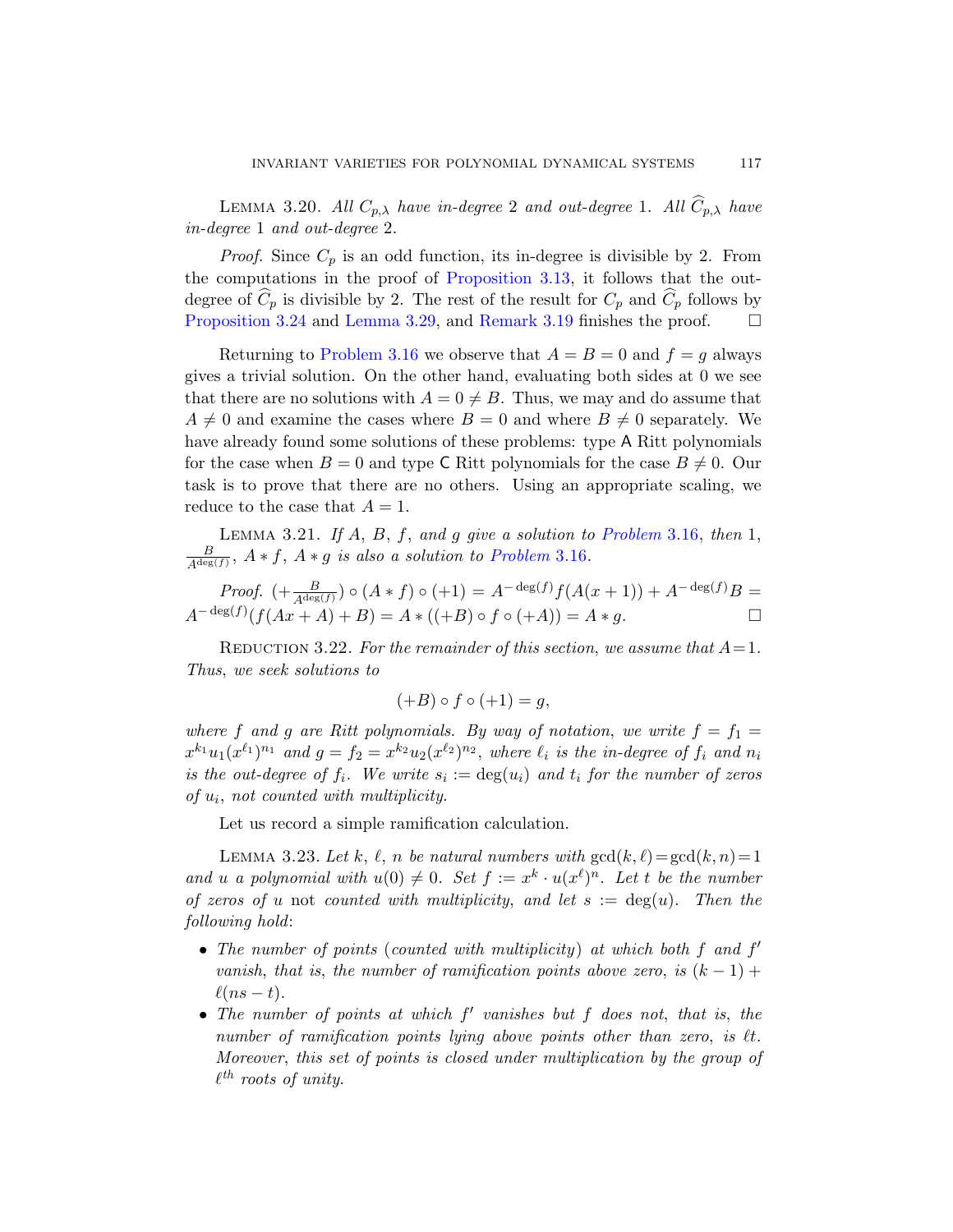Proof. This is a straightforward computation, which we include for completeness:

$$
f'(x) = kx^{k-1}u(x^{\ell})^n + x^k n u(x^{\ell})^{n-1} u'(x^{\ell}) \ell x^{\ell-1}
$$
  
=  $x^{k-1} u(x^{\ell})^{n-1} (ku(x^{\ell}) + \ell n u'(x^{\ell}) x^{\ell}).$ 

Since  $u(0) \neq 0$ , we see that  $\text{ord}_0 f' = k - 1$ . For any other root a of f, we must have  $u(a^{\ell}) = 0$ . If  $u'(a^{\ell}) = 0$ , then  $\operatorname{ord}_a f' = (n-1) \operatorname{ord}_{a^{\ell}} u + \operatorname{ord}_{a^{\ell}} u' =$  $n \text{ord}_{a^{\ell}}(u) - 1$ . Otherwise,  $\text{ord}_{a^{\ell}}(u) = 1$  and  $\text{ord}_{a^{\ell}}(f) = n - 1$ . Summing over the distinct roots of  $u$ , we finish the calculation of the total ramification over zero. If we let  $\tilde{u} := \gcd(u, u')$ , by which we mean the monic polynomial that generates the ideal generated by u and  $u'$ , then the other zeros of  $f'$  come from the zeros of  $k_{\tilde{n}}^{\underline{u}}$  $\frac{u}{\tilde{u}}(x^{\ell}) + \ell n \frac{u'}{\tilde{u}}$  $\frac{u'}{\tilde{u}}(x^{\ell})x^{\ell-1}$ , which has degree exactly  $\ell t$ .  $\Box$ 

Differentiating the equation  $(+B) \circ f_1 \circ (+1) = f_2$ , we see that  $f'_1 \circ (+1)$  $= f_2'$ . Hence, for any point a[, we have](#page-36-0)  $\text{ord}_a f_2' = \text{ord}_{a+1} f_1'$ . That is, (+1) translates the zeros of  $f_2'$  to the zeros of  $f_1'$  respecting multiplicities. If  $B = 0$ , then the ramification above zero is matched. If  $B \neq 0$ , then there is one nonzero point for which the ramification of  $f_2$  above zero is matched with the ramification of  $f_1$  above that point and vice versa. It is this consequence that makes these seemingly trivial observations useful.

PROPOSITION 3.24. In the notation from Reduction 3.22, either  $\ell_1 = 1$ or  $\ell_2 = 1$ .

*Proof.* If  $\ell_1 > 1$ , then the sum of the roots of  $f_1$  is zero as is the sum of the roots of  $f_1'$ . Indeed, zero contributes nothing to the sum. The other roots both of  $f_1$  and of  $f'_1$  are partitioned into cosets of the  $\ell_1^{\text{th}}$  roots of unity over which the sum is zero. Because  $f_2' = f_1' \circ (+1)$ , we see that the sum of the roots of  $f'_2$  is  $(1 - \deg(f_1)) \neq 0$  (as  $\deg(f_1) \geq 3$ ).

REDUCTION 3.25. For the remainder of this section, we take  $\ell_1 = 1$ .

LEMMA 3.26. If  $B = 0$ , then  $\ell_2 = 1$ .

*Proof.* As  $f_2(x+1) = f_1(x)$ , we see that  $k_1 = \text{ord}_0 f_1 = \text{ord}_{-1} f_2$ . That is,  $-1$  is a  $k_1$ [-fold ze](#page-35-1)ro of  $u_2(x^{\ell_2})^{n_2}$ . We thus have  $\text{ord}_{-\zeta} f_2 = k_1$  for any other  $\ell_2^{\text{th}}$  root of unity  $\zeta$ . Unless  $\ell_2 = 1$ , we can choose  $\zeta$  so that  $-\zeta + 1 \neq 0$ , but then  $k_1 = \text{ord}_{-\zeta+1} f_1 = \text{ord}_{-\zeta+1} u_1(x)^{n_1}$ , so  $n_1$  divides  $k_1$ . If  $n_1 > 1$ , this contradicts the indecomposability of  $f_1$ . Otherwise,  $n_1 = \ell_1 = 1$ , so  $f_1$  is not a Ritt polynomials, again a contradiction.

We first complete the solution for the case where  $B = 0$ .

PROPOSITION 3.27. In Problem 3.16, if  $B = 0$  and  $\ell_1 = \ell_2 = 1$ , then there are positive integers  $m_1$ ,  $m_2$  and a monic polynomial U for which  $u_1(x) =$  $(x-1)^{m_1}U(x)^{n_2}$  and  $u_2(x) = (x+1)^{m_2}U(x+1)^{n_1}$ . In particular,  $f_1$  and  $f_2$ are type A Ritt polynomials.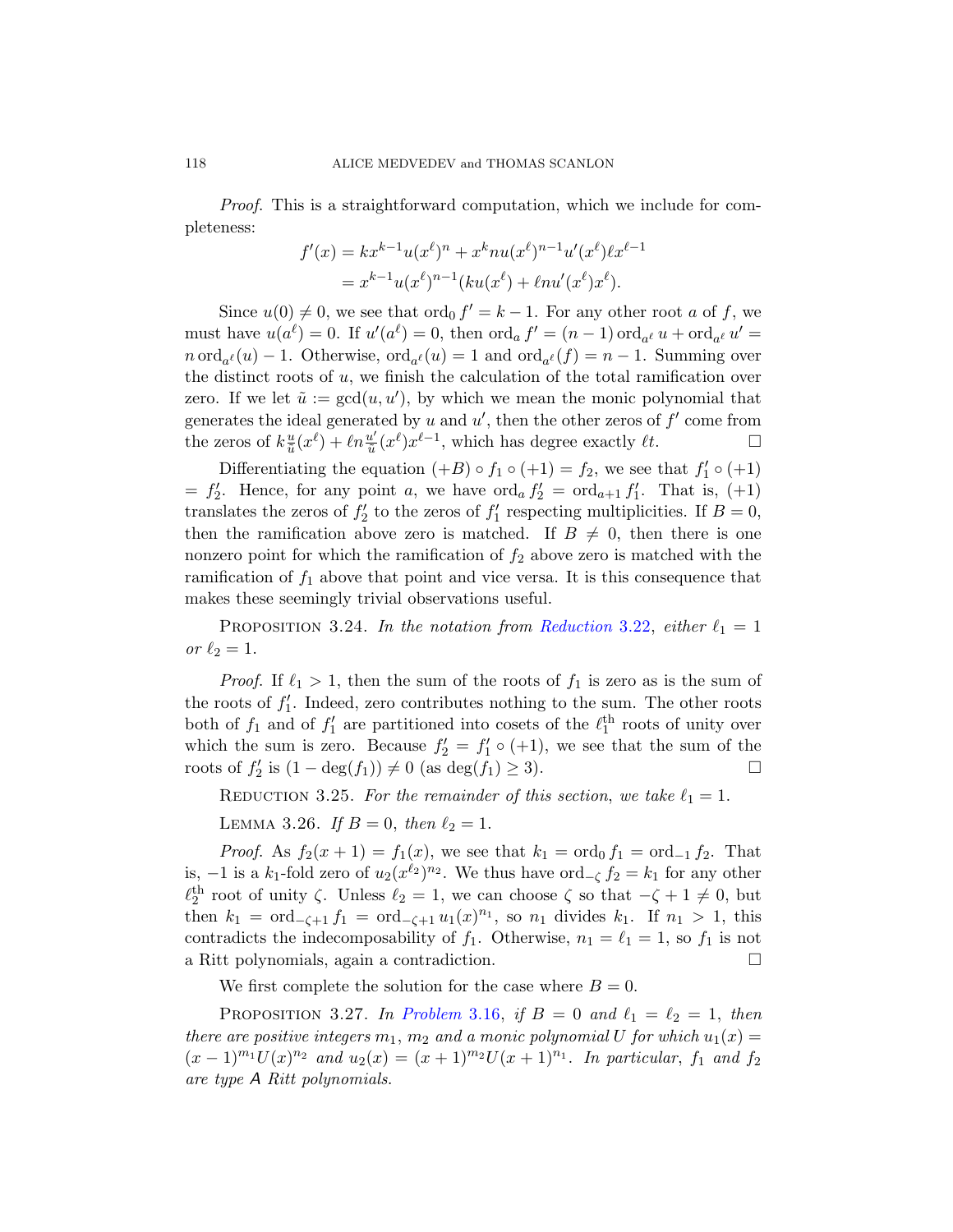*Proof.* As  $k_2 = \text{ord}_0 f_2 = \text{ord}_1 f_1$ , we see that  $k_2 | n_1$ . Set  $m_1 := \frac{k_2}{n_1}$ . Observe that  $\text{ord}_1 u_1 = m_1$ . Likewise, since  $k_1 = \text{ord}_0 f_1 = \text{ord}_{-1} f_2$ ,  $n_2$ divides  $k_1$ . Write  $m_2 := \frac{k_1}{n_2}$ , and observe that  $\text{ord}_{-1} u_2 = m_2$ . Express  $u_1(x) =$  $(x-1)^{m_1}V_1(x)$  and  $u_2(x) = (x+1)^{m_2}V_2(x)$ . Specializing Problem 3.16, we have the following equation:

$$
(x+1)^{m_2n_2} \cdot [x^{m_1}V_1(x+1)]^{n_1} = x^{m_1n_1} \cdot [(x+1)^{m_2}V_2(x)]^{n_2}.
$$

<span id="page-38-0"></span>Canceling  $(x+1)^{m_2n_2}x^{m_1n_1}$  we obtain  $V_1(x+1)^{n_1} = V_2(x)^{n_2}$ . Recalling that  $n_2m_2 = k_1$  and  $n_1$  are relatively prime, so that  $gcd(n_1, n_2) = 1$ , it must be that  $V_1$  is an  $n_2^{\text{th}}$  power and  $V_2$  an  $n_1^{\text{th}}$  power. Write  $V_1 = U_1^{n_2}$  and  $V_2 = U_2^{n_1}$ . As  $f_1$  is monic, we may take each of  $U_1$  and  $U_2$  to be monic. As  $U_1(x+1)^{n_1n_2} =$  $U_2(x)^{n_1 n_2}$ , we have  $U_1(x + 1) = U_2(x)$ , as required.

REDUCTION 3.28. In what follows, we assume that  $B \neq 0$ .

LEMMA 3.29. Given our reductions,  $k_1 = k_2 = 1$ , all roots of  $u_1$  and  $u_2$ are simple, and  $n_1 = n_1\ell_1 = n_2\ell_2 = 2$  $n_1 = n_1\ell_1 = n_2\ell_2 = 2$  $n_1 = n_1\ell_1 = n_2\ell_2 = 2$ .

*Proof.* Concretely, we are considering the equation  $f_1(x+1) + B = f_2(x)$ . Since  $gcd(k_2, \ell_2) = 1$ , if  $f_2(a) \neq 0$  and  $\zeta \neq 1$  is an  $\ell_2^{th}$  root of unity, then  $f_2(\zeta a) \neq f_2(a)$ . Thus, in each of the cosets of the  $\ell_2^{\text{th}}$  roots of unity contained in the critical points of  $f_2$  there can be at most one point that maps to  $B$  under  $f_2$ . As translation by 1 takes the critical points of  $f_2$  over B to the critical points of  $f_1$  over 0, we conclude from Lemma 3.23 (taking into account that  $\ell_1 = 1$ ) that

$$
(k_1 - 1) + (n_1s_1 - t_1) \le t_2.
$$

On the other hand, since translation by 1 induces a (multiplicity preserving) bijection between the critical points of  $f_2$  with those of  $f_1$ , we see that the other critical points of  $f_2$  must be mapped to critical points of  $f_1$  not above 0. From Lemma 3.23 again we see that

$$
(k_2 - 1) + \ell_2(n_2s_2 - t_2) + (\ell_2 - 1)t_2 \le t_1.
$$

Combining these two inequalities we obtain

$$
(k_1 - 1) + (k_2 - 1) + n_1 s_1 + \ell_2 n_2 s_2 \le 2t_1 + 2t_2.
$$

Bearing in mind that  $t_i \leq s_i$ ,  $2 \leq n_1\ell_1 = n_1$ ,  $2 \leq n_2\ell_2$ , and  $1 \leq k_i$ , we see that all of these inequalities must be equalities.  $\Box$ 

Thus, we are left with describing those solutions where  $\ell_2 = 2$  and  $n_2 = 1$ and where  $\ell_2 = 1$  and  $n_2 = 2$ . We already have examples of these in Definition 3.12 and Proposition 3.13; the next two propositions say that there are no others.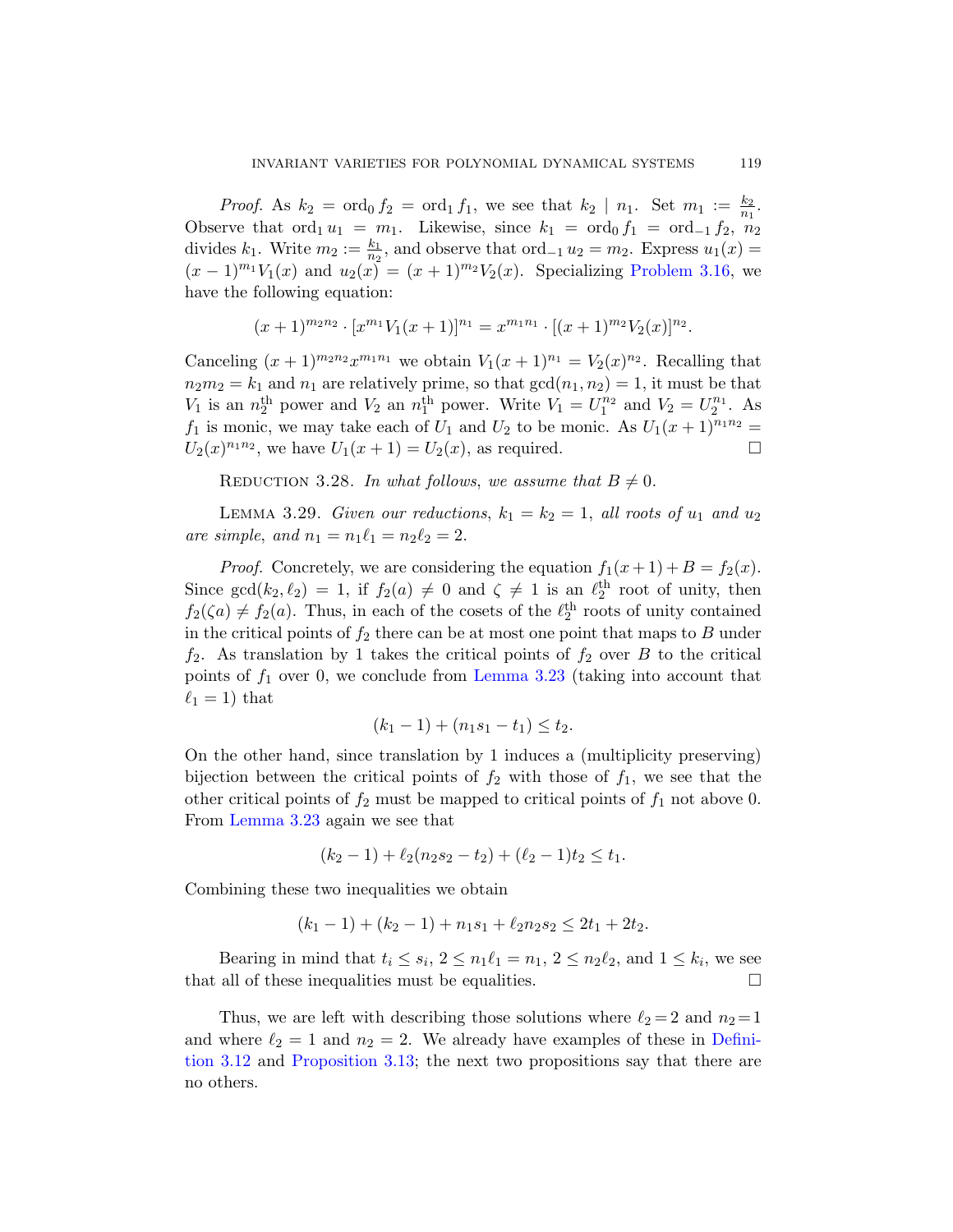PROPOSITION 3.30. For each positive integer s, there is a unique monic polynomial u of degree s for which there is some nonzero scalar B and polynomial v satisfying

(2) 
$$
(+B) \circ (x \cdot u(x)^{2}) \circ (+1) = (x \cdot v(x)^{2}).
$$

*Proof.* The polynomials u and v have only simple roots by Lemma 3.29. Since  $u$  is monic, we may assume that  $v$  is monic as well.

Differentiating, we obtain

<span id="page-39-1"></span><span id="page-39-0"></span>(3) 
$$
u(x+1)(u(x+1)+2(x+1)u'(x+1)) = v(x)(v(x)+2xv'(x)).
$$

Since  $B \neq 0$ , it follows that  $u(x + 1)$  and  $v(x)$  are coprime. Hence,  $u(x+1) + 2(x+1)u'(x+1)$  is a scalar multiple of  $v(x)$  and  $v(x) + 2xv'(x)$  is a scalar multiple of  $u(x + 1)$ . Taking into account the leading coefficients, we deduce the following equations:

(4) 
$$
(2s+1)v(x) = u(x+1) + 2(x+1)u'(x+1),
$$

(5) 
$$
(2s+1)u(x+1) = v(x) + 2xv'(x).
$$

Differentiating equation  $(4)$ , we obtain

(6) 
$$
(2s+1)v'(x) = 3u'(x+1) + 2(x+1)u''(x+1).
$$

<span id="page-39-2"></span>Multiplying equation (5) by  $(2s + 1)$ , and then using equations (4) and  $(6)$  to eliminate v and v', we obtain (7)

$$
(2s+1)^{2}u(x+1) = u(x+1) + 2(x+1)u'(x+1) + 2x(3u'(x+1) + 2(x+1)u''(x+1)).
$$

Collecting terms, we see that  $u(x+1)$  must satisfy the following differential equation:

(8) 
$$
(2s2 + 2s)Y + (-4x - 1)Y' + 2(-x - x2)Y'' = 0.
$$

A routine calculation shows that if  $u(x + 1)$  is a solution to equation (8) and we define  $v(x)$  via equation (4) and set  $B := -u(1)^2$ , then these data satisfy equation (2).

The linear differential operator  $L = 2(-x-x^2)\frac{d^2}{dx^2} + (-4x-1)\frac{d}{dx} + (2s^2+2s)$ defines a linear operator on the  $(s + 1)$ -dimensional space of polynomials of degree s. With respect to the standard monomial basis of this space, the matrix  $M = (M_{i,j})$  of L is upper triangular. On the main diagonal, we have  $M_{j,j} = 2(1-j)j - 4j + (2s^2 + 2s) = (2s^2 + 2s) - (2j^2 + 2j)$ , and just above the diagonal, we have  $M_{j,j+1} = -(j+1)(3+2j)$ . In particular,  $M_{s,s} = 0$  so that rank $(L) \leq s$  while the  $(s, s)$ -minor is invertible. Thus, the rank of L is s and the dimension of the space of solutions to equation (8) is exactly one. As we require u to be monic, there is exactly one solution of degree s.  $\Box$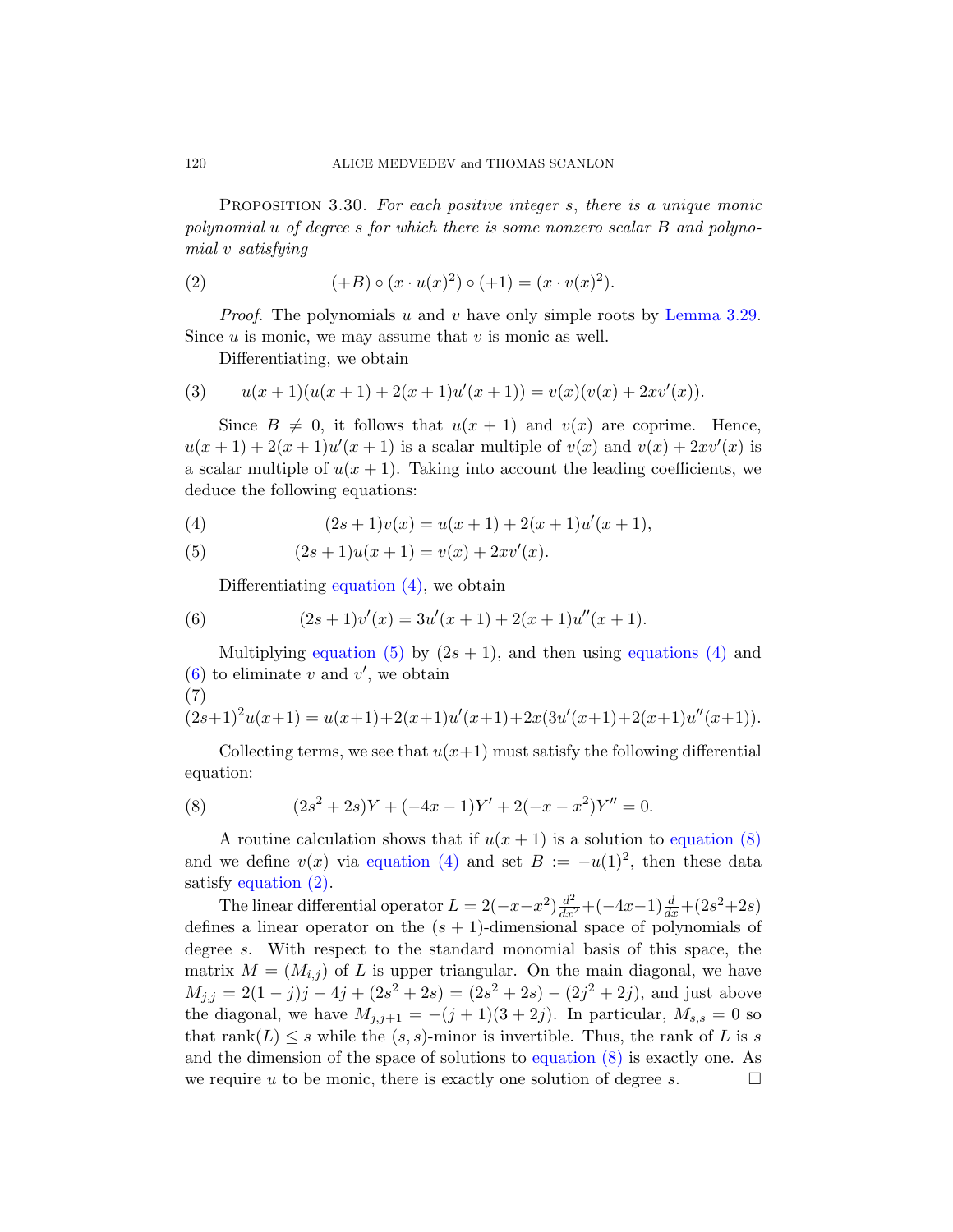<span id="page-40-1"></span><span id="page-40-0"></span>PROPOSITION 3.31. For each positive integer s, there is a unique monic polynomial u of degree s and nonzero parameter B for which there is another monic polynomial v [satisfying](#page-40-0)

(9) 
$$
(+B) \circ (x \cdot u(x)^{2}) \circ (+1) = (x \cdot v(x^{2})).
$$

*Proof.* As before, since  $B \neq 0$ ,  $u(x + 1)$  and  $v(x^2)$  are coprime. Differen[tiating](#page-40-1), we obtain

(10) 
$$
u(x+1) \cdot (u(x+1)+2(x+1)u'(x+1)) = v(x^2) + 2x^2v'(x^2) = (v+2x \cdot v') \circ P_2.
$$

The zeros of the right-hand side of equation (10) come in  $\pm$ -pairs. We claim that for each such pair, one is a root of  $u(x + 1)$  and the other is a root of  $(u(x+1)+2(x+1)u(x+1))$ . Indeed, it cannot happen that  $u(c+1) = 0$  and  $u(-c+1) = 0$  for equation (9) would yield  $cv(c^2) = B = -cv((-c)^2) = -cv(c^2)$ , contrary to the fact that  $B \neq 0$ . Thus, at most one of each pair of roots of the right-hand side is also a root of  $u(x + 1)$ . As the degree of the right-hand side of equation  $(10)$  is twice that of u, it follows that at least one root from each pair must be a root of  $u(x + 1)$ . Matching leading coefficients, we conclude:

<span id="page-40-2"></span>(11) 
$$
(-1)^{s}(2s+1)u(x+1) = (u(-x+1) + 2(-x+1)u'(-x+1)).
$$

Substituting  $z := -x + 1$ , we see that u satisfies the following differencedifferential equation:

(12) 
$$
0 = u(z) + 2zu'(z) - (2s+1)(-1)^su(2-z).
$$

The difference-differential operator in equation  $(12)$  is a linear operator on the space of degree s polynomials, and it is given by an upper triangular matrix r[elative to the](#page-32-0) standard monomial basis. The entries along the main [diagonal](#page-23-0) are

$$
1 + 2j - (-1)^{j+s} (2s + 1).
$$

<span id="page-40-3"></span>Hence, the rank of this operator is exactly s implying that there is a unique monic solution.

This concludes the proof of Theorem 3.6.

3.3. Proof of Theorem 2.50 and related results. We collect some observations about Ritt swaps towards and around the proof of Theorem 2.50.

Remark 3.32. It is clear from the definitions that if some decomposition may be obtained from  $\vec{f}$  by a Ritt swap at i, then one of the following must happen:

- both  $f_i$  and  $f_{i+1}$  are linearly related to monomials,
- both  $f_i$  and  $f_{i+1}$  are linearly related to odd-degree Chebyshev polynomials,
- $f_i$  is linearly related to a monomial  $P_p$  and  $f_{i+1}$  is linearly related to a Ritt polynomial whose out-degree is a multiple of  $p$ , or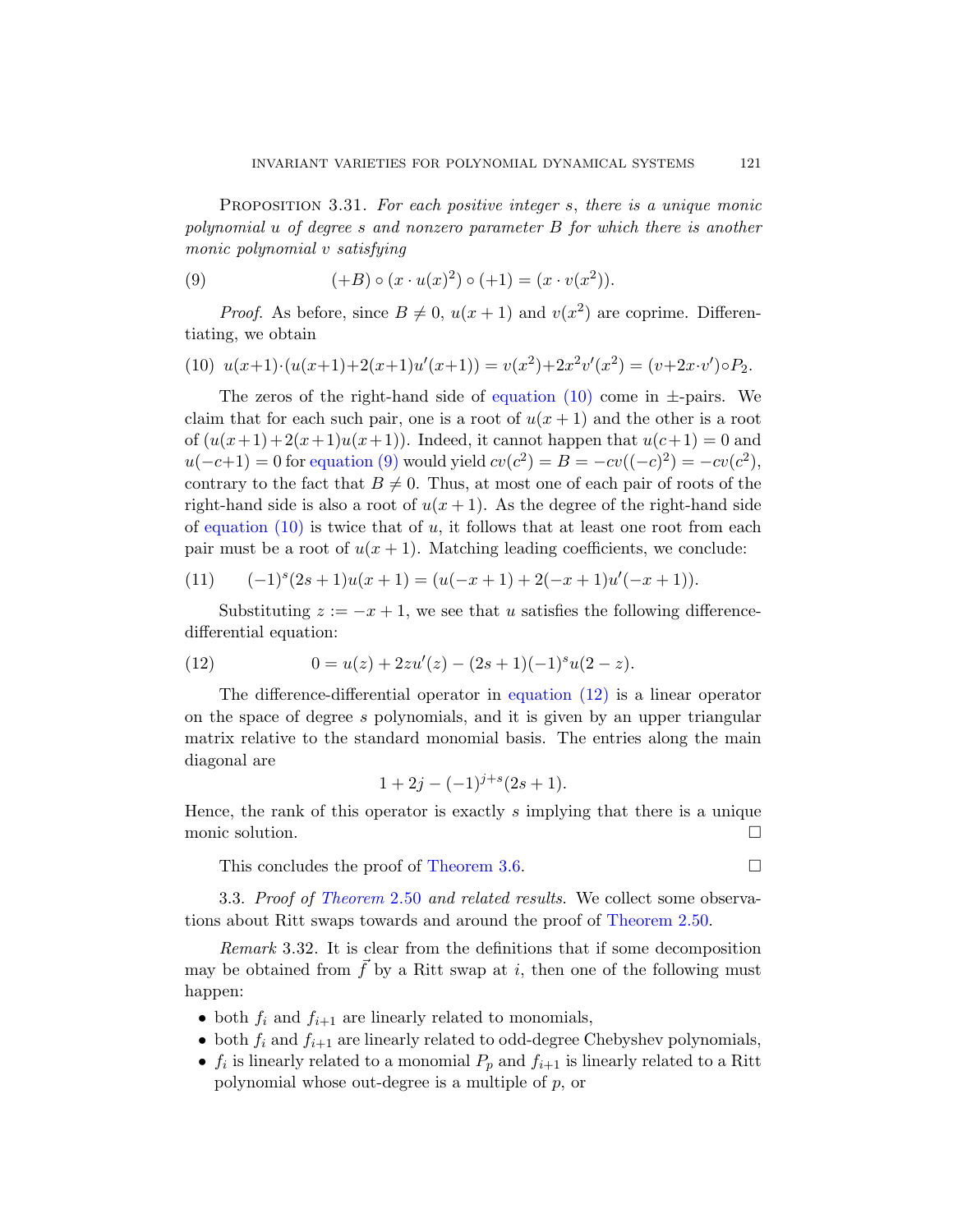•  $f_{i+1}$  [is li](#page-23-0)nearly related to a monomial  $P_p$  and  $f_i$  is linearly related to a Ritt polynomial whose in[-degree is a mu](#page-35-2)ltiple of p.

<span id="page-41-0"></span>*Remark* 3.33. The in-degree of a type A swappable f is 1, in the sense that any Ritt polynomial linearly related to  $f$  has in-degree 1. Remark 3.32 then implies that if  $f_i$  is type A, then no decomposition may be obtained from  $f$  by a [Ritt swap at](#page-32-0) i.

We now prove some useful consequences of Theorem 3.15, including Theorem 2.50. We begin with a few slightly more comprehensive results about Chebyshev polynomials.

COROLLARY 3.34. If L and M ar[e linear](#page-35-2),  $p \geq 3$  is prime, and  $LoC_p \circ M =$  $C_p$ , then both M and L are  $(\cdot \pm 1)$ .

*Proof.* As in the proof of Lemma 3.6, there are scalars A, B,  $\lambda$ , and  $\mu$ such that  $L = (\cdot \lambda) \circ (+B)$  and  $M = (+A) \circ (\cdot \mu)$ . Let  $h := (+B) \circ C_p \circ (+A) =$  $\left(\cdot\right)\frac{1}{\lambda}$  $\frac{1}{\lambda}$ )  $\circ$   $C_p$   $\circ$   $\left(\cdot\frac{1}{\mu}\right)$  $\frac{1}{\mu}$ ). By the first equality, h is monic, so  $h = \frac{1}{\mu}$  $\frac{1}{\mu}*C_p=C_{p,\frac{1}{\mu}}$  is a Ritt polynomial. Since  $C_p$  has in-degree at least 2, so does h. By Theorem 3.15, h cannot be nontrivially translation related to another Ritt polynomial  $C_p$  with in-degree 2, so  $A = B = 0$  and  $h = C_p$ . Since all complex roots of  $C_p$  are real,  $C_p \neq C_{p, \frac{1}{\mu}}$  unless  $\mu = \pm 1$ .

[Le](#page-35-2)mma 3.35. For [any Ritt swa](#page-36-2)p involving a type C swappable, the underlying basic Ritt identity is either of the form  $C_p \circ C_q = C_q \circ C_p$  for odd prime p and q or of the form  $P_2 \circ C_p = \widehat{C}_p \circ P_2$  for some odd prime p. In particular, if a type C swappable  $f_i$  "becomes"  $g_j$  through Ritt swaps, in the [sen](#page-34-0)se of Remark 2.46, then  $g_i$  is also a type C swappable.

<span id="page-41-2"></span>*Proof.* By Theorem 3.15,  $C_p$  (for odd prime p) is not linearly related to [any Ritt polyno](#page-41-0)mials except  $C_{p,\lambda}$  and  $\widehat{C}_{p,\lambda}$ . By Lemma 3.20, all these have inand out-degrees 1 and 2, so they can only participate in basic Ritt identities of the third kind with the quadratic  $P_2$ . It is easy to obtain the identity  $P_2 \circ C_p = \widehat{C}_p \circ P_2$  from  $C_2 \circ C_p = C_p \circ C_2$  and the definition of  $\widehat{C}_p$ . (See the proof of Proposition 3.13.)

Next, we generalize Corollary 3.34 to decomposable Chebyshev polynomials.

LEMMA 3.36. If A and B are linear,  $n \neq 2$ , and  $B \circ C_n \circ A = C_n$ , then each of A and B are scalings by  $\pm 1$ .

*Proof.* Let  $p_k, \ldots, p_1$  be the prime factors of n, with repetitions, with  $p_k, \ldots, p_m$  equal to 2 and the rest odd. Now  $(B \circ C_{p_k}, C_{p_{k-1}}, \ldots, C_{p_2}, C_{p_1} \circ A)$ must be linearly equivalent to  $(C_{p_k}, C_{p_{k-1}}, \ldots, C_{p_2}, C_{p_1})$ . Let  $L_{k-1}, \ldots, L_1$  witness this. Induct right-to-left.

<span id="page-41-1"></span>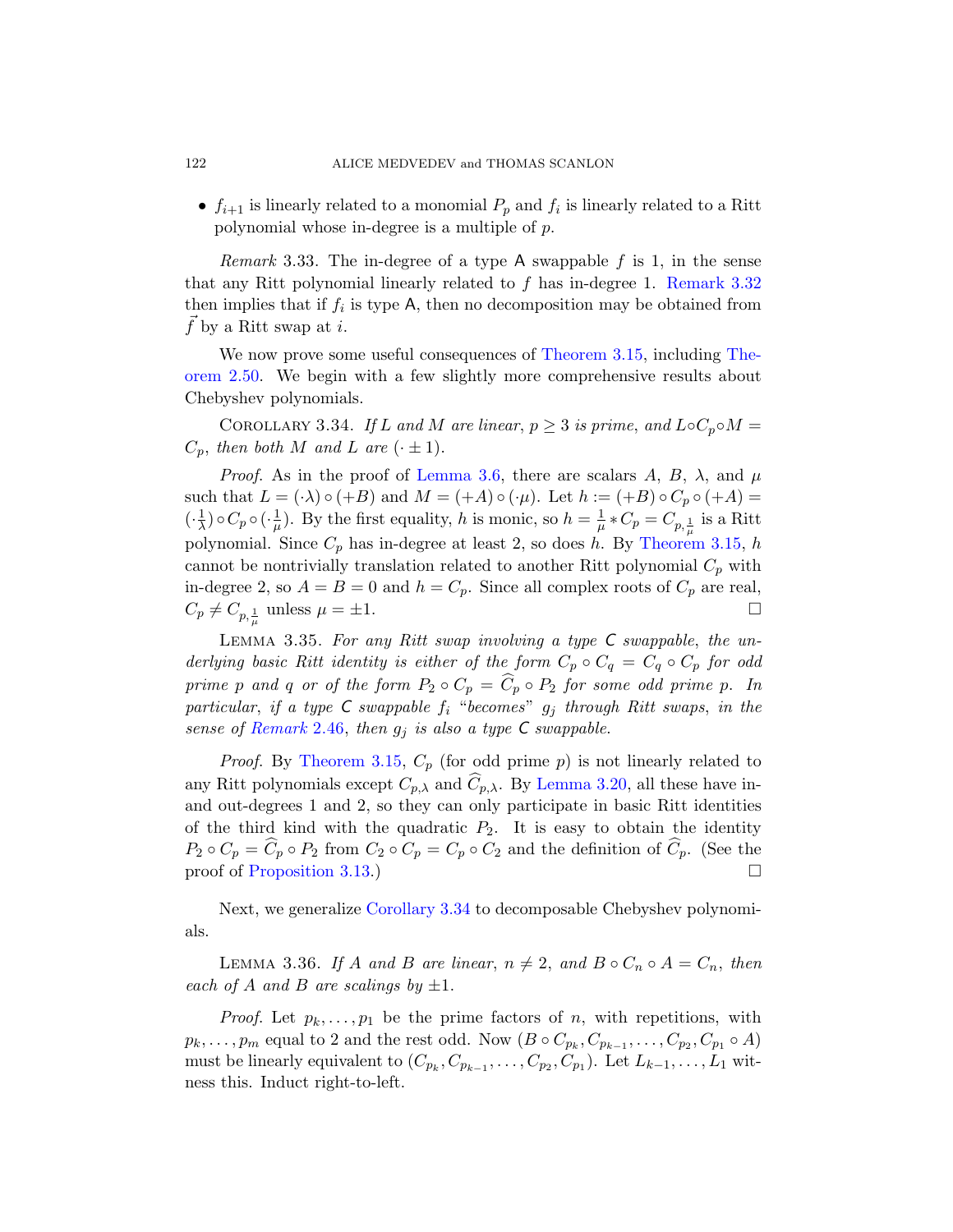If any  $p_i$  are odd, then  $p_1$  is odd, so in  $L_1^{-1} \circ C_{p_1} \circ A = C_{p_1}$  we must have  $L_1 = A = (\cdot(\pm 1))$  by Corollary 3.34. Then at each step,  $L_i^{-1} \circ C_p \circ (\cdot(\pm 1))$ forces  $L_i = (\cdot(\pm 1))$  (even for  $p = 2$ ), and finally at the last step,  $B = (\cdot(\pm 1))$ .

<span id="page-42-0"></span>If all  $p_i = 2$ , then  $k \geq 2$ . From  $L_1^{-1} \circ C_2 \circ A = C_2$  we get (using Remark 3.14) that  $A = (\cdot \lambda)$  is a scaling and  $L_1^{-1}(x) := \frac{1}{\lambda^2}x + \frac{2}{\lambda^2} - 2$ . From the next step (since  $k \geq 2$ , there is a next step), we see that  $L_1$  must also be a scaling, so  $\lambda = \pm 1$  and A is as desired, and  $L_1 = id$ . Now inducting, at each step  $L_i^{-1} \circ C_2 = C_2$  makes all  $L_i = id$ , and at the last step,  $B = id$ .

The next lemma is something of a converse to Proposition 3.7.

LEMMA 3.37. If a and b are Ritt polynomial and not both type  $C; L, M$ , and N are linear; and  $(L \circ b \circ M^{-1}) \circ (M \circ a \circ N^{-1}) = \tilde{d} \circ \tilde{c}$  is a basic Ritt identity, then  $L, M$ , and  $N$  are scalings. Furthermore, there are Ritt polynomial  $c$  and  $d$ such that  $b \circ a = d \circ c$  is another basic Ritt identity, which is linearly equivalent t[o the first one](#page-35-1) and, in particular,  $(d, \tilde{c})$  is linearly equivalent to  $(d, c)$ .

*Proof.* Since a and b are not both type  $C$ , one of them must be (linearly related to, and therefore equal to) a monomial.

If  $a$  is a monomial, then  $M$  and  $N$  must be scalings, since monomials [are](#page-41-1) not translation related to any other Ritt polynomial. Since both b and  $L \circ b \circ M^{-1}$  are Ritt polynomial and M [is a scali](#page-33-0)ng, L must also be a scaling because [the equation i](#page-23-0)n Problem 3.16 has no solutions with  $B \neq 0 = A$ .

If  $b$  is a monomial, then  $L$  and  $M$  must be scalings. Since both  $a$  and  $(M \circ a \circ N^{-1})$  must be Ritt polynomial, either N is a scaling or both a and  $(M \circ a \circ N^{-1})$  must be type A. However  $(L \circ b \circ M^{-1}, M \circ a \circ N^{-1})$  is swappable, contradicting [Remark 3.](#page-23-0)33.

The "furthermore" clause follows immediately from Proposition 3.7.  $\Box$ 

We complete the proof of Theorem 2.50: If two decompositions  $\vec{h}$  and  $\vec{g}$ are both obtained from  $\vec{f}$  by a Ritt swap at i, then  $\vec{h}$  is linearly equivalent to  $\vec{g}$ .

Proof. (This is the proof of Theorem 2.50.) Let us collect and name the witnesses for the two Ritt swaps at i. That is, for  $j = 1$  or 2, we have linear polynomials  $L_j$ ,  $M_j$ , and  $N_j$  and Ritt polynomial polynomials  $G_j$ ,  $H_j$ ,  $\widehat{G}_j$ , and  $H_i$  such that

- $G_j = L_j^{-1} \circ f_{i+1} \circ M_j,$
- $H_j = \dot{M}_j^{-1} \circ f_i \circ N_j,$
- $G_j \circ H_j = \widehat{H}_j \circ \widehat{G}_j$  is a basic Ritt identity,
- $g_{i+1} = L_1 \circ H_1,$
- $g_i = \widehat{G}_1 \circ N_1^{-1},$
- $h_{i+1} = L_2 \circ \widehat{H}_2$ , and
- $h_i = \widehat{G}_2 \circ N_2^{-1}$ .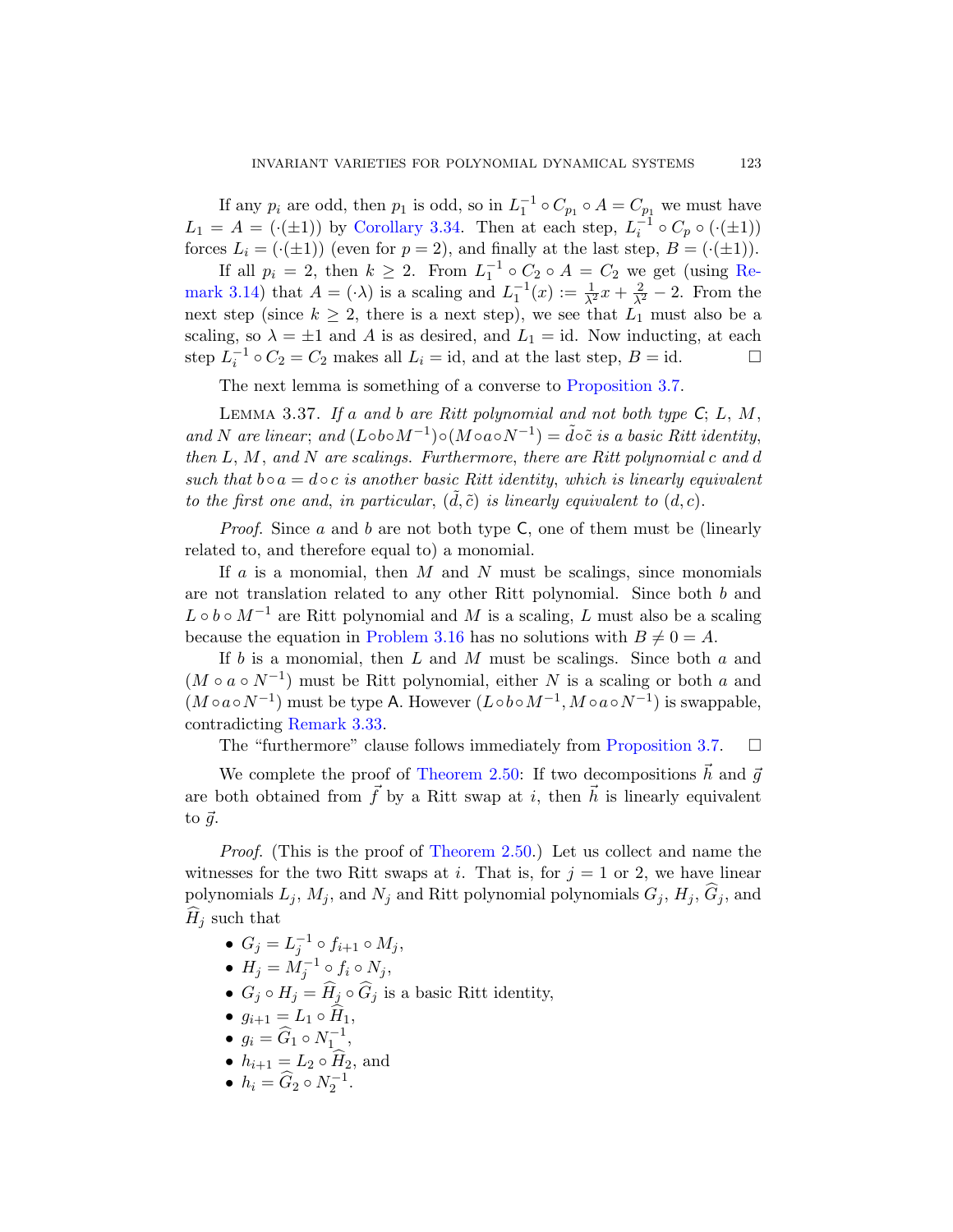We seek a linear  $R$  for which

$$
(L_1 \circ \widehat{H}_1) \circ R = (L_2 \circ \widehat{H}_2)
$$
 and  $R^{-1} \circ (\widehat{G}_1 \circ N_1^{-1}) = \widehat{G}_2 \circ N_2^{-1}$ .

Let

$$
L := L_2^{-1} \circ L_1, \quad M := M_2^{-1} \circ M_1, \quad \text{and} \quad N := N_1^{-1} \circ N_1.
$$

Then

$$
L \circ G_1 \circ M^{-1} = G_2
$$
 and  $M \circ H_1 \circ N^{-1} = H_2$ .

Applying  $L_2$  to the left of the first equation below and  $N_2^{-1}$  to the right of the second one shows that it is sufficient to find R such that

$$
(L \circ \widehat{H}_1) \circ R = \widehat{H}_2
$$
 and  $R^{-1} \circ (\widehat{G}_1 \circ N^{-1}) = \widehat{G}_2$ .

Recall that  $G_j \circ H_j = \widehat{H}_j \circ \widehat{G}_j$  are basic Ritt identities, so the above equations are linear relations between Ritt polynomial polynomials.

We claim that  $R = M^{-1}$  always works and is always a scaling. We consider separately the three cases that none, one, or both of  $G_1$  and  $H_1$  are monomials. Since  $G_2$  [is lin](#page-42-0)early related to  $G_1, G_2$  is a monomial if and only if  $G_1$  is, and if both are monomials, then  $G_1 = G_2$ , and similarly for  $H_i$ .

- (none) In this case,  $\widehat{G}_1 = G_1 = G_2 = \widehat{G}_2$  and  $\widehat{H}_1 = H_1 = H_2 = \widehat{H}_2$  are Chebyshev polynomials of odd degree, since commuting Chebyshevs are the only basic Ritt identity not involving any monomials. Then by Corollary 3.34, L, M, and N are scalings by  $\pm 1$ , and  $R := M^{-1}$  works.
- (one) This is done in Lemma 3.3[7, with](#page-42-0)  $b := G_1$ ,  $a := H_1$ , with one less assumption.
- (two) In this case,  $G_i = G_i$  and  $H_i = H_i$  are monomials, since this is the only basic Ritt identity with two monomials on one side. Then  $R = M^{-1}$ works. (In fact,  $L, M$ , and  $N$  are scalings in this case, as monomials are not nontrivially translation related to themselves.)

We end this section with a lemma closely resembling Lemma 3.37. This time we demand that both, rather than at least one, of the Ritt polynomials not be type C, but we give more freedom to the linear factors.

LEMMA 3.38. Suppose that a and b are Ritt polynomials and neither is type C; L, M, R, [an](#page-41-1)d S are linear; and  $\bar{b} := S \circ b \circ R$  and  $\tilde{a} := M \circ a \circ L$  are Ritt polynomials; and  $\bar{b} \circ \tilde{a} = d \circ \tilde{c}$  is a basic Ritt identity. Then L, M, and S are scalings; and there are scalars A and  $\lambda$ , and a Ritt polynomial  $\hat{b} := b \circ (+A)$ such that  $b \circ R = \lambda * \hat{b}$ ; and for some d and c,  $\hat{b} \circ a = d \circ c$  is a basic Ritt *identity.* Unless b is type A,  $A = 0$  and  $\hat{b} = b$ .

*Proof.* Since neither a nor b is type  $C$ , M and S must be scalings. If L is not a scaling, then  $a$  and  $\tilde{a}$  must be type A, but this contradicts Remark 3.33. Thus, L is a scaling, say, by  $\lambda$ , and  $\tilde{a} = \lambda * a$ .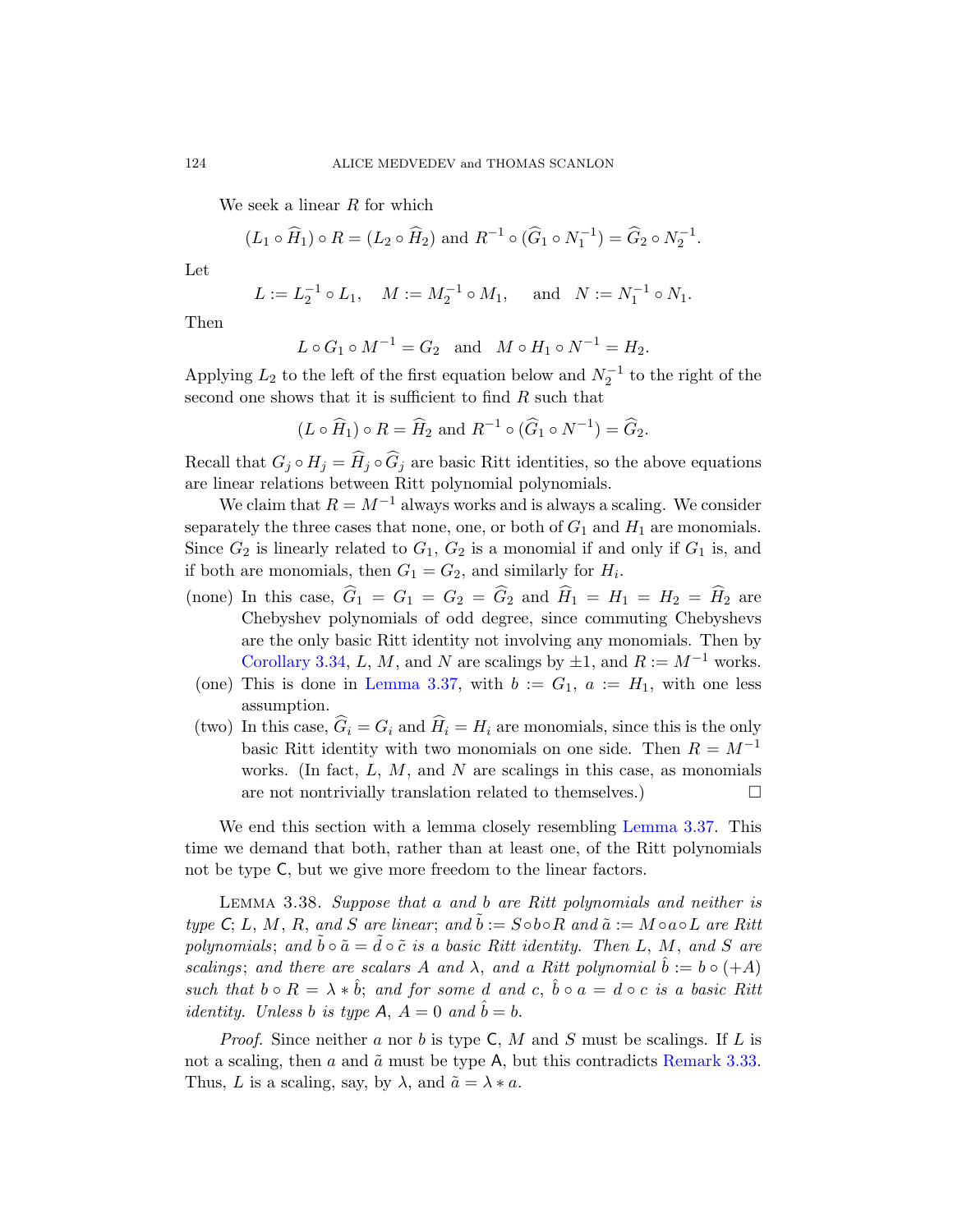Write  $C = (+A) \circ (\cdot \mu)$  for scalars A and  $\mu$ . Then  $\hat{b} := b \circ (+A)$  is a monic polynomial scaling related to the Ritt polynomial  $\tilde{b}$ , so it is itself Ritt polynomial. Thus if  $A \neq 0$ , then b is type A, and in any case  $\tilde{b} = \mu * \hat{b}$ .

Thus  $(\mu * \hat{b}) \circ (\lambda * a) = \tilde{d} \circ \tilde{c}$  is a basic Ritt identity. By Proposition 3.7, there are  $\eta$  and  $\nu$  such that  $\hat{b} \circ a = (\eta * \tilde{d}) \circ (\nu * \tilde{c})$  is a basic Ritt identity.  $\Box$ 

## 4. Clusters

In this section, we describe a natura[l and nearly ca](#page-23-1)nonical way to break a decomposition of a disintegrated polynomial into clusters in a way that controls the linear factors float[ing](#page-96-0) amongst Ritt polynomials and makes it easy to see what other decompositions can be obtained via sequences of Ritt swaps.

One of our two kinds of clusters is the same as one of the two kinds of blocks in [21], but our C-free clusters are nothing like their monomial blocks.

Our first use of these clusters is to prove the fundamental Theorem 2.52 for the Ritt monoid action, that  $t_i t_{i+1} t_i \star \vec{f}$  is defined if and only if  $t_{i+1} t_i t_{i+1} \star \vec{f}$ is defined. While it follows immediately from [21] that the two are equal when defined, it is not clear to us whether our stronger result follows from their work.

We end up showing that any polynomial all of whose indecomposable factors are swappable can be written almost uniquely (not up to permutations!) as [a composi](#page-30-0)tion of lower-degree polynomials (compositions of "clusters") each of which is linearly related to a (possibly decomposable) Chebyshev polynomial, or to a composition of several Ritt polynomials, none of them type C.

We do not work out the straightforward generalization that includes decompositions with unswappable factors in this analysis by allowing a third kind of cluster, a single unswappable indecomposable: our case-outs are unwieldy enough as it is. Corollary 2.73 suffices to characterize  $(f, g)$ -skew-invariant curves when one of  $f$  or  $g$  polynomials has at least one unswappable factor.

The polynomial then admits a decomposition where linear factors are collected outside these clusters, Ritt swaps can only take place inside these clusters, and can always be witnessed (with respect to this decomposition) by identity linear factors — almost. Factors of [degree two](#page-32-1) are the only source of ambiguity in choosing these clusters, and one of them is always involved in any Ritt swap between two clusters.

Further refining our analysis of the linear factors between clusters, we show that, when the clusters are maximal enough, only one quadratic may cross the boundary between two clusters, and then only in one direction.

Throughout this section we constantly use the results of the Section 3 without explicit reference.

Definition 4.1. Given a sequence  $\vec{f} := (f_k, \ldots, f_1)$  of polynomials and integers  $k \geq b \geq a \geq 0$ , we use the following notation:

 $\vec{f}_{[b,a)} := (f_b, f_{b-1}, \ldots, f_{a+1}), \quad \vec{f}_{[b,a)}^{\circ} := f_b \circ f_{b-1} \circ \cdots \circ f_{a+1}, \quad \vec{f}^{\circ} := f_k \circ f_{k-1} \circ \cdots \circ f_1.$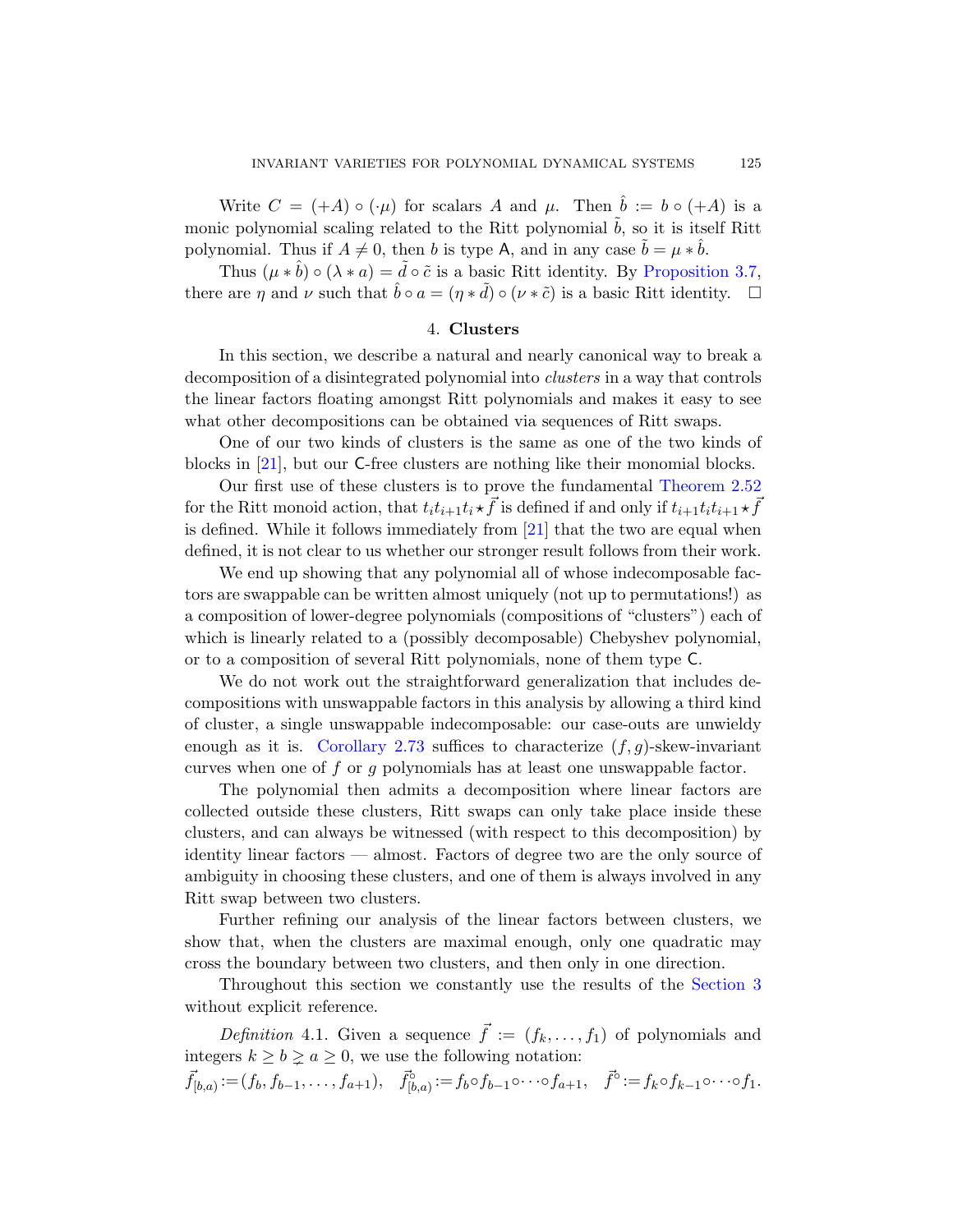Definition 4.2. Let  $\vec{f}$  be a decomposition of a polynomial f.

- If  $B \circ \vec{f}_{[b,a)}^{\circ} \circ A = C_n$  is a Chebyshev polynomial for some integer n that is not a power of 2, and some linear A and B, then  $\vec{f}_{[b,a)}$  is a C cluster.
- If  $\vec{f}_{[b,a)}$  is linearly equivalent to  $(B \circ h_b, h_{b-1}, \ldots, h_{a+2}, h_{a+1} \circ A)$  for some linear  $A$  and  $B$  and some Ritt polynomials  $h_i$  none of which are type C, then  $\vec{f}_{[b,a)}$  is an C-free cluster.

In either case,  $\vec{f}_{[b,a)}$  is a *cluster* of  $\vec{f}$ .

A preclustering of a decomposition  $\vec{f}$  is a sequence  $k = a_r > a_{r-1} > \cdots > a_r$  $a_1 > a_0 = 0$  such that  $\vec{f}_{[a_j, a_{j-1})}$  is a cluster for each j. We say that i is a cluster boundary of  $\vec{a}$  if  $i = a_j$  for some j.

Definition 4.3. If  $k = a_r > a_{r-1} > \cdots > a_1 > a_0 = 0$  is a preclustering of a decomposition  $\vec{f}$ , the data  $(h_k, \ldots, h_1; L_k, L_{k-1}, \ldots, L_0)$  is a *cleanup* of this preclustering if

- (1)  $(L_k \circ h_k \circ L_{k-1}, h_{k-1} \circ L_{k-2}, \ldots, h_1 \circ L_0)$  is linearly equivalent to  $\vec{f}$ ;
- (2) all  $L_i$  are linear, and  $L_i = id$  except when i is a cluster boundary of  $\vec{a}$ ;
- (3) inside C clusters (that is, whenever  $\vec{f}_{[a_j, a_{j-1})}$  is a C cluster and  $a_j \geq i >$  $a_{j-1}$ )  $h_i = C_{\text{deg}(f_i)}$  are Chebyshev polynomials;
- (4) inside C-free clusters (that is, whenever  $\vec{f}_{[a_j, a_{j-1})}$  is a C-free cluster and  $a_i \geq i > a_{i-1}$ )  $h_i$  are Ritt polynomials;
- (5) the linear factor  $L_{a_j}$  to the right of any C-free cluster  $\vec{f}_{[a_{j+1},a_j)}$  is a translation, and if  $h_{a_j+1} \circ L_{a_j}$  is a Ritt polynomial, then  $L_{a_j} = id$ .

Remark 4.4. Swappable factors of a decomposition  $f$  are linearly related [to R](#page-46-0)itt polynomials, and the lin[ear factor](#page-32-1)s witnessing this can be gathered outside clust[ers in the fo](#page-46-1)llow[ing somewha](#page-41-2)t canonical fashion. Applying the definition of "cluster" to all clusters [of a preclusterin](#page-48-0)g puts a linear factor on each side of each cluster. Composing pairs of linear factors that sit between clusters, we may assume that only the leftmost cluster has a linear factor on the left of it. To obtain a cleanup, push all scalings through C-free clusters as far left as possible (Lemma 4.6). Generalizing the results of Section 3 from single indecomposable factors to clusters (Lemma 4.7 and Lemma 3.36) shows that these cleanups are essentially unique up to scalings by  $\pm 1$  (Proposition 4.10).

<span id="page-45-0"></span>The decomposition with  $k = 0$  factors, whose clustering has  $r = 0$  clusters and whose cleanup has no  $h_i$  and  $L_0 = id$ , provides a conveniently trivial base case for proofs by induction on the number of clusters.

## Remark 4.5.

(1) A decomposition with an unswappable factor does not admit a clustering. Dealing with such decompositions is much easier and does not require the machinery of this section.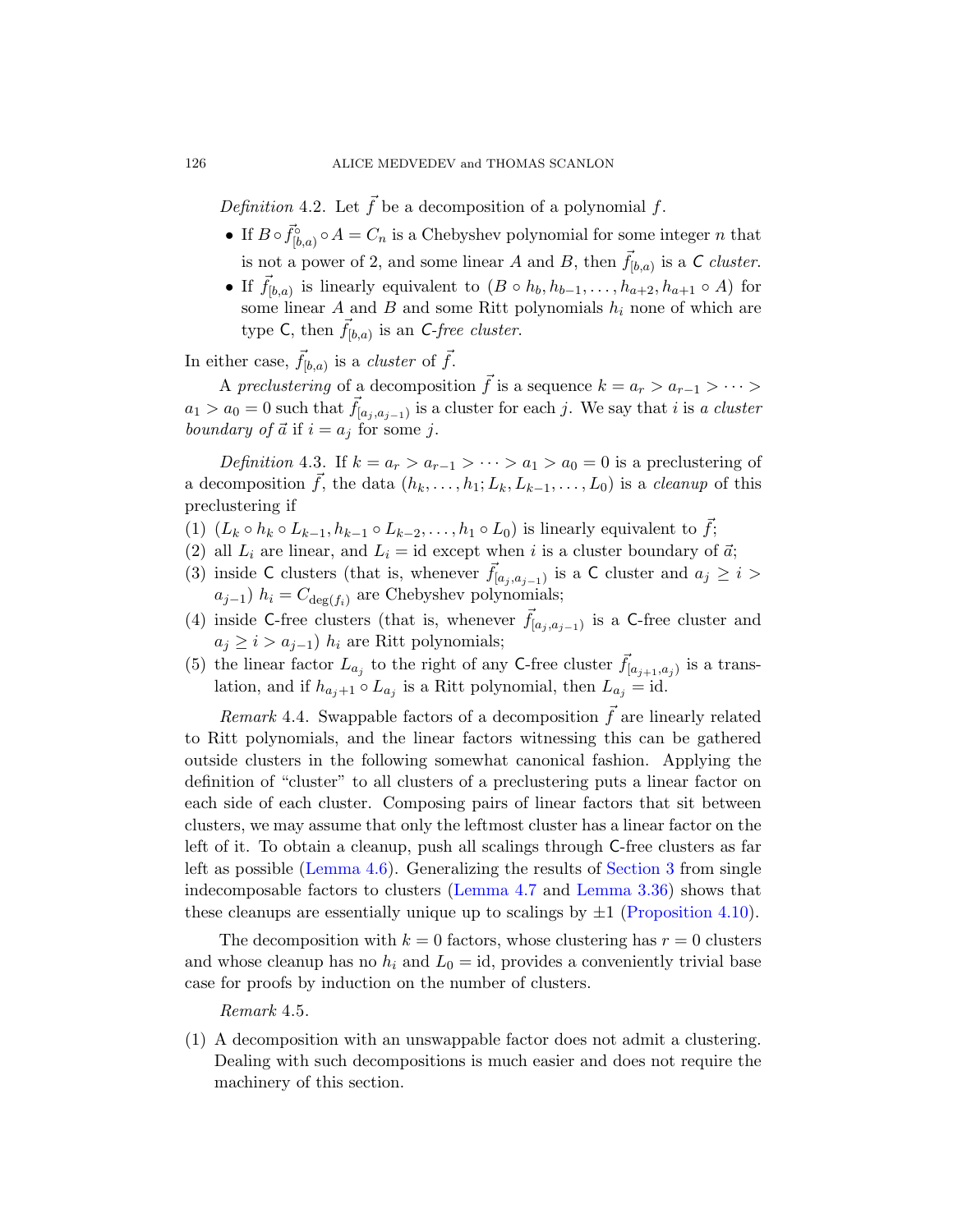- (2) If every factor  $f_i$  of  $\vec{f}$  is swappable, then  $r := k$  and  $a_i := j$  is a preclustering of  $\vec{f}$ .
- (3) All these notions (cluster, preclustering, cleanup) only depend on the linear equivalence class of the decomposition  $f$ .
- <span id="page-46-0"></span>(4) A nonempty subsequence of a cluster is a cluster, unless a C cluster loses all of its odd-degree factors. That is, if  $\vec{f}_{[b,a)}$  is a cluster of  $\vec{f}$  and  $b \ge b' > b'$  $a' \ge a$ , and  $\vec{f}_{[b',a']}$  is not a cluster, then  $\vec{f}_{[b',a']}^{\circ}$  is linearly related to  $C_{2^M}$ for some  $M \geq 1$  and the original cluster  $\vec{f}_{[b,a)}$  was a C cluster.
- (5) If  $t_i \star \vec{f}$  is defined, then  $(f_{i+1}, f_i)$  is a cluster.

The next lemma is used to achieve the last part of the definition of "cleanup."

LEMMA 4.6. Any C-free cluster  $\vec{f}_{[b,a)}$  is linearly equivalent to

$$
(B \circ \tilde{h}_b, \tilde{h}_{b-1}, \dots, \tilde{h}_{a+2}, \tilde{h}_{a+1} \circ A)
$$

for some Ritt polynomials  $\tilde{h}_i$ , some linear B, and some translation A such that  $\tilde{h}_{a+1} \circ A$  is a Ritt polynomial only if  $A = id$ .

*Proof.* Take linear  $A_0$  and  $B_0$  and Ritt polynomials  $h_i$  from the definition of C-free cluster. Write  $A_0 := S_0 \circ A_1$  for a scaling  $S_0 = : (\cdot \lambda)$  and a translation  $A_1$ .

Let  $S_1 := (\cdot \lambda^{\deg(h)})$ ; by Remark 3.5,  $\tilde{h}_{a+1} := \lambda * h_{a+1} = S_1^{-1} \circ h_{a+1} \circ S_0$ is a Ritt polynomial. Similarly, there i[s a scaling](#page-32-1)  $S_2$  such that  $\tilde{h}_{a+2} := S_2^{-1} \circ$  $h_{a+2} \circ S_1$  is Ritt polynomial; and so on until we get  $\vec{f}_{[b,a)}$  linearly equivalent to  $(B_0 \circ S_{b-a} \circ \tilde{h}_b, \tilde{h}_{b-1}, \ldots, \tilde{h}_{a+2}, \tilde{h}_{a+1} \circ A_1)$ . Set  $B := B_0 \circ S_{b-a}$ .

<span id="page-46-1"></span>[Finally, if](#page-48-0)  $\tilde{h}_{a+1} \circ A_1$  is Ritt polynomial, replace  $\tilde{h}_{a+1}$  by  $\tilde{h}_{a+1} \circ A_1$ , and let  $A := id$ . Otherwise, leave  $\tilde{h}_{a+1}$  as is, and let  $A := A_1$ .

The next lemma in some sense generalizes the results of Section 3 from single indecomposable factors to whole C-free clusters; for C clusters, this is already done in Lemma 3.36. The two are induction steps of the proof of uniqueness of cleanups in Lemma 4.10.

LEMMA 4.7. Suppose that all  $h_i$  and  $\tilde{h}_i$  are Ritt polynomials, not type  $C$ ; that B and  $\tilde{B}$  are linear, and A and  $\tilde{A}$  are translations; and that

$$
(B \circ h_b, h_{b-1}, \ldots, h_{a+2}, h_{a+1} \circ A)
$$

is linearly equivalent to

$$
(\tilde{B}\circ \tilde{h}_b, \tilde{h}_{b-1}, \ldots, \tilde{h}_{a+2}, \tilde{h}_{a+1}\circ \tilde{A}).
$$

Then  $B = \tilde{B}$ , and  $h_i = \tilde{h}_i$  for all  $i > a + 1$ , and  $\tilde{h}_{a+1} \circ \tilde{A} = h_{a+1} \circ A$ . Furthermore, if  $h_{a+1}$  is not type A, then also  $\tilde{h}_{a+1} = h_{a+1}$  and  $A = \tilde{A}$ .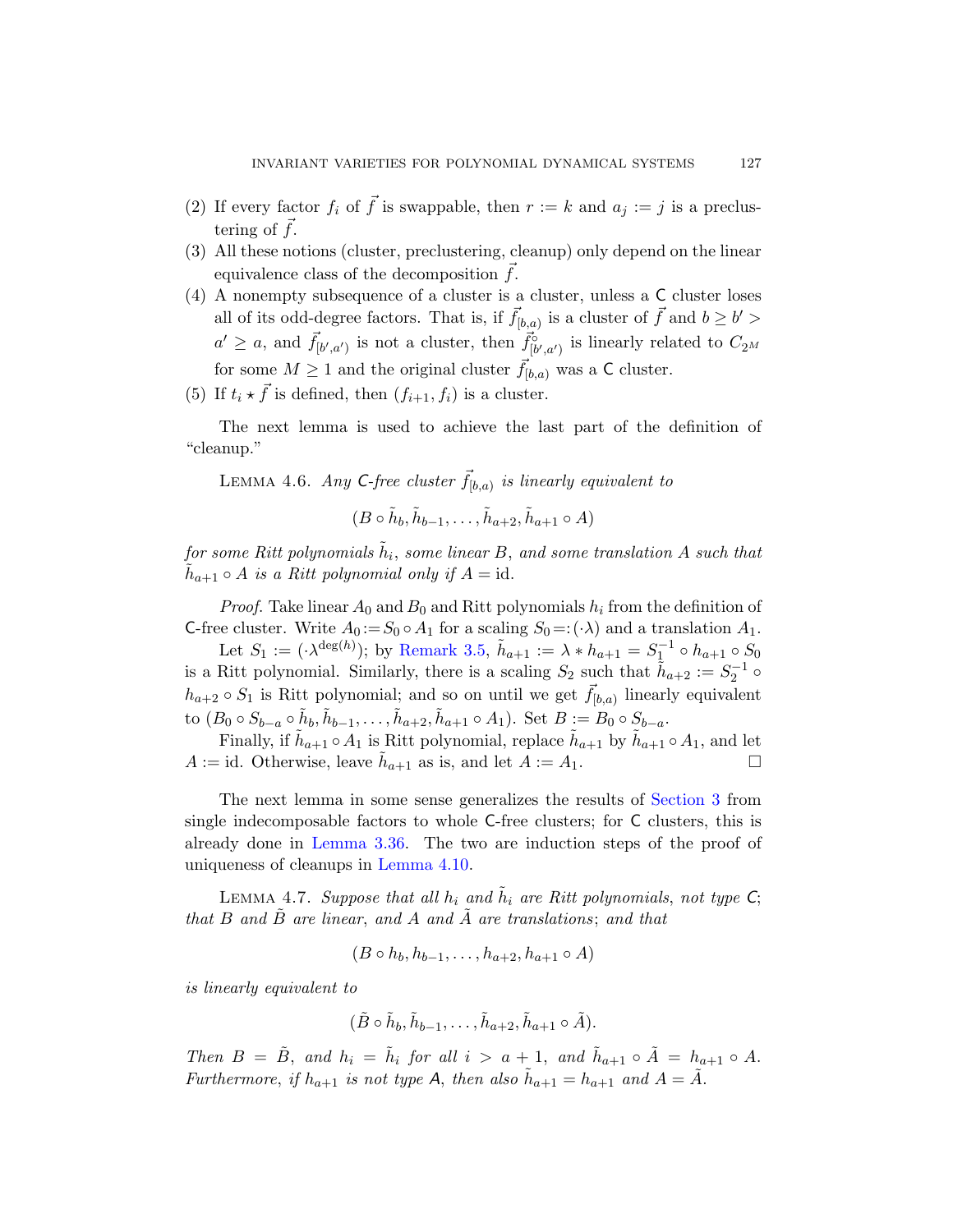*Proof.* Let  $L_b, \ldots, L_{a+2}$  witness linear equivalence:

$$
(B\circ h_b\circ L_b, L_b^{-1}\circ h_{b-1}\circ L_{b-1},\ldots, L_{a+2}\circ h_{a+1}\circ A)=(\tilde{B}\circ \tilde{h}_b, \tilde{h}_{b-1},\ldots, \tilde{h}_{a+1}\circ \tilde{A}).
$$

We induct right-to-left from  $i = a + 2$  to show that all  $L_i = id$ , and for  $i > a + 2$ , all  $\tilde{h}_{i-1} = h_{i-1}$ .

For the base case  $i = a + 2$ , we have

$$
L_{a+2}^{-1} \circ h_{a+1} \circ A = \tilde{h}_{a+1} \circ \tilde{A}.
$$

<span id="page-47-1"></span>Since the right-hand side of the equation is monic,  $L_{a+2}$  is a translation. Since  $h_{a+1}$  is not type C,  $L_{a+2} = id$ , so  $\tilde{h}_{a+1} \circ \tilde{A} = h_{a+1} \circ A$ .

For the induction step  $a + 1 < i < b$ , we have  $L_{i-1} = id$  and  $L_i^{-1} \circ h_{i-1} \circ h$  $L_{i-1} = \tilde{h}_{i-1}$  with both  $h_{i-1}$  and  $\tilde{h}_{i-1}$  Ritt polynomials not type C, so  $L_i = id$ and  $h_i = \tilde{h}_i$ .

Finally, we have  $L_b = id$  and  $B \circ h_b \circ L_b^{-1} = \tilde{B} \circ \tilde{h}_b$ , which forces  $B = \tilde{B}$ and  $h_b = h_b$ .  $\mathbf{b}$ .

Lemma 4.8. Every preclustering admits a cleanup.

*Proof.* Let  $k = a_r > \cdots > a_1 > a_0 = 0$  be a preclustering of a decomposition  $f$ , and induct on r the number of clusters. For the trivial base case,  $L_0 := id$  is a cleanup of the preclustering with zero clusters of the decomposition with no factors.

[The](#page-46-0) preclustering  $k' := a_{r-1} > \cdots > a_1 > a_0 = 0$  of  $\vec{f}_{[k',0]}$  has one less cluster, so by induction it admits a cleanup  $(\vec{h}_{[k',0]}; \vec{L}_{[k',0]}))$ . Let  $\vec{h}_{[k,k')}$  and linear  $A_0$  and  $B_0$  witness that  $\vec{f}_{[k,k')}$  is a cluster.

[Now](#page-46-1)  $\vec{f}$  is linearly equivalent to  $(B \circ h_k, h_{k-1}, \ldots, h_{k'+1} \circ A \circ L_{k'}, h_{k'} \circ$  $L_{k'-1}, \ldots, h_1 \circ L_0$  $L_{k'-1}, \ldots, h_1 \circ L_0$ ). (Here, A and B are  $A_0$  and  $B_0$  or their inverses, depending on kind of cluster.) Set  $L_k := B$ ; replace  $L_{k'}$  by  $A \circ L_{k'}$ ; and, if  $\vec{f}_{[k,k')}$  is a C-free cluster, apply Lemma 4.6 to  $(B \circ h_k, h_{k-1}, \ldots, h_{k'+1} \circ L_{k'})$  to obtain the desired cleanup of  $f$ .

<span id="page-47-0"></span>The next lemma says that cleanups are unique, up to two minor variations arising from Lemmas 3.36 and 4.7: a translation to the right of a type A factor is not well defined, and scalings by  $\pm 1$  can appear and disappear as in the following remark.

Remark 4.9. Here is what scalings by  $-1$  can do. Suppose that  $(h, L)$  is a cleanup of a preclustering  $\vec{a}$  of a decomposition  $\vec{f}$ , and that  $\vec{f}_{[a_{j+1},a_j)}$  is a C cluster. A new cleanup  $({\vec{g}}, {\vec{M}})$  of  ${\vec{a}}$  can be obtained by introducing a scaling by  $-1$  into  $L_{a_j}$  and then pushing it left through the cleanup until it is swallowed by a factor of even degree or absorbed into the last linear factor of the cleanup. To state this precisely, let  $b := a_j$  to lighten notation.

• For  $i < b$ , let  $g_i := h_i$  and  $M_i := L_i$ .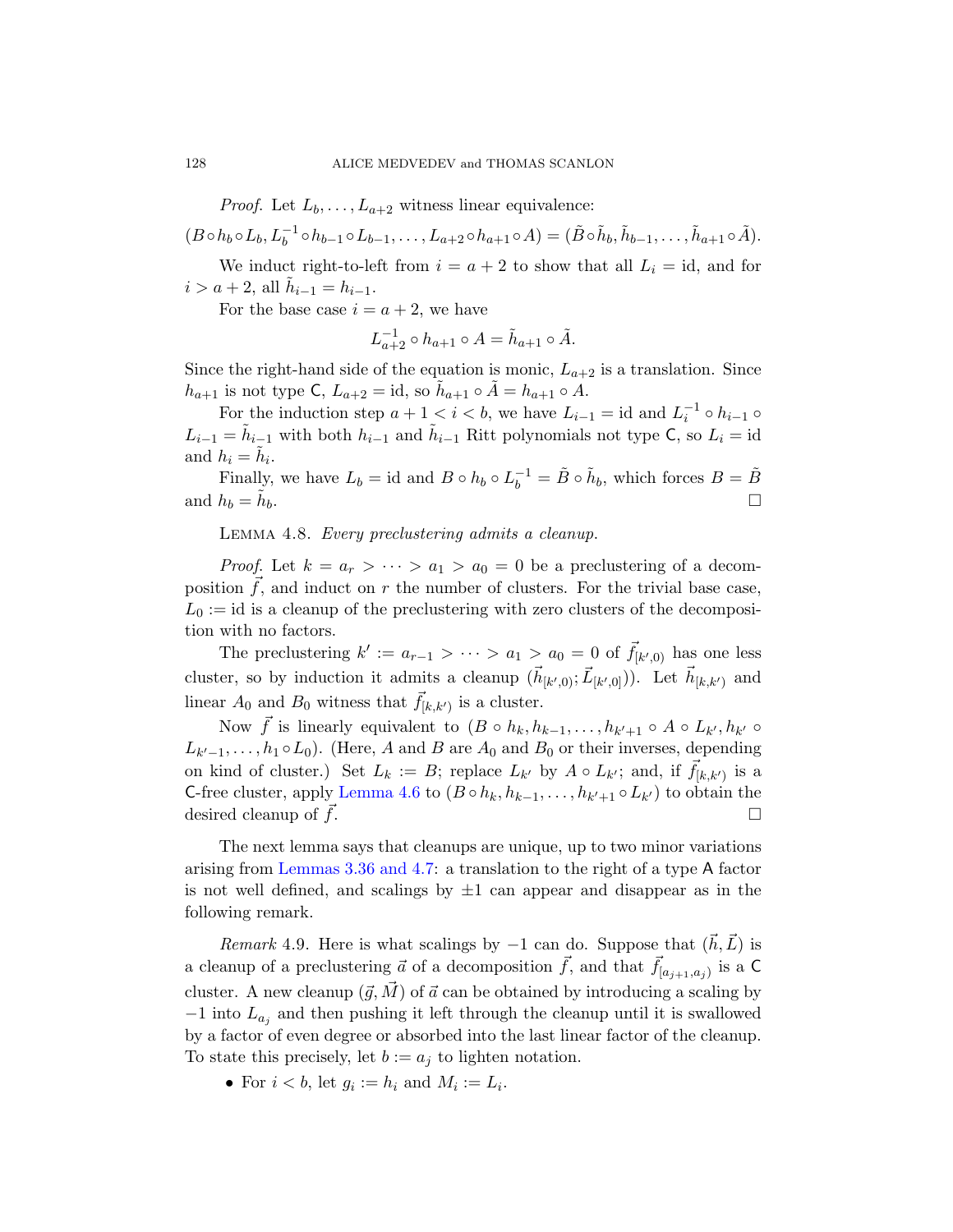- Let  $g_b := h_b$  and  $M_b := (\cdot 1) \circ L_b$ .
- For  $i > b$ , let  $s_i := \deg(\vec{f}_{[i,b]}^{\circ})$ ). (We only care about its parity.)
- For  $k > i > b$ , let  $M_i := (-1)^{\circ s_i} \circ L_i \circ (-1)^{\circ s_i}$  and let  $g_i := (-1)^{s_i} * h_i$ . Finally, let  $M_k := L_k \circ (-1)^{\circ s_k}$ .

<span id="page-48-0"></span>Of course, this can happen several times with different starting points b.

LEMMA 4.10. Suppose that  $(\vec{h}, \vec{L})$  and  $(\vec{g}, \vec{M})$  are two different cleanups of the same preclustering  $\vec{a}$  of the same decomposition  $\vec{f}$ . Then

- (1)  $q_i = (\pm 1) * h_i$  for all i except as in (3) below;
- (2)  $M_k = L_k \circ (\cdot(\pm 1))$  and  $M_i = (\cdot(\pm 1)) \circ L_i \circ (\cdot(\pm 1))$  for all i except as in (3) below;
- (3) if  $f_{a,i+1}$  is type A, then there is a translation T such that

$$
\tilde{g}_{a_j+1} := g_{a_j+1} \circ T = (\pm 1) * h_{a_j+1} \text{ and } \tilde{M}_{a_j} := T^{-1} \circ M_{a_j} = (\cdot(\pm 1)) \circ L_{a_j} \circ (\cdot(\pm 1)).
$$

Remark 4.9 gives more detail about the scalings  $(\cdot(\pm 1))$ .

*Proof.* By definition of cleanup, both  $(L_k \circ h_k \circ L_{k-1}, h_{k-1} \circ L_{k-2}, \ldots, h_1 \circ L_{k-1})$  $L_0$ ) and  $(M_k \circ g_k \circ M_{k-1}, g_{k-1} \circ M_{k-2}, \ldots, g_1 \circ M_0)$  are linearly equivalent to f, so they are linearly equivalent to each other. Name the linear factors witnessing this, and then start from the right and induct leftward, exactly as in the proof of Lemma 4.8.

More formally, induct again on the number of clusters, with the same trivial base case of the unique cleanup (; id) of the clusterless preclustering of a decomposition with zero factors. Once again, from the preclustering  $k =$  $a_r > \cdots > a_1 > a_0 = 0$  of the decomposition  $\vec{f}$ , we obtain a preclustering  $k' := a_{r-1} > \cdots > a_1 > a_0 = 0$  of  $\vec{f}_{[k',0)}$ , with one less cluster.

<span id="page-48-1"></span>Now  $(\vec{g};(E\circ M_{k'},M_{k'-1},\ldots,M_0))$  and  $(\vec{h};(D\circ L_{k'},L_{k'-1},\ldots,L_0))$  are both cleanups of this preclustering of  $\vec{f}_{[k',0)}$  for some linear D and E. Applying the inductive hypothesis, we get the des[ired conclusi](#page-41-2)[on for](#page-48-1)  $h_i$  with  $i \leq k'$  and  $L_i$ with  $i < k'$ , and we also get that

(13) 
$$
E \circ M_{k'} = D \circ L_{k'} \circ (\cdot(\pm 1)).
$$

Finally, the last cluster  $f_{[k,k')}$  is now linearly equivalent to both  $(L_k \circ$  $h_k, h_{k-1}, \ldots, h_{k'+1} \circ D^{-1}$  and  $(M_k \circ g_k, g_{k-1}, \ldots, g_{k'+1} \circ E^{-1})$ .

If this last cluster is a C cluster  $g_i = C_{\text{deg}(f_i)} = h_i$  and Lemma 3.36 gives  $M_k = L_k \circ (\cdot(\pm 1))$  and  $E^{-1} = D^{-1} \circ (\cdot(\pm 1))$ . This together with equation (13) gets us the desired conclusion for  $M_{k'}$  and  $L_{k'}$ .

If this last cluster is a C-free cluster, then  $M_{k'}$  and  $L_{k'}$  are both translations, so in equation (13) the scaling parts of D and E are off by  $\pm 1$ . That is, for some scaling S and some translations T and U, we have  $E^{-1} = (\cdot \pm 1) \circ U \circ S$ and  $D^{-1} = T \circ S$ . So now we have  $(L_k \circ h_k, h_{k-1}, \ldots, h_{k'+1} \circ T)$  linearly equivalent to  $(M_k \circ g_k, g_{k-1}, \ldots, g_{k'+1} \circ (\cdot \pm 1) \circ U)$ . Once we push the scaling by  $(\pm 1)$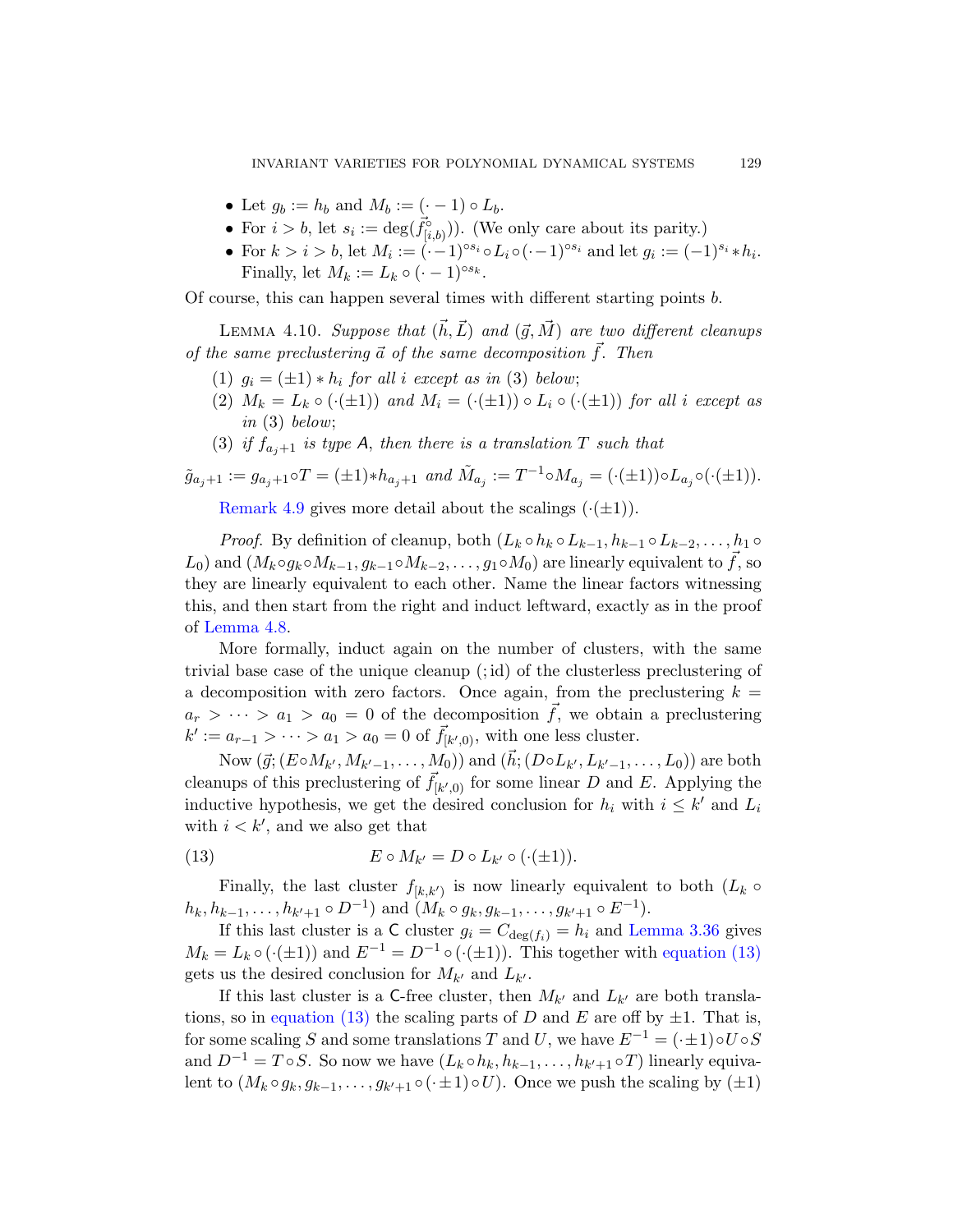left through the factors  $g_i$ , Lemma 4.7 applies, giving us the desired conclusion for  $L_k$  and  $M_k$ , and for  $h_i$  and  $g_i$  for  $i \neq k' + 1$ . If  $h_{k'+1}$  is not type A, that lemma also gives the desired conclusion for  $h_{k'+1}$  as well as  $T = U$ , which gives  $E = (\cdot \pm 1)D$ , and then the desired conclusion for  $L_{k'}$  and  $M_{k'}$ . If  $h_{k'+1}$  is type A, we fall into case (3) of the conclusion.  $\Box$ 

<span id="page-49-0"></span>The next proposition says that, for a given preclustering and cleanup, any Ritt swap inside a cluster can be witnessed by identity linear factors relative to the factors of that cleanup and so can be accomplished without changing the linear factors of the cleanup.

PROPOSITION 4.11. Suppose that  $(\vec{h}, \vec{L})$  is a cleanup of a preclustering  $\vec{a}$ of a decomposition  $\vec{f}$ ; that  $t_i \star \vec{f}$  is defined; and that i is not a cluster boundary of  $\vec{a}$ . Then  $\vec{a}$  is also a preclu[stering of](#page-42-0)  $t_i \star \vec{f}$ , and it admits a cleanup  $(\vec{g}, \vec{L})$ where  $g_{i'} = h_{i'}$  for all  $i' \neq i, i + 1$ , and where  $g_{i+1} \circ g_i = h_{i+1} \circ h_i$  is a basic Ritt identity.

Proof. Inside a C cluster, all fac[tors are type](#page-49-0) C or degree two, and we hav[e shown \(Lem](#page-45-0)ma 3.35) that the only Ritt swaps amongst these come from  $C_m \circ C_n = C_n \circ C_m$ , which clearly satisfy the conclusion of this proposition. Inside a C-free cluster, this follows immediately from Lemma 3.37.  $\Box$ 

If each decomposition admitted a unique preclustering with maximal clusters, all possible Ritt swaps would be completely described by Proposition 4.11 because of the observation (Remark 4.5(5)) that  $(f_{i+1}, f_i)$  is a cluster whenever  $t_i \star \vec{f}$  is defined. The following example demonstrates how this can fail.

*Remark* 4.12. Consider  $\vec{f} := (C_3, C_2, x^{17} \cdot (x^2 + 1))$ . Clearly,  $3 > 1 > 0$ is a preclustering of  $\vec{f}$ , with a cleanup given by  $h_i = f_i$  and  $L_i = id$  for all i. But  $3 > 2 > 0$  is also a preclustering, with a cleanup  $(C_3, x^2, x^{17} \cdot (x^2 + 1);$  $(id, +(-2), id)$ . Both Ritt swaps are defined, but for each preclustering, only one of them is inside a cluster. It is also clear that  $f$  is not a single cluster.

<span id="page-49-1"></span>How clusters might fuse and overlap can be read off easily from the linear factors in a cleanup. It is not hard to see that two adjacent clusters of the same kind (both C or both C-free) can be fused into one cluster if and only if the linear factor between them is identity in some cleanup. It is a good deal harder to show that a C cluster and a C-free cluster can only fuse when the C-free cluster is made up of a single factor of degree two. Along the way we show that two overlapping clusters fuse, unless at least one is a C cluster and the overlap is a single factor of degree two.

LEMMA 4.13. Suppose that  $(\vec{h}, \vec{L})$  is a cleanup of a preclustering  $k > \cdots >$  $c > b > a > \cdots > 0$  of a decomposition  $\vec{f}$ ; that  $\vec{f}_{[c,b)}$  and  $\vec{f}_{[b,a)}$  are both C-free clusters; and their concatenation  $\vec{f}_{[c,a)}$  is also a cluster. Then  $L_b = id$  and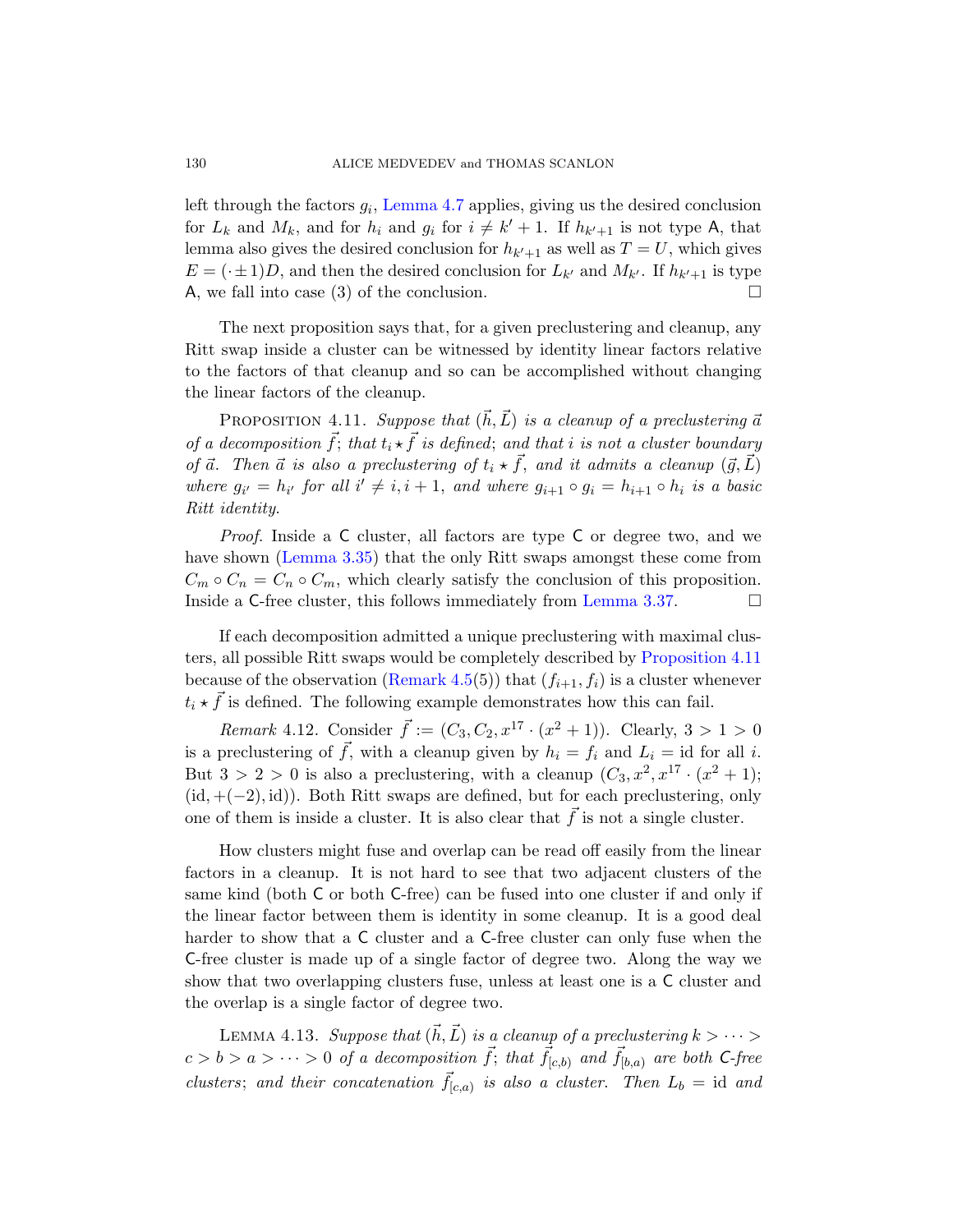$(\vec{h}, \vec{L})$  is also a cleanup of the preclustering  $k > \cdots > c > a > \cdots > 0$  with the two clusters fused.

*Proof.* Since  $\vec{f}_{[a,c)}$  is a cluster,  $k > \cdots > c > a > \cdots > 0$  is indeed a preclustering of  $\vec{f}$ , which admits a cleanup  $(\vec{g}, \vec{M})$  with  $M_b = id$ . Clearly,  $(\vec{g}, \vec{M})$ is also a cleanup of the original preclustering  $k > \cdots > c > b > a > \cdots > 0$ . Apply Lemma 4.10 to compare the translations  $M_b$  and  $L_b$  sitting to the right of the C-free cluster  $\vec{f}_{[a,b)}$  in these two cl[eanups of the](#page-47-0) original preclustering. If  $f_{b+1}$  is not type A, part (2) of that lemma immediately gives  $L_b = M_b$ . If  $f_{b+1}$  is type A, part (3) of that lemma gives a translation T such that

$$
g_{b+1} \circ T = (\pm 1) * h_{b+1}
$$
 and  $T^{-1} \circ M_b = (\cdot(\pm 1)) \circ L_b \circ (\cdot(\pm 1)).$ 

<span id="page-50-0"></span>So  $g_{b+1} = ((\pm 1) * h_{b+1}) \circ T^{-1} = ((\pm 1) * h_{b+1}) \circ ((\cdot (\pm 1)) \circ L_b \circ (\cdot (\pm 1)))$  is a Ritt polynomial. With the more detailed analysis of  $(\cdot(\pm 1))$  in Remark 4.9, it follows that  $h_{b+1} \circ L_b$  is a Ritt polynomial, and  $L_b = id$ .

LEMMA 4.14. Suppose that  $(\vec{h}, \vec{L})$  is a cleanup of a preclustering  $k >$  $\cdots > c > b > a > \cdots > 0$  of a decomposition  $\vec{f}$ ; that  $\vec{f}_{[c,b]}$  and  $\vec{f}_{[b,a]}$  are both C clusters; and their concatenation  $\vec{f}_{[c,a)}$  is also a cluster. Then  $L_b = (\cdot \pm 1)$ .

If  $L_b = id$ , then  $(\vec{h}, \vec{L})$  is also a cleanup of the preclustering  $k > \cdots > c >$  $a > \cdots > 0$  with the two clusters fused. Otherwise,  $L_b = (-1)$  and a cleanup of this preclustering may be obtained by pushing the scaling  $(· − 1)$  left as in Remark 4.9.

*Proof.* As in Lemma 4.13, any cleanup of the new preclustering  $k > \cdots$  $c > a > \cdots > 0$  is also a cleanup of the old preclustering, and applying Lemma 4.10 to compare the two cleanups of the old preclustering immediately gives  $L_b = (\cdot \pm 1)$ .

It is clear that a C cluster cannot merge with a C-free cluster unless all factors inside the C-free cluster are quadratic. The issue of quadratics is somewhat delicate. The intent of the next definition is that a quadratic needs a gate in the correct direction to get from one cluster to another.

Definition 4.15. Suppose that  $(\vec{h}, \vec{L})$  is a cleanup of a preclustering  $\vec{a}$  of a decomposition  $\vec{f}$ . Whether or not there are gates between two of the clusters depends on the kinds (C or C-free) of the two clusters and the linear factor between them. Fix  $a_j \neq 0, k$ , call  $\vec{f}_{[a_{j+1},a_j]}$  the *left cluster*, call  $\vec{f}_{[a_j,a_{j-1}]}$  the right cluster, and let  $L_{a_i} =: L$ .

- If the left cluster and the right cluster are both C clusters, this preclustering has
	- a *left-to-right gate* at j if L is a scaling; and
	- a right-to-left gate at j if  $L = A_{\lambda}$  or  $L = (-1) \circ A_{\lambda}$  for some  $\lambda$  (see Remark 3.14 for the definition of  $A_\lambda$ ).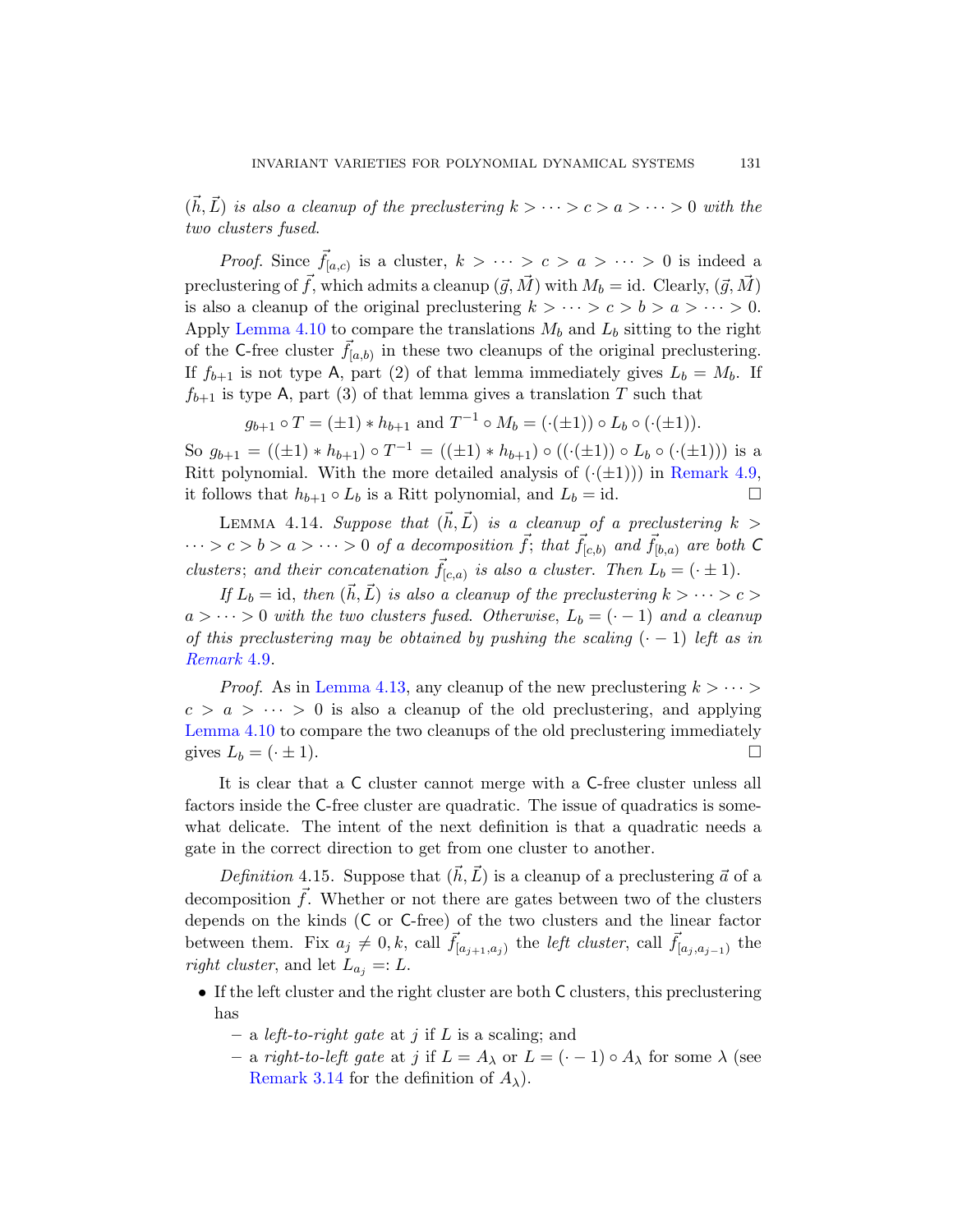- If the left cluster is a C-free cluster and the right cluster is a C cluster, this preclustering has
	- a left-to-right gate at j if  $L = id$  and  $h_{a,i+1}$  is a monomial or a Ritt polynomial with in-degree greater than 1; and
	- a right-to-left gate at j if  $h_{a+1} \circ L \circ (-2)$  is a Ritt polynomial.
- If the left cluster is a C cluster and the right cluster is a C-free cluster, this preclustering has
	- a *left-to-right gate* at j if  $L$  is a scaling; and
	- a right-to-left gate at j if  $L = B_\lambda$  or  $L = (\cdot 1) \circ B_\lambda$  for some  $\lambda$ . (See Remark 3.14 for the definition of  $B_{\lambda}$ .)
- If both are C-free clusters, then this preclustering has a two-way qate at j if  $L = id$ .

<span id="page-51-0"></span>In general, there is a *two-way gate* whenever there are both a right-to-left gate and a left-to-right gate. Otherwise, there is a one-way gate.

Gates are a property of a preclustering and decomposition together, but when  $\bar{f}$  is understood, we often say " $\vec{a}$  has a such-and-such gate at j," and vice versa.

PROPOSITION 4.16. If a cleanup of a preclustering has a two-way gate at j, then the j<sup>th</sup> and the  $(j + 1)^{st}$  cluster are of the same kind (both C or both C-free), and the concatenation  $\vec{f}_{[a_{i+1},a_{i-1})}$  of the two is itself a cluster.

Proof. Between clusters of different kinds, two-way gates are not possible. If the C cluster is on the left, note that  $B_{\lambda}$  is never a scaling. If the C cluster is on the right, note that in order for both  $h_{a_j+1} \circ L$  and  $h_{a_j+1} \circ L \circ (-2)$  to be Ritt polynomials, they must be type A, but that is incompatible with the ["mon](#page-50-0)omial or nontrivial [in-degree" part o](#page-51-0)f the definition.

<span id="page-51-1"></span>Between two C-free clusters, a two-way gate means that the linear factor  $L_{a_j}$  is identity by definition. Between two C clusters, a two-way gate means that  $L_{a_j}$  is both a scaling and  $(\cdot(\pm 1)) \circ A_\lambda$  for some  $\lambda$ , which is only possible [fo](#page-49-0)r  $L_{a_i} = (\cdot(\pm 1))$ , which can then be absorbed into or passed through the left  $\Box$  cluster.  $\Box$ 

Lemmas 4.13 and 4.14 give the converse of Proposition 4.16.

Lemma 4.17.

- (1) Gates are [properties of](#page-48-0) the preclustering, independent of the cleanup.
- (2) In Proposition 4.11, the preclustering of the pre-swap decomposition and the preclustering of the post-swap decomposition obtained there have gates in the same places, in the same directions.

Proof. For the first part, it is easy to see that the definition of gates is invariant under the few ways listed in Lemma 4.10 for two cleanups of the same decomposition to differ from each other.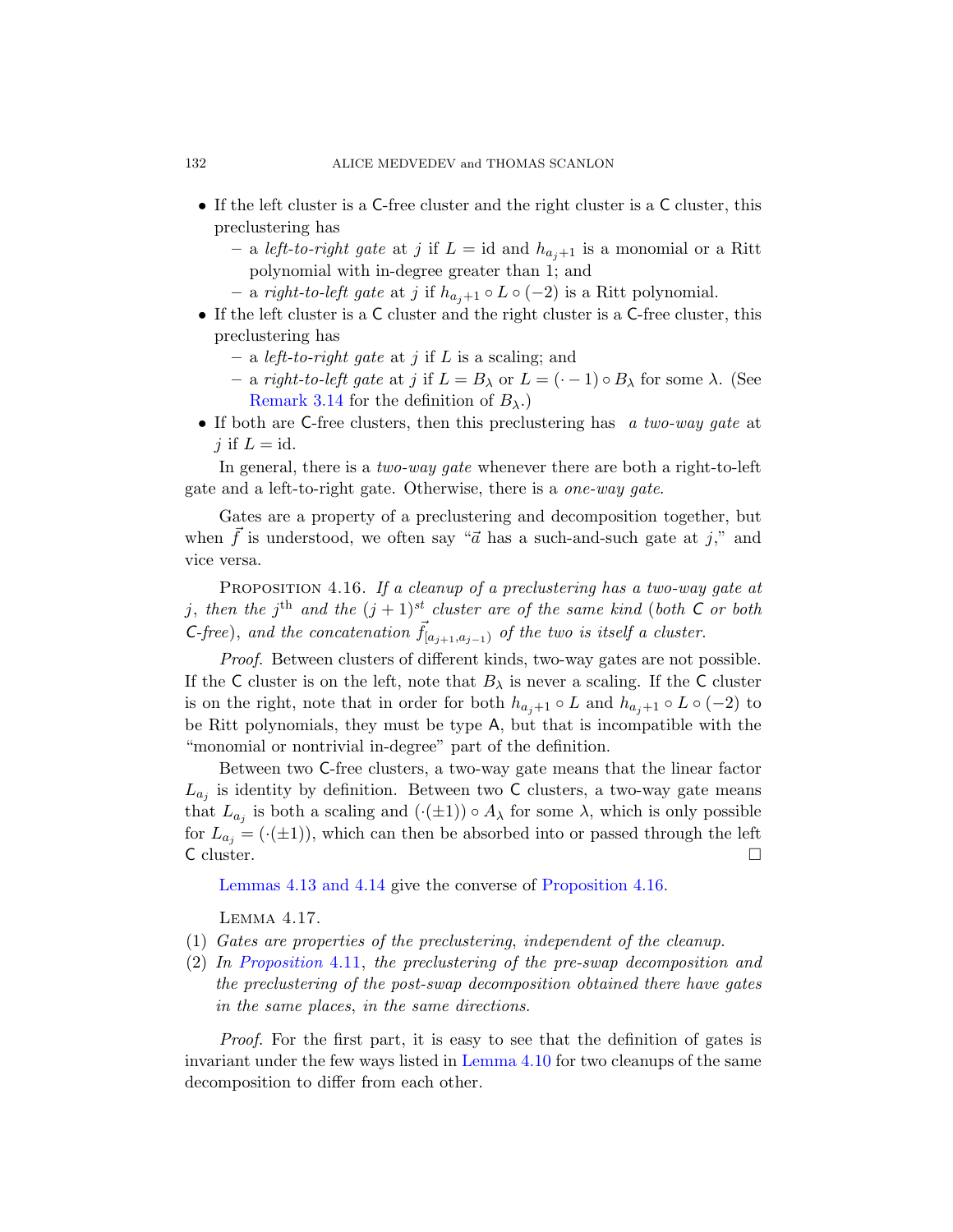For the second part, recall that the kinds (C or C-free) of clusters and the linear factors of the cleanup do not change in Proposition 4.11. Thus, continuing to use the notation from the definition of gates, the only case that needs any work is when the left cluster is a C-free cluster and the right cluster is a C cluster, and  $(f_{a_j+2}, f_{a_j+1})$  are the factors involved in the Ritt-swap.

<span id="page-52-0"></span>By Remark 3.33, the  $(a_j+1)$ <sup>st</sup> factors  $h_{a_j+1}$  of the pre-swap decomposition and  $g_{a_j+1}$  of the post-swap decomposition are not type A. So for fixed linear  $M$ ,  $h_{a_j+1} \circ M$  is a Ritt polynomial if and only if  $M = id$ , if and only if  $g_{a_j+1} \circ M$ is a Ritt polynomial.

LEMMA 4.18. If  $\vec{a}$  is preclustering of a decomposition  $\vec{f}$ , then for any linear M and N,  $\vec{a}$  is also a preclustering of the decomposition  $\vec{g} := (N \circ$  $f_k, f_{k-1}, \ldots, f_2, f_1 \circ M$ , with the same kinds of gates in the same places.

Proof. For any b and c, it follows immediately from the definition of "cluster" that  $\vec{g}_{[c,b)}$  is a cluster if and only if  $\vec{f}_{[c,b)}$  is a cluster, so  $\vec{a}$  is also a preclustering of  $\vec{g}$ . It clearly suffices to prove that the gates remain the same in two special cases, when both  $M$  and  $N$  are scalings, and when both  $M$  and  $N$  are translations. Let  $(\vec{h}, \vec{L})$  be a cleanup of  $\vec{f}$ .

If both M and N are tran[slations, then](#page-47-1) one of  $(\vec{h}; (N \circ L_k, L_{k-1}, \ldots L_1,$  $L_0 \circ M$ ) or  $((h_n, \ldots, h_2, h_1 \circ L_0 \circ M); (N \circ L_k, L_{k-1}, \ldots, L_1, id))$  is a cleanup of  $\vec{g}$ . Since the two outside linear factors  $L_k$  and  $L_0$  do not contribute to gates in any way,  $\vec{g}$  obviously has the same gates as  $f$ .

If both  $M := (\cdot \lambda)$  and N are scalings, then a cleanup of  $\vec{g}$  is obtained by pushing M left through  $(\vec{h}, \vec{L})$  until it hits a C cluster or the leftmost linear factor  $L_k$ , as in the proof of the existence of cleanups (Lemma 4.8). That is, the linear factors  $L'_i$  of the new cleanup of  $\vec{g}$  will be given by  $L'_i := \mu_i * L_i$  for  $i < j_0$ ,  $L'_{j_0} := L_{j_0} \circ (\cdot \mu_{j_0})$ , and  $L'_i := L_i$  for  $i > j_0$ , where  $j_0$  is the index of the rightmost C cluster of  $\vec{f}$ , or  $j_0 = k$  if  $\vec{f}$  has no C clusters; and  $\mu_i$  are integer powers of  $\lambda$ .

The cluster boundaries with  $j > j_0$  are clearly unaffected. The cluster boundaries  $j < j_0$  lie between two C-free clusters, so  $\overrightarrow{f}$  has a gate at j if and only if  $L_{a_j} = id$ , if and only if  $\mu_{a_j} * L_{a_j} = id$ , if and only if  $\vec{g}$  also has a gate at j. If  $j_0$  is a cluster boundary, then it has a C cluster on the left and a C-free cluster on the right. Thus  $\vec{f}$  has a left-to-right gate at  $j_0$  if and only if  $L_{a_{j_0}}$  is a scaling, if and only if  $L_{a_{j_0}} \circ (\cdot \mu_{a_{j_0}})$  is a scaling, if and only if  $\vec{g}$  also has a left-to-right gate at j. Similarly,  $f$  has a right-to-left gate at  $j_0$  if and only if  $L_{a_{j_0}} = B_\nu = (-2) \circ (\frac{1}{\nu^2})$  $\frac{1}{\nu^2}$ ) for some  $\nu$ , if and only if  $L_{a_{j_0}} \circ (\cdot \mu_{a_{j_0}}) = (-2) \circ (\cdot \frac{1}{\nu^2})$  $(\frac{1}{\nu^2}) \circ (\cdot \mu_{a_{j_0}}) = B_{\nu'}$  for  $\nu' := \frac{\nu}{\sqrt{\mu_{a_{j_0}}}}$ , if and only if  $\vec{g}$  also has a right-to-left gate at j.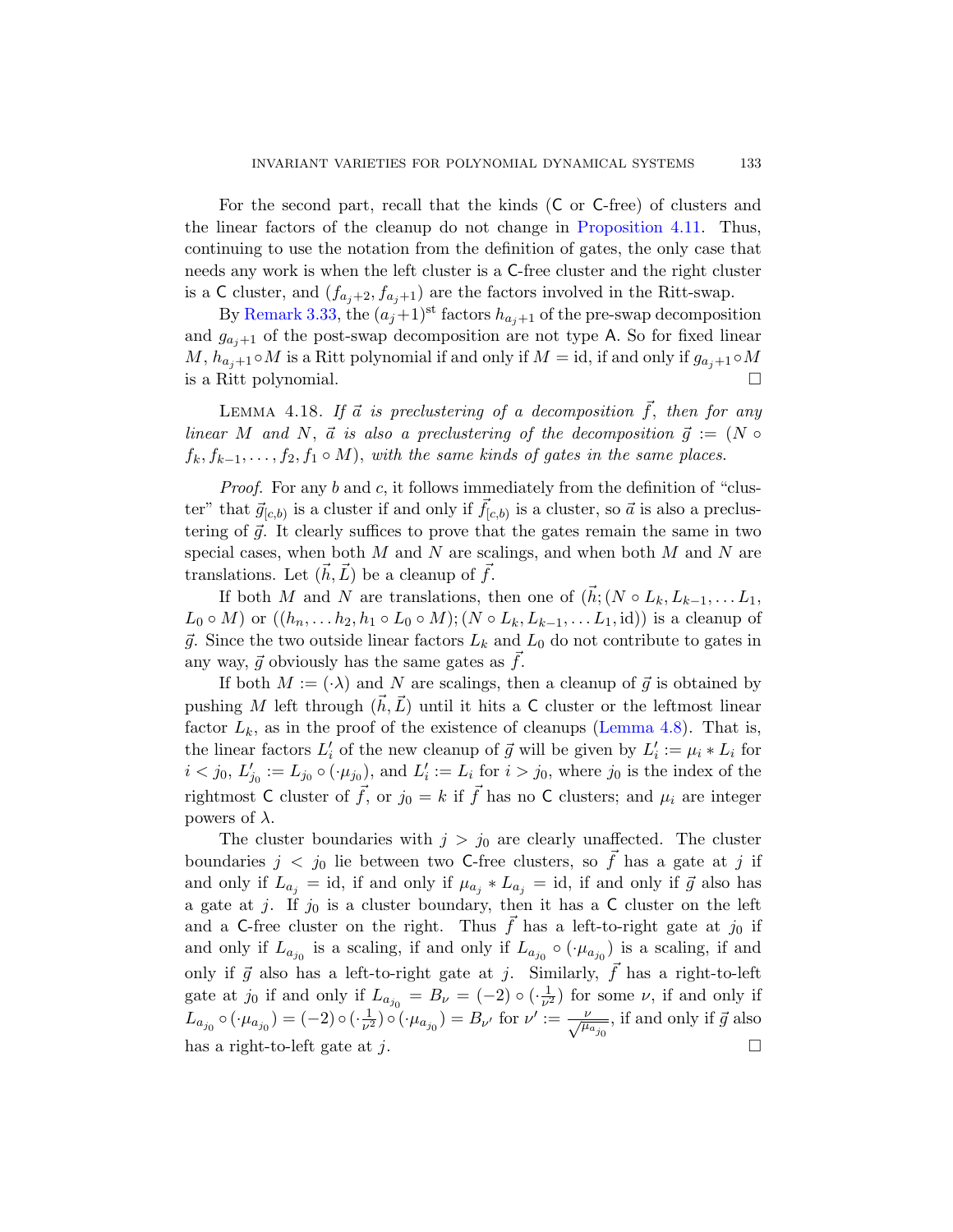Definition 4.19. If there is a left-to-right gate at j and  $f_{a_j+1}$  is quadratic, or if there is a right-to-left gate at j and  $f_{a_j}$  is quadratic, we say that this quadratic is a wandering quadratic.

<span id="page-53-0"></span>If the wandering quadratic  $f_i$  is a whole cluster (that is,  $a_j = i$  and  $a_{j-1} =$  $i-1$  for some j ), then  $f_i$  is a fake wandering quadratic of this preclustering. Otherwise, it is a sem[i-persistent w](#page-34-1)andering quadratic.

A one-way gate with no fake wandering quadratics next to it is a semipersistent one-way gate.

Remark 4.20. Like gates, fake and semi-persistent wandering quadratics and semi-persistent one-way gates are properties of the preclustering, independent of the cleanup.

<span id="page-53-2"></span>A straightforward exercise in matching Remark 3.14 with the definition of gates shows that the concatenation of a cluster  $f_{[b,a)}$  and an adjacent quadratic factor  $f_a$  (respectively,  $f_{b+1}$ ) is a cluster if and only if any preclustering of f with  $a_{i+1} = b$  and  $a_i = a$  has a right-to-left gate at j (respectively, a left-to-right gate at  $j + 1$ ). This implies that the adjacent factor is a wandering quadratic. Almost conversely, if the adjacent factor is a semi-persistent wandering quadratic, then the concatenation is a cluster.

LEMMA 4.21. If  $f_{a_j}$  (respectively,  $f_{a_j+1}$ ) is a semi-persistent wandering quadratic of a preclustering  $\vec{a}$  of a decomposition  $\vec{f}$ , then  $\vec{b}$  given by  $b_i := a_i - 1$ (respec[tively](#page-53-0),  $b_j := a_j + 1$ ) and  $b_i = a_i$  for all  $i \neq j$  is another preclustering of  $\vec{f}$ . For any cleanup  $(\vec{h}, \vec{L})$  of  $\vec{a}$ , there is a cleanup  $(\vec{g}, \vec{M})$  of  $\vec{b}$  with  $g_i = h_i$  for  $i \neq j$  (respectively,  $i \neq j + 1$ ) and with  $M_i = L_i$  $M_i = L_i$  $M_i = L_i$  for  $i \neq j - 1, j$  (respectively, for  $i \neq j, j + 1$ ). In particular,  $\vec{a}$  and  $\vec{b}$  have the same gates at all  $j' \neq j$ .

*Proof.* First, we show that all  $\vec{f}_{[b_i,b_{i-1})}$  [are cluste](#page-53-0)rs. One of these is the concatenation of a cluster of  $\vec{a}$  and an adjacent semi-persistent wandering quadratic of  $\vec{a}$ , so it is a cluster by Remark 4.20. Another is a cluster of  $\vec{a}$  that lost a semi-persistent wandering quadratic, so it is nonempty by semi-persistence and a cluster by Remark 4.5. The rest are clusters of  $\vec{a}$ .

<span id="page-53-1"></span>The rest of the proof is the same straightforward exercise in matching Remark 3.14 with the definition of gates as in the second part of Remark 4.20.  $\Box$ 

The next lemma somewhat justifies the terminology "semi-persistent."

LEMMA 4.22. Suppose that two preclusterings  $\vec{a}$  and  $\vec{b}$  of the same decomposition  $\vec{f}$  only differ at one place j and only by 1; that is,

$$
k = a_r = b_r > \dots > a_{j+1} = b_{j+1} > b_j = a_j + 1 > a_j > a_{j-1}
$$
  
=  $b_{j-1} > \dots > a_0 = b_0 = 0$ .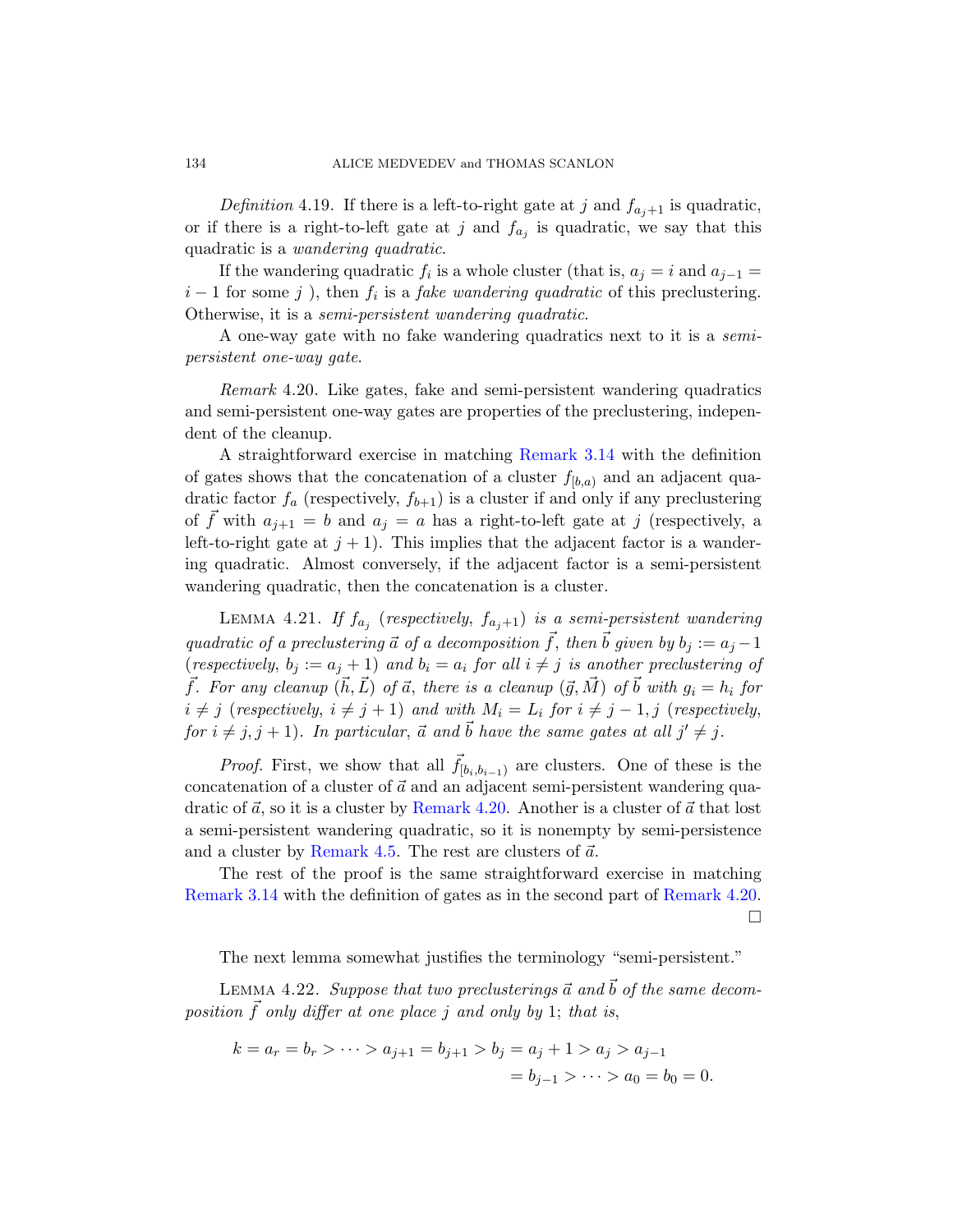Then  $\vec{a}$  and  $\vec{b}$  agree on whether the contested factor  $f_{b_j}$  is a wandering qua[dratic](#page-34-1); and if it is, they also agree on whether the gate at j is one-way or two-way. Of course, if the gate is one-way, it goes in different directions for the two preclusterings.

*Proof.* Since  $a_{j+1} = b_{j+1} > b_j = a_j + 1 > a_j$ , the contested factor  $f_{b_j}$  is semi-persi[stent if it is a](#page-54-0) wandering [quadratic. Th](#page-55-0)is keeps other nontrivial linear factors of the cleanup from interfering. This proof is another straightforward exercise in matching Remark 3.14 with the definition of gates.  $\Box$ 

<span id="page-54-0"></span>We now return to the question of fusing and overlapping clusters. The next Lemma 4.23 serves two purposes. First, it describes a way for the concatenation of a C cluster and a C-f[ree](#page-96-0) cluster to be itself a cluster. Lemma 4.24 asserts that this is the only way. Second, Lemma 4.23 states that if the concatenation of two clusters is not a cluster, but a quadratic factor can enter one cluster from the other, then a gate in the correct direction must be present at this cluster boundary in the original preclustering, and a gate in the other direction is present in the new preclustering; thus, no other quadratic can follow this one. A similar result is mentioned on page 4 of [21] but is not explicitly stated as a theorem in the text.

LEMMA 4.23. Fix a preclustering  $\vec{a}$  of a decomposition  $\vec{f}$ , and suppose that the concatenation of a  $C$  cluster and an adjacent factor  $f_i$  is a cluster. Then either  $f_i$  is a wandering quadratic, or it comes from another  $C$  cluster, and the concatenation of these two clusters is itself a cluster.

*Proof.* To state the lemma more precisely and less readably, let  $c := a_{i+1}$ ,  $b := a_j$ , and  $a := a_{j-1}$  to lighten notation. [The lemma](#page-53-1) then says:

If  $[c, b)$  is a C cluster and the concatenation  $f_{[c, b-1)}$  of it and the next factor  $f_b$  is a cluster, then one of the following happens.

- (1) The whole concatenation  $\vec{f}_{[c,a)}$  of the two clusters if itself a cluster; the other cluster  $[\overrightarrow{b}, \overrightarrow{a}]$  either is a C cluster, or has only one (quadratic) factor so  $b = a + 1$ .
- (2) The factor  $f_b$  is a semi-persistent wandering quadratic, and Lemma 4.22 applies to the original preclustering and the preclustering  $k > \cdots$  $c > b - 1 > a > \cdots > 0.$

Similarly, if  $\vec{f}_{[b,a)}$  is a C cluster and the concatenation  $\vec{f}_{[b+1,a)}$  of it and the next factor  $f_{b+1}$  is a cluster, then either the whole  $\vec{f}_{[c,a)}$  is a cluster and the other cluster  $\vec{f}_{[c,b)}$  is a C cluster or a single quadratic factor; or  $f_{b+1}$  is a wandering quadratic next to a one-way gate in both preclusterings.

The new factor  $f_b$  or  $f_{b+1}$  joining the C cluster must be type C or quadratic. A type C factor must come from a C cluster, and then the whole  $\vec{f}_{[c,a)}$  is a cluster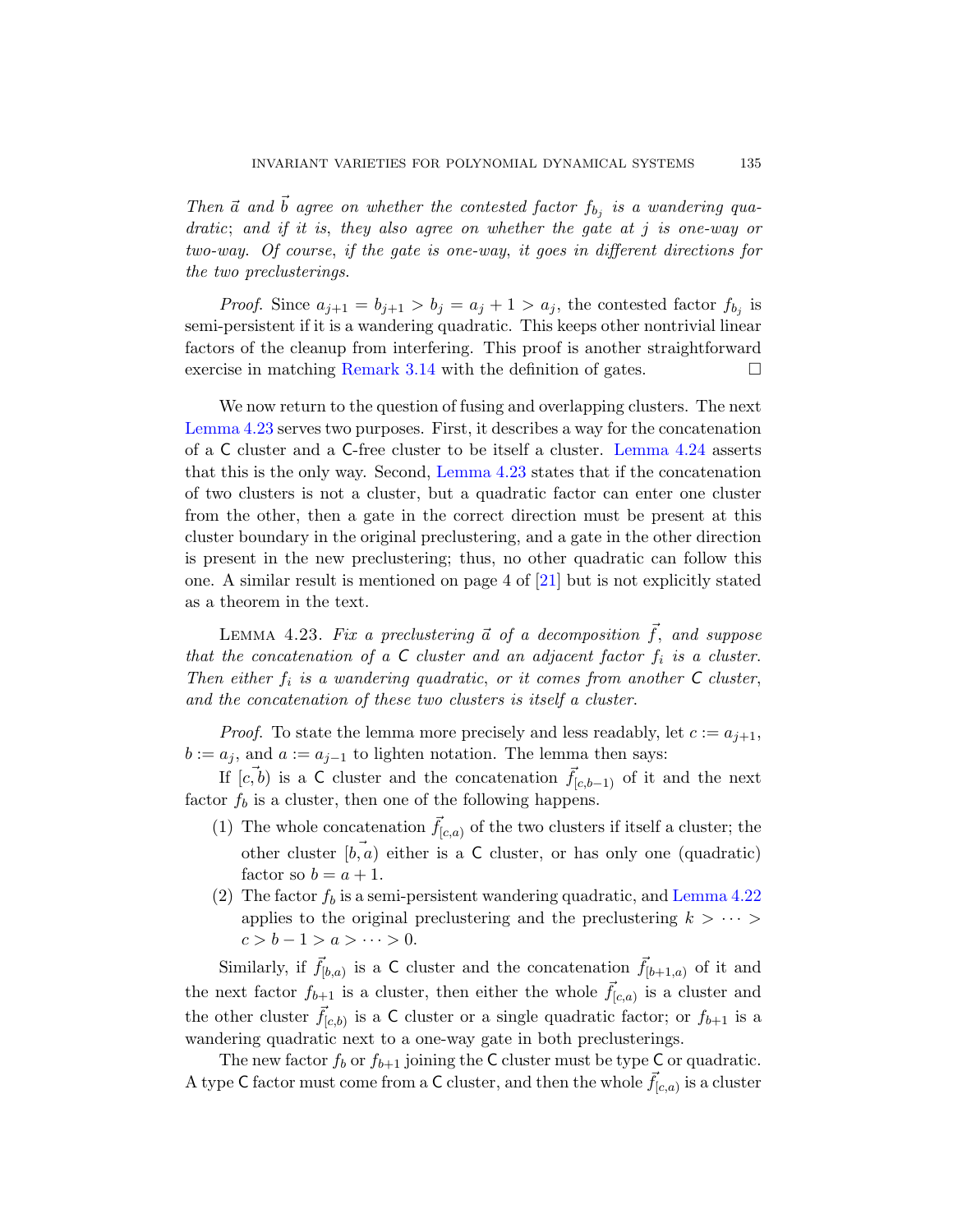by Lemma 4.14 and Proposition 4.16. For the rest of the proof, we assume that the new factor is quadratic, and a wandering quadratic by the first part of Remark 4.20.

<span id="page-55-0"></span>If the gate next to this wandering quadratic is two-way, by Proposition 4.16 the other cluster must be a C cluster, and the whole  $\vec{f}_{[c,a)}$  is a cluster.

If the new quadratic factor is a fake wandering quadratic (that is, a whole cluster), the whole  $\vec{f}_{[c,a)}$  is precisely the thing assumed to be a cluster in the first place.  $\Box$ 

LEMMA 4.24. Fix a preclustering  $\vec{a}$  of a decomposition  $\vec{f}$ , and suppose that the concatenation of a  $C$  cluster and more than one factor of a neighboring cluster is itself a cluster. Then the concatenation of these two clusters is itself a cluster, and the other cluster is a C cluster.

*Proof.* Again, let  $c := a_{i+1}$ ,  $b := a_i$ , and  $a := a_{i-1}$  to lighten notation. S[uppose the ne](#page-54-0)w factors  $f_b, \ldots, f_{b'+1}$  are to the right of the C cluster  $\vec{f}_{[c,b)}$ , all inside the next cluster  $\vec{f}_{[b,a)}$ . The other case, when the new factors are to the left of the C cluster, is essentially identical.

Note that  $\vec{f}_{[c,d)}$  is a C cluster for any d with  $b \geq d \geq b'$ , because it sits inside a C cluster and has a C cluster sitting inside it.

In particular, the concatenation  $\bar{f}_{[c,b-1]}$  of the C cluster  $\bar{f}_{[c,b]}$  and one factor  $f_b$  is a cluster, so Lemma 4.23 applies. If the other cluster  $\vec{f}_{[b,a)}$  is a C cluster and the concatenation  $\vec{f}_{[c,a)}$  is a cluster, we are done.

<span id="page-55-1"></span>Otherwise,  $f_b$  is a wandering quadratic and we work toward a contradic-tion. [Since more th](#page-50-0)an one factor from  $f_{[b,a)}$  does something in the hypothesis of this lemma,  $f_b$  cannot be fake and must be a semi-persistent quadratic. Thus the new preclustering  $k = a_r > \cdots > a_{j+1} > a_j - 1 > a_{j-1} > \cdots > a_0 = 0$ from Lemma 4.22 has a one-way left-to-right gate at  $j$ . More than one factor from  $\vec{f}_{[b,a)}$  joins  $\vec{f}_{[c,b)}$ , so  $\vec{f}_{[c,b-2)}$  must also be a cluster. If  $f_{b-1}$  is quadratic, then by Remark 4.20 there must be a right-to-left gate at  $j$ , a contradiction. If  $f_{b-1}$  is not quadratic, then Lemma 4.14 implies that there is a two-way gate at j, also a contradiction.

LEMMA 4.25. Fix a decomposition  $\vec{f}$ . If two clusters overlap, that is,  $\vec{f}_{[d,b)}$ and  $\vec{f}_{[c,a)}$  are both clusters with  $d > c > b > a$ , then either the whole  $\vec{f}_{[d,a)}$  is a [cluster](#page-49-1), or one of the clusters is a C cluster and  $c = b + 1$  and  $f_{b+1} = f_c$  is a semi-persistent wandering quadratic of every preclustering  $\cdots d > c > a > \cdots$ of  $f$ .

*Proof.* Consider the three pieces  $\vec{f}_{[d,c)}$ ,  $\vec{f}_{[c,b)}$ , and  $\vec{f}_{[b,a)}$ . If both original clusters  $\vec{f}_{[d,b)}$  and  $\vec{f}_{[c,a)}$  are C-free clusters, then all three of those pieces are C-free clusters, and Lemma 4.13 forces the whole  $\vec{f}_{[d,a)}$  to be a C-free cluster.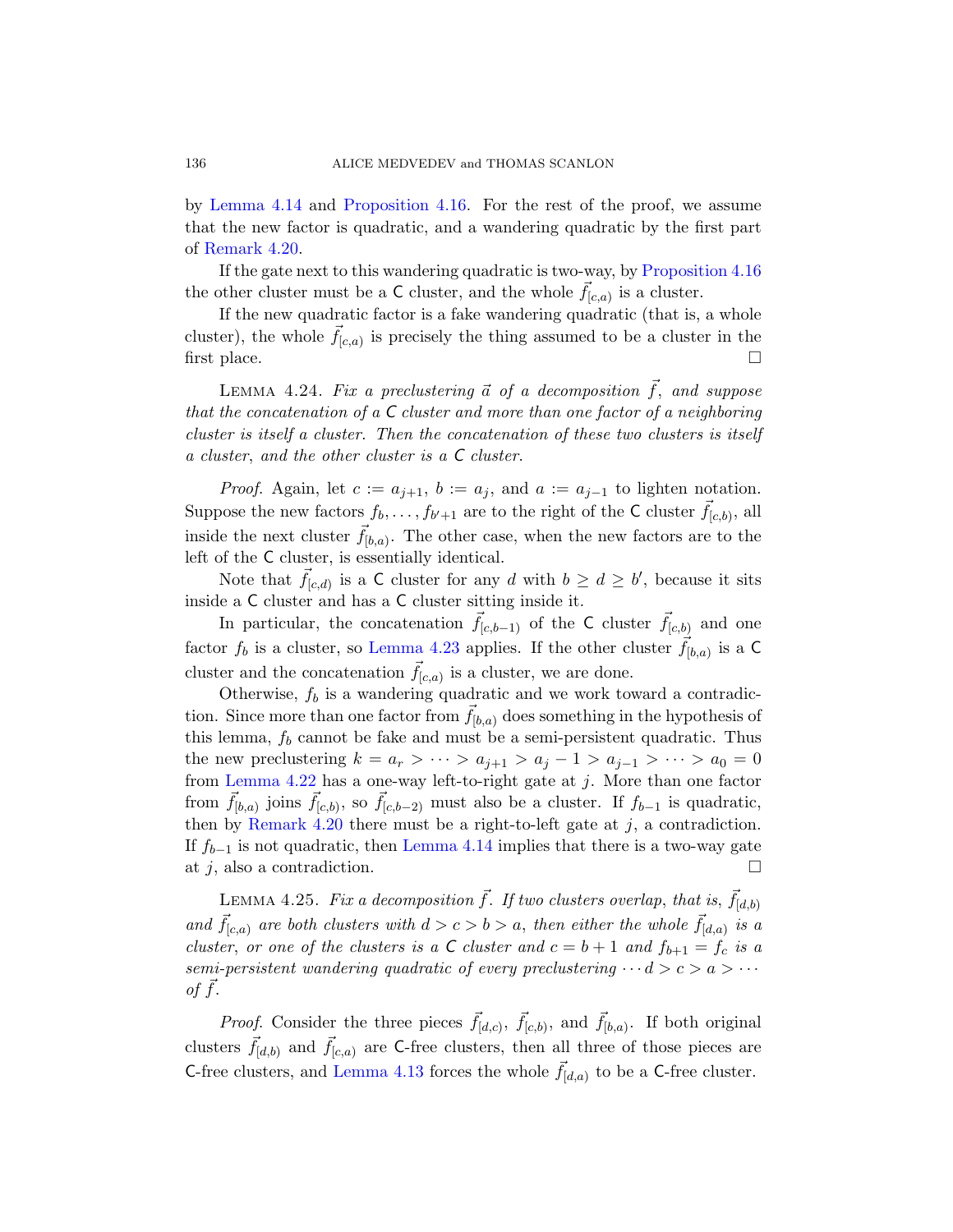If both  $\vec{f}_{[d,b)}$  and  $\vec{f}_{[c,a)}$  are C clusters and the middle piece  $\vec{f}_{[c,b)}$  is a C cluster, then the whole  $\vec{f}_{[d,a)}$  is a cluster by Lemma 4.14.

The only possibili[ty left is that a](#page-55-0)t least one of  $\vec{f}_{[d,b)}$  and  $\vec{f}_{[c,a)}$  is a C cluster, but the middle piece  $\vec{f}_{[c,b)}$  is not a C cluster. We handle the case when  $\vec{f}_{[d,b)}$  is a C cluster; the other case is identical.

Since  $\vec{f}_{[c,b)}$  sits inside a C cluster but is not a C-cluster itself, it must be linearly related to  $C_{2^M}$  for some M. Thus the leftover  $f_{[d,c)}$  of the C cluster  $f_{[d,b)}$  is still a C cluster. If  $M \geq 2$ , this C cluster  $f_{[d,c)}$  absorbs more than one factor from the adjacent cluster  $f_{[c,a)}$ , so by Lemma 4.24,  $f_{[c,a)}$  is again a C cluster and the whole  $\vec{f}_{[d,a)}$  is a cluster. The case  $M = 1$  is precisely the last option in the conclusion of this lemma.

<span id="page-56-0"></span>The next definition characterizes preclusterings that have as few clusters as possible. The next few results build up to show that this minimal number of clusters, as well as the presence or absence of a gate at each cluster boundary, are properties of a polynomial, independent of decomposition; and that cluster boundaries can only change by 1 between two clusterings, and then only because of quadratic factors.

Definition 4.26. A preclustering  $\vec{a}$  of  $\vec{f}$  is a clustering if

- the concatenation of any two adjacent clusters is not a cluster, and
- no cluster consists of only wandering quadratics.

(The second part is only relevant for clusters with exactly two factors.)

Remark 4.27. The second part of the definition of "clustering" can be replaced by

• No cluster with exactly two factors can be devoured by adjacent clusters: if  $a_i = a_{i-1} + 2$ , then  $\vec{f}_{[a_{i+1},a_{i-1})}$  and  $\vec{f}_{[a_i-1,a_{i-2})}$  are not both clusters.

It follows from the first part of the definition of "clustering" that if this condition is violated, both factors of the violating cluster must be wandering quadratics. The advantage of this formulation is that it is entirely in terms of [whic](#page-52-0)h  $\vec{f}_{[c,b)}$  are clusters.

LEMMA 4.28. If  $\vec{a}$  is clustering of a decomposition  $\vec{f}$ , then for any linear M and N,  $\vec{a}$  is also a clustering of the decomposition

$$
\vec{g} := (N \circ f_k, f_{k-1}, \dots, f_2, f_1 \circ M).
$$

*Proof.* By Lemma 4.18,  $\vec{a}$  is a preclustering of  $\vec{g}$ . As noted in the proof of that lemma, for any b and c,  $\vec{g}_{[c,b)}$  is a cluster if and only if  $\vec{f}_{[c,b)}$  is a cluster. As noted in Remark 4.27, this suffices to show that  $\vec{a}$  is a clustering of  $\vec{g}$ .  $\Box$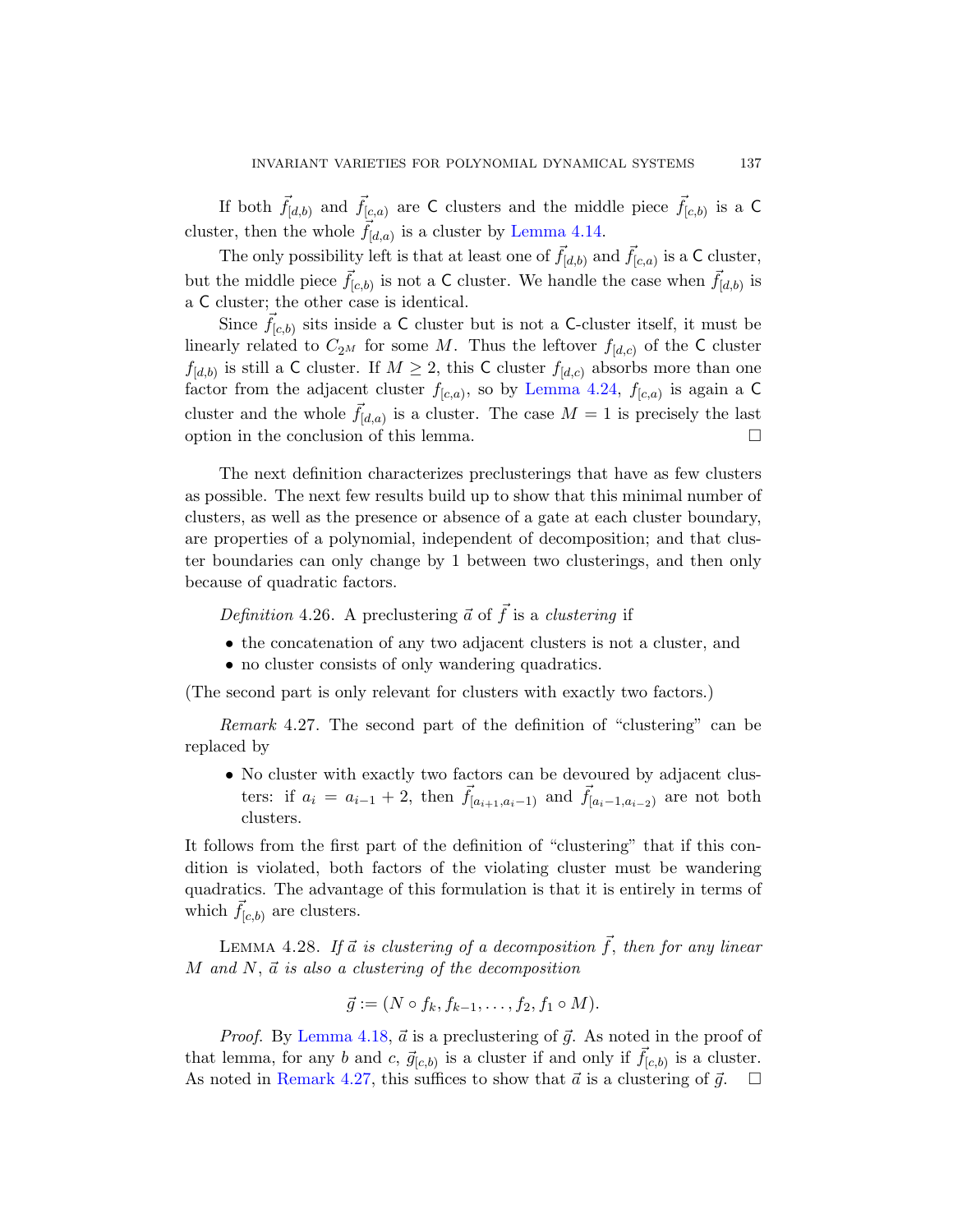## <span id="page-57-0"></span>138 ALICE MEDVEDEV and THOMAS SCANLON

Remark 4.29. By Proposition 4.16, there are no two-way gates in a clustering. Thus, between two C[-free c](#page-56-0)lusters of a clustering, there are neither gates nor wandering quadratics. There are no fake wandering quadratics in a clustering. Thus, all gates in a clustering are semi-persistent one-way gates.

LEMMA 4.30. If all factors of  $\vec{f}$  are swappable, then  $\vec{f}$  admits a clustering.

<span id="page-57-2"></span><span id="page-57-1"></span>*Proof.* We already know that  $\vec{f}$  admits a preclustering, so take one, and [induct o](#page-49-0)n the number of clusters in it: with Remark 4.27, it is clear how to rectify a violation of either of the two extra requirements of a clustering, and both decrease the number of clusters.  $\hfill \square$ 

LEMMA 4.31. Suppose that  $\vec{a}$  is a clustering of  $\vec{f}$ , that i is not a cluster boundary of  $\vec{a}$ , and that  $\vec{g} := t_i \star \vec{f}$  is defined. Then  $\vec{a}$  is also a clustering of  $\vec{g}$ .

*Proof.* By Proposition 4.11,  $\vec{a}$  is a preclustering of  $\vec{g}$ . The rest is trivial.  $\Box$ 

LEMMA 4.32. If  $f_{a_j}$  (respectively,  $f_{a_j+1}$ ) is a wandering quadratic of a clustering  $\vec{a}$  of a decomposition  $\vec{f}$ , then  $\vec{b}$  given by  $b_i := a_i - 1$  (respectively,  $b_j := a_j + 1$  and  $b_{j'} = a_{j'}$  [for all](#page-53-2)  $j' \neq j$  is another clustering of  $\vec{f}$ . For each  $j'$  $j'$ , [either both](#page-53-1) clusterings have a gate at  $j'$ , or neither has a gate at  $j'$ .

*Proof.* We first show that  $\vec{b}$  is a preclustering of  $\vec{f}$ , then that  $\vec{b}$  has gates in the same places as  $\vec{a}$ , and then that  $\vec{b}$  is a clustering.

By [Rem](#page-53-1)ark 4.29, the clustering  $\vec{a}$  has no two-way gates and no fake wandering quadratics, so  $f_{a_j}$  (respectively,  $f_{a_j+1}$ ) is a semi-persistent wandering quadratic of  $\vec{a}$ . Then  $\vec{b}$  is a preclustering of  $\vec{f}$  by Lemma 4.21 and has the same gates as  $\vec{a}$  by [Lemmas 4.2](#page-57-0)1 and 4.22. It remains to show that  $\vec{b}$  is a clustering.

We first show that for every i, the factor  $f_i$  is a wandering quadratic of  $\vec{a}$  if and only if it is a wandering quadratic of b. For  $i = a_j$  (respectively,  $i = a_j + 1$ , this is Lemma 4.22. For all other cluster boundaries, this is Lemma 4.21. It is clear that the two factors adjacent to  $f_{a_j}$  (respectively,  $f_{a,i+1}$ ) are not wandering quadratics of  $\vec{b}$ , so it remains to show that they are not wandering quadratics of  $\vec{a}$ . By Remark 4.29, the clustering  $\vec{a}$  has no twoway gates and no fake wandering quadratics, so  $f_{a_j+1}$  (respectively,  $f_{a_j}$ ), the factor on the other side of the cluster boundary, is not a wandering quadratic of  $\vec{a}$ . Since the j<sup>th</sup> (respectively,  $(j + 1)$ <sup>st</sup>) cluster of  $\vec{a}$  does not consist of two wandering quadratics,  $f_{a_j-1}$  (respectively,  $f_{a_j+2}$ ) is also not a wandering quadratic of  $\vec{a}$ . From now on we say "wandering quadratic" without specifying  $\vec{a}$  or  $\vec{b}$ .

Let us now verify the two parts of the definition of clustering for the two clusters of  $\vec{b}$  that differ from those of  $\vec{a}$ . We handle the case when  $f_{a_j+1}$  is the wandering quadratic; the other case is analogous.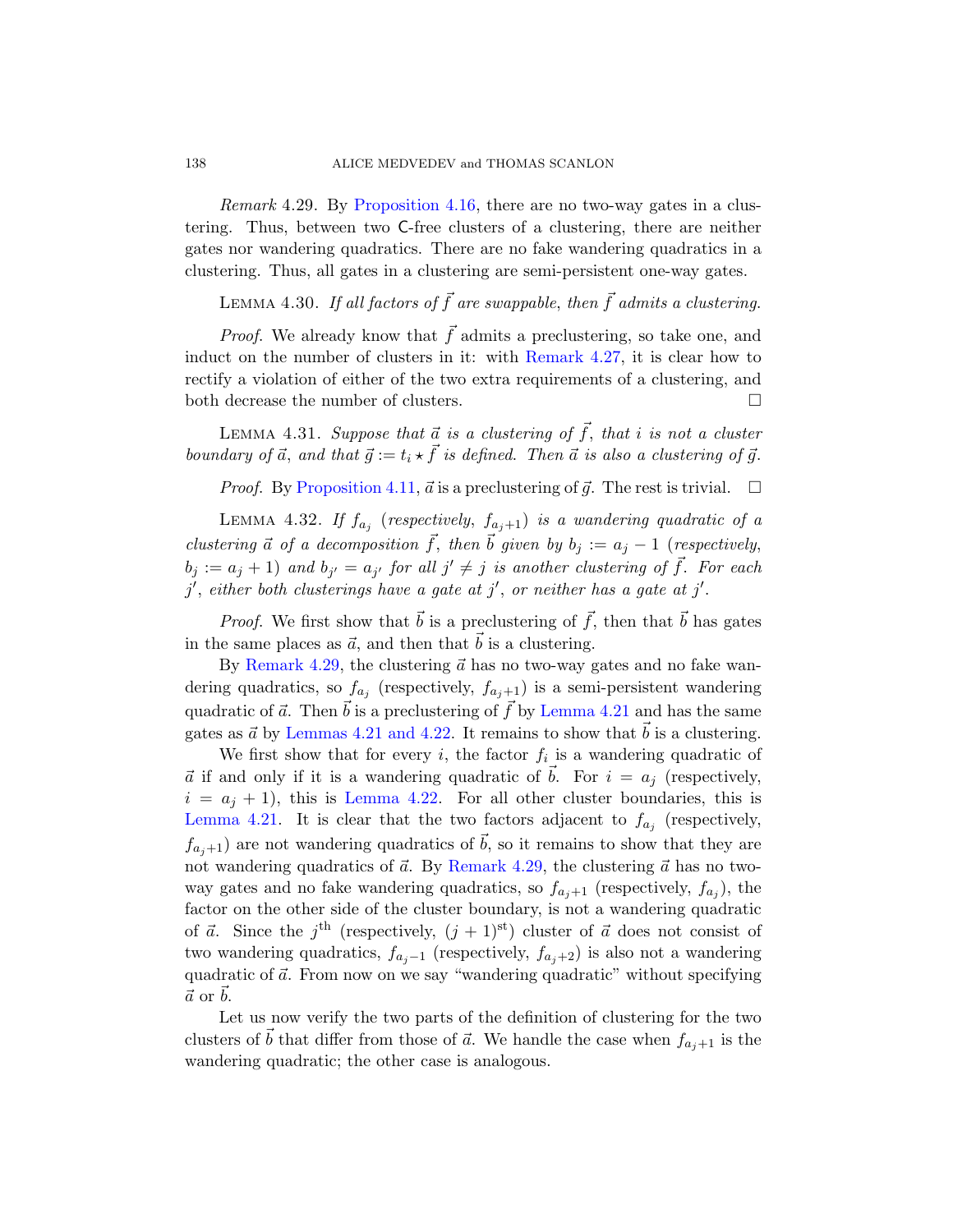Two instances of the second part of the definition of clustering need to be verified.

- Since the j<sup>th</sup> cluster  $\vec{f}_{[a_j, a_{j-1})}$  of  $\vec{a}$  is not a single wandering quadratic, the  $j^{\text{th}}$  cluster  $\vec{f}_{[a_{j+1},a_{j-1})}$  of  $\vec{b}$  does not consist of two wandering quadratics.
- We have already shown that the rightmost factor  $f_{b_j+1} = f_{a_j+2}$  of the  $(j + 1)$ <sup>st</sup> cluster of  $\vec{b}$  is not a wandering quadratic.

Three instances of the first part of the definition of clustering need to be verified.

- The concatenation  $\vec{f}_{[a_j+1,a_{j-2})}$  of the j<sup>th</sup> and the  $(j-1)$ <sup>st</sup> clusters of  $\vec{b}$  is not a cluster because it is the concatenation of the quadratic  $f_{b_j} = f_{a_j+1}$  and  $\vec{f}_{[a_j, a_{j-2})}$ , and this  $\vec{f}_{[a_j, a_{j-2})}$  is not a cluster because it is the concatenation of the corresponding clusters of  $\vec{a}$ .
- The concatenation of the  $(j+1)$ <sup>st</sup> and the  $j^{\text{th}}$  clusters of  $\vec{b}$  is exactly the same as the concatenation of the  $(j+1)$ <sup>st</sup> and the  $j^{\text{th}}$  clusters of  $\vec{a}$ , so it is not a cluster.
- <span id="page-58-0"></span>• If the concatenation  $\vec{f}_{[a_{j+2},a_j+1)}$  of the  $(j + 2)^{nd}$  and the  $(j + 1)^{st}$  clusters of  $\vec{b}$  is a cluster, then it overlaps the  $(j + 1)$ <sup>st</sup> cluster  $\vec{f}_{[a_{j+1},a_j]}$  of  $\vec{a}$ in  $\vec{f}_{[a_{j+1},a_j+1)}$ . We have already shown that the rightmost factor of this overlap  $f_{a_i+2}$  is not a wandering quadratic, so by Lemma 4.25 the concatenation  $f_{[a_{j+2},a_j)}$  of these overlapping clusters is itself a cluster. But that is also the concatenation of two clusters of  $\vec{a}$ , which cannot be a cluster.  $\Box$

PROPOSITION 4.33. Suppose that  $\vec{a}$  is a clustering of  $\vec{f}$ . If  $(f_{a_j+1}, f_{a_j})$ is a cluster and one of  $f_{a_j+1}$  and  $f_{a_j}$  is not quadratic, then the other one of  $f_{a_j+1}$  and  $f_{a_j}$  is a semi-persistent wandering quadratic, and one of the clusters  $\vec{f}_{[a_{j+1},a_j)}$  and  $\vec{f}_{[a_j,a_{j-1})}$  is a C cluster.

*Proof.* Lemma 4.25 applies to the clusters  $\vec{f}_{[a_{j+1},a_j]}$  and  $(f_{a_j+1},f_{a_j})$  that overlap in  $f_{a_j+1}$ . If  $f_{a_j+1}$  is a wandering quadratic and  $\vec{f}_{[a_{j+1},a_j)}$  is a C cluster, we are done. If  $f_{a_j+1}$  is a wandering quadratic and  $(f_{a_j+1}, f_{a_j})$  is a C cluster, then  $f_{a_j}$  is type C, so  $\vec{f}_{[a_j, a_{j-1})}$  is a C cluster, and we are done. Otherwise, the whole  $f_{[a_{i+1},a_i-1]}$  is a cluster.

Now Lemma 4.25 applies to this  $\vec{f}_{[a_{j+1},a_j-1)}$  and  $\vec{f}_{[a_j,a_{j-1})}$ , which overlap in  $f_{a_j}$ . The whole  $\vec{f}_{[a_{j+1},a_{j-1})}$  is the concatenation of two clusters of  $\vec{a}$ , so it cannot be a cluster. Thus  $f_{a_j}$  is a wandering quadratic and one of  $\vec{f}_{[a_{j+1},a_j-1]}$ and  $\vec{f}_{[a_j, a_{j-1})}$  is a C cluster. It is easy to see that  $\vec{f}_{[a_{j+1}, a_j)}$  is a C cluster whenever  $\vec{f}_{[a_{i+1},a_i-1)}$  is, so we are done in either case.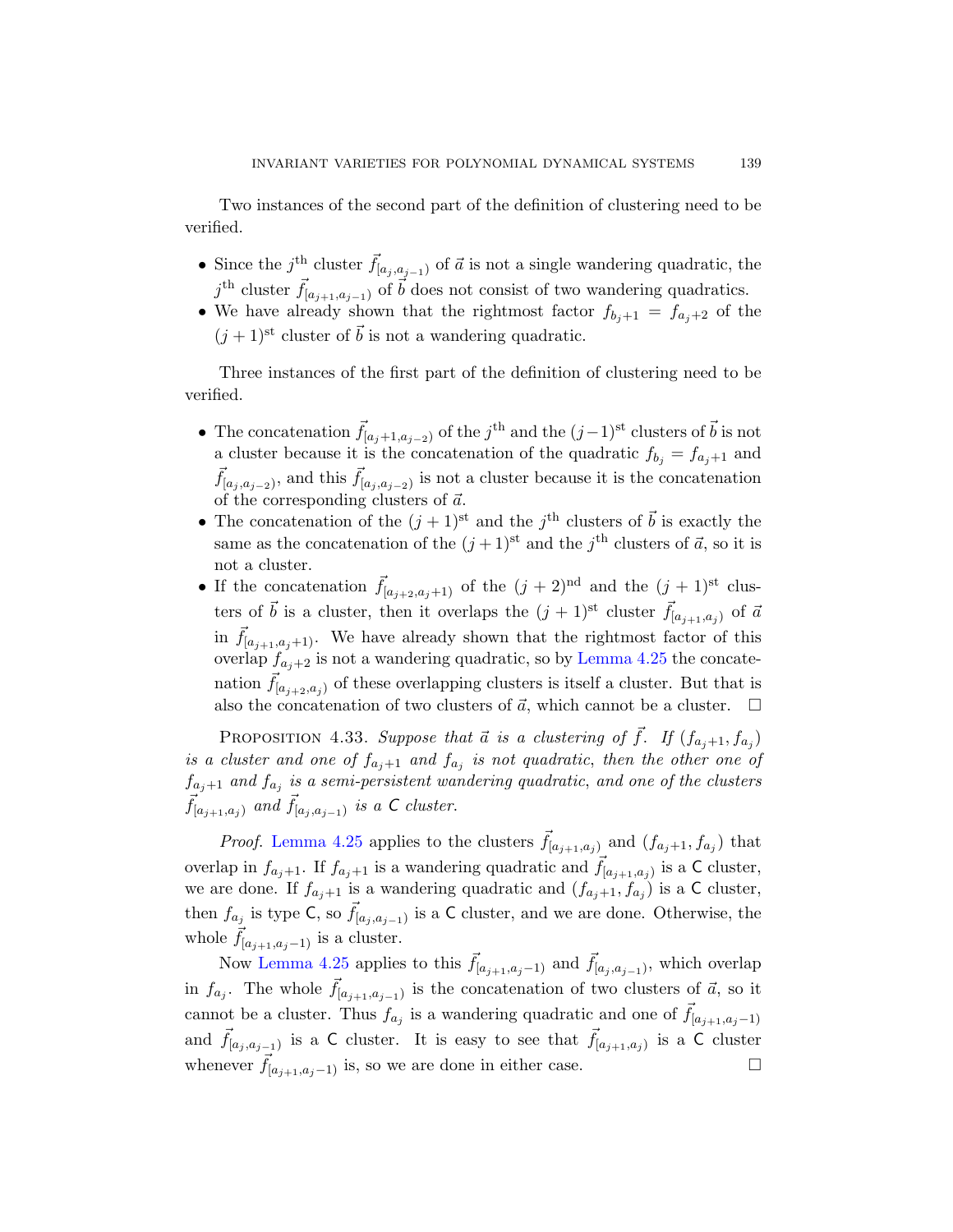<span id="page-59-1"></span>LEMMA 4.34. If  $\vec{a}$  is a clustering of  $\vec{f}$  and  $t_{a_j} \star \vec{f} = \vec{g}$  is defined, then there is a clustering  $\vec{b}$  of  $\vec{g}$  with  $b_{j'} = a_{j'}$  for all  $j' \neq j$ . At each  $j' \neq j$ , the clustering  $\vec{a}$  of  $\vec{f}$  [and the](#page-45-0) clustering  $\vec{b}$  of  $\vec{g}$  have the same gate(s). As for  $b_j$ , either

- $f_{a_i+1}$  is a wandering quadratic of the clustering  $\vec{a}$  of  $\vec{f}$ , and  $b_j := a_j + 1$ , [and the clus](#page-57-1)tering  $\vec{b}$  of  $\vec{g}$  has a one-way right-to-left gate at  $b_j$ ; or
- $f_{a_j}$  [is a wander](#page-57-2)ing quadratic of the clustering  $\vec{a}$  of  $\vec{f}$ , and  $b_j := a_j 1$ , and [t](#page-51-1)he clustering  $\vec{b}$  of  $\vec{g}$  has a one-way left-to-right gate at  $b_i$ .

*Proof.* As noted in Remark 4.5, since  $t_{a_j} \star \vec{f}$  is defined,  $(f_{a_i+1}, f_{a_i})$  is a cluster. As tautological Ritt swaps are not permitted,  $f_{a_j+1}$  and  $f_{a_j}$  are not both quadratic. By Proposition 4.33 one of  $f_{a_i+1}$  and  $f_{a_i}$  is a semi-persistent wandering quadratic. By Lemma 4.32,  $\vec{b}$  is a clustering of  $\vec{f}$ . Since  $a_j$  is not a cluster boundary of  $\vec{b}$ , by Lemma 4.31,  $\vec{b}$  is also a clustering of  $\vec{g}$ . By the second part of Lemma 4.17,  $\vec{f}$  and  $\vec{g}$  have the same gates in the same places with respect to  $\vec{b}$ .

<span id="page-59-0"></span>With the next lemma and proposition we show that two clusterings of the same decomposition can only differ by putting wandering quadratics into different clusters.

LEMMA 4.35. Any two clusterings  $\vec{a}$  and  $\vec{b}$  of the same decomposition  $\vec{f}$ have the same number of clusters. For each j, either  $b_i = a_j - 1$  (respectively,  $b_j = a_j + 1$ ) and  $f_{a_j}$  (respectively,  $f_{a_j+1}$ ) is a wandering quadratic of both, or  $b_j = a_j$ . At each j, either both clusterings have a gate at j, or neither has a gate at j.

*Proof.* Let  $\vec{a}$  of length r and  $\vec{b}$  of length s be two clusterings of the same decomposition  $\vec{f}$ . Intuitively, we start from the right and match clusters of  $\vec{b}$ with those of  $\vec{a}$  one at a time. More formally, we induct on the number r of clusters in  $\vec{a}$ . For the base case of the induction, take  $r = 1$ , i.e., the whole decomposition is a single cluster; clearly, no other clustering is possible.

For the induction step, we first match the rightmost clusters of the two clusterings; that is, we show that  $k = a_r > \cdots > a_2 > b_1 > b_0 = a_0 = 0$  is another clustering of  $\vec{f}$ , with gates at the [same places a](#page-57-1)s  $\vec{a}$ . If  $a_1 = b_1$ , we are done. Suppose that  $b_1 > a_1$ . Since the concatenation  $\vec{f}_{[a_2,a_0)}$  of the first two clusters of  $\vec{a}$  is not a cluster, and  $\vec{f}_{[a_2,a_1)}$  is not a single wandering quadratic, this  $f_{a_2,a_0}$  cannot be contained in the first cluster of  $\vec{b}$ . That is,  $a_2 > b_1$ . Applying Lemma 4.25 to  $\vec{f}_{[a_2,a_1]}$  and  $\vec{f}_{[b_1,b_0]}$ , we see that  $b_1 = a_1 + 1$  and  $f_{b_1}$ is a wandering quadratic of  $\vec{a}$ . Identical reasoning shows that if  $a_1 > b_1$ , then  $a_1 = b_1 + 1$  and  $f_{a_1}$  is a wandering quadratic of  $\vec{a}$ . In any case, Lemma 4.32 makes  $k = a_r > \cdots > a_2 > b_1 > b_0 = a_0 = 0$  another clustering of  $\vec{f}$ , with gates at the same places as  $\vec{a}$ .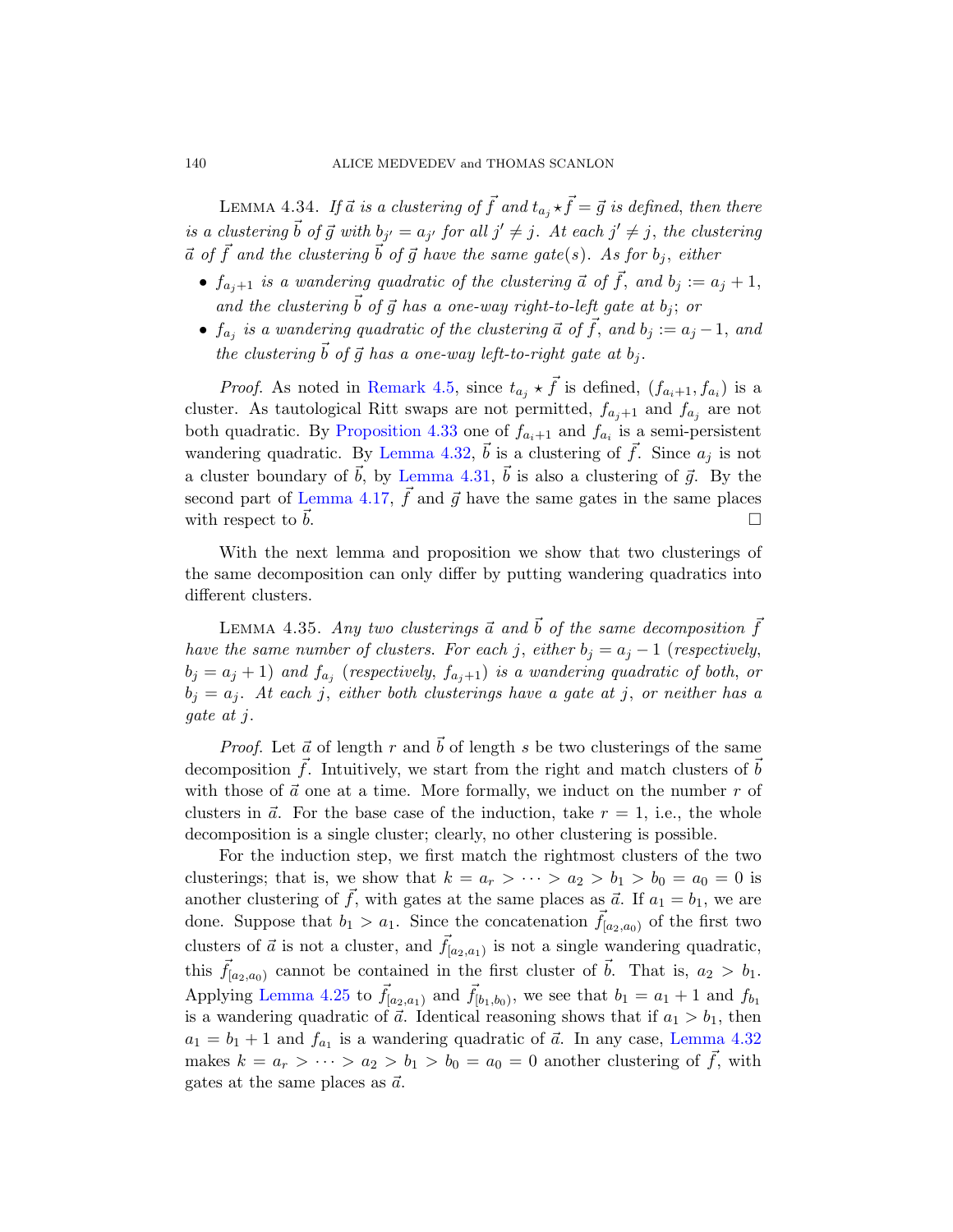Now  $\vec{b}' := (b_s - b_1, \ldots, b_2 - b_1, 0 = b_1 - b_1)$  and  $\vec{a}' := (a_r - b_1, \ldots, a_2 - b_1, 0 = b_1 - b_1)$  $(b_1-b_1)$  are both cl[usterings of](#page-57-1)  $\vec{f}_{[k,b_1)}$ , so by induction hypothesis,  $'s-1 = r-1$ , and  $\vec{b}'$  and  $\vec{a}'$  ha[ve gates at th](#page-59-0)e same boundaries, which finishes the proof.  $\Box$ 

PROPOSITION 4.36. Given a clustering  $\vec{a}$  of  $\vec{f}$ , another tuple  $\vec{b}$  of the same length as  $\vec{a}$  is a clustering of  $\vec{f}$  if and only if for each j where  $a_i \neq b_j$ , there is a wandering quadratic  $f_i$  such that  $\{a_j, b_j\} = \{i, i+1\}.$ 

*Proof.* The "if" follows from applying Lemma 4.32 at each j where  $a_i \neq b_i$ . The "only if" follows immediately from Lemma 4.35.  $\Box$ 

THEOREM 4.37. The number of clusters in a clustering, the kind  $(C \text{ or } )$ C-free) [of eac](#page-57-2)h cluster, and the presence of a gate between the  $j<sup>th</sup>$  and the  $(j+1)^{st}$  clusters are properties of the polynomial, independent of decomposition, clustering, and cleanup.

Proof. It suffices to show that these are invariant under Ritt swaps, and we ha[ve in fact alr](#page-59-1)eady done [so. Suppose](#page-54-0) that  $\vec{f}$  and  $\vec{g} := t_i \star \vec{f}$  are two decompositions of the same polynomial and  $\vec{a}$  is a clustering of  $\vec{f}$ .

If  $i \neq a_j$  for any j, Lemma 4.31 shows that  $\vec{a}$  is also a clustering of  $\vec{g}$ , and Lemma 4.17 shows it has all the same gates in the same places. Wandering quadratics are unchanged from  $\vec{f}$  to  $\vec{g}$  unless the swap brings a quadratic to a gate or moves a quadratic inside a cluster away from the gate.

<span id="page-60-0"></span>If  $i = a_j$  for some j, then Lemma 4.34 shows that Lemma 4.23 applies and gives a clustering of  $\vec{g}$  with  $a_j$  moved left or right by one; in any case, gates in this new clustering are the same as in the old clustering, except that the one at j [switches dire](#page-45-0)ction.  $\Box$ 

[T](#page-55-1)he next few results begin to apply the technical machinery around clusterings to the action of the Ritt monoid.

LEMMA 4.38. If  $t_{i+1} \star \vec{f}$  and  $t_i \star \vec{f}$  are both defined, then either  $(f_{i+2}, f_{i+1}, f_i)$ is a cluster, or  $f_{i+1}$  is a wandering quadratic (in any clustering of  $\vec{f}$ ).

*Proof.* As remarked in Remark 4.5, both  $(f_{i+2}, f_{i+1})$  and  $(f_{i+1}, f_i)$  must be clusters, and Lemma 4.25 finishes the proof.  $\Box$ 

LEMMA 4.39. If  $t_i t_{i+1} t_i \star \vec{f}$  (respectively,  $t_{i+1} t_i t_{i+1} \star \vec{f}$ ) is defined, then  $(f_{i+2}, f_{i+1}, f_i)$  is a cluster.

Proof. Note that in either sequence, each factor swaps with every other factor. So as long as at least one of the two is defined, all of  $f_i$ ,  $f_{i+1}$ , and  $f_{i+2}$ are swappable, and no more than one is quadratic.

Lemma 4.38 applies to the first intermediate decomposition  $\vec{g} := t_i \star \vec{f}$ (respectively,  $\vec{g} := t_{i+1} \star \vec{f}$ ). If  $\vec{g}$  is a cluster, we are done. Otherwise, the second intermediate decomposition  $\vec{h} := t_{i+1}t_i \star \vec{f}$  (respectively,  $\vec{h} := t_i t_{i+1} \star \vec{f}$ )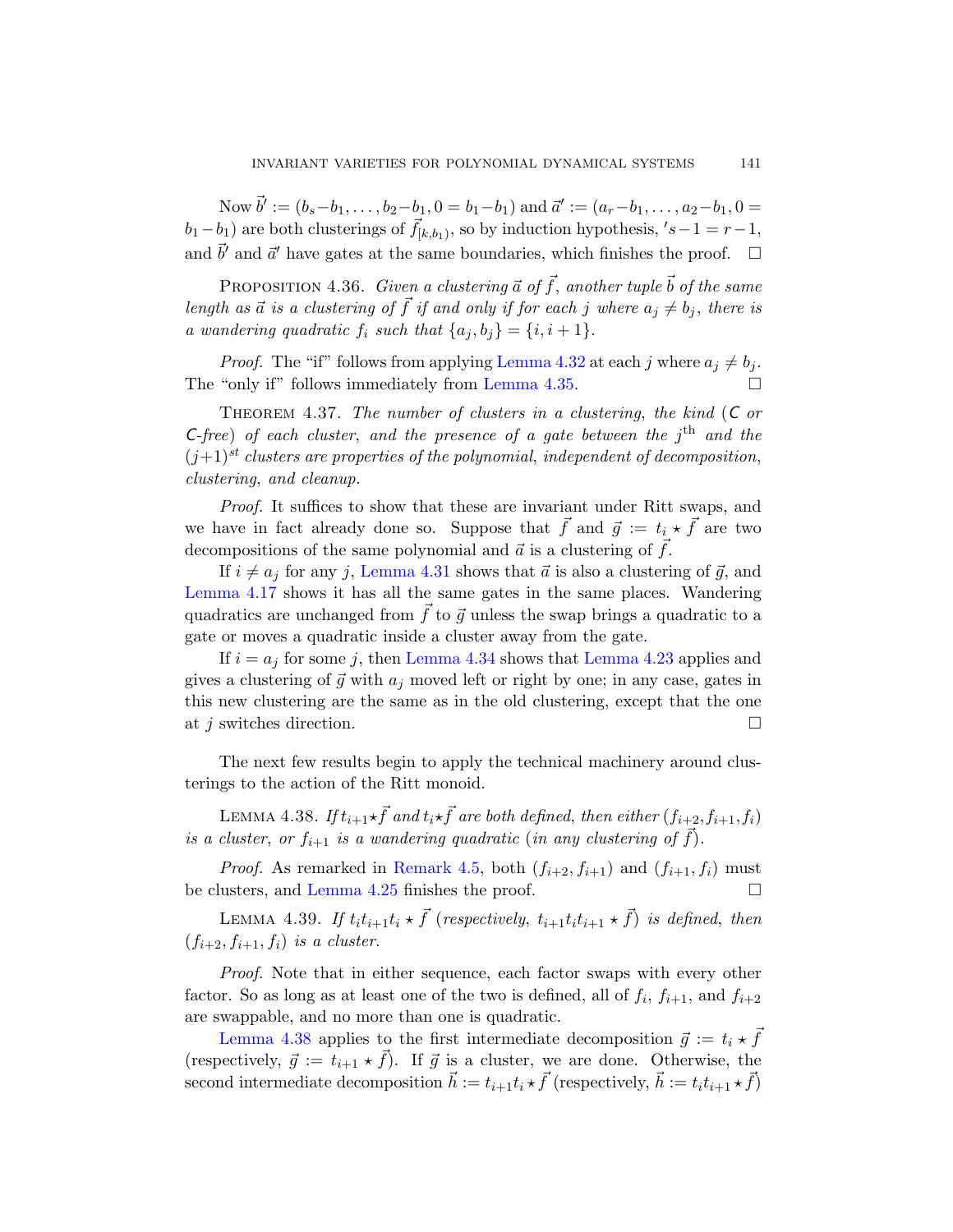has a cl[uster boundary](#page-23-1) between  $h_{i+1}$  and  $h_i$  (respectively,  $h_{i+2}$  and  $h_{i+1}$ ), and neither one of these is quadratic, so the last swap  $t_i \star \vec{h}$  (respectively,  $t_{i+1} \star \vec{h}$ ) is not defined.  $\Box$ 

Our fundamental Theorem 2.52 is now an easy corollary.

*Proof.* (This is the proof of Theorem 2.52.) We need to show that  $t_{i+1}t_it_{i+1}$  $\star \vec{f}$  is defined if and only if  $t_i t_{i+1} t_i \star \vec{f}$  is defined, and they are equal when defined.

<span id="page-61-0"></span>By Lemma 4.39, the whole  $(f_{i+2}, f_{i+1}, f_i)$  must be a cluster, so Ritt swaps can be witnessed by identity linear factors, and the result is immediate.  $\Box$ 

Let us prove two more statements of this flavour, with a view towards normal forms.

PROPOSITION 4.40. Suppose that  $\vec{h} := (t_{k-1}t_{k-2} \cdots t_1) \star \vec{f}$  is defined, and let  $\vec{a}$  be a clustering of  $\vec{f}$  with  $r > 1$  clusters. Then  $f_1$  is quadratic and there are (one-way) right-to-left gate at every  $j \neq 0, r$ . Furthermore,  $\vec{b}$  given by  $b_i = a_j - 1$  for all  $j \neq 0, r$  is a clustering of  $\vec{h}$ , which has (one-way) left-toright gates at every  $j \neq 0, r$ .

*Proof.* If  $k = 2$  and  $t_1 \star \vec{f}$  is [defined, then](#page-60-0) the whole  $\vec{f}$  is a cluster by Remark 4.5, contradicting the hypothesis that  $r > 1$ . So  $k - 1 \geq 2$ .

For  $0 \leq i < k$ , let  $\vec{f}^i := (t_i t_{i-1} \dots t_1) \star \vec{f}$ . We inductively define clusterings  $\vec{a}^i$  of  $\vec{f}^i$ , starting with  $\vec{a}^0 = \vec{a}$ . As long as i is not a cluster boundary, Lemma 4.31 applies to  $t_i \star \vec{f}^{i-1} = \vec{f}^i$ , so  $\vec{a}^i := \vec{a}^{i-1}$  $\vec{a}^i := \vec{a}^{i-1}$  $\vec{a}^i := \vec{a}^{i-1}$  works. In particular,  $\vec{a}$  is still a clustering of  $\vec{f}^{a_1-1}$ .

Since both  $t_{a_1} \star \vec{f}^{a_1}$  and  $t_{a_1+1} \star \vec{f}^{a_1}$  are defined, by Lemma 4.38, either  $(f_{a_1+2}^{a_1}, f_{a_1+1}^{a_1}, f_{a_1}^{a_1})$  is a cluster, or  $f_{a_1+1}^{a_1}$  is a wandering quadratic. The first option is i[mpossible, as](#page-57-2) it would force the first two clusters of  $\vec{f}^{a_1}$  to fuse (Lemma 4.25).

Since  $f_1$  becomes  $f_{a_1+1}^{a_1}$  via  $\vec{f}^{a_1} = t_{a_1} \dots t_1 \star \vec{f}$  in the sense of Remark 2.46,  $f_1$  must also be quadratic. Since  $f_1$  becomes  $f_i^{i-1}$  via  $\vec{f}^i := (t_i t_{i-1} \dots t_1) \star \vec{f}$  in the same sense,  $f_i^{i-1}$  are also quadratic for each *i*.

We now continue to inductively define clusterings  $\vec{a}^i$  of  $\vec{f}^i$ . If i is not a cluster boundary of  $\vec{a}^{i-1}$ , then Lemma 4.31 applies to  $t_i \star \vec{f}^{i-1} = \vec{f}^i$ , so  $\vec{a}^i := \vec{a}^{i-1}$  works. If  $i = a_j^{i-1}$  is a cluster boundary of  $\vec{a}^{i-1}$ , then Lemma 4.34 applies to  $t_i \star \vec{f}^{i-1} = \vec{f}^i$ . We already know that  $f_i^{i-1}$  is quadratic, so the second option in Lemma 4.34 happens. (The first option cannot happen because at most one factor in a Ritt swap can be quadratic.) Thus,  $\vec{a}^i$  with  $a^i_j = a^{i-1}_j - 1$ and  $a_{j'}^i = a_{j'}^{i-1}$  $j^{i-1}_{j'}$  for all  $j' \neq j$  is a clustering of  $\vec{f}^i$ . It is now clear that  $\vec{b} := \vec{a}^{k-1}$ is as wanted.  $\square$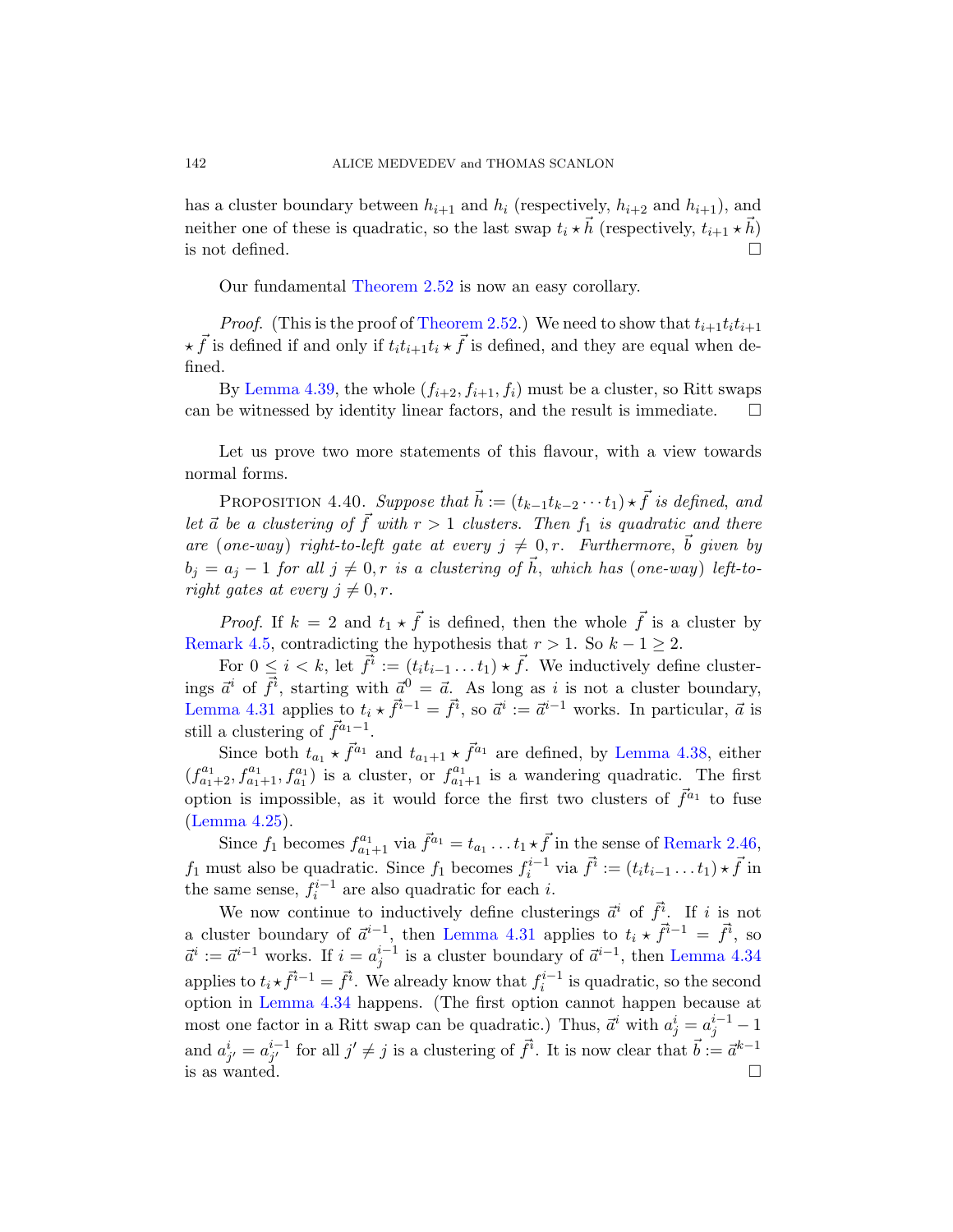LEMMA 4.41. Suppose that  $k \geq 3$ , let  $v_1 := t_{k-1}t_{k-2} \cdots t_2$  and  $v_2 :=$  $t_{k-2}t_{k-3}\cdots t_1$ , and suppose that  $v_2v_1 \star \vec{f}$  is defined. Then the whole  $\vec{f}$  is a cluster, unless  $k = 3$  and  $f_3$  is quadratic.

*Proof.* Let  $\vec{g} := v_1 \star \vec{f}$ [, and note th](#page-55-1)at Proposition 4.40 applies to both (1)  $v_i \star \vec{f}_{[k,1)} = \vec{g}_{[k,1)}$  and (2)  $v_2 \star \vec{g}_{[k-1,0)}$ . If  $f_1 = g_1$  is not quadratic, (2) makes  $\vec{g}_{[k-1,0)}$  a cluster. If  $f_2$  is not quadratic, (1) makes both  $\vec{g}_{[k,1)}$  and  $\vec{h}_{[k,1)}$ a cluster. If either  $f_1$  or  $f_2$  is quadratic, then none of the other factors  $f_i$  with  $i \geq 3$  are quadratic, since we do not allow tautological Ritt identities.

We now treat the four cases separately.

Case 1. If neither  $f_1$  nor  $f_2$  is quadratic, then Lemma 4.25 applies to the clusters  $\vec{g}_{[k-1,0)}$  and  $\vec{g}_{[k,1)}$ . If  $\vec{g}$  is a cluster, then so is  $\vec{f}$ . Otherwise, the overlap  $\vec{g}_{[k-1,1)}$  is a single quadratic  $g_2$ , so  $k = 3$ ,  $v_1 = t_2$ , and  $f_3$  is quadratic.

Case 2. [Suppose](#page-55-1)  $f_1 = g_1$  is not quadratic but  $f_2$ , and therefore  $g_k$ , is. Now  $(g_{k-1},\ldots,g_2,g_1=f_1)$  is a cluster. On the other hand,  $t_{k-1}\vec{g} = t_{k-2}\cdots t_2 \star \vec{f}$ is defined, so  $(g_k, g_{k-1})$  is also cluster, and  $g_{k-1}$  is not quadratic. Then by Lemma 4.25 the whole  $\vec{g}$  (and, therefore,  $\vec{f}$ ) is a cluster as desired.

Case [3. Suppose](#page-61-0)  $f_1 = g_1$  is quadratic but  $f_2$ , and therefore  $g_k$ , is not. Now  $(g_k, \ldots, g_2)$  is a cluster. But  $v_2 \star \vec{g}$  is defined, so  $t_1 \star \vec{g}$  is defined, so  $(g_2, g_1)$  is a cluster. Since  $g_2$  is not quadratic, by Lemma 4.25 the whole  $\vec{g}$  (and, therefore,  $\overrightarrow{f}$  is a cluster as desired.

Case 4. Finally, suppose that both  $f_1$  and  $f_2$  are quadratic. If  $(f_k, \ldots, f_3)$ is not a cluster, according to Proposition 4.40 there must be a right-to-left gate at every boundary between clusters inside there, which becomes a one-way leftto-right in the corresponding place in  $(g_{k-1}, \ldots, g_2)$ . That, according to the same proposition, makes it impossible for  $v_2 \star \vec{g}$  to be defined. So  $(f_k, \ldots, f_3)$ is a cluster. Since  $t_2 \star \vec{f}$  is defined,  $(f_3, f_2)$  is also a cluster. Since  $f_3$  is not quadratic, this makes  $(f_k, \ldots, f_2)$  a cluster. Then  $(g_k, \ldots, g_2)$  is also a cluster. Since  $t_1 \star \vec{g}$  is defined,  $(g_2, g_1)$  is a cluster. Since  $g_2$  is not quadratic, this means the whole  $\vec{g}$  is a cluster. So  $\vec{f}$  is a cluster.

## 5. Canonical forms

Much of this section is devoted to using syntactic operations on words in the Ritt monoid  $RM_k$  that appear in Theorem 2.52 to show that any decomposition of a polynomial may be obtained from any other by a sequence of Ritt swaps in a particular canonical order. The words in the Ritt monoid  $RM_k$ corresponding to such sequences are said to be in a canonical form.

If one thinks of permuting factors as putting them in a particular order, then our first canonical form roughly corresponds to an insert-sort, and the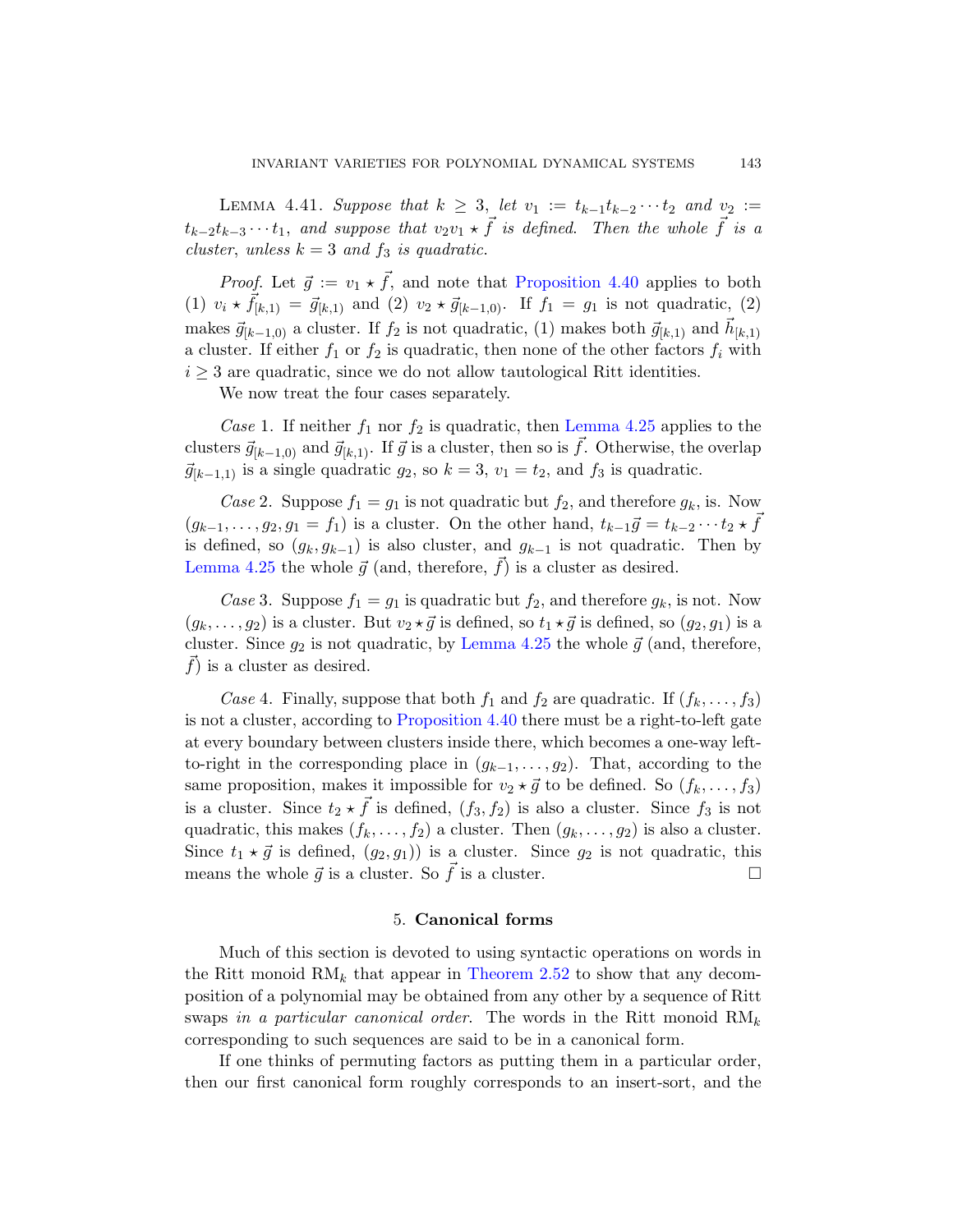second one to a merge-sort. While it is well known that every permutation is represented by a sequence of transpositions of each of these forms, we could not find a reference in the literature for the more refined results taking into account the irreversibility of operation (1) in Remark 5.1 below.

<span id="page-63-0"></span>For each of our two canonical forms, we show (see Propositions 5.11 and 5.15) that for any word  $w \in RM_k$ , there is a word  $\hat{w}$  of this canonical form [such that w](#page-23-1)henever  $w \star \vec{f}$  is defined,  $\hat{w} \star \vec{f} = w \star \vec{f}$ . For example, for  $w = t_i t_i$ , we set  $\hat{w}$  to be the empty word.

While it is convenient to speak of the factors of  $\vec{f}$  in the statements and proofs of intermediate results, the canonical word  $\hat{w}$  ultimately only depends on  $w$  and works for all  $f$ .

Remark 5.1. Recall the three syntactic operations on words in the Ritt monoid  $RM_k$  from Theorem 2.52.

- (1) Delete subword  $t_i t_i$ .
- (2) Replace subword  $t_i t_j$  by  $t_j t_i$  fo[r nonconsecutiv](#page-23-2)e i and j.
- (3) Replace subword  $t_{i+1}t_i t_{i+1}$  by  $t_i t_{i+1} t_i$ , or vice versa.

Operations  $(2)$  and  $(3)$  are reversible, while  $(1)$  is not. Operation  $(1)$  decreases the length of the word, while (2) and (3) leave it the same.

*Remark* 5.2. If a word v is obtained from a word w by operations  $(1), (2)$ and (3) above, then they represent the same permutation (see Definition 2.51), the length of  $v$  is less than or equal to the length of  $w$ , and for any decomposition  $\vec{f}$ , if  $w \star \vec{f}$  is defined, the  $v \star \vec{f} = w \star \vec{f}$ . It may be that  $v \star \vec{f}$  is defined while  $w \star \vec{f}$  is not.

If  $v$  and  $w$  also have the same length or, equivalently, if one was obtained from the other by operations (2) and (3) alone, then  $v \star \vec{f} = w \star \vec{f}$  for all  $\vec{f}$ .

These observations motivate the following definitions.

[Definition](#page-27-0) 5.3. If t[wo words](#page-23-1)  $v, w \in RM_k$  can be obtained from each other by operations (2) and (3) above, we write  $w \simeq v$ . A word  $w \in RM_k$  is lengthminimal if no strictly shorter word  $v$  may be obtained from  $w$  by operations (1), (2), and (3) above.

Remark 5.4. This notion of equivalent words, only used in this section, is stronger than  $\approx$  in Definition 2.65. For example, they disagree on the pair  $t_i t_j t_j t_j$  and  $t_i t_i t_j$  for  $j \neq i - 1, i, i + 1$ . By Theorem 2.52,  $v \simeq w$  implies  $v \approx w$ .

Instead of inducting on the length of  $w$ , we begin most proofs in this section with replacing w by some length-minimal word that can be obtained from it by operations  $(1)-(3)$ , and then we reach a contradiction every time we get a chance to cancel  $t_i t_i$ .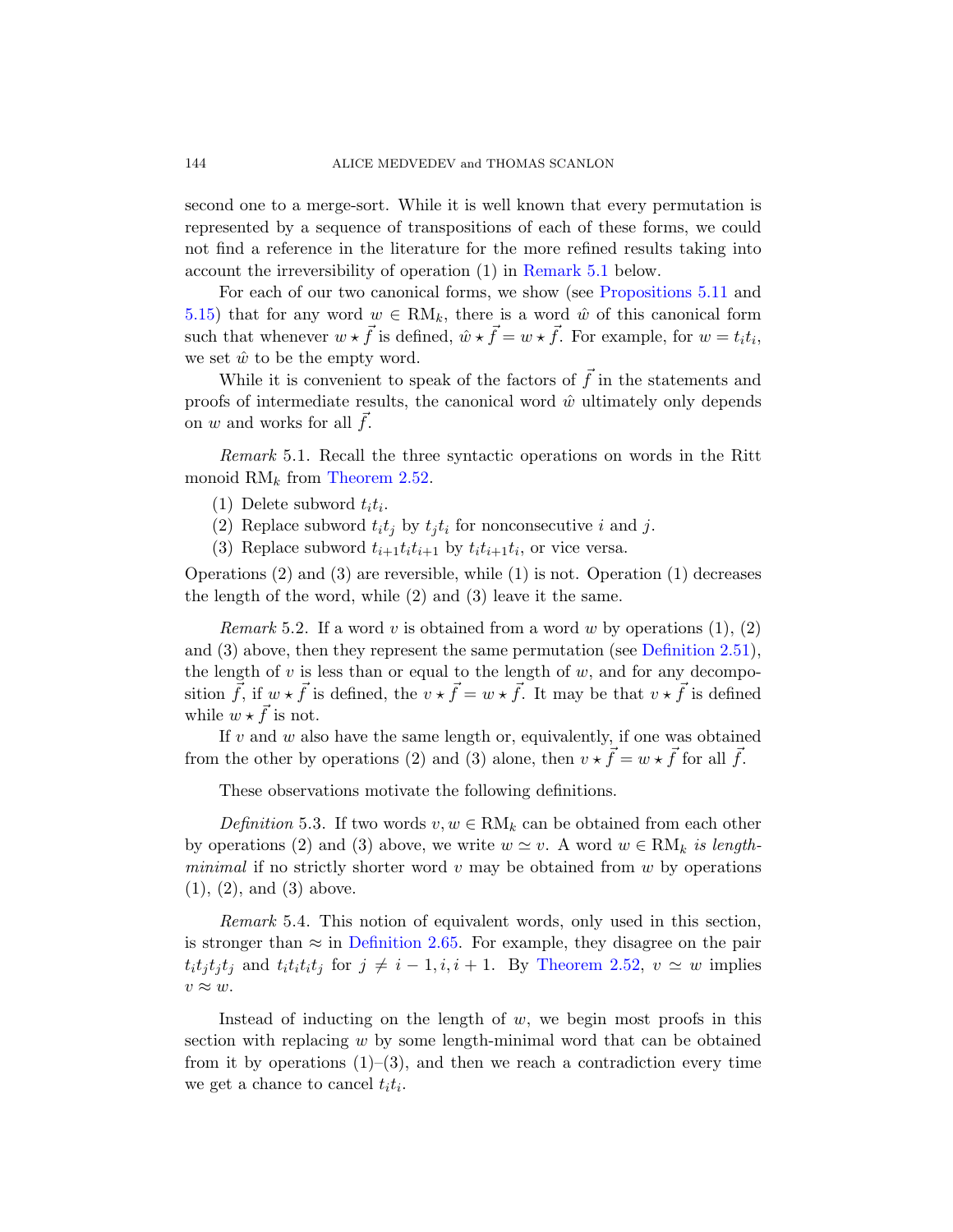Remark 5.5. Let  $t, u, v$  be words in the Ritt monoid. If  $w' = tuv$  is lengthminimal, then  $u$  is length-minimal.

We use the same interval-subscript notation for long sequences of  $t_i$  as we did for long sequences of  $f_i$ . These intervals may be increasing or decreasing, and open or closed on either end.

Definition 5.6.

- If  $a < b$ , then  $t_{(a,b]} = t_{[a+1,b]} = t_{(a,b+1)} = t_{[a+1,b+1]} := t_{a+1}t_{a+2}\cdots t_b$ . word of this form is a left-to-right transit.
- If  $a > b$ , then  $t_{(a,b]} = t_{[a-1,b]} = t_{(a,b-1)} = t_{[a-1,b-1]} := t_{a-1}t_{a-2}\cdots t_b$ . A word of this form is a *right-to-left transit*.
- If  $a = b$ , then  $t_{[a,b]} := t_a = t_b$ , while  $t_{(a,b]} = t_{[a,b)} = t_{(a,b)}$  is the empty word.

<span id="page-64-0"></span>Transits are so named because, for example, when  $a > b$ , in  $t_{(a,b]} \star \vec{f} = \vec{g}$ one factor  $f_b$  "travels" left from its original  $b^{\text{th}}$  position to become (in the sense of Remark 2.46) the factor  $g_a$  in  $a^{\text{th}}$  position in  $\vec{g}$ .

The following generalizations of operation (3) are useful. The last one says that if two adjacent factors  $f_a$  and  $f_{a-1}$  travel some number of steps to the left and then switch places, they could just as well have switched places first and traveled later.

Lemma 5.7.

- [If](#page-63-0)  $r + 1 > r \geq s$ , then  $t_r t_{[r+1,s]} \simeq t_{[r+1,s]} t_{r+1}$ .
- If  $p > r \geq s$ , then  $t_r t_{[p,s]} \simeq t_{[p,s]} t_{r+1}$ .
- If  $b \ge a$ , then  $t_{[b,a-1]}t_{[b,a]} \simeq t_{[b-1,a-1]}t_{[b,a]}t_{a-1}$ .

*Proof.* For (1),  $t_r t_{r+1} t_r \simeq t_{r+1} t_r t_{r+1}$ , and then  $t_{r+1}$  commutes with  $t_{r-1}$ through  $t_s$ . For (2), note that  $t_r$  commutes with  $t_p$  through  $t_{r+2}$  and then (1) applies. We prove (3) by induction on  $b - a$ . The base case  $b = a$  is exactly operation (3) in Remark 5.1. For the induction step,  $b \ge a$ , so  $b-2 \ge a-1$ and  $b - 1 \ge a$  in the following computations:

$$
t_{[b,a-1]}t_{[b,a]} = t_b t_{b-1} t_{[b-2,a-1]} t_b t_{[b-1,a]} \simeq t_b t_{b-1} t_b t_{[b-2,a-1]} t_{[b-1,a]}
$$
  

$$
\simeq t_{b-1} t_b t_{b-1} t_{[b-2,a-1]} t_{[b-1,a]} = t_{b-1} t_b t_{[b-1,a-1]} t_{[b-1,a]} =: u.
$$

Applying the inductive hypothesis to  $t_{[b-1,a-1]}t_{[b-1,a]}$ , we get

$$
u \simeq t_{b-1}t_b t_{[b-2,a-1]} t_{[b-1,a]} t_{a-1} \simeq t_{b-1} t_{[b-2,a-1]} t_b t_{[b-1,a]} t_{a-1}.
$$

A sequence of Ritt swaps in the first canonical form is a sequence of right-to-left transits whose action resembles an insert-sort: having arranged  $f_k$  through  $f_{i+1}$  in the right order, this sequence *inserts*  $f_i$  in the required  $a_i^{\text{th}}$ place among  $f_k$  through  $f_{i+1}$  and then proceeds to deal with  $f_{i-1}$ , and so on, until all factors are arranged as wanted.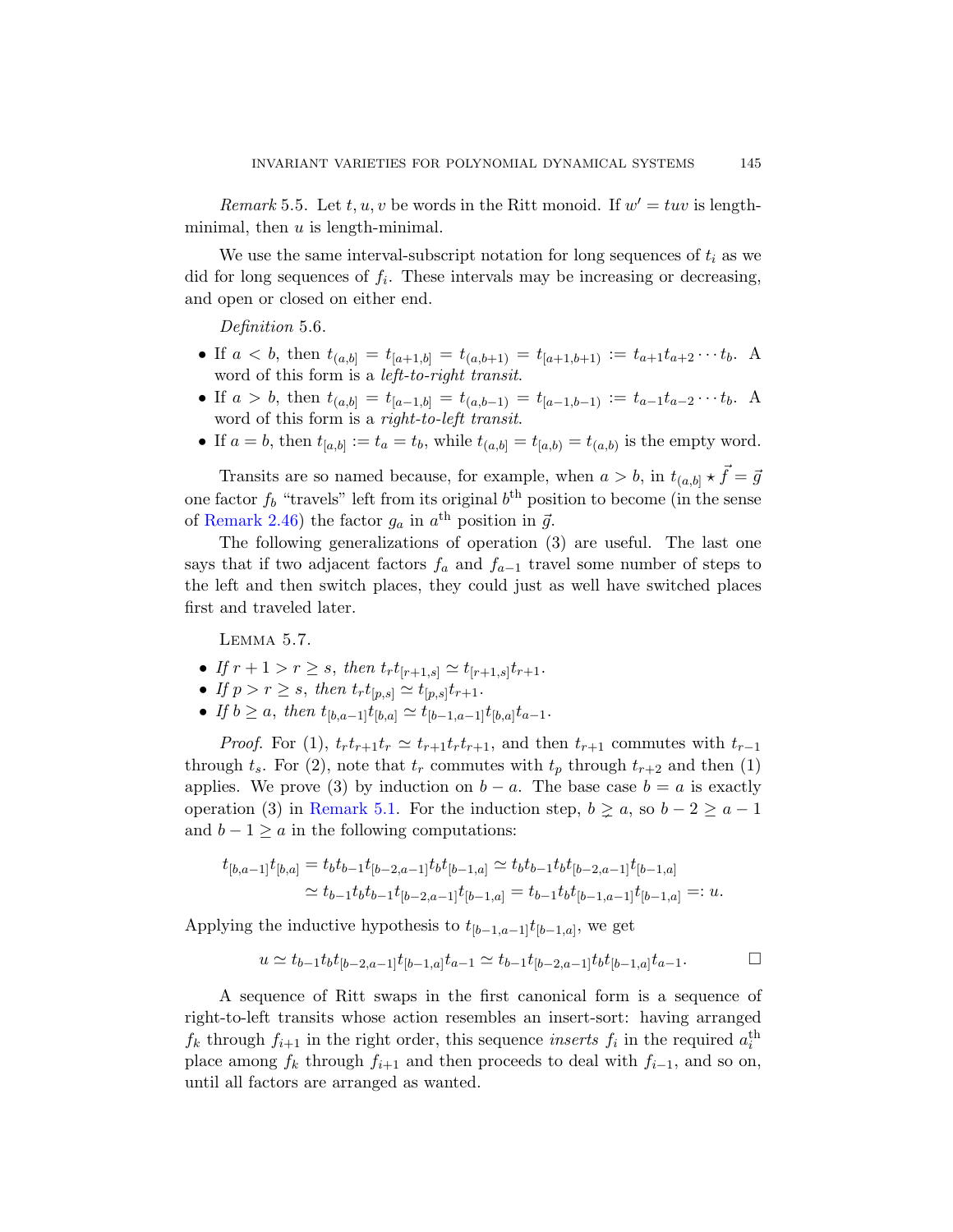Definition 5.8. A word  $w \in RM_k$  is in first canonical form if it has the form  $w = t_{(a_1,1]}t_{(a_2,2]} \cdots t_{(a_{k-1},k-1]}$  for some  $a_1, a_2, \ldots, a_{k-1}$  such that  $i \leq a_i \leq$  $k$  for each  $i$ .

<span id="page-65-0"></span>A word  $w \in RM_k$  is in reverse first canonical form if it has the form  $w = t_{[a_k,k)} t_{[a_3,3)} \cdots t_{[a_2,2)}$  for some  $a_1, a_2, \ldots, a_{k-1}$  such that  $1 \leq a_i \leq i$  for each i.

For exam[ple, if](#page-63-0)  $k = 4$ ,  $a_2 = 2$ ,  $a_3 = 1$ , and  $a_4 = 3$ , then  $w = (t_3)(t_1t_2)( ) = 1$  $t_3t_1t_2.$ 

Remark 5.9. Omitting those transits that are empty words and reindexing gives an alternative formulation of first canonical form as  $t_{[a_m,b_m]}t_{[a_{m-1},b_{m-1}]}$  $\cdots t_{[a_1,b_1]}$  with  $a_i \geq b_i$  for all i, and  $b_m < b_{m-1} < \cdots < b_1$ .

<span id="page-65-1"></span>The three syntactic operations in Remark 5.1 are invariant under switching left and right, so anything that holds for the first canonical form also holds, mutatis mutandis, for the reverse first canonical form.

We now work towards taking an arbitrary word in  $RM_k$  and finding an equivalent word in first canonical form. The following lemma straightens out two right-to-left transits that occur in the wrong order.

LEMMA 5.10. If  $a \geq b$  and  $c \geq d$  and  $w' := t_{[a,b]} t_{[c,d]}$  is length-minimal, then it is equivalent to a single right-to-left transit, or to  $t_{[a',b']}t_{[c',d']}$  for some  $a', b', c', d'$  such that  $a' \geq b'$  and  $c' \geq d'$  and  $b' < d'$ .

*Proof.* If  $b < d$ , then w' is already of the desired form. So assume  $b \geq d$ . Now compare  $b$  and  $c$ :

- If  $b > c + 1$ , then  $\hat{w} = t_{[c,d]} t_{[a,b]}$  [works, beca](#page-64-0)use in this case each  $t_i$  in the first transit of  $w'$  commutes with each  $t_j$  in the second transit, and  $b > c + 1 > d$ .
- [If](#page-64-0)  $b = c + 1$ , then w' is already a single transit as wanted.
- If  $b = c$ , then operation (1) shortens the word w' contradicting lengthminimality.
- This leaves the case where  $c > b \geq d$  for which we use Lemma 5.7 and another case-out.

So  $c > b \geq d$ ; compare a and c:

- If  $a < c$ , then Lemma 5.7 can be applied to each  $t_i$  for  $a \geq i \geq b$  giving  $w' \simeq t_{[c,d]} t_{[a+1,b+1]} =: \hat{w}$ , of the desired form because  $d \leq b$  implies  $d < b+1$ .
- If  $a \geq c$ , Lemma 5.7 can still be applied to each  $t_i$  for  $c 1 \geq i \geq b$  giving

$$
w' = t_{[a,b]} t_{[c,d]}
$$
  
=  $t_{[a,c]} t_{[c-1,b]} t_{[c,d]}$   

$$
\simeq t_{[a,c]} t_{[c,d]} t_{[c,b-1]},
$$

contradicting length-minimality, as  $t_c t_c$  sits in the middle of  $t_{[a,c]} t_{[c,d]}$ .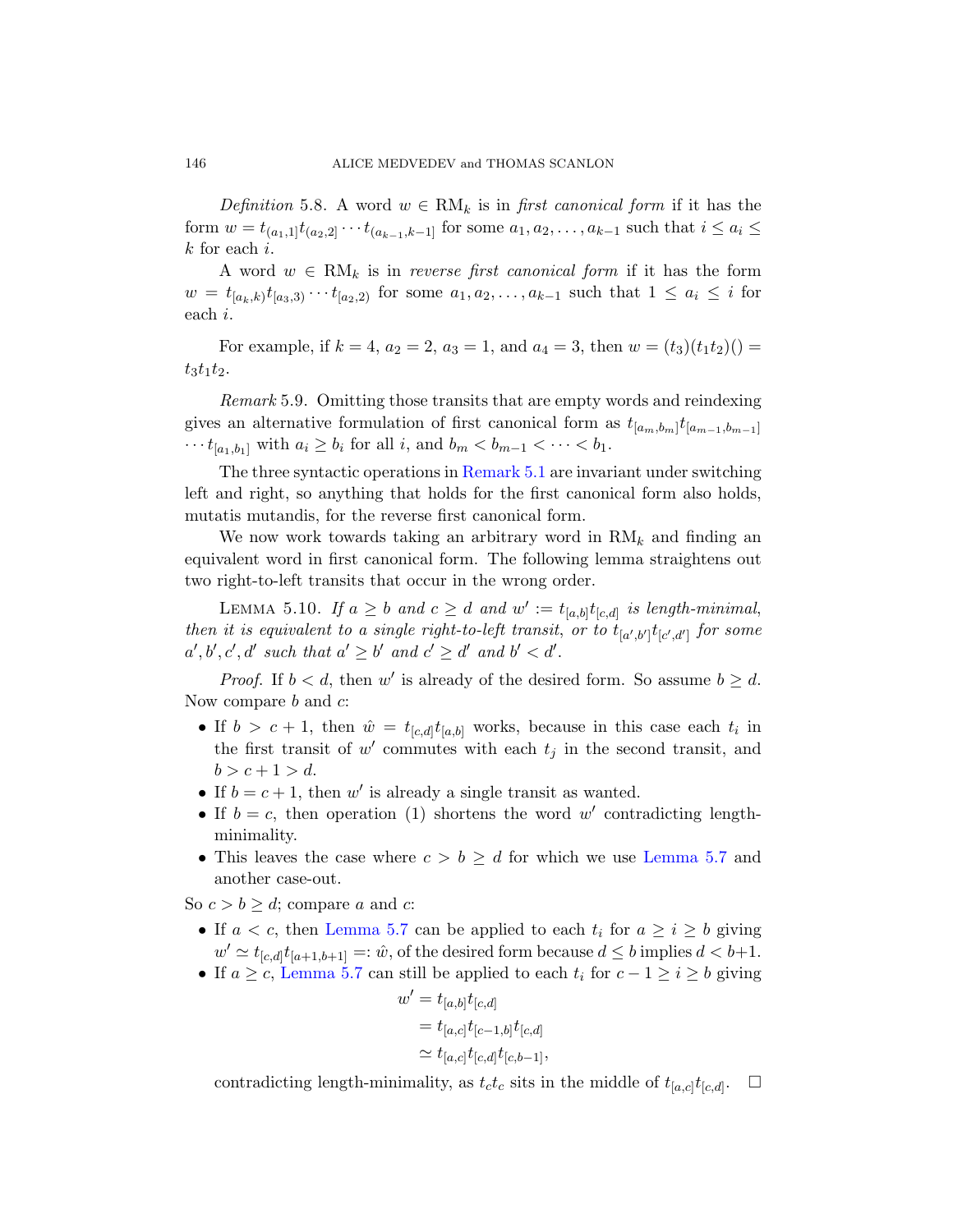<span id="page-66-0"></span>PROPOSITION 5.11. For every  $w \in RM_k$ , there exists a unique  $\hat{w} \in RM_k$ in first canonical form that represents the same permutation as  $w$ . This  $\hat{w}$  can [b](#page-65-0)e ob[tained from](#page-65-1) w by operations  $(1), (2),$  and  $(3)$  above, so for any decomposition  $\vec{f}$  such that  $w \star \vec{f}$  is defined,  $\hat{w} \star \vec{f} = w \star \vec{f}$ .

*Proof.* First, replace  $w$  by some length-minimal  $w'$  obtained from  $w$  by operations (1), (2), and (3) in Remark 5.1. Any word including  $w'$  can be written as a sequence of right-to-left transits  $t_{[a_m,b_m]}t_{[a_{m-1},b_{m-1}]} \cdots t_{[a_1,b_1]}$  with  $a_i \geq b_i$  for all i. To achieve the additional requirement that  $b_m < b_{m-1}$  $\cdots < b_1$  in Remark 5.9, use Lemma 5.10 repeatedly to straighten out pairs of adjacent out-of-order  $b_i$ 's. Clearly, this process terminates.  $\Box$ 

COROLLARY 5.12. If two words w and  $w'$  in the Ritt monoid  $\text{RM}_k$  represent the same permutation and both  $w \star \vec{f}$  and  $w' \star \vec{f}$  are defined, then  $w \star \vec{f} = w' \star \vec{f}.$  $w \star \vec{f} = w' \star \vec{f}.$ 

Proof. For every permutation there is a unique word in the first canonical form representing it.

Another immediate consequence is a bound on the length of words and the number of (linear equivalence classes of) decompositions of a given polynomial; better bounds are obtained in [21].

COROLLARY 5.13. For any polynomial f and decomposition  $(f_k, \ldots, f_1)$ of f, there are at most k! other decompositions  $\vec{g}$  of  $f$  (up to linear equivalence, of course), and any one of them can be reached by a sequence of at most  $\frac{k(k-1)}{2}$ Ritt swaps.

Our main use of the first canonical form is to define and obtain our second canonical form.

It is sometimes natural and often useful to break a decomposition into chunks before analyzing it. For example, in analyzing the commutative diagram  $\pi^{\sigma} \circ f = g \circ \pi$ , it is natural to start with a decomposition of  $g \circ \pi$  that is a decomposition of  $\pi$  followed by a decomposition of g. Clusterings in Section 4 are another example. Words in second canonical form (with respect to such a break-up into chunks) first shuffle factors within each chunk as much as necessary and only then move factors between chunks. That is, these words perform a merge-sort.

Definition 5.14. Given integers  $k = c_r > c_{r-1} > \cdots > c_1 > c_0 = 0$ , a word  $w \in RM_k$  is in second canonical form with respect to  $\vec{c}$  if it is of the form  $w = v w_r w_{r-1} \cdots w_1$  and all of the following hold.

- All  $w_i$  and  $v$  are in first canonical form.
- For each j, only  $t_i$  with  $c_{j+1} > i > c_j$  appear in  $w_j$ ; that is,  $w_j$  only permutes factors in  $\vec{f}_{[c_{j+1},c_j)}$ .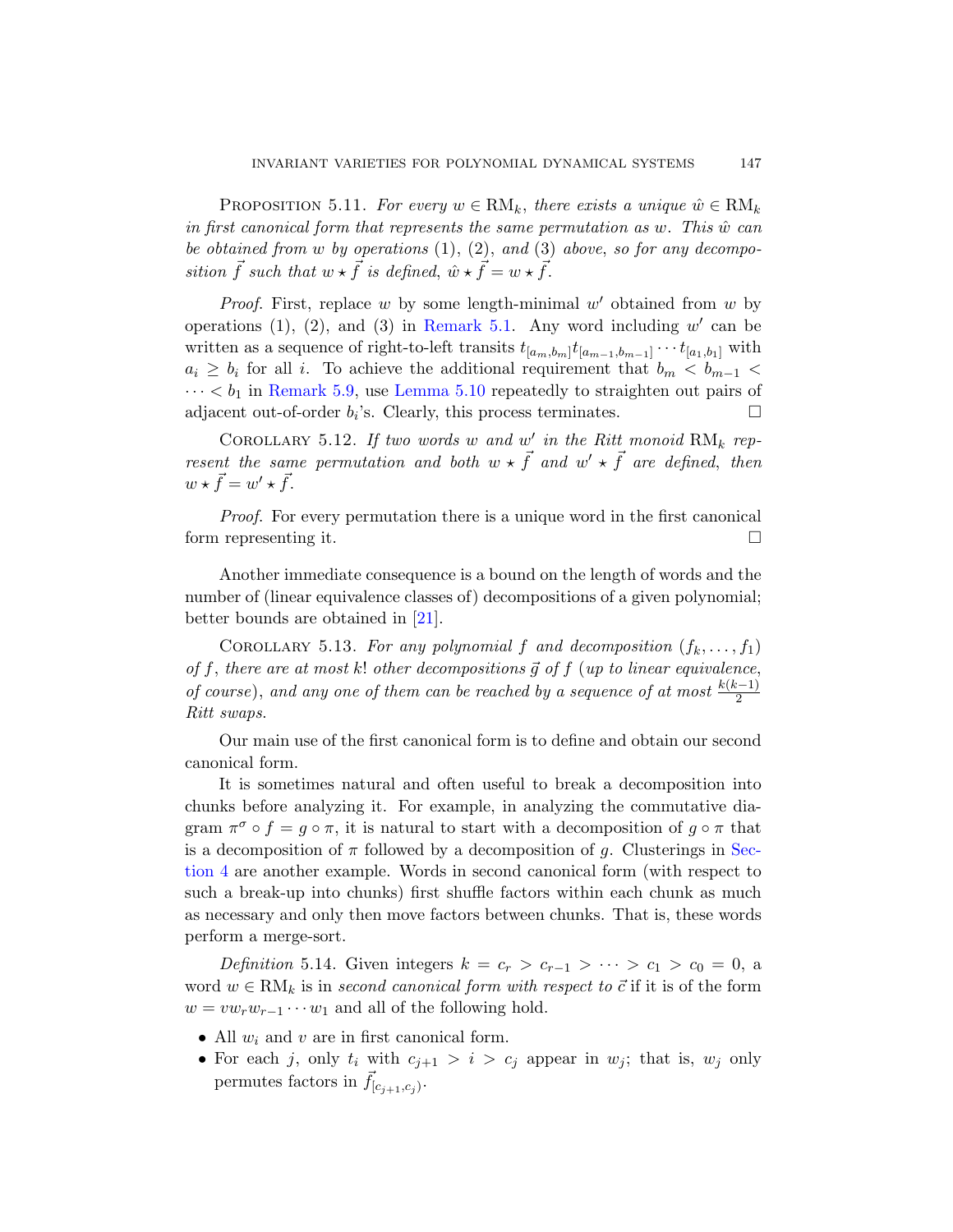• For any two transits  $t_{[a,b]}$  and  $t_{[a',b']}$  in v (including empty transits in Definition 5.8!) with both  $b, b' \in [c_{j+1}, c_j)$  for some j,  $a < a'$  if and only if  $b < b'$ . That is, v does not change the order of two factors originating inside the same  $\vec{f}_{[c_{j+1},c_j)}$ .

Note that  $w_i$  in the definition above act on disjoint sets of factors, and therefore commute with each other.

<span id="page-67-1"></span>PROPOSITION 5.15. For every word  $w \in RM_k$  and every tuple  $\vec{c}$  of integers with  $k = c_r > c_{r-1} > \cdots > c_1 > c_0 = 0$ , there is a word  $\hat{w} \in \text{RM}_k$  in second [canonical form](#page-67-0) with respect to  $\vec{c}$  that represents the same permutation as w. This  $\hat{w}$  can be obtained from w by operations [\(1\), \(2\),](#page-63-0) and (3) in Remark 5.1, so for any decomposition  $\vec{f}$  such that  $w \star \vec{f}$  is defined,  $\hat{w} \star \vec{f} = w \star \vec{f}$ .

We first prove a special case  $r = 2$  of this proposition in the following lemma. We then prove the full proposition.

LEMMA 5.16 (Proposition 5.15 for  $r = 2$ ). Fix  $k > e > 0$ . For every  $w \in RM_k$ , there are  $v, w_G, w_H \in RM_k$  such that

- $vw_Gw_H$  is obtained from w by operations (1), (2), and (3) in Remark 5.1;
- only  $t_i$  with  $i > e$  occur in  $w_H$ ;
- only  $t_i$  with  $i < e$  occur in  $w_G$ ;
- $v = t_{[a_m, b_m]} t_{[a_{m-1}, b_{m-1}]} \cdots t_{[a_1, b_1]}$  is in first canonical form, and  $b_1 = e, b_2 = e - 1, \ldots, b_m = e - m + 1$  and  $a_1 > a_2 > \cdots > a_m$ .

Proof. First reductions: Without loss of generality, we may assume that  $w$  is already in first canonical form; that is,

 $w = w_n w_{n-1} \cdots w_1$  where each  $w_i = t_{[c_i,d_i]}$ 

with  $d_1 > d_2 > \cdots > d_n$  and  $c_i \geq d_i$  for each *i*.

We may further assume that  $e \leq d_1$ . Indeed, otherwise let  $j \leq n$  be the greatest such that  $d_i > e$ , and let

$$
\widetilde{w_H} := w_j w_{j-1} \cdots w_1
$$
 and  $w' := w_n \cdots w_{j+1}$  so that  $w = w' \widetilde{w_H}$ .

Since  $\widetilde{w_H}$  only involves  $t_i$  with  $i > e$ , it clearly suffices to prove the proposition for  $w'$ .

So, we have

 $w = w_n w_{n-1} \cdots w_1$  where each  $w_i = t_{[c_i,d_i]}$ 

in first canonical form with

 $e \geq d_1 > d_2 > \cdots > d_n$  and  $c_i \geq d_i$  for each *i*.

The first inequality above makes  $d_n \leq e - n + 1$ .

CLAIM. There are v and  $w_G$  satisfying the last two requirements in the lemma with  $m \leq n$ , such that  $vw_G \simeq w$ .

We obtain these v and  $w_G$  by induction on n.

<span id="page-67-0"></span>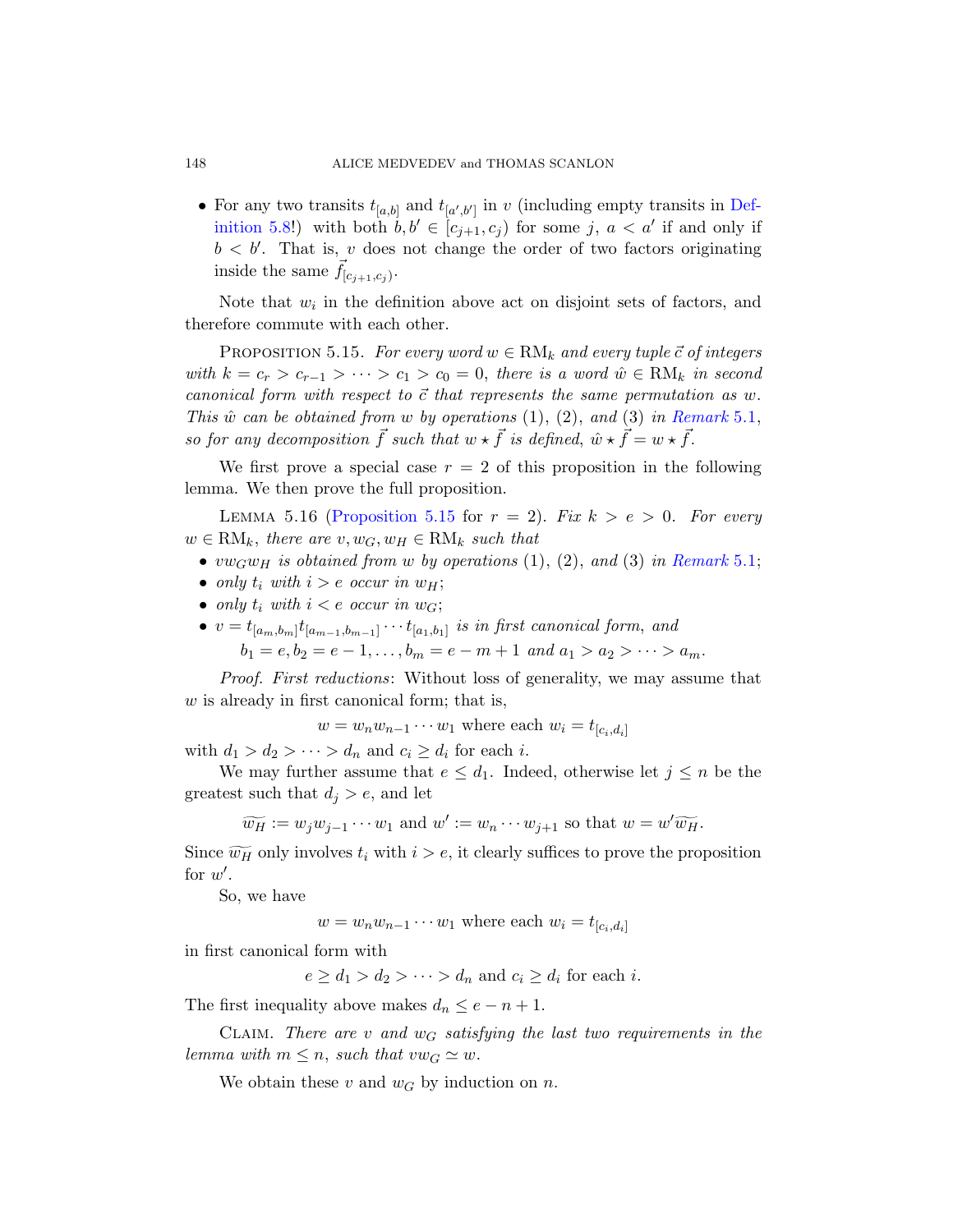*Base case.* When  $n = 1$ , consider the one and only transit  $w_n = t_{[c_n,d_n]}$ of w. We know that  $d_n \leq e$ .

Case 1. If  $c_n < e$ , then  $w_n \in RM_e$ , so  $v := \emptyset$  and  $w_G := w_n$  work.

*Case* 2. If  $c_n \geq e$ , then  $w_n = t_{[c_n,e]} t_{[e-1,d_n]}$ , and  $v := t_{[c_n,e]}$  and  $w_G :=$  $t_{[e-1,d_n]}$  work.

*Induction step.* We apply the induction hypothesis to the initial  $(n - 1)$ chunks of w to get

$$
w_{n-1}\cdots w_1 \simeq \widetilde{v}\widetilde{w_G}
$$

for some

$$
\widetilde{v} = t_{[a_m,e-m+1]}t_{[a_{m-1},e-m+2]} \cdots t_{[a_1,e]}
$$

with  $m \leq n-1$  and  $a_1 > a_2 \cdots > a_m$ , and some  $\widetilde{w_G} \in \text{RM}_{e}$  (so  $\widetilde{w_G}$  only involves  $t_i$  with  $i < e$ ). So

$$
w=w_nw_{n-1}\cdots w_1\simeq w_n\widetilde{v}\widetilde{w_G}.
$$

Let  $w' := w_n \widetilde{v}$ , so that  $w = w' \widetilde{w_G}$ .

SUBCLAIM. There are words v and  $u_G$  such that  $w' \simeq vu_G$ , and  $u_G \in \text{RM}_e$ (so  $u_G$  only involves  $t_i$  with  $i < e$ ), and v has the required shape.

Once we prove this subclaim, v and  $w_G := u_G \widetilde{w_G}$  will satisfy the claim.

Proof of the subclaim. We have

 $w' = t_{[c_n,d_n]} t_{[a_m,e-m+1]} t_{[a_{m-1},e-m+2]} \cdots t_{[a_1,e]}$ 

and  $m \leq n-1$  and  $a_1 > a_2 \cdots > a_m$  and  $d_n \leq e - n+1$ . So  $d_n \leq e - m$ , and so

$$
t_{[c_n,d_n]} = t_{[c_n,e-m]} t_{[e-m-1,d_n]}
$$

and, since the least index appearing in  $\tilde{v}$  is  $e - m + 1$  and the greatest in  $t_{[e-m-1,d_n]}$  is  $e-m-1$ ,

$$
w'=t_{[c_n,e-m]}t_{[e-m-1,d_n]}\widetilde{v}\simeq t_{[c_n,e-m]}\widetilde{v}t_{[e-m-1,d_n]}.
$$

Since  $t_{[e-m-1,d_n]}$  can be absorbed into  $u_G$ , it suffices to prove the subclaim for the special case where  $d_n = e - m$ . If now  $c_n < a_m$ , we may set  $a_{m+1} := c_n$ and set  $v := t_{[c_n,e-m]} \tilde{v}$  and be done.

So, it suffices to prove the subclaim for

$$
w' = t_{[c_n,e-m]}t_{[a_m,e-m+1]}t_{[a_{m-1},e-m+2]} \cdots t_{[a_1,e]},
$$

where  $a_1 > a_2 \cdots > a_m$  but  $c_n \ge a_m$ . So

$$
w' = t_{[c_n, a_m+1]} t_{[a_m, e-m]} t_{[a_m, e-m+1]} t_{[a_{m-1}, e-m+2]} \cdots t_{[a_1, e]}.
$$

By Lemma 5.7,  $t_{[a_m,e-m]}t_{[a_m,e-m+1]} \simeq t_{[a_m-1,e-m]}t_{[a_m,e-m+1]}t_{e-m}$ , so

$$
w' \simeq t_{[c_n,a_m+1]} t_{[a_m-1,e-m]} t_{[a_m,e-m+1]} \mathbf{t}_{\mathbf{e}-\mathbf{m}} t_{[a_{m-1},e-m+2]} \cdots t_{[a_1,e]}
$$
  
\n
$$
\simeq t_{[c_n,a_m+1]} t_{[a_m-1,e-m]} t_{[a_m,e-m+1]} t_{[a_{m-1},e-m+2]} \cdots t_{[a_1,e]} \mathbf{t}_{\mathbf{e}-\mathbf{m}}
$$
  
\n
$$
\simeq t_{[a_m-1,e-m]} \mathbf{t}_{[\mathbf{c}_n,\mathbf{e}_m+1]} t_{[a_m,e-m+1]} t_{[a_{m-1},e-m+2]} \cdots t_{[a_1,e]} t_{e-m}.
$$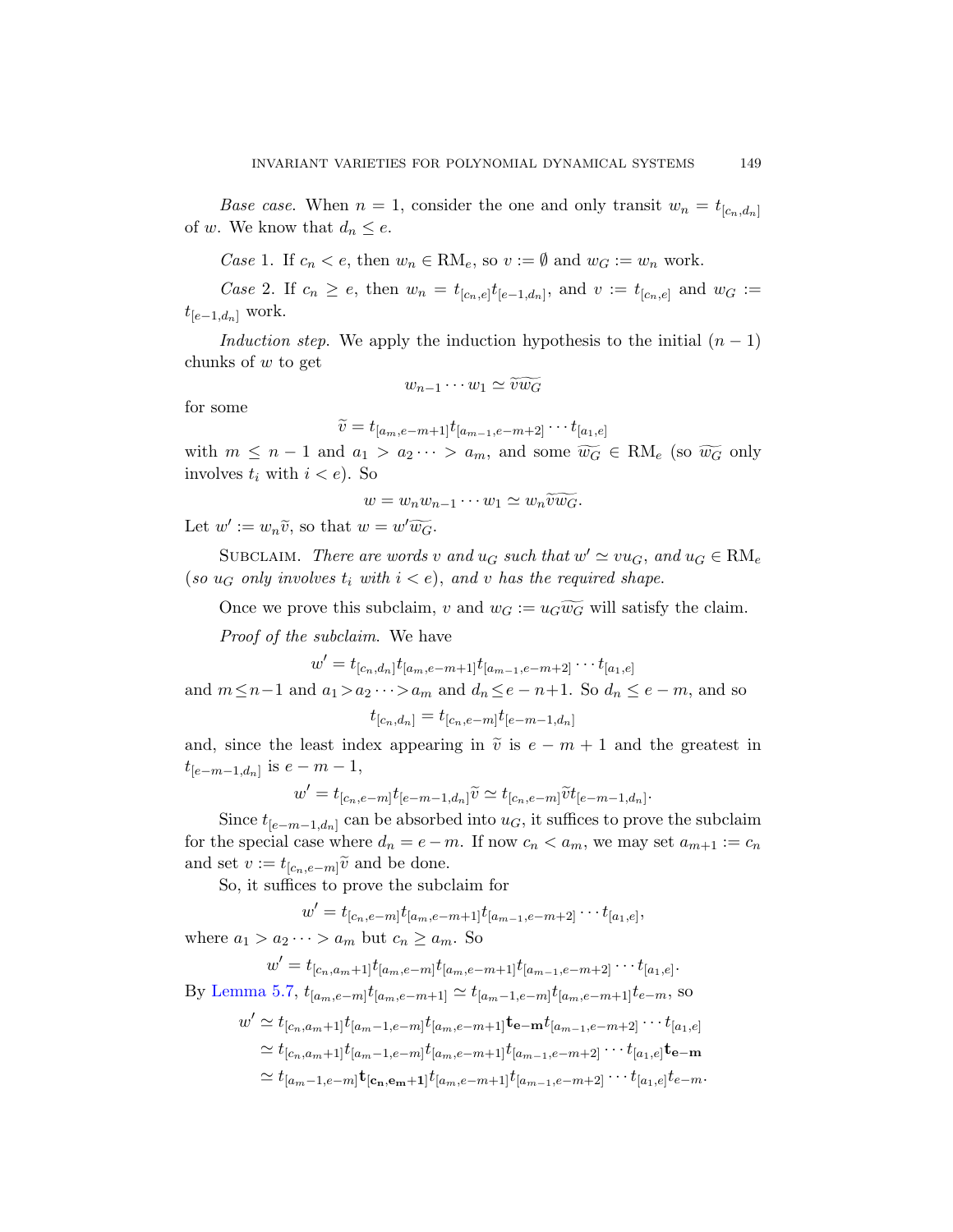Now if  $c_n < a_{m-1}$ , we are done, because  $t_{m-e}$  may be absorbed into  $u_G$ , and the rest is alr[eady of the right f](#page-67-0)orm. Otherwise, we move  $t_{[c_n,a_{m-1}+1]}$  one more step to the right in exactly the same way and then compare  $c_n$  to  $a_{m-2}$ . Since there is no requirement on  $a_1$ , this process ends in success after at most m steps.  $\Box$ 

[Th](#page-67-1)e full version of Proposition 5.15 now follows by an easy induction.

*Proof.* (This is the proof of Proposition 5.15.) We induct on the number of chunks r. For  $r = 1$ , this is just first canonical form. The case  $r = 2$  is Lemma 5.16. For the induction step, we suppose that the proposition holds for  $r = s$  and prove that it holds for  $r = s + 1$ . Fix w and  $k = c_{s+1} > c_s$  $\cdots > c_1 > c_0 = 0.$ 

First, apply Lemma 5.16 to  $\vec{d}$  where  $k = d_2 > c_1 = d_1 > d_0 = 0$ . That is, replace w by  $v_Q \circ u_1 \circ u_2$ , where  $u_1$  only involves  $t_i$  with  $i < c_1$ ,  $u_2$  only involves  $t_i$  with  $i > c_1$ , and  $v_Q$  does what it is supposed to.

Then, apply the inductive hypothesis to  $u_2$  and  $k = c_{s+1} > c_s > \cdots$  $c_2 > c_0 = 0$  to get  $u_2 \simeq v' w'_2 w'_3 \cdots w'_{s+1}$ . So  $w \simeq v_Q u_1 v' w'_2 w'_3 \cdots w'_{s+1} \simeq$  $v_Q v' u_1 w_2' w_3' \cdots w_{s+1}'$ , the second equivalence because  $u_1$  and  $v'$  act on disjoint sets of factors. Finally, let  $v := v_Q v'$ ,  $w_1 := u_1$ , and  $w_i := w'_i$  for  $i \geq 2$ .  $\Box$ 

When the second canonical form is applied to a clustering, the characterization of v can be substantially strengthened.

*Remark* 5.17. Suppose that  $\vec{a}$  is a clustering of a decomposition  $\vec{f}$ , and fix  $w \in \text{RM}_k$  for which  $w \star \vec{f}$  is defined. If  $w = vw_1w_2\cdots w_t$  is in second canonical form with respect to  $\vec{a}$ , then each  $w_i$  only permutes factors within [th](#page-49-0)e  $j<sup>th</sup>$  cluster, and v only moves factors left from cluster to cluster but does not change the order of those originating in the same cluster. Since only quadratics can move between clusters, the Ritt swaps in  $v$  can only move quadratics. These quadratics can go left or right, but cannot overtake each other because [of gates, an](#page-59-1)d cannot collide with each other because tautological Ritt swaps are not allowed.

By Proposition 4.11, all Ritt swaps in  $w_j$  may be witnessed by identity linear factors. Now  $\vec{a}$  is still a clustering of  $\vec{g} := w_1w_2\cdots w_t \star \vec{f}$ . To illustrate what can happen in  $v \star \vec{g}$ , we describe in detail an initial chunk of v.

The rightmost symbol in v is  $t_{a_j}$  for some j, since v does not swap factors inside a cluster. By Lemma 4.34, exactly one of  $g_{a_j}$  and  $g_{a_j+1}$  must be a wandering quadratic of  $\vec{a}$  and  $\vec{g}$ .

• If  $g_{a_j}$  is a wandering quadratic, v moves it to the left, leaves a one-way left-to-right gate at  $j$ , and then only permutes factors further right. That is,  $v = v' t_{[b,a_j]}$  for some  $b \ge a_j$  and  $t_{[b,a_j]} \star \vec{g}$  has a one-way left-to-right gate between the j<sup>th</sup> and the  $(j+1)$ <sup>st</sup> clusters, and v' is a word in  $\{t_i \mid j < a_j - 1\}$ .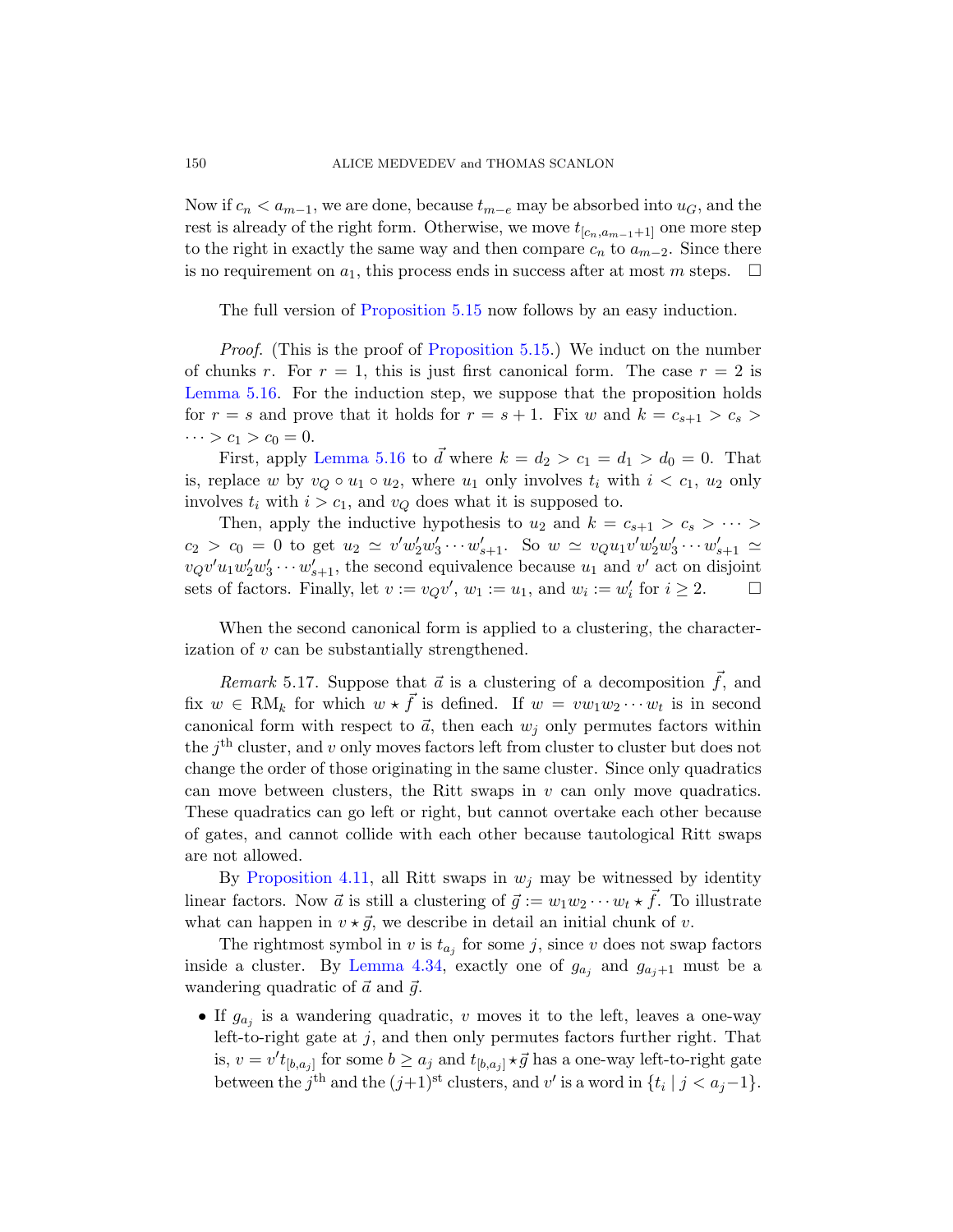• If  $g_{a_i+1}$  is a wandering quadratic, v moves it right to a new position, and the rest of  $v$  cann[ot move other qu](#page-71-0)adratics left past that new position. That is,  $v = v't_b t_{b+1} \cdots t_{a_j}$  and v' is a word in  $\{t_i \mid i < b-1\}$ .

Applying the same analysis to the remaining  $v'$  gives an inductive characterization of v as a concatenation of (left-to-right or right-to-left) transits, each of which moves a wandering quadratic of  $\vec{g}$  some number of steps (right or left).

Our first application of canonical forms is Proposition 5.23 characterizing those  $(f, g)$ -skew-inva[riant curves that](#page-71-0) have nothing to do with skew-twists. More precisely, we consider triples of polynomials  $(f, g, \pi)$  satisfying  $\pi^{\sigma} \circ f =$  $g \circ \pi$ , where f and  $\pi$  share no initial compositional factors, and  $\pi^{\sigma}$  and g share no terminal compositional factors. We continue to only consider disintegrated polynomials f and g, that is f and g that are not skew-conjugate to monomials, Chebyshev polynomials, and negative Chebyshev polynomials. We begin by [defining](#page-70-0) the terminology in the conclusion of Proposition 5.23.

Definition 5.18. A decomposition  $\vec{f}$  has in-degree (respectively, out-degree) divisible by n if no  $f_i$  is linearly related to  $P_p$  for any p that divides n, and every nonmonomial factor of the decomposition is monic and has in-degree (respectively, out-degree) divisible by n. In particular, this forces all  $f_i$  to be [Rit](#page-35-3)t polynomials.

<span id="page-70-1"></span>We first show (Lemma 5.21) that a skew-conjugacy class of decompositions of disintegrated polynomials has at most one decomposition with nontrivial inor out-degree, up to skew-conjugating by scalings.

<span id="page-70-0"></span>Remark 5.19. In- and out-degrees make sense for decomposable polynomials (see Definition 3.17), and if  $\vec{f}$  has in-degree divisible by p, then indeed the in-degree of  $\vec{f}^{\circ}$  is divisible by p. A converse requires additional hypotheses and is proved in [21].

Remark 5.20. It is clear that if  $\vec{h}$  is skew-linearly equivalent to  $\vec{f}$  via scalings, then  $\vec{f}$  and  $\vec{h}$  have the same in- and out-degrees.

LEMMA 5.21. If  $\vec{f}$  is a decomposition of a disintegrated polynomial,  $\vec{g}$  is skew-linearly equivalent to  $\vec{f}$  via translations, and each of the two has nontrivial in- or out-degree, then  $\vec{g} = \vec{f}$ .

*Proof.* We actually prove the following generalization. Suppose that  $f$  is a decomposition of a disintegrated polynomial and that  $\vec{g}$  is linearly equivalent via translations to  $M_L \circ \vec{f} \circ M_R$  for some translations  $M_L$  and  $M_R$ . If both  $\vec{f}$ and  $\vec{q}$  have nontrivial in- or out-degree, then  $M_L = id$ .

Let  $\vec{a}$  be a clustering of  $\vec{f}$ ; it is then also a clustering of  $\vec{g}$ . Consider the leftmost clusters of the two decompositions. For some translation  $U, \vec{g}_{[k,a_{r-1})}$  is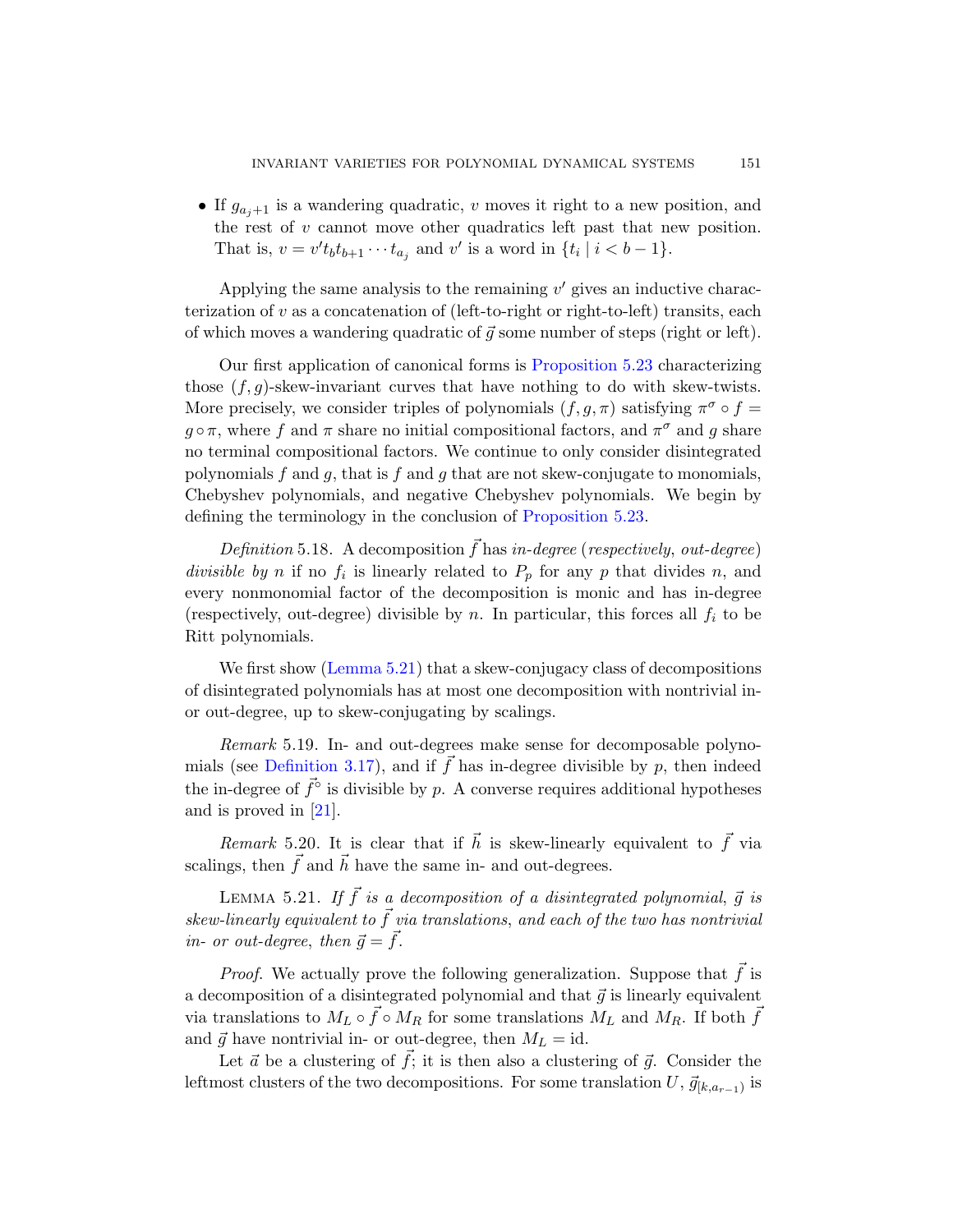linearly equivalent to  $(M_L \circ f_k, f_{k-1}, \ldots, f_{a_{r-1}+2}, f_{a_{r-1}+1} \circ U)$ . If this is a C-free cluster, then by Lemma 4.7,  $M_L = id$ . So suppose that this is a C cluster.

Recall that the only Ritt polynomials linearly related to Chebyshev polynomials are  $C_{p,\lambda}$  and  $C_{p,\lambda}$ , whose in- and out-degrees are 2. Thus, in order for the whole decomposition to have nontrivial in- or out-degree, there must be no quadratic factors, so all factors inside C clusters have odd degree. Furthermore,

$$
\vec{f}_{[k,a_{r-1})}^{\circ} = (\cdot \lambda_f^{-N}) \circ T_f^{-1} \circ C_N \circ T_f \circ (\cdot \lambda_f)
$$

[an](#page-41-2)d

$$
\vec{g}_{[k,a_{r-1})}^{\circ} = (\cdot \lambda_g^{-N}) \circ T_g^{-1} \circ C_N \circ T_g \circ (\cdot \lambda_g)
$$

for some nonzero scalars  $\lambda_f$  and  $\lambda_g$  and translations  $T_f$  and  $T_g$  by 0 or by  $-2$ . So,

$$
M_L \circ (\cdot \lambda_f^{-N}) \circ T_f^{-1} \circ C_N \circ T_f \circ (\cdot \lambda_f) \circ U = (\cdot \lambda_g^{-N}) \circ T_g^{-1} \circ C_N \circ T_g \circ (\cdot \lambda_g).
$$

Now by Lemma 3.36, each of  $T_g\circ(\cdot\lambda_g^N)\circ M_L\circ(\cdot\lambda_f^{-N})\circ T_f^{-1}$  and  $T_f\circ(\cdot\lambda_f)\circ$  $U \circ (\cdot \lambda_g)^{-1} \circ T_g^{-1}$  must be scalings by  $\pm 1$ . So  $\lambda_f = \pm \lambda_g$ , and  $T_g \circ \tilde{M}_L \circ T_f^{-1} =$  $T_f \circ \tilde{U} \circ T_g^{-1} = \text{id}$  where  $\tilde{U} = U^{\pm 1}$  and  $\tilde{M}_L = M_L^{\pm 1}$ . Thus,  $\tilde{M}_L = T_g^{-1} \circ T_f$  and  $\tilde{U} = T_f^{-1} \circ T_g = (\tilde{M}_L)^{-1}$ . Therefore,  $U = id$  if and only if  $M_L = id$ .

Since  $\vec{f}$  is a decomposition of a disintegrated polynomial, and each  $f_i$  is a Ritt polynomial, it cannot consist of a single C cluster. So, consider now the second leftmost cluster  $\vec{f}_{[a_{r-1},a_{r-2})}$ . If it is a C-free cluster, U must be identity as before. If it also a C cluster, a straightforward computation, which we leave to the reader, shows that either U is identity, or the concatenation  $\vec{f}_{[k,a_{r-2})}$  is itself a cluster, contradicting the fact that  $\vec{a}$  is a clustering.

PROPOSITION 5.22. Suppose that  $\vec{f}$  is a decomposition of a disintegrated polynomial,  $\vec{g}$  is skew-linearly equivalent to  $\vec{f}$ , and each has nontrivial in[or out-d](#page-70-1)egree. Then there is some  $\lambda$  such that  $g_i = \lambda^{m_i} * f_i$ , where  $m_i :=$  $deg(\vec{f}_{(i,1)}^{\circ})$ . In particular, their in- and out-degrees are the same.

<span id="page-71-0"></span>Proof. As usual, we can deal with scalings and translations separately. Separating scalings from translations in the linear factors witnessing skewlinear equivalence, we find an intermediate decomposition  $\vec{h}$  that is skewlinearly equivalent to  $\vec{f}$  via scalings, and skew-linearly equivalent to  $\vec{g}$  via translations. By Remark 5.20,  $\vec{h}$  has the same in- and out-degrees as  $\vec{f}$ . By Lemma 5.21,  $h = \vec{g}$ .  $\vec{h} = \vec{g}$ .

The last proposition essentially says that for decompositions of disintegrated polynomials, in- and out-degrees are invariant under skew-linear equivalence.

PROPOSITION 5.23. If two disintegrated polynomials f and g satisfy  $q \circ$  $\pi = \pi^{\sigma} \circ f$ , and f and  $\pi$  share no initial compositional factors, and  $\pi^{\sigma}$  and g share no terminal compositional factors, then there are linear L and M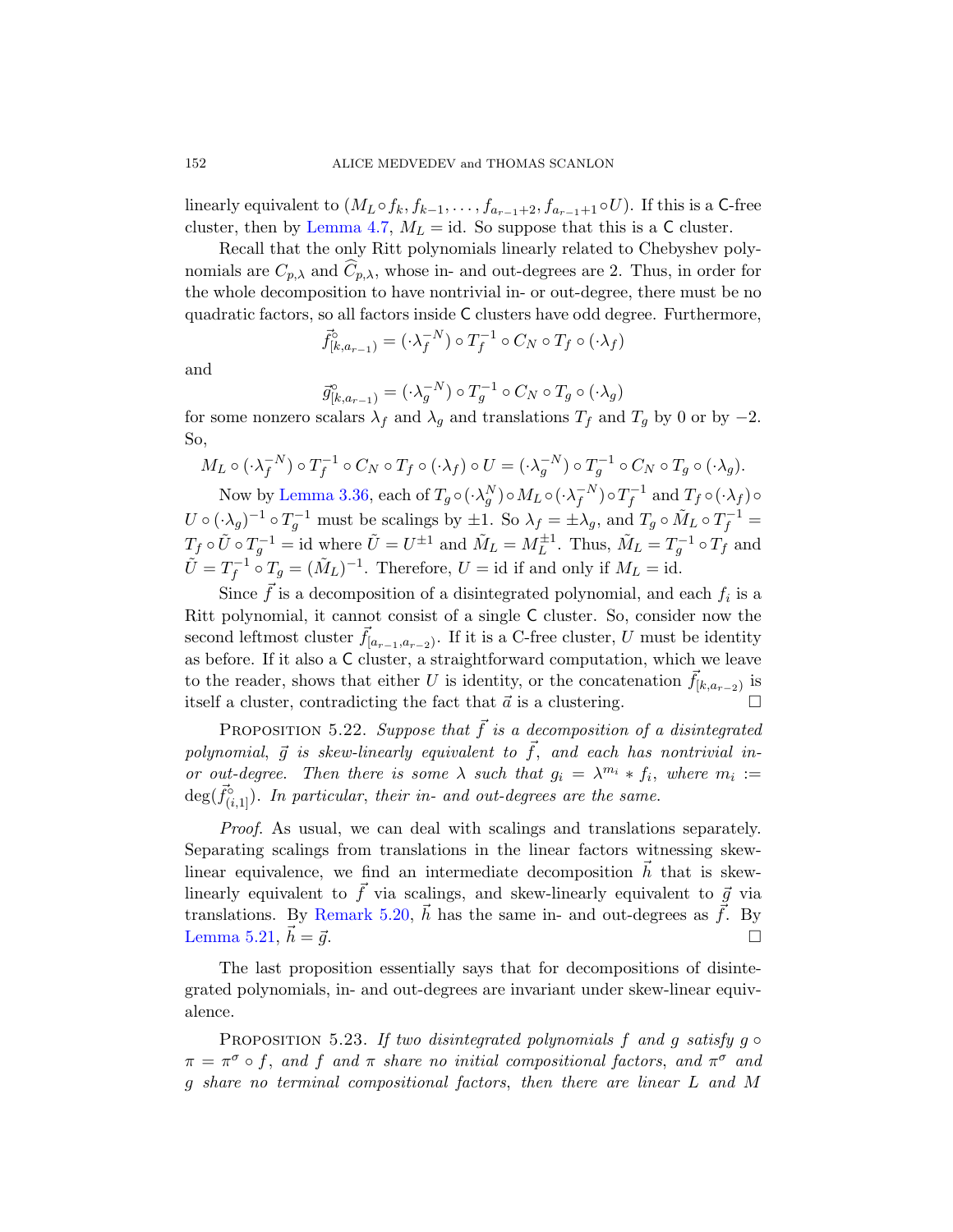such that  $M \circ \pi \circ L$  is a monomial whose degree divides the in-degree of some decomposition of  $(M^{\sigma})^{-1} \circ g \circ M$  and the out-degree of some decomposition of  $L^{\sigma} \circ f \circ L^{-1}.$ 

The following slight weakening of this proposition, which does not refer to decompositions, is an immediate consequence of Lemma 2.8 of [21], and the full version follows from other results in that paper.

COROLLARY 5.24. If two nonlinear polynomials f and g satisfy  $g \circ \pi =$  $\pi^{\sigma} \circ f$ , and f and  $\pi$  share no initial compositional factors, and  $\pi^{\sigma}$  and g share no terminal compositional factors, then [there are](#page-71-0) linear L and M such that either  $L^{\sigma} \circ f \circ L^{-1}$  and  $(M^{\sigma})^{-1} \circ g \circ M$  are both monomials, Chebyshev polynomials, or negative Chebyshev polynomials (and then we say nothing about  $\pi$ ); or  $M \circ \pi \circ L(x) = x^n$  is a monomial,  $L^{\sigma} \circ f \circ L^{-1}(x) = x^k \cdot u(x^n)$ , and  $(M^{\sigma})^{-1} \circ g \circ M(x) = x^{k} \cdot u(x)^{n}$  $(M^{\sigma})^{-1} \circ g \circ M(x) = x^{k} \cdot u(x)^{n}$  $(M^{\sigma})^{-1} \circ g \circ M(x) = x^{k} \cdot u(x)^{n}$  for some polynomial u.

<span id="page-72-0"></span>Our slightly stronger statement is the one we use to characterize skewinvariant curves. The rest of this section constitutes the proof of Proposition 5.23. The next proposition translates it into the language of decompositions and canonical forms.

PROPOSITION 5.25 (Translating Proposition 5.23). Suppose that polynomials f, g, and  $\pi$  satisfy  $g \circ \pi = \pi^{\sigma} \circ f$ , and suppose that f and  $\pi$  share no initial compositional factors, and  $\pi^{\sigma}$  and g share no terminal compositional factors. Let m be the number of factors in (any) decomposition of  $\pi$ , and let l be the number of factors in (any) decomposition of  $f$  (or  $g$ ). Then there are decompositions  $\vec{\pi}$  of  $\pi$ ,  $\vec{f}$  is f,  $\vec{g}$  of g, and  $\vec{\rho}$  of  $\pi^{\sigma}$  (which  $\vec{\rho}$  need not be  $(\vec{\pi})^{\sigma}$ ) such that

$$
(t_{[\ell,1]}\cdots t_{[\ell+m-2,m-1]}t_{[l+m-1,m]})\star\vec{g}\vec{\pi}=\vec{\rho}\vec{f}.
$$

*Proof.* Let  $(\pi_m, \ldots, \pi_1)$  be a decomposition of  $\pi$  and  $(g_1, \ldots, g_1)$  be a decomposition of g. Let  $w = vw_1w_2$  be the word in the second canonical form that yields a decomposition of f followed by a decomposition of  $\pi^{\sigma}$ . Since we were free to choose the decompositions of  $\pi$  and g, we may assume, losing this freedom, that  $w_i$  are empty. So we get decompositions as above and

$$
v = t_{[a_k, b_k]} t_{[a_{k-1}, b_{k-1}]} \cdots t_{[a_1, b_1]}
$$

with  $a_i \ge b_i - 1$  for all  $i$  ( $a_i = b_i - 1$  means that the word  $(t_{a_i}, \dots, t_{b_i})$  is empty);  $b_i = \text{length}(\vec{\pi}) + 1 - i$ , and  $a_k < \cdots < a_2 < a_1$ ; and

$$
v \star \vec{g}\vec{\pi} = \vec{\rho}\vec{f}.
$$

Now it follows immediately that  $k = \text{length}(\vec{\pi})$ , for otherwise  $t_1$  does not occur in v, so the rightmost factor  $\pi_1$  in  $\vec{g}\vec{\pi}$  is untouched by the action of v, so it is a shared initial factor of  $\pi$  and  $f$ , contradicting a hypothesis of the proposition.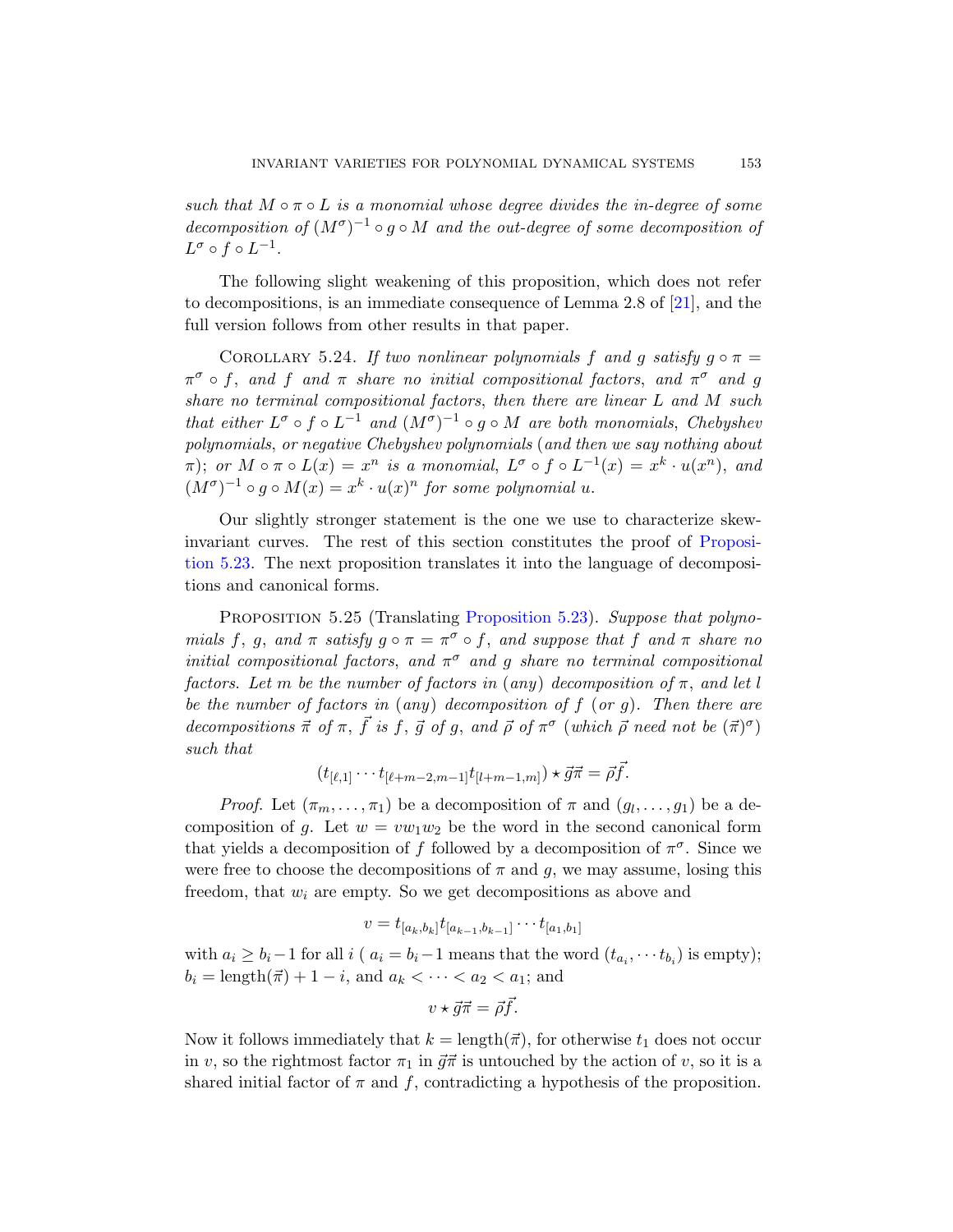For exactly the same reasons, unless  $a_i = \text{length}(\vec{q}) + \text{length}(\vec{\pi}) - i$  for all i,  $\rho$  and g will share a termin[al factor, which is](#page-72-0) also not supposed to happen. So  $v = t_{[\ell,t_1]} \cdots t_{[\ell+m-2,m-1]} t_{[\ell+m-1,m]}$  as wanted.

We have  $v := v_1 v_2 \cdots v_m$  where  $v_i := t_{[\ell+1-i,i]},$  and we have  $v \star \vec{g} \vec{\pi}$  defined. The next le[mma shows that](#page-61-0)  $\vec{g} \vec{\pi}$  is a cluster or one of  $\pi$  and g has degree 2. The following two lemmas handle these two cases.

Lemma 5.26. Suppose that the conclusion of Proposition 5.25 holds, but  $\vec{g}\vec{\pi}$  is not a cluster. Th[en one of](#page-72-0)  $\pi$  and g is quadratic.

*Proof.* Suppose that  $\vec{q}\vec{\pi}$  is not a cluster, and fix a clustering  $\vec{a}$  of it.

If the leftmost cluster  $(g_k, \ldots, g_e)$  of  $\vec{a}$  does not contain all of  $\vec{g}$ , then  $(g_k, \ldots, g_1, \pi_m)$  is not a cluster, so Proposition 4.40 applied to  $v_m \star \vec{g}\vec{\pi} =$ :  $(\pi'_m, \vec{g}', \pi_{m-1}, \pi_{m-2}, \ldots, \pi_1)$  makes  $\pi_m$  quadratic and leaves one-way left-toright gate between  $g'_e$  and  $g'_{e-1}$ . This prevents  $\pi_{m-1}$  from crossing into the leftmost cluster, contradicting the conclusion of Proposition 5.25, so there must be no  $\pi_{m-1}$ , so the whole of  $\pi = \pi_m$  is quadratic.

Symmetrically, if the rightmost cluster of  $\vec{a}$  does not contain all of  $\pi$ , then g must be quadratic.

So suppose that the two clusters of  $\vec{a}$  are exactly  $\vec{q}$  and  $\vec{\pi}$ . Since  $(q_1, \pi_m)$ [is swappable,](#page-71-0) one of them must be a wandering quadratic of this clustering. If  $g_1$  is the wandering quadratic, then  $\pi_m$  cannot move further left, so there must be no more left for it to go, i.e.,  $g = g_1$  is quadratic. If  $\pi_m$  is the wandering quadratic, th[en it leaves a one](#page-61-0)-way left-to-right gate between the two clusters, so  $\pi_{m-1}$  cannot enter the left cluster, so there must be no  $\pi_{m-1}$ , so the whole of  $\pi = \pi_m$  is quadratic.

LEMMA 5.27. Proposition 5.23 holds when one of  $\pi$  and g has degree 2.

*Proof.* If  $\pi$  is quadratic, then skew-conjugate f and g to make  $\pi = P_2$ . Let  $\vec{a}$  be [a clustering of](#page-71-0)  $\vec{g}$ . Applying Proposition 4.40 to  $v_m \star (\vec{g}P_2)$  shows that there must be a right-to-left gate between any two clusters of  $\vec{a}$ . In order for  $\pi = P_2$  to enter,  $\vec{a}$  must also have a right-to-left gate at 0. At the far left end,  $\vec{a}$  must also have a right-to-left gate at k, since after all the Ritt swaps are performed, the now leftmost quadratic factor must exit as  $\pi^{\sigma} = P_2$  with no additional linear factors. It is now routine to verify that having all these gates is sufficient for the conclusion of Proposition 5.23.

If g is quadratic, the in/out degrees of the factors of  $\pi$  that are not type C are irreversably changed by the traversing quadratic factor, so C-free clusters in  $\pi$  must be purely monomial. Similarly, if  $\pi$  is not a single cluster, then the gates in  $\pi$  (before the quadratic gets across to become f) and in  $\pi^{\sigma}$  (after the quadratic has gotten across) do not match up. Thus we can skew-conjugate f and g to make  $\pi$  a monomial or a Chebyshev polynomial. It is now routine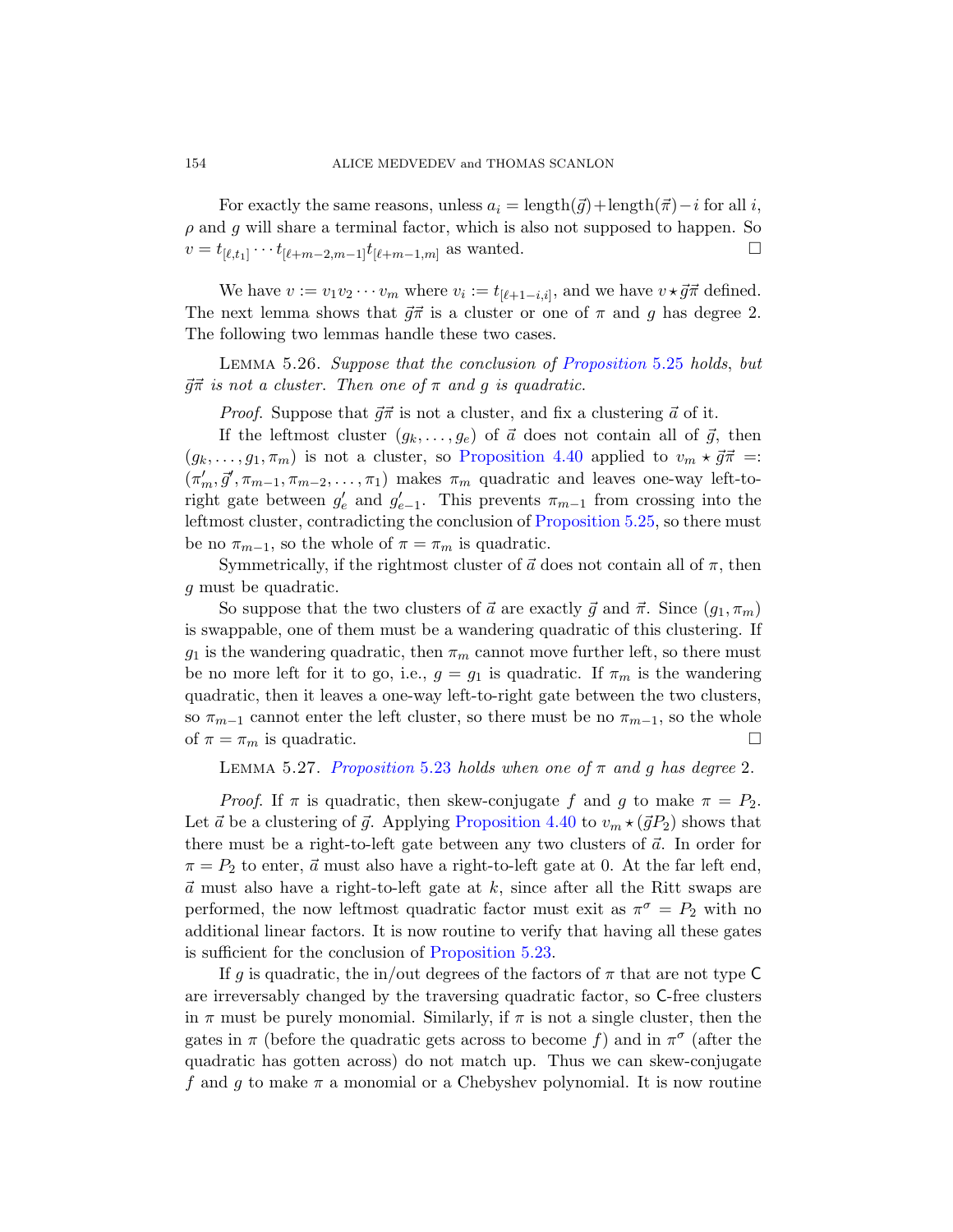to verify that this forces  $f$  and  $g$  to be monomials or Chebyshev polynomials, contradicting disintegratedness.

LEMMA 5.28. Proposition 5.23 holds when  $\vec{g}$  $\vec{\pi}$  is a cluster.

*Proof.* We may and do assume that neither g nor  $\pi$  are quadratic, since Lemma 5.27 takes care of those cases. The statement of Proposition 5.23 is invariant under skew-conjugating f and g (and changing  $\pi$  accordingly), so we may do so during the proof without loss of generality.

*First reductions.* Since  $\vec{q}\vec{\pi}$  is a single cluster, there are linear A and B and Ritt polynomials  $\tilde{g}_i$  and  $\tilde{\pi}_i$  such that  $\vec{g}\vec{\pi}$  is linearly equivalent to (A  $\circ$  $\tilde{g}_{\ell}, \tilde{g}_{\ell-1}, \ldots, \tilde{g}_1, \tilde{\pi}_m, \ldots, \tilde{\pi}_2, \tilde{\pi}_1 \circ B$ . Skew-conjugating f by B, we may assume that  $B = id$ .

Now there is a linear C such that  $(C^{-1} \circ \tilde{\pi}_m, \ldots, \tilde{\pi}_2, \tilde{\pi}_1)$  is linearly equivalent to  $\vec{\pi}$  and  $(A \circ \tilde{g}_{\ell}, \tilde{g}_{\ell-1}, \ldots, \tilde{g}_1 \circ C)$  is linearly equivalent to  $\vec{g}$ . Skewconjugating g by C, that is replacing  $\pi$  by  $C \circ \pi$  and replacing g by  $C^{\sigma} \circ g \circ C^{-1}$ , and replacing A by  $C^{\sigma} \circ A$ , we may assume that  $C = id$ .

Thus, replacing  $\vec{\pi}$  and  $\vec{g}$  by linearly equivalent decompositions, we may assume that all  $\pi_i$  are Ritt polynomials  $\tilde{\pi}$ , that  $g_i$  for  $i \neq \ell$  are Ritt polynomials  $\tilde{g}_i$ , and that  $g_\ell = A \circ \tilde{g}_\ell$  $g_\ell = A \circ \tilde{g}_\ell$  $g_\ell = A \circ \tilde{g}_\ell$  for the linear A and Ritt polynomial  $\tilde{g}_\ell$ .

Case 1. If this is a C cluster, then all  $\tilde{g}_i$  and  $\pi_i$  are Chebyshev polynomials, so  $\pi = \pi^{\sigma}$  is a Chebyshev polynomial and  $g = A \circ C_{\deg(g)}$ . Now  $v \star \vec{g} \vec{\pi} = (A \circ \pi_m, \pi_{m-1}, \ldots, \pi_1, g_1, \ldots, g_2, g_1)$  is linearly equivalent to  $\vec{\rho} \vec{f}$  for some decompositions  $\tilde{f}$  of f and some decomposition  $\rho$  of the Chebyshev polynomial  $\pi^{\sigma}$  of degree greater than 2. In particular, there is a linear D such that  $A \circ C_{\deg(\pi)} \circ D = C_{\deg(\pi)}$ [, so b](#page-21-0)y Lemma 3.36,  $A = (\cdot \pm 1)$ , contradicting the hypothesis that  $g$  is disintegrated.

Case 2. If  $\vec{g}\vec{\pi}$  is a C-free cluster, at least one of g and  $\pi$  must be linearly related to a monomial.

Suppose towards contradiction that  $\pi$  is not monomial, so at least one factor  $\pi_i$  is not monomial, nor type C. In  $v \star \vec{g} \vec{\pi} = \vec{\rho} \vec{f}$ , each such factor  $\pi_i(x) =$  $x^{k_i} \cdot u(x^{\ell_i})^{n_i}$  becomes, in the sense of Remark 2.46,  $\tilde{\rho}_i$  with new in-degree  $\ell_i \cdot \deg(f)$  and new out-degree  $\frac{n_i}{\deg(f)}$ . For some linear D, the decomposition  $\bar{\rho}$ of  $\pi^{\sigma}$  is linearly equivalent to  $(\tilde{\rho}_m,\ldots,\tilde{\rho}_2,\tilde{\rho}_1 \circ D)$ . (Recall that the action  $\star$  is only defined up to linear equivalence.) Since  $\sigma(\vec{\pi})$  is another decompositions of  $\pi^{\sigma}$ , it must be possible to obtain  $\sigma(\vec{\pi})$  from  $(\tilde{\rho}_m, \ldots, \tilde{\rho}_2, \tilde{\rho}_1 \circ D)$  by a sequence of Ritt swaps. Recall that in order for  $v \star \vec{g} \vec{\pi}$  to be defined, the degrees of the monomial factors of  $\pi$  must be relatively prime to  $\deg(f)$ , so Ritt swaps within  $\vec{\rho}$  cannot undo the changes to in- and out-degrees. None of  $\rho_i$  are type C, and all have nontrivial in-degree, so inserting linear factors also cannot undo those changes. This is a contradiction.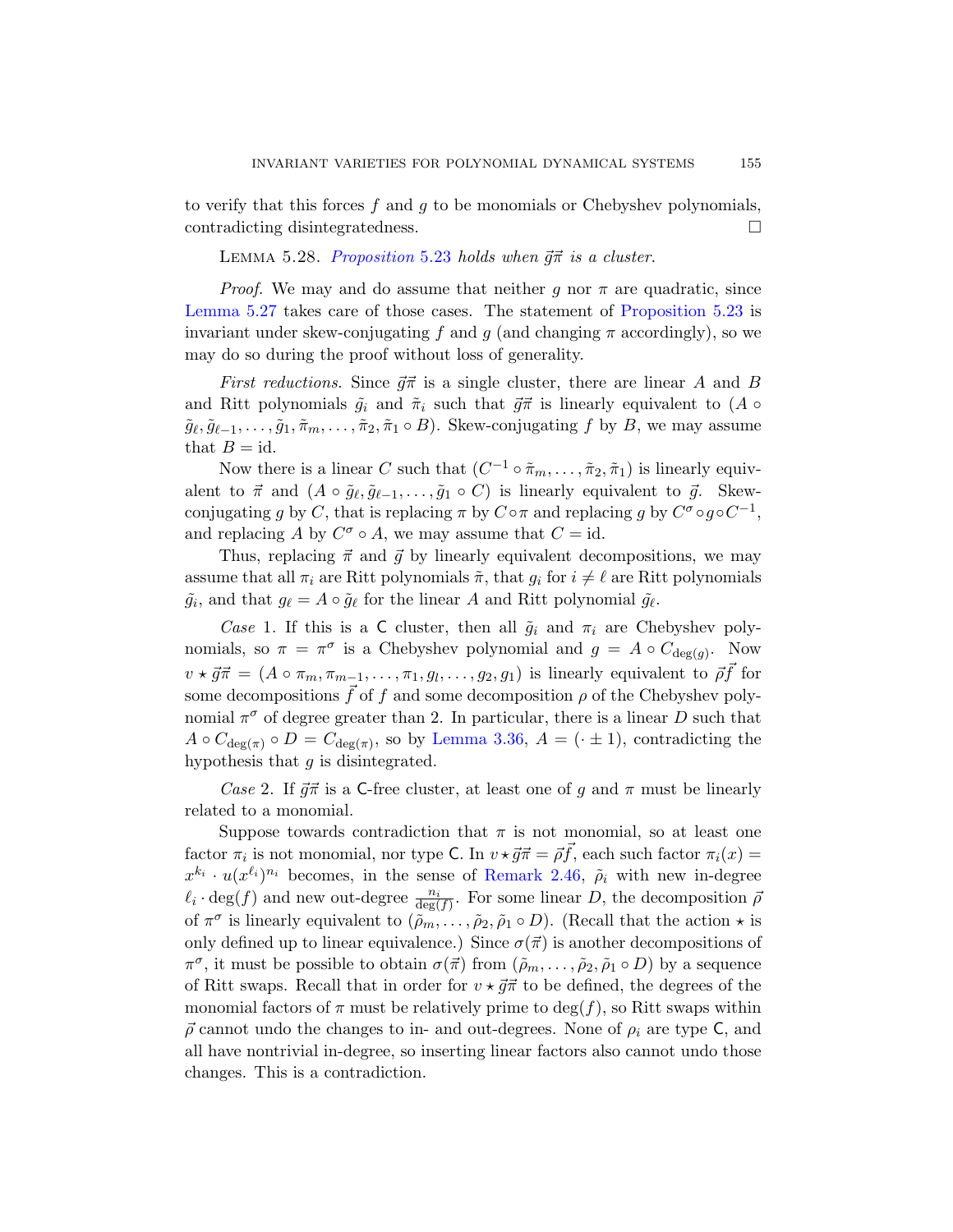Thus, all  $\pi_i$  and the whole  $\pi$  are monomials, so

 $v \star \vec{g} \vec{\pi} = (A \circ \pi_m, \pi_{m-1}, \ldots, \pi_1, f_1, \ldots, f_2, f_1).$ 

<span id="page-75-1"></span>Thus, the[re is a linear](#page-71-0) D such that  $A \circ P_{\deg(\pi)} \circ D = P_{\deg(\pi)}$ , so A must be a scaling. As we are working over a difference-closed field, we can get rid of A by skew-conjugating g [by an appropriate](#page-71-0) scaling. All Ritt swaps within a cluster can be witnessed by identity linear factors, so  $f_i$  have the requisite inand out-degrees.

<span id="page-75-2"></span>Having finished the proof of [Proposition](#page-71-0) 5.23, we note two consequences of it.

<span id="page-75-0"></span>COROLLARY 5.29. If f, g, and  $\pi$  are as in Proposition 5.23, then there are indecomposable  $\pi_i$  for  $i \leq m$ , and polynomials  $f = f_0, f_1, \ldots, f_m = g$  such that  $\vec{\pi}^{\circ} = \pi$ , and for each i,  $f_{i-1}, \pi_i$ , and  $f_i$  are also as in Proposition 5.23.

COROLLARY 5.30. If f, g, and  $\pi$  are as in Proposition 5.23, then the degree of  $\pi$  [is bounded by th](#page-71-0)e degree of any indecomposable factor of f, so a fortiori bounded by the degree of  $f$ .

## 6. Classification of skew-invariant curves from clusterings

In this last technical Section 6, we bring together clusterings, the action by the skew-twist monoid  $ST_k$  on skew-linear-equivalence classes of decompositions, and the characterization in Proposition 5.23 of indecomposable curves that do not come from skew-twists in order to finally state and prove our classification of irreducible plane curves that are  $(f, g)$ -skew-invariant for a given pair  $(f, g)$  of disintegrated polynomials.

In order to des[cribe how corr](#page-75-1)espondences not coming from skew-twists int[eract with skew-t](#page-71-0)wists, we bring them into our monoid-action formalism via new monoid generators. To characterize correspondences coming from skew-twists, we describe the interaction between clusterings and skew-twists. Finally, we put it all together to write out the final characterization, and we then state a few special cases and mo[re readable weake](#page-71-0)nings.

6.1. Augmented skew-twist monoid. By Corollary 5.29, skew-invariant correspondences arising from Proposition 5.23 (rather than from skew-twists) can also be broken down into indecomposable factors that are graphs of monomials of prime degree p. For each prime p, the graph  $P_p$  and its converse relation will be encoded by the new generators  $\delta_p$  and  $\varepsilon_p$ , respectively. Most of the time, the action of these new generators will be undefined, since Proposition 5.23 forces the decomposition to have a nontrivial in- or out-degree, which is rare. Proposition 5.22 essentially shows that the action is well defined on skew-linear equivalence classes.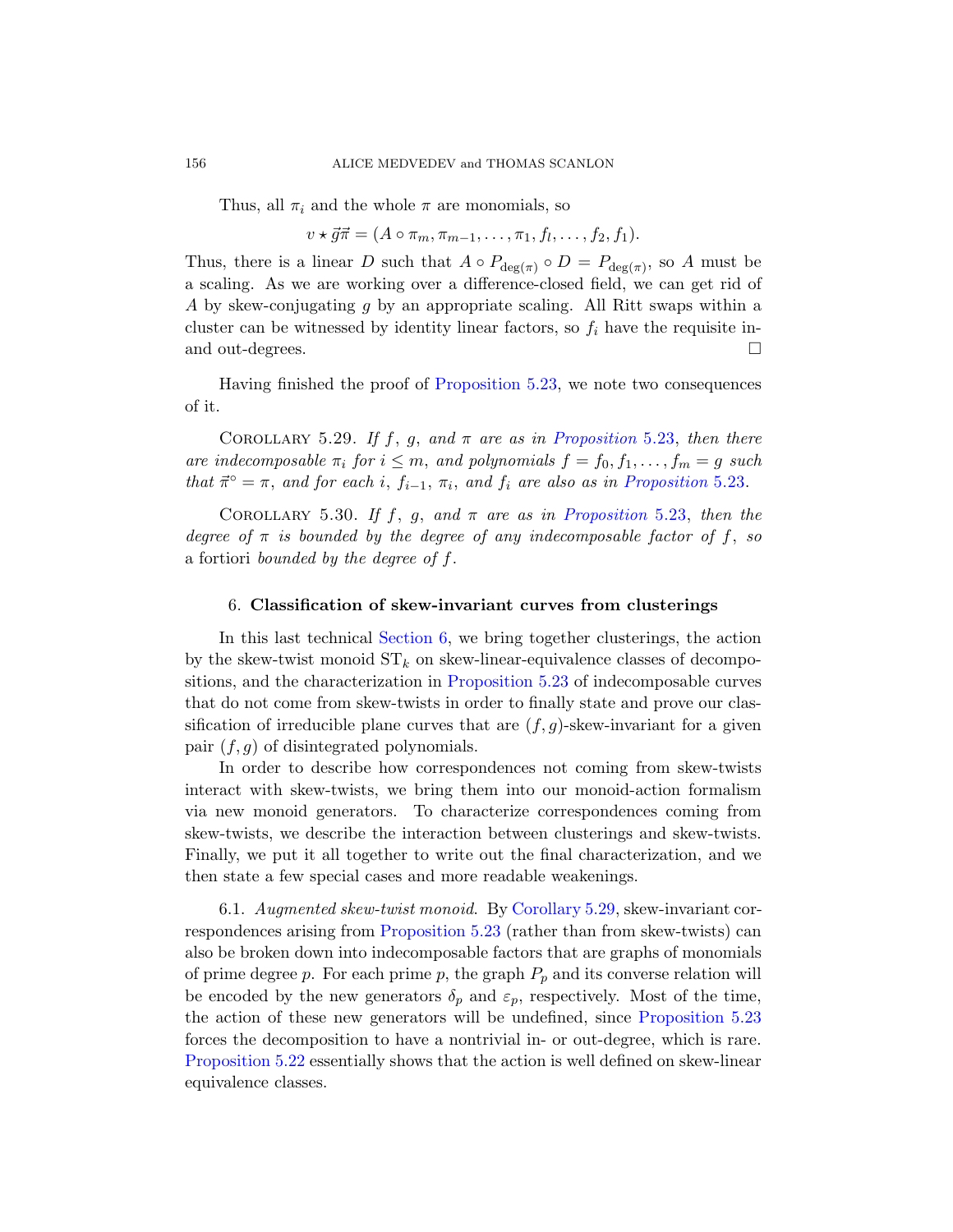We now do for correspondences coming from Proposition 5.23 what we did for skew-twists in Section 2.5: we define a new monoid with more generators, its action on decompositions, witnessing sequences, encoded correspondences, its action on skew-linear equivalence classes of decompositions, and a notion of equivalence for words in the new monoid. As for skew-twists, we then show that the correspondence encoded is essentially well-defined, and prove enough equivalences for words to get enough control on degrees to characterize invariant curves.

Definition 6.1. The free monoid generated by the generators of  $ST_k$  together with countably many new symbols  $\varepsilon_p$  and  $\delta_p$  as p ranges through the primes is denoted by  $ST_k^+$ .

<span id="page-76-0"></span>If  $\vec{f}$  has nontrivial in-degree divisible by p, then  $\varepsilon_p \star \vec{f} := \vec{g}$  where  $g_i := f_i$ whenever  $f_i$  is a monomial, and for all other i there are monic nonconstant polynomials  $u_i$  and integers  $k_i \geq 1$  such that  $f_i(x) = x^{k_i} \cdot u_i(x^{p\ell_i})^{n_i}$  and  $g_i := x^{k_i} \cdot u_i(x^{\ell_i})^{pn_i}.$ 

To undo what  $\varepsilon_p$  does, we define  $\delta_p \star \vec{g} := \vec{f}$  as above when  $\vec{g}$  has nontrivial out-degree [divisible by](#page-71-1)  $p$ .

LEMMA 6.2. Suppose that  $\vec{f}$  and  $\vec{h}$  are skew-linearly equivalent decompositions of disintegrated polynomials, both have nontrivial in-degree divisible by p, and  $\vec{g} = \varepsilon_p \star \vec{f}$  and  $\vec{\tilde{g}} = \varepsilon \star \vec{h}$ . Then there is some  $\lambda$  such that  $h_i = \lambda^{m_i} * f_i$ , where  $m_i := \deg(\vec{f}_{(i,1]}^{\circ})$ , and  $\tilde{g}_i = \mu^{m_i} * g_i$  for  $\mu = \lambda^p$ . The corresponding result holds for  $\delta$  in place of  $\varepsilon$ .

Proof. The first conclusion is Proposition 5.22, and the second follows immediately.  $\Box$ 

D[efinition](#page-24-0) 6.3. Suppose that  $\vec{f}$  is a decomposition of a polynomial f and  $w := w_n \cdots w_2 w_1 \in \mathrm{ST}_k^+$ , where each  $w_j$  is a single generator: a Ritt swap  $t_i$ , a single skew-twist  $\phi$  or  $\beta$ , or one of the new generators  $\varepsilon_{p_j}$  or  $\delta_{p_j}$  for some prime  $p_i$ .

A sequence of decompositions  $\vec{f} = \vec{f}^0, \vec{f}^1, \dots, \vec{f}^n$  is a witnessing sequence for  $w \star \vec{f}$  if for each j,

- if  $w_j$  is  $t_i$ ,  $\phi$ , or  $\beta$ , see Definition 2.56;
- if  $w_j = \varepsilon_p$ , then  $\vec{f}^j$  is skew-linearly equivalent to some  $\vec{h}$  that has nontrivial in-degree divisible by  $p_j$ , and  $\vec{f}^{j+1} = \varepsilon_p \star \vec{h}$ ;
- if  $w_j = \delta_p$ , switch the roles of  $\vec{f}^j$  and  $\vec{f}^{j+1}$  above.

If such a sequence exists, we write  $w \star [[\vec{f}]]=[[\vec{f}^n]]$ ; otherwise,  $w \star [[\vec{f}]]=\infty$ .

The correspondence  $A$  encoded by this witnessing sequence is again the composite of curves  $\mathcal{B}_j$ ; for  $1 \leq j \leq n$ ,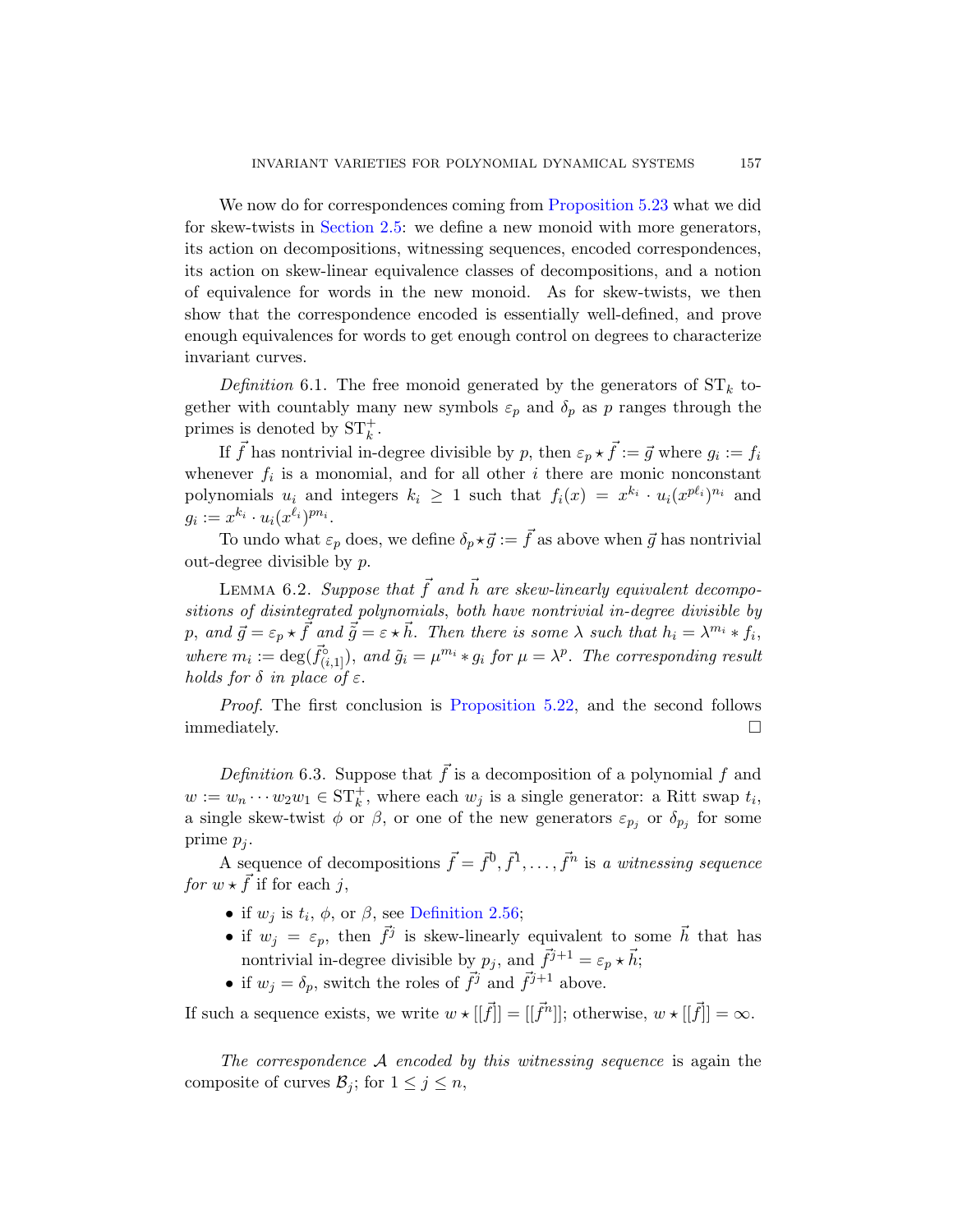### 158 ALICE MEDVEDEV and THOMAS SCANLON

- if  $w_j$  is  $t_i$ ,  $\phi$ , or  $\beta$ , the curve  $\mathcal{B}_j$  is exactly as in Definition 2.56;
- if  $w_j = \varepsilon_p$ ,  $C_j$  is the graph of  $P_p \circ T_j$ , where  $T_j$  is the outside linear factor witnessing that  $\varepsilon_p \star [[\vec{f}^j]]$  is defined;
- if  $w_j = \delta_p$ , then  $C_j$  is the converse of this graph.

[We a](#page-76-0)lso say that A is a correspondence encoded by  $w \star \vec{f}$ .

[Remark](#page-25-0) 6.4. Not[e that](#page-25-0) it may well be that  $\varepsilon \star [[\vec{f}]]$  is defined but  $\varepsilon \star \vec{f}$  is not. By Le[mma 6.2, the](#page-25-1) witnessing sequence is well defined up to skew-linear equivalence, so  $w\star[[\vec f]]$  is well defined and gives an action of  $\mathrm{ST}^+_k$  on skew-linear equivalence classes of decompositions.

Further, by Lemma 6.2 and the [fact that](#page-27-0)  $\lambda * P_p = P_p$ , the curve encoded by  $\varepsilon \star |[\vec{f}] = |[\vec{g}]|$  does not depend on the choice of the witnessing  $\vec{h}$ , up to a terminal linear factor exactly as Lemma 2.61. The same holds for  $\delta$ , so Lemma 2.61 holds for words in  $ST_k^+$ , along with Remark 2.57, which says that concatenation of words corresponds to composition of encoded correspondences.

We define equivalence for words in  $ST_k^+$  exactly as in Definition 2.65 for words in  $ST_k$ .

<span id="page-77-0"></span>Definition 6.5. Fix  $v, w \in ST_k^+$  and a decomposition  $\vec{f} = (f_k, \ldots, f_1)$ . We say that v and w are equivalent with respect to  $\vec{f}$  and write  $v \approx_{\vec{f}} w$  if  $v \star [[\vec{f}]]=w \star [[\vec{f}]]$  and there are witnessing sequences  $(\vec{g}^j)$  and  $(\vec{h}^j)$  for  $v \star \vec{f}$ and  $w \star \vec{f}$ , respectively, so that the final  $\vec{g}^n$  and  $\vec{h}^n$  are decompositions of the same polynomial g, and  $(\mathcal{A}_v)_{inv} = (\mathcal{A}_w)_{inv}$  for the curves  $\mathcal{A}_v$  and  $\mathcal{A}_w$  encoded by v (respectively, w) via  $(\vec{g}^j)$  (respectively,  $(\vec{h}^j)$ ).

<span id="page-77-1"></span>When  $v \approx_{\vec{f}} w$  for all  $\vec{f}$ , we write  $v \approx w$  and say that the two words are equivalent.

Remark 6.6. It is clear that this equivalence again respects concatenation: if  $u \approx u'$  and  $v \approx v'$ , then  $uv \approx u'v'$ .

Lemma 6.7.

- For any of the old generators  $x = t_i, \phi, \psi$  and any prime p,  $\varepsilon_p x \approx x \varepsilon_p$  and  $\delta_p x \approx x \delta_p$ .
- For any  $p \neq q$  and any  $x, y \in \{\varepsilon, \delta\}, x_p y_q \approx y_q x_p$ .
- $\varepsilon_p \delta_p \approx \text{id}$ .

Proof. It is clear that single skew-twists do not change the in- and outdegrees of a decomposition. To see that Ritt swaps also do not change them, recall that a decomposition with nontrivial in- or out-degree divisible by  $p$ cannot have the monomial  $P_p$  among its factors; when  $p = 2$ , this precludes wandering quadratics and makes clusterings completely rigid. This also takes care of the second part. The last part is obvious.  $\Box$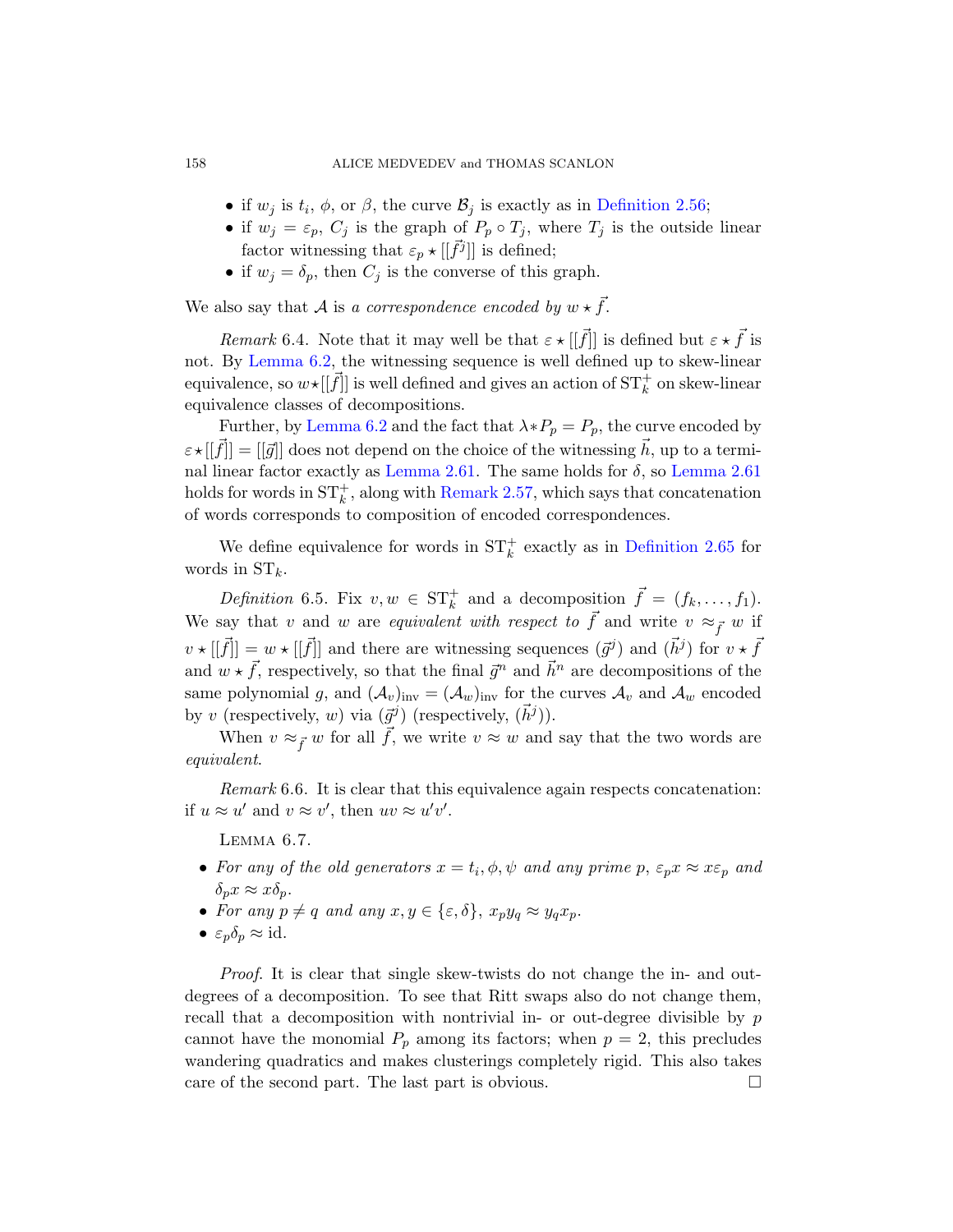Remark 6.8. The  $(f, g)$ -(skew-)invariant curve encoded by  $\delta_p \varepsilon_p \star f = g$ , define[d by](#page-71-0)  $x^p = y^p$ , is the union of p lines whose slopes are  $p^{\text{th}}$  roots of unity. Because  $P_p$  is not a compositional factor of f, components other than the diagonal may be skew-periodic, unlike in the case of skew-twists, so it is not true that  $\delta_p \varepsilon_p \approx$  id. However, composing the curve defined by  $x^p = y^p$  with the one defined by  $y^p = z^p$  does not give anything new, so  $\delta_p \varepsilon_p \delta_p \varepsilon_p \approx \delta_p \varepsilon_p$ .

The next corollary together with Corollary 5.30 bounds the degrees of the correspondence coming from Theorem 5.23.

COROLLARY 6.9. For any word w consisting entirely of  $\varepsilon_p$  and  $\delta_p$  for various p, there are words u and v such that  $w \approx uv$ , and u consists entirely of  $\delta_p$  for various p, and v consists entirely of  $\varepsilon_p$  for various p. Thus, the degrees of the two monomials encoded by u and v are bounded by  $\deg(f)$ .

6.2. Clusterings and skew-twists. The interaction between clusterings and skew-twists is the key to finishing the characterization of curves encoded by words in  $ST_k$ . Recall (Remark 2.71) that in the context of skew-twists one should imagine the factors of a decomposition standing in a circle, rather than in a line, with only a faint marker between the "first" and "last" factors to remind one to act by  $\sigma$  or  $\sigma^{-1}$  on factors passing the marker. In this vein, recall that the skew-twist monoid  $ST_k$  acts on skew-linear equivalence classes of decompositions, that is on decompositions up to linear equivalence and skewconjugacy.

When a preclustering is skew-twisted, one of the clusters might end up cut in two by that faint marker, some of its factors on one end of the decomposition and some on the others. The following definition addresses this issue.

Definition 6.10. A sequence  $k \ge a_r > \cdots > a_1 > 0$  with  $r \ge 2$  is a skewpreclustering of a decomposition  $\vec{f}$  if  $f_{[a_i, a_{i-1})}$  is a cluster for each  $r \geq i > 1$ , and  $(f_{a_1}^{\sigma}, f_{a_{i-1}}^{\sigma}, \ldots, f_1^{\sigma}, f_k, \ldots, f_{a_r+1})$  is also a cluster. When  $a_r = k$ , that last cluster is simply  $(f_{a_1}^{\sigma}, \ldots, f_1^{\sigma})$ . For example, if  $\vec{f}$  is itself a cluster, then the sequence  $(k)$  is a skew-preclustering of  $\vec{f}$ .

A skew-preclustering is a *skew-clustering* if  $r = 1$ ; or if  $r \geq 2$  and no cluster, including

$$
(f_{a_1}^{\sigma}, f_{a_1-1}^{\sigma}, \ldots, f_1^{\sigma}, f_k, \ldots, f_{a_r+1}),
$$

consists of two wandering quadratics, and the concatenation of two adjacent clusters is never a cluster, including the concatenations

 $(f_{a_2}^{\sigma}, f_{a_2-1}^{\sigma}, \ldots, f_1^{\sigma}, f_k, \ldots, f_{a_r+1})$  and  $(f_{a_1}^{\sigma}, f_{a_i-1}^{\sigma}, \ldots, f_1^{\sigma}, f_k, \ldots, f_{a_{r-1}+1})$ that wrap around the end of the polynomial.

The next lemma collects a number of immediate observations that connect skew-clusterings to clusterings and uses the new freedom of skew-conjugacy to improve cleanups.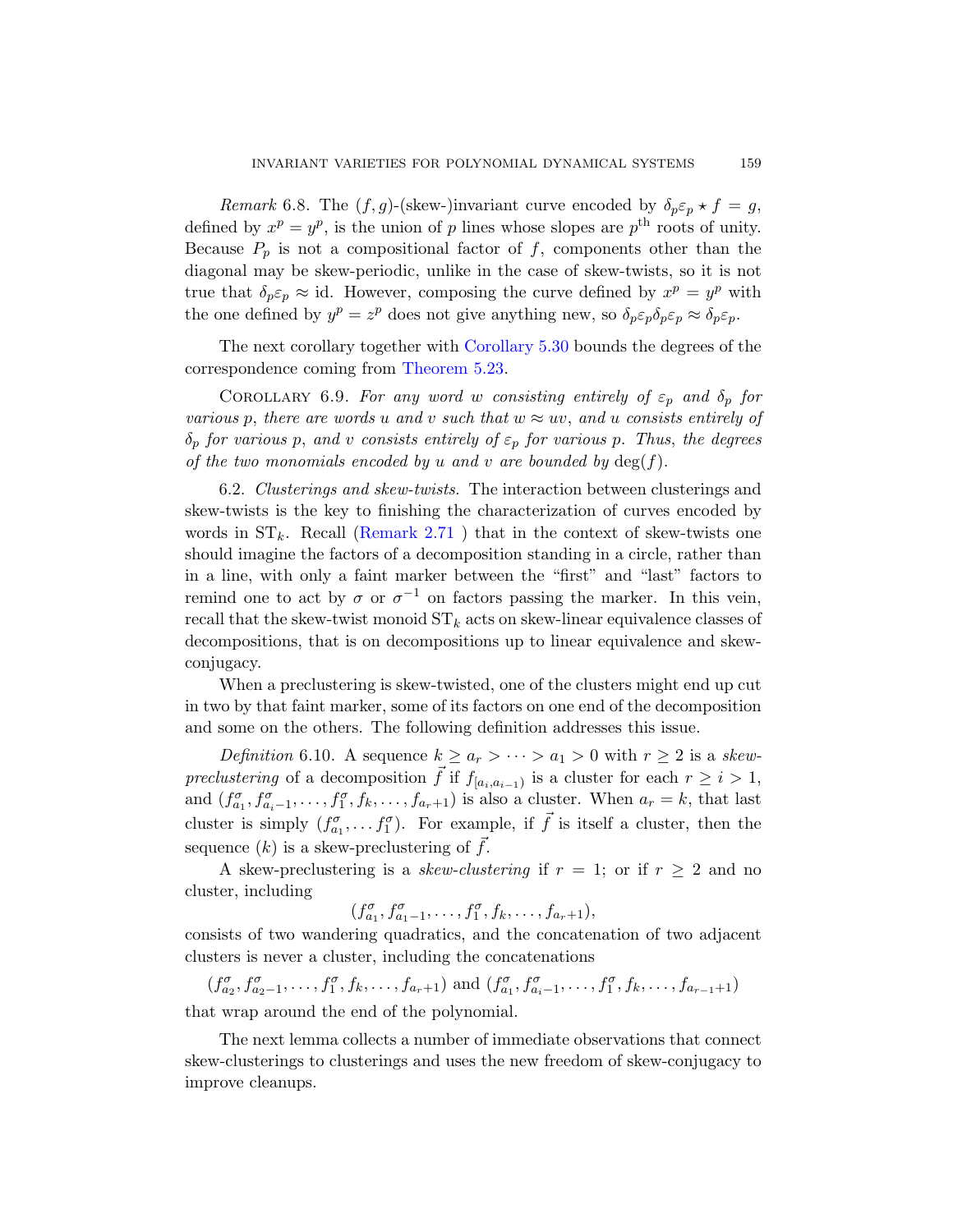Lemma 6.11.

- (1) Suppose that  $\vec{a}$  is a skew-clustering of a decomposition  $\vec{f}$ . Then there is a skew-clustering  $\vec{b}$  of the decomposition  $\beta^m \star \vec{f}$  such that i is a cluster boundary of  $\vec{a}$  if and only if  $(i + m) \mod k$ , that is, the remainder of  $(i + m)$  upon division by k, is a cluster boundary of b. Similarly, there is a skew-clustering  $\vec{c}$  of the decomposition  $\phi^m \star \vec{f}$  such that i is a cluster boundary of  $\vec{a}$  if and only if  $(i-m) \mod k$  is a cluster boundary of  $\vec{c}$ . The same is true for skew-preclusterings.
- (2) If  $\vec{a}$  is a skew-clustering of a decomposition  $\vec{f}$  and  $a_r = k$ , then  $(a_r, \ldots, a_1, 0)$ is a clustering of  $\vec{f}$ . In this case, we call  $(a_r, \ldots, a_1)$  a robust skew-clustering of  $\vec{f}$  and  $(a_r, \ldots, a_1, 0)$  a robust clustering of  $\vec{f}$ .
- (3) For any preclustering  $(a_r, \ldots, a_1, a_0)$  of any decomposition,  $(a_r, \ldots, a_1)$  is a skew-preclustering of the same decomposition.
- (4) Any skew-preclustering can be refined to a skew-clustering; in particular, every decomposition with no unswappable factors admits a skew-clustering.
- (5) Every decomposition with no unswappable factors has a plain skew-twist that has a robust clustering.
- (6) Every robust clustering admits (up to skew-conjugacy!) a cleanup with  $L_k$  $=$  id.
- (7) If  $(\vec{L}, \vec{h})$  is a cleanup of a robust clustering  $\vec{a}$  of  $\vec{f}$  with  $L_k = id$ , then the clustering of  $\phi^{a_i} \star \vec{f}$  obtained in part (1) is also robust, and reindexing  $L_i$ and  $h_i$  and applying  $\sigma$  as necessary produces a cleanup of it.

Remark 6.12. [The no](#page-57-0)tion of robust clustering is necessary in that parts (2) and (7) become much more complicated without this extra hypothesis, because a plain skew-twist might break a C cluster into two pieces, and things become complicated if one of the pieces does not contain an odd-degree factor, and particularly complicated if that piece has degree two.

Proof. For part (4), induct on the number of clusters exactly as in the proof of the existence of clusterings, Lemma 4.30.

Only part (6) merits detailed explanation. Take some cleanup  $(\hat{L}, \hat{h})$  of a robust skew-clustering. Skew-conjugating, we may absorb the translation part of  $L_k$  into  $L_0$  and assume without loss of generality that  $L_k$  is a scaling.

If there is a C cluster, skew-conjugate to move scaling  $L_k$  into  $L_0$  and then move it left as in the proof of the existence of cleanups until it sits to the right of a C cluster, where it may stay without violating the definition of "cleanup."

If there are no C clusters, skew-conjugating by  $\cdot \frac{1}{\lambda}$  $\frac{1}{\lambda}$  and moving the new scaling left as in the proof of the existence of cleanups replaces  $L_k$  by  $L_k \circ$  $\left(\cdot \frac{\lambda^{\sigma}}{\lambda \operatorname{deg}(t)}\right)$  $\frac{\lambda^{\circ}}{\lambda^{\deg(f)}}$ ). Here again, because we are working over a difference closed field, there is no problem to find  $\lambda$  such that  $L_k \circ (\frac{\sigma(\lambda)}{\lambda \deg(f)}$  $\frac{\sigma(\lambda)}{\lambda^{\deg(f)}}$  = id. If one is interested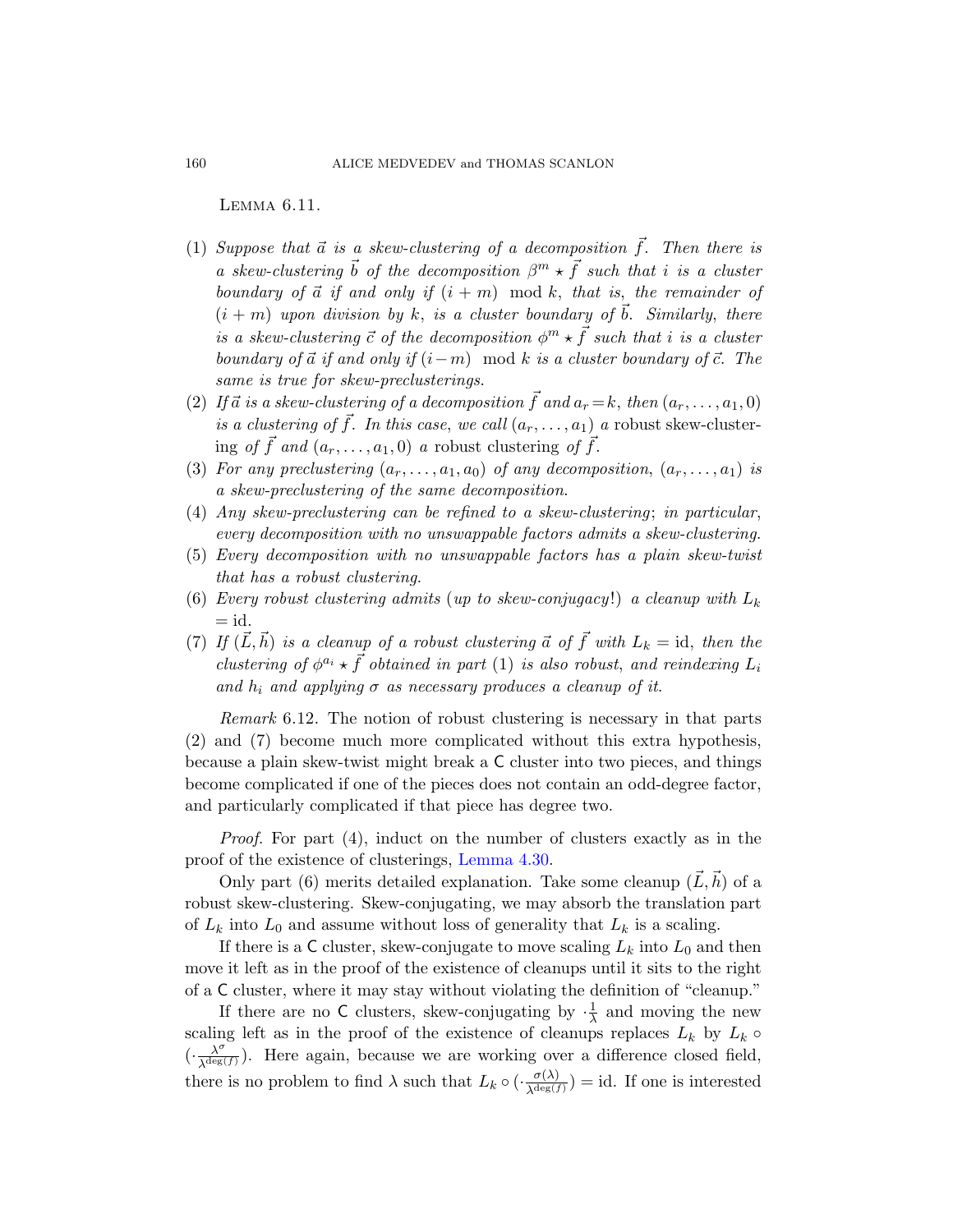only in the case of an algebraic dynamical system, then it suffices to find a  $(\deg(f) - 1)$ <sup>st</sup> root of the leading coefficient of f inside the fixed field of  $\sigma$ .  $\Box$ 

For a robust skew-clustering and a cleanup with  $L_k = id$ , it is clear what "gate at k" should mean, except maybe when  $\vec{f}$  is itself a cluster. Recall that the factors are now standing in a circle, so a gate at  $k$  and a gate at  $0$  are intuitively the same thing.

Definition 6.13. Let  $\vec{a}$  be a robust skew-clustering of a decomposition  $\vec{f}$ , and let  $(\vec{L}, \vec{h})$  be a cleanup of it with  $L_k = id$ .

If  $\vec{a}$  has more than one cluster, then  $f$  with  $\vec{a}$  has a (left-to-right or *right-to-left*) gate at k if and only if the clustering and cleanup of  $\phi^{a_i} \star \vec{f}$  =  $(f_{a_1}^{\sigma}, f_{a_1-1}^{\sigma}, \ldots, f_1^{\sigma}, f_k, f_{k-1}, \ldots, f_{a_1+1})$  obtained in (7) above has a gate in that direction between  $f_1^{\sigma}$  and  $f_k$ .

If  $\vec{a} = (k)$  has exactly one cluster, then  $\vec{f}$  has a (left-to-right or right-toleft) gate at k if and only if the preclustering  $(2k, k, 0)$  of  $\vec{f}^{\sigma} \vec{f}$  has a gate in that direction at k.

Recall that two adjacent clusters with a two-way gate between them can [b](#page-51-0)e fused into a single cluster; this has the following convenient consequence.

LEMMA 6.14. Suppose that  $\vec{f}$  is a decomposition of a disintegrated polynomial f and that a skew-clustering  $(a_r, \ldots, a_1)$  of  $\vec{f}$  has a two-way gate at some j. Then  $\vec{f}$  is a single C-free cluster with at least one nonmonomial factor and admits a cleanup with no linear factors.

Proof. Lemma 4.16 forbids two-way gates between distinct clusters of a clustering, so  $j = r$  and  $a_r = k$ . If  $\overrightarrow{f}$  has more than one cluster, this makes  $(f_{a_1}^{\sigma}, f_{a_{i-1}}^{\sigma}, \ldots, f_1^{\sigma}, f_k, \ldots, f_{a_{r-1}+1})$  into a cluster, contradicting the definition of skew-clustering. If  $\vec{f}$  is a single cluster, then the two-way gate at k means that (up to skew-conjugacy)  $\vec{f}$  admits a cleanup with  $L_k = id$  and  $L_0 = (\cdot \pm 1)$ . Since f is disintegrated,  $\vec{f}$  cannot consist of a single C cluster or a single C-free [clust](#page-60-0)er with only monomial factors.

The next remark gathers the results we have proved about the interaction of (skew-)clusterings, Ritt swaps, and skew-twists.

Remark 6.15. Since robust skew-clusterings correspond precisely to robust clusterings, different robust clusterings of skew-linearly equivalent decompositions obey Proposition 4.36: they have the same number of clusters, the same cluster boundaries with gates (possibly in different directions), and cluster boundaries may only differ by one, and then only by one wandering quadratic. (This is the case when the gate changes direction.) It is clear that the two robust skew-clusterings have the same gates at  $k$ .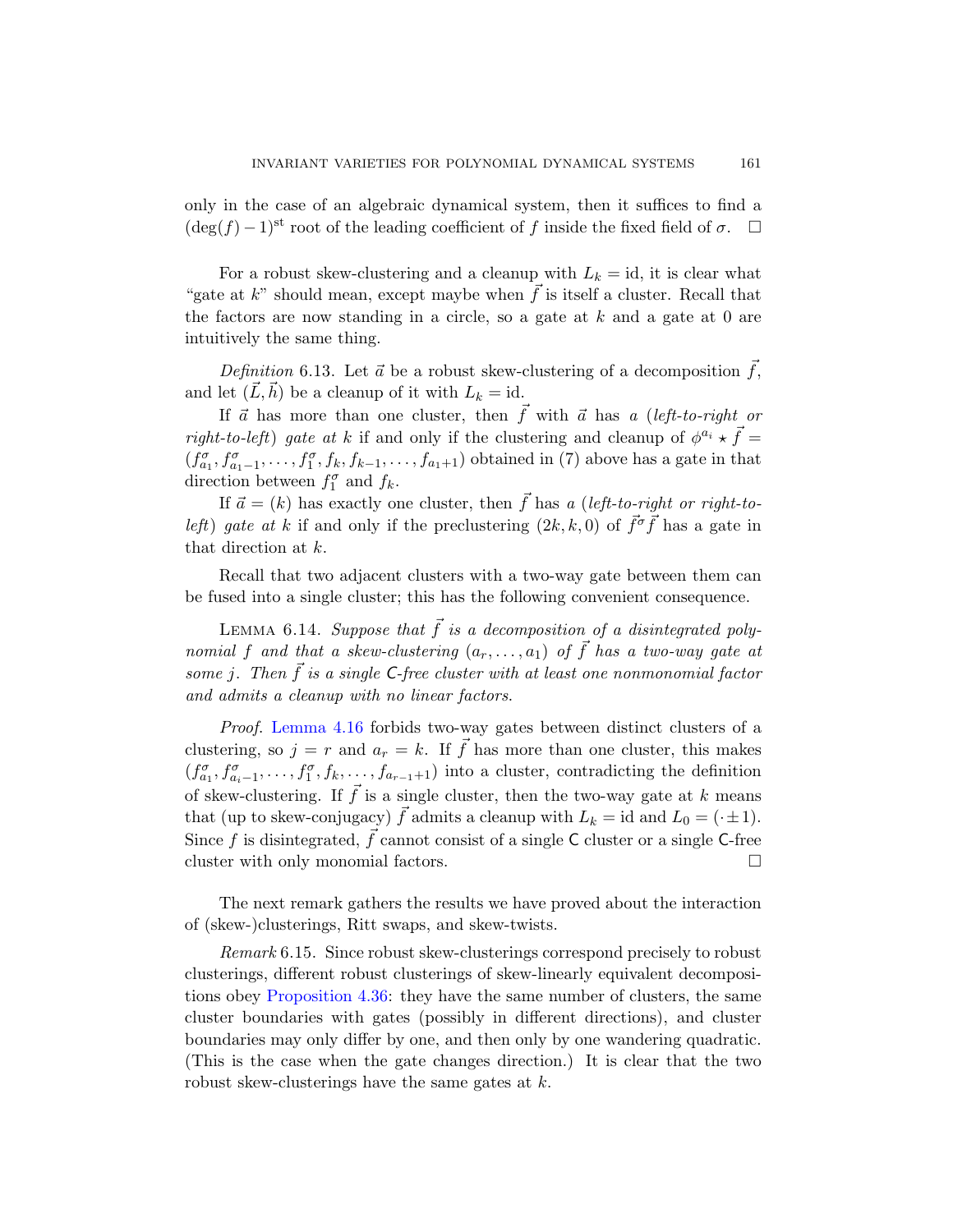[Ske](#page-51-1)w-t[wists](#page-57-1) act on skew-clusterings (and their gates) via the first part of Lemma 6.11: given a skew-clustering  $\vec{a}$  of  $\vec{f}$ , the corresponding skew-clustering  $\vec{b}$  of  $\phi^i \star \vec{f}$  has cluster boundaries at  $(a_j - i) \mod k$ , and similarly for  $\beta_i$ . This b is robust if and only if  $i = a_j$  for some j. It is clear that f has a gate at [the](#page-59-0) cluster boundary at  $a_j$  if and only if  $\phi^i \star \vec{f}$  has a gate at the corresponding cluster boundary at  $(a_i - i) \mod k$ .

As noted in Lemmas 4.17 and 4.31, a Ritt swap inside a cluster (that is,  $t_i$  for some  $i \neq a_j$  for all j) does not affect the clustering or its gates. By skew-twisting until the boundary is inside, it is clear that the new notion of gates at k for a skew-clustering is also unaffected.

Recall (Lemma 4.34) that a Ritt swap across clusters (that is,  $t_{a_j}$  for some  $j$ [\) alw](#page-81-0)ays involv[es a wanderi](#page-81-1)ng quadratic that leaves one cluster and enters the other, changing the direction of the gate at the boundary.

<span id="page-81-0"></span>It should now be clear that the number of clusters in a robust skewclustering, and the presence of a gate between particular clusters, are invariant under skew-linear equivalence, Ritt swaps, and plain skew-twists by whole clusters, though the indexing of the clusters changes in this last case.

The conclusion of Lemma 6.16 is used in Lemma 6.17 to bound the number of consecutive  $\psi$ 's or  $\gamma$ 's in a word from the border guard monoid (see Definition 2.69) acting on  $\vec{g}$ .

LEMMA 6.16. Every decomposition  $\vec{f}$  of a disintegrated polynomial has a plain skew-twist  $\vec{g} := \phi^i \star \vec{f}$  that has a robust clustering  $\vec{a}$  with one of the following properties:

- (1)  $\vec{a}$  has no gates at k;
- $(2)$   $\vec{a}$  has a one-way gate at k;
- (3)  $\vec{g}$  is a single C-free cluster,  $\vec{a}$  has a two-way gate at k, and  $g_k$  is not a monomial.

<span id="page-81-1"></span>*Proof.* We know that  $\bar{f}$  has a skew-cl[ustering](#page-81-0) b. If some  $b_j$  satisfies one of the first two items in the conclusion, let  $i := b_i$ . Otherwise, Lemma 6.14 says that any plain skew-twist of  $f$  is a single cluster and one of the factors  $f_i$  is not a monomial. In any case, the plain skew-twist  $\phi^i \star \vec{f}$  or  $\beta^{k-i} \star \vec{f}$  with the corresponding skew-clustering works.

LEMMA 6.17. If  $\vec{g}$  and  $\vec{a}$  satisfy one of the three conclusions of Lemma 6.16, and if  $w \in BG_k$  such that  $w \star \vec{g} =: \vec{h}$  is defined, then  $\vec{h}$  satisfies the same conclusion. If, furthermore, w contains no instances of  $\beta$  (respectively,  $\gamma$ ), then the number of instances of  $\gamma$  (respectively,  $\beta$ ) in w is bounded by 0 in the first case of Lemma 6.16, by 1 in the second case, and by the degree of  $g_k$  in the last case.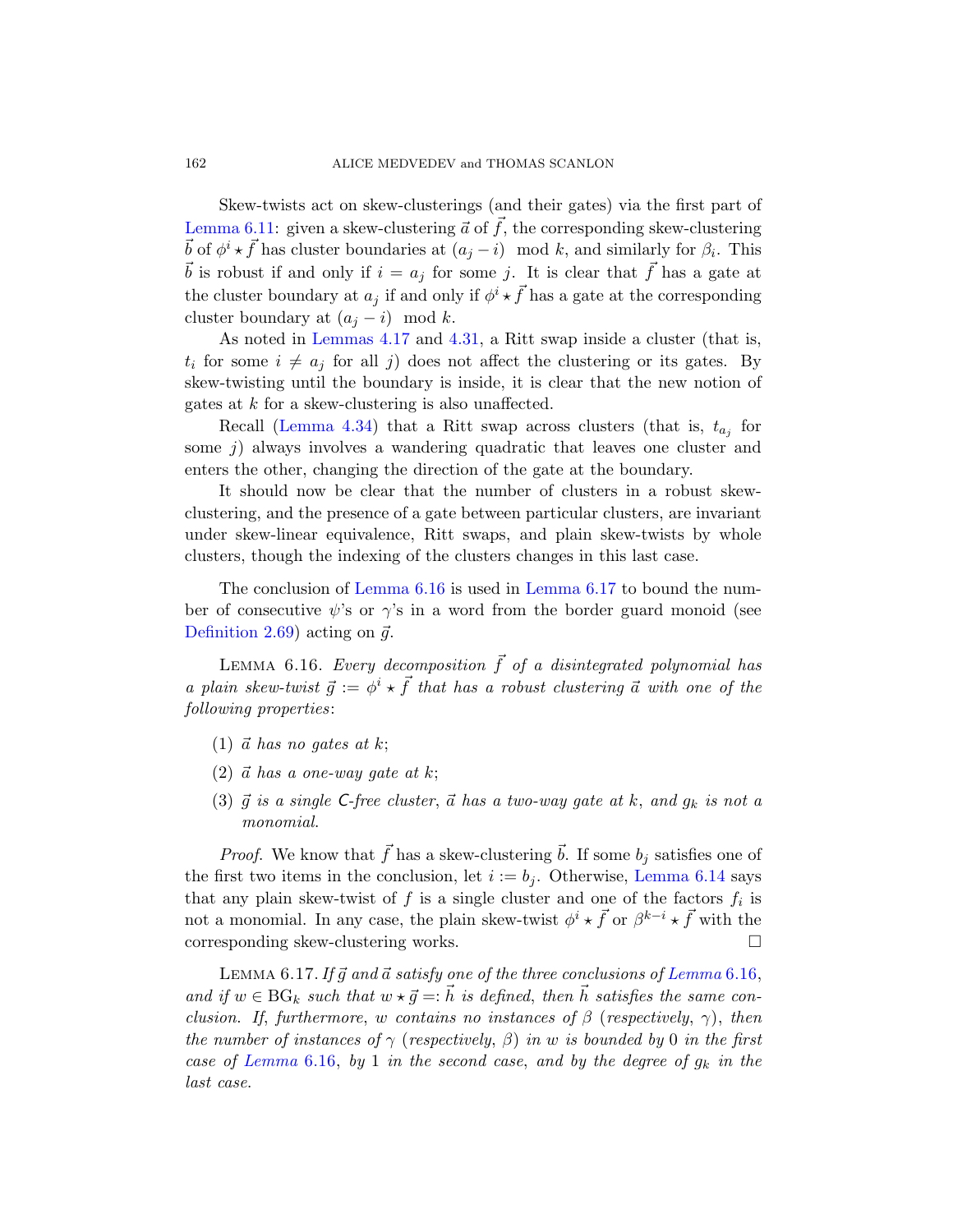These bounds are useful because in any word in the border guard monoid, the  $\psi$ 's can be separated from the  $\beta$ 's in the following sense.

LEMMA 6.18. For any word  $w \in BG_k$ , there are  $w_i \in BG_k$  such that  $w \approx w_2w_1$  and  $\gamma$  does not appear in  $w_1$  and  $\psi$  does not appear in  $w_2$ .

*Proof.* Given  $w \in BG_k$ , we find an equivalent word w' that has no substrings of the form  $\psi u \gamma$  for some  $u \in RM_{k-1}$ . Clearly, w' is the desired word. To construct  $w'$ , we prove a

CLAIM. For any  $u \in RM_{k-1}$ , there are words  $v', v'' \in RM_{k-1}$  such that  $\psi u \gamma \approx v'$  or  $\psi u \gamma \approx v'' \gamma t_{k-2} \psi v'.$ 

Then replacing a substring  $\psi u \gamma$  by one of these does not increase the nu[mber of insta](#page-27-1)nces of  $\psi$  and  $\gamma$  in a word and straightens out one  $\psi$ ,  $\gamma$  pair in the wrong order. Th[us, after finite](#page-27-1)ly many such operations we obtain the desired  $w'$ .

*Proof of claim.* Without loss of generality, we may assume that  $u \in$ RM<sub>k−1</sub> is in first canonical form; i.e., either  $u = v$  or  $u = t_b t_{b-1} \cdots t_1 v$ , where  $t_1$  does not appear in  $v \in RM_{k-1}$ . Now  $v\gamma \approx \gamma v'$  for some word  $v' \in \text{RM}_{k-1}$  by part (4) of Lemma 2.66. In the first case that  $u = v$ , this makes  $\psi u \gamma \approx v'$ . For the second case, by part (4) of Lemma 2.66,  $\psi t_b \dots t_2 \approx v'' \psi$ where  $v'' := t_{b-1} \dots t_1$ . Thus,  $\psi u \gamma \approx v'' \psi t_1 \gamma v'$ . To see that  $\psi t_1 \gamma \approx \gamma t_{k-2} \beta$ , recall that  $t_{k-1}t_{k-2}t_{k-1} \approx t_{k-2}t_{k-1}t_{k-2}$  and  $\beta t_{k-1}\phi \approx \phi t_1\beta$ , and use part (4) of Lemma 2.66 again.

<span id="page-82-0"></span>6.3. Characterization of skew-invariant curves. Finally, we show that every skew-invariant curve is encoded by some word in the augmented skew-twist monoid  $ST_k^+$ , give a normal form for such words, and thereby obtain a normal form for the skew-invariant curves.

PROPOSITION 6.19. For any disintegrated polynomials f and g and any irreducible  $(f, g)$ -skew-invariant plane curve B, there are a word  $w \in ST_k^+$ , a decomposition  $(f_k, \ldots, f_1)$  of f, and a curve A encoded by  $w \star \vec{f}$  such that  $\mathcal{B} \subset \mathcal{A}.$ 

*Proof.* By Proposition 2.34,  $\mathcal{B} = \rho \circ (\pi^{-1})$  for some polynomials  $\pi$  and  $ρ$ ; here  $π^{-1}$  denotes the converse relation to the graph of π and  $\circ$  is curve composition in the sense of Definition 2.13.

By successively factoring out single skew-twists from both sides of  $\pi$ , it is clearly possible to write  $\pi := \pi_3 \circ \pi_2 \circ \pi_1$  so that  $\pi_1$  is a skew-twist from h to some polynomial  $h_f$ , and  $\pi_3$  is a skew-twist from some polynomial  $f_h$ to f, and the middle diagram  $\pi_2^{\sigma} \circ h_f = f_h \circ \pi_2$  satisfies the hypotheses of Theorem 5.23; that is,  $h_f$  and  $\pi_2$  share no initial compositional factors, and  $f_h$  and  $\pi_2^{\sigma}$  share no terminal compositional factors. In a like manner, we may write  $\rho = \rho_3 \circ \rho_2 \circ \rho_1$ .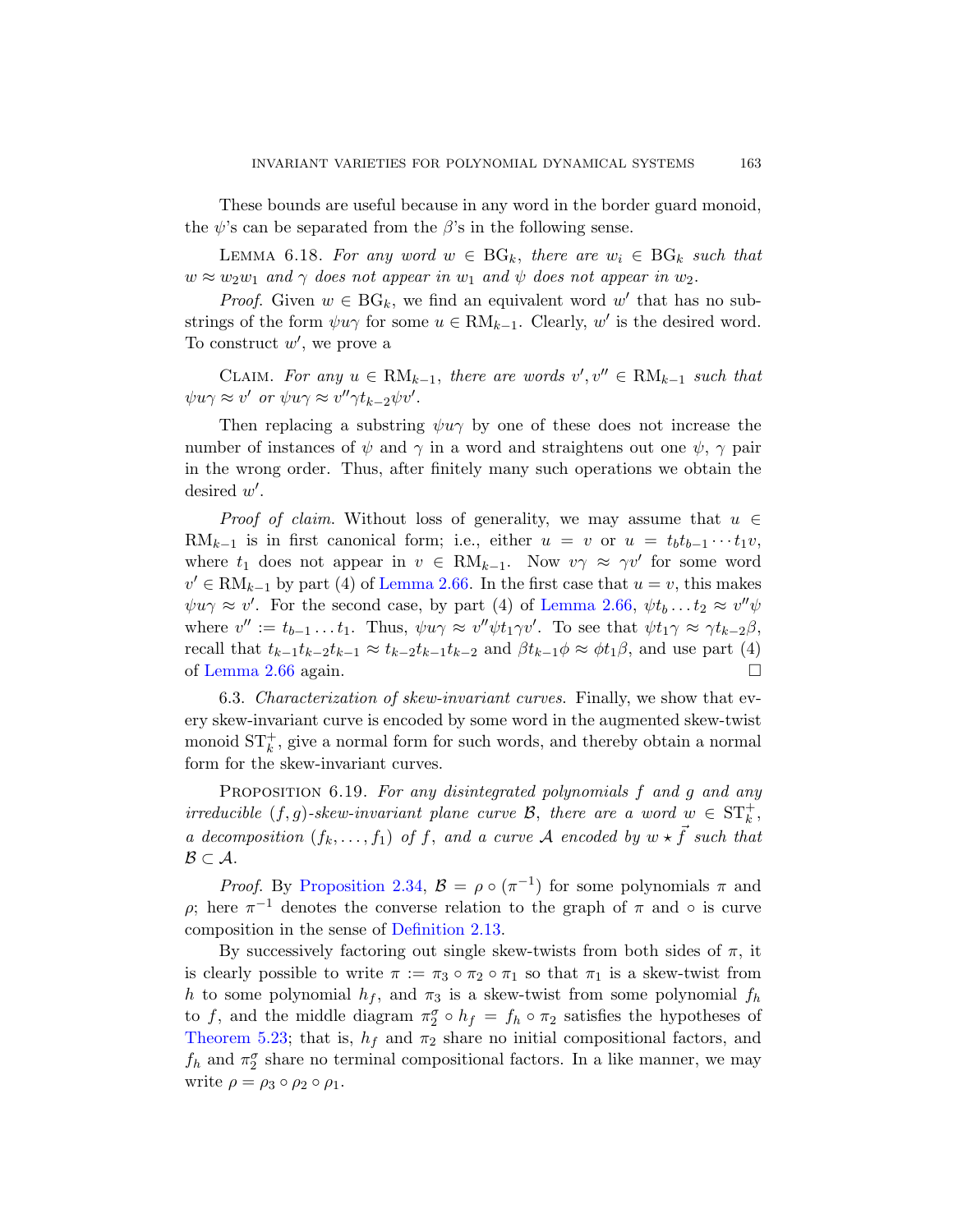Now the graphs of  $\rho_i$  and the converses of graphs of  $\pi_i$  are encoded by [word](#page-81-0)s in  $ST_k^+$ , so the composition  $\mathcal{B} = \rho_3 \circ \rho_2 \circ \rho_1 \circ (\pi_1^{-1}) \circ (\pi_2^{-1}) \circ (\pi_3^{-1})$  is encoded by the concatenat[ion of these w](#page-27-1)ords.

PROPOSITION 6.20. For any word  $w \in ST_k^+$  and any decomposition  $\vec{f}$ , there ar[e integers](#page-77-0)  $M, N \in \mathbb{N}$  with  $M < k$ , [words](#page-29-1)  $w_2, w_1 \in BG_k$  with no instances of  $\gamma$  in  $w_1$  and no instances of  $\psi$  in  $w_2$ , and a word  $\tilde{w}$  consisting only of  $\varepsilon_p$  [and](#page-77-0)  $\delta_p$  for various p such that  $w \approx_{\vec{f}} \phi^N \tilde{w} w_2 w_1 \phi^M$  or  $w \approx_{\vec{f}} \beta^N \tilde{w} w_2 w_1 \phi^M$ .

*[Proof](#page-77-1).* By Lemma 6.16, we find  $M < k$  such that  $\vec{g} := \phi^M \star \vec{f}$  satisfies one of the three possible conclusions of that lemma. By Lemma 2.66,  $w \approx w\beta^M\phi^M$ . By Lemma 6.7, there are  $\hat{w} \in ST_k$  and  $\tilde{w}$  consisting only of  $\varepsilon_p$  and  $\delta_p$  for various p such that  $w\beta^M \approx \tilde{w}\hat{w}$ , and by Remark 6.6,  $w \approx \tilde{w}\hat{w}\phi^M$ . By Proposition 2.70 [an](#page-26-0)d Lemma 6.18, there are N and  $w_i$  as desired such that  $\hat{w} \approx \phi^N w_2 w_1$  or  $\hat{w} \approx \beta^N w_2 w_1$ . Again by Remark 6.6,  $w \approx \tilde{w} \phi^N w_2 w_1 \phi^M$  or  $w \approx \tilde{w} \beta^N w_2 w_1 \phi^M$ .

One last application of Lemma 6.7 finishes the proof.

Definition 6.21. A monomial curve is plane curve  $C \subseteq \mathbb{A}^2$  defined by  $x^n = y^m$  for some  $m, n \in \mathbb{N}$ .

Recall (Remark 2.62) that curves encoded by words in  $ST_k^+$  are only defined up to a linear terminal compositional factor  $L$  that must be added manually.

THEOREM  $6.22$ . For any disintegrated polynomials f and g, any irreducible  $(f, g)$ -skew-invariant plane curve  $\mathcal B$  is an irreducible component of  $\hat g \circ$  $\tilde{g} \circ A \circ \mathcal{D} \circ f$  where

- $\tilde{f}$  is (the graph of) an initial compositional factor of f or linear L;
- $\bullet$  D is a monomial curve encoded by a word in the border quard monoid whose degrees are bounded by Lemma  $6.17$ , and in any case by the degree of f;
- A is a monomial curve encoded by a word in  $\varepsilon_p$  and  $\delta_p$  whose degrees are bounded the product of in- and out-degrees of a compositional factor of  $f$ , and in any case by the degree of  $f$ ;
- <span id="page-83-0"></span>•  $\hat{g}$  and  $\tilde{g}$  are one of the following for some  $N \in \mathbb{N}$ :
	- $\tilde{g}$  is the converse of the graph of an initial compositional factor of  $g^{\sigma^N}$ or linear, and  $\hat{g}$  is the converse of the graph of  $g^{\lozenge N}$ ;
	- $\tilde{g}$  is [the graph of an in](#page-71-0)itial compositional factor of  $g^{\sigma^{-N}}$  or linear, and  $\hat{g}$  is the graph of  $(g^{(\sigma^{-N})})^{\lozenge N}$ .

*Remark* 6.23. If some factor of  $\vec{f}$  is unswappable, or if some robust clustering of  $\vec{f}$  has no gate at some cluster boundary, then  $\mathcal D$  and  $\mathcal A$  above must be diagonals. Then one of  $\hat{g} \circ \tilde{g}$  and  $\hat{f}$  cancels with part of the other, and the whole  $(f, g)$ -skew-invariant plane curve  $\mathcal B$  is the graph of something like  $\hat g \circ \tilde g$ . More generally, by Remark  $5.19$  amd Proposition  $5.23$ ,  $\mathcal{A}$  is the diagonal unless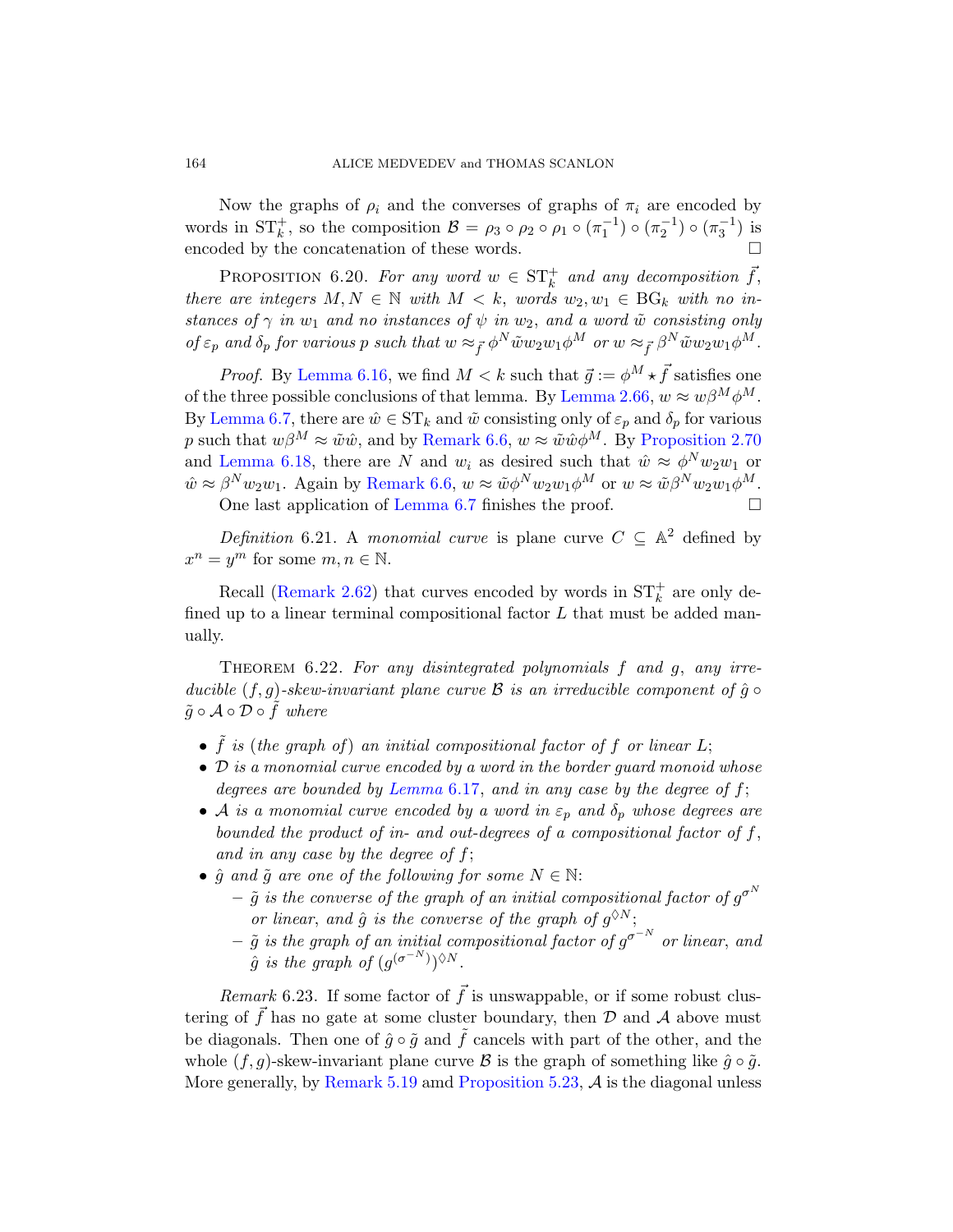<span id="page-84-0"></span> $\vec{f}$  is skew-conjugate to a polynomial of the form  $x^k \cdot u(x^{\ell})^n$  for some integers  $k \geq 1$  and  $\ell, n$  such that  $\ell n \geq 2$ .

The characterization of  $(f, g)$ -invariant curves becomes particularly simple when the two polynomials are the same.

THEOREM 6.24. Fix an algebraic dynamical system  $(A^2,(h,h))$  for a disintegrated polynomial h. Any irreducible  $(h, h)$ -invariant plane curve  $\beta$  is the graph, or the converse of the graph, of  $L \circ \tilde{h}^{\ell}$  for some linear linear L that commutes with some compositional power of h and some  $\tilde{h}$  such that  $\tilde{h}^{\circ r} = h$ for some r.

*Proof.* Let  $f := g := h$ , and let  $\hat{g}$ ,  $\tilde{g}$ ,  $\mathcal{A}$ ,  $\mathcal{D}$ , and  $\tilde{f}$  be as in the conclusion of that theorem so that B is an irreducible component of  $\hat{g} \circ \tilde{g} \circ A \circ D \circ \tilde{f}$ .

Nontrivial  $A$  irreparably damages in- and out-degrees of factors  $f_i$  in a [decom](#page-81-0)position of  $f = h$ . This cannot be fixed by D or by Ritt swaps inside the decomposition because the [monomials o](#page-81-0)f  $A$  are not among the  $f_i$  (see [Defin](#page-83-0)ition 5.18). If the same monomial occurs in both directions in  $A$ , then  $A$ is reducible and its factors are given by replacing  $x^p = y^p$  in its definition by  $x = \xi y$  for various  $p^{\text{th}}$  roots of unity  $\xi$ .

Nontrivial D irreparably damages the gates of a clustering of  $\vec{h}$  in the second case of Lemma 6.16 and irreparably damages the in- and out-degrees of the factor  $f_i$  guarding the border in the third case of Lemma 6.16.

Now, as in Remark 6.23, one of  $\hat{g} \circ \tilde{g}$  and  $\tilde{f}$  cancels part of the other, leaving behind the graph of a "fractional compositional power of h," since  $f = g = h$  is [defined](#page-19-1) over the fixed field of  $\sigma$ . That is,  $\mathcal B$  is the graph (or the converse of the graph) of  $h_0 \circ h^{\circ s}$  for some s, where  $h_0$  is linear or the identity  $h \circ h_0 = h_0 \circ h$ is a plain skew-twist. That is, for some  $h_1$ , both  $h_0 \circ h_1 = h$  and  $h_1 \circ h_0 = h$ .

The theorem now follows from Ritt's theorem on commuting rational functions  $[16]$ .

Recall (see Corollary 2.35) that for every f and g, there is some h so that all  $(f, q)$ -invariant curves can be understood in terms of  $(h, h)$ -invariant curves.

[L](#page-19-0)emma 6.25. Suppose that f and g are disintegrated polynomials and there is an irreducible  $(f, g)$ -invariant curve. Then there are polynomials  $\pi$ ,  $\rho$ , and h such that  $\pi \circ h = f \circ \pi$  and  $\rho \circ h = g \circ \rho$ , and any irreducible  $(f, g)$ invariant curve A is of the form  $(\pi, \rho)(\mathcal{B}_0)$  for some irreducible  $(h, h)$ -periodic curve  $\mathcal{B}_0$ .

*Proof.* Proposition 2.34 produces polynomials  $\pi$ ,  $\rho$ , and h as required. Proposition 2.6 applied to the map of algebraic dynamical systems  $(\pi, \rho)$ :  $(\mathbb{A}^2, (h, h)) \to (\mathbb{A}^2, (f, g))$  finishes the proof: any irreducible component  $\mathcal{B}_0$  of  $((\pi,\rho)^{-1}(\mathcal{A}))_{\text{inv}}$  works.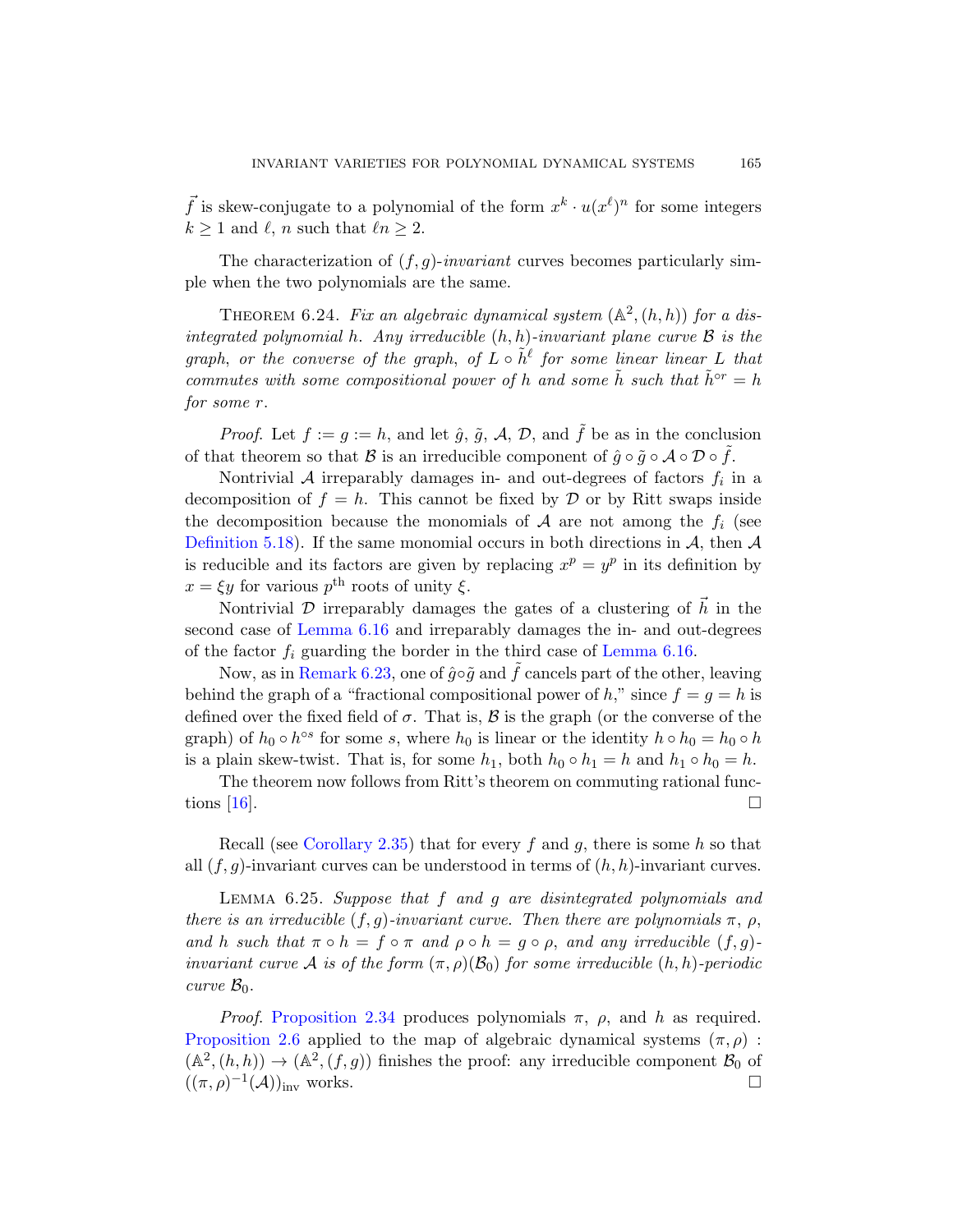An  $(h, h)$ -periodic curve is  $(h^{\circ m}, h^{\circ m})$ -invariant for some m, so Theorem 6.24 almost applies to the conclusion of Lemma 6.25.

THEOREM 6.26. Suppose that f and g are disintegrated polynomials and there is an irreducible  $(f, g)$ -invariant curve. Then there are polynomials  $\pi$ ,  $\rho$ , and h such that  $\pi \circ h = f \circ \pi$  and  $\rho \circ h = g \circ \rho$ , and any irreducible  $(f, g)$ -invariant curve A is of the form  $(\pi, \rho)(\mathcal{B}_0)$ , where  $\mathcal{B}_0$  is the graph, or the converse of the graph, of  $L \circ \tilde{h}^{\ell}$  for some linear L that commutes with some compositional power of h and some  $\tilde{h}$  such that  $\tilde{h}^{\circ r} = h^{\circ m}$  for some r and m.

# 7. Applications

In this section we use our characterization of skew-invariant varieties to answer some open questions about the model theory of difference fields and the arithmetic of algebraic dynamical systems.

7.1. Disintegrated minimal sets in ACFA. In this subsection we address some fine structural questions about minimal sets in difference closed fields of characteristic zero. Specifically, we consider minimal sets of the form  $(\mathbb{A}^1, f)^{\sharp}$ . We show that if the isomorphism class of  $(\mathbb{A}^1, f)$  is defined over the fixed field of some power of the distinguished automorphism, then nonorthogonality to  $(\mathbb{A}^1, f)^\sharp$  is definable. Conversely, whenever the moduli point of  $(\mathbb{A}^1, f)$  is transcendental over the fixed field, it is undefinable. We close out this section by showing that when f is disintegrated,  $(\mathbb{A}^1, f)^\sharp$  has Morley rank one.

*Notation* 7.1. We fix a difference closed field  $(\mathbb{U}, \sigma)$  of characteristic zero. All of the objects we discuss, such as polynomials, varieties, definable sets, etc., are defined over U. Sometimes, we abuse notation writing expressions like " $a \in (X, f)^{\sharp}$ " to mean that X is an algebraic variety over  $\mathbb{U}, f : X \to X^{\sigma}$ is a dominant regular map, and  $a \in (X, f)^\sharp(\mathbb{U}, \sigma)$  is a  $(\mathbb{U}, \sigma)$ -rational point of the  $\sigma$ -variety  $(X, f)$ .

Notation 7.2. When we speak of properties of polynomials being definable, we are considering the polynomial ring as an ind-definable set. More concretely, we say that some class  $\mathcal K$  of *n*-tuples of polynomials is definable if there is some natural number d and definable set  $\mathsf{K} \subseteq M_{(d+1)\times n}(\mathbb{U})$  for which

$$
\mathcal{K} = \Big\{ \Big( \sum_{i=0}^d a_{i,1} x^i, \ldots, \sum_{i=0}^d a_{i,n} x^i \Big) : (a_{i,j}) \in \mathsf{K} \Big\}.
$$

Lemma 7.3. For any given natural number d, the relation that two polynomials of degree d are skew-conjugate is definable.

Proof. The action of the group of linear polynomials by skew-conjugation is definable with respect to our presentation of the space of degree d polynomials as a constructible subset of  $\mathbb{A}^{d+1}(\mathbb{U})$ .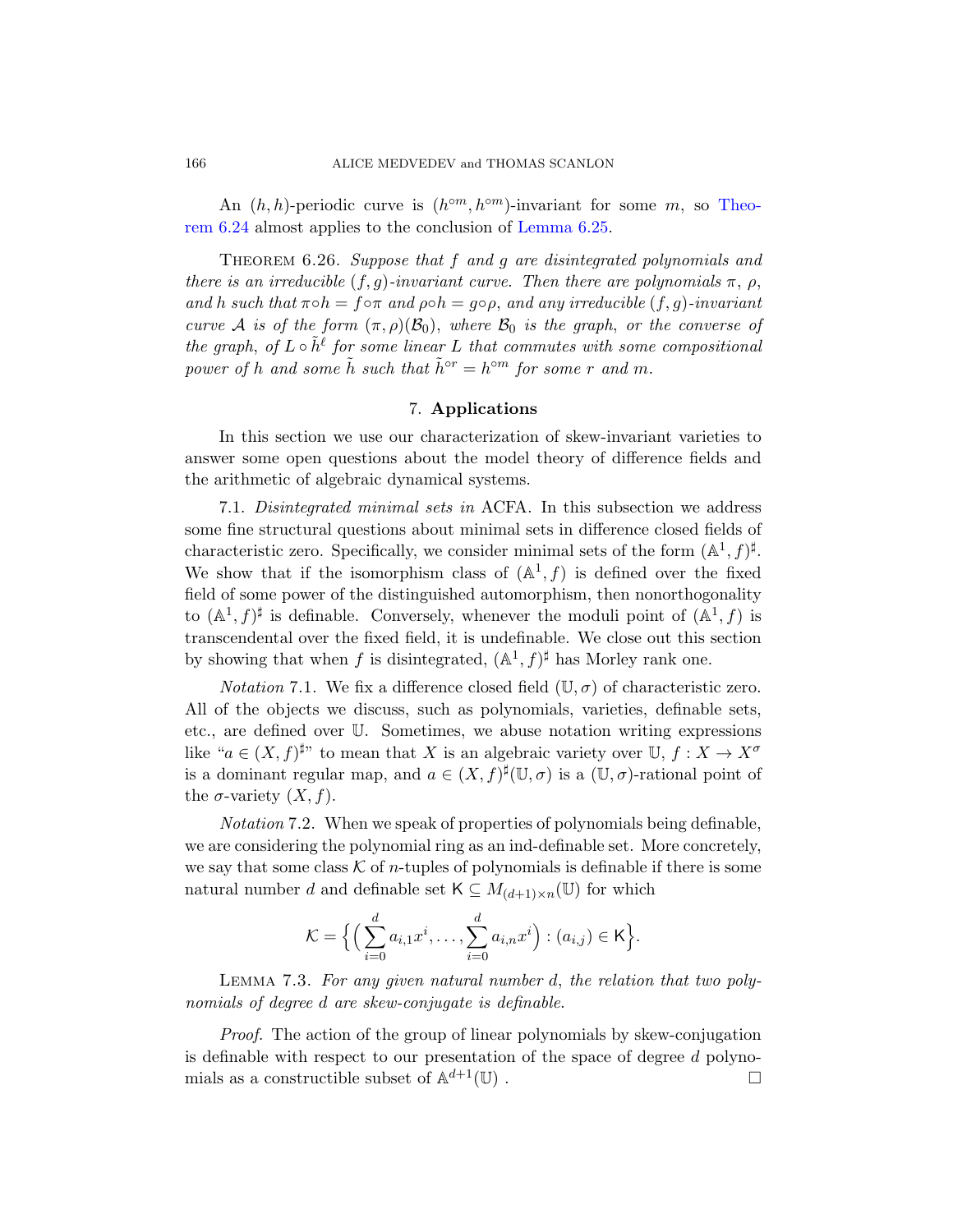<span id="page-86-0"></span>LEMMA 7.4. If f is a polynomial that is skew-conjugate to  $f^{\sigma}$ , then there is a polynomial g that is skew-conjugate to f and satisfies  $g^{\sigma} = g$ .

*Proof.* By hypothesis, there is some linear  $\lambda$  with  $f^{\sigma} = \lambda^{\sigma} \circ f \circ \lambda^{-1}$ . As pre-composition with  $\lambda^{-1}$  defines an automorphism of the space of degree d polynomials, from the geometric axiom for difference closed fields, there is some linear  $\mu$  satisfying  $\mu^{\sigma} \circ \lambda = \mu$ . Set  $g := \mu^{\sigma} \circ f \circ \mu^{-1}$ . Then  $g^{\sigma} = \mu^{\sigma^2} \circ f^{\sigma} \circ (\mu^{\sigma})^{-1} =$  $\mu^{\sigma^2} \circ \lambda^{\sigma} \circ f \circ \lambda^{-1} \circ (\mu^{\sigma})^{-1} = (\mu^{\sigma} \circ \lambda)^{\sigma} \circ f \circ (\mu^{\sigma} \circ \lambda)^{-1} = \mu^{\sigma} \circ f \circ \mu^{-1} = g.$ 

Remark 7.5. The above lemmata hold more generally. For example, if  $X = X^{\sigma}$  is an algebraic variety that descends to the fixed field, Aut $(X)$  is represented by a connected algebraic group, and  $(X, f)$  is a  $\sigma$ -variety on X that is isomorphic as a  $\sigma$ -variety to  $(X, f^{\sigma})$ , then there is a map  $g: X \to X$ for which  $g^{\sigma} = g$  and  $(X, g)$  is isomorphic to  $(X, f)$ .

With these observations in place, let us prove a theorem on definability of nonorthogonality.

THEOREM 7.6. For a nonconstant polynomial  $f$ , the set of polynomials  $g$ with  $(\mathbb{A}^1,g) \nsubseteq (\mathbb{A}^1,f)$  is definabl[e if and only if](#page-82-0) f is not skew-conjugate to  $f^{\sigma^n}$ for every positive integer  $n \in \mathbb{Z}_+$ .

*Proof.* If f is linear, then the set of polynomials orthogonal to f is precisely the set of linear polynomials, which is clearly definable. Likewise, if  $f$  is skewconjugate to  $P_n$  or  $C_n$  or  $-C_n$  for  $n = \deg(f)$ , then  $(\mathbb{A}^1, f) \not\perp (\mathbb{A}^1, g)$  if and only if g is skew-conjugate to  $P_n$  or  $C_n$  or  $-C_n$ . As this class is also definable, we may restrict to the study of disintegrated f. By Proposition 6.19,  $q$  is nonorthogonal to f just in case the skew-conjugacy class of some decomposition of g is in the image of some (any) decomposition of f under the action of the augmented skew-twist monoid  $ST_k^+$ . As this monoid is countable, there are at most countably many skew-conjugacy classes of polynomials nonorthogonal to f[. The ma](#page-86-0)p  $f^{\lozenge n} : (\mathbb{A}^1, f) \to (\mathbb{A}^1, f^{\sigma^n})$  witnesses nonorthogonality between f [and](#page-82-0)  $f^{\sigma^n}$ . Thus, if f is not skew-conjugate to any of its images under  $\sigma^n$ , we see that there are exactly  $\aleph_0$  skew-conjugacy classes of polynomials nonorthogonal to f. As every infinite definable set in a sufficiently saturated model must be uncountable, we conclude that nonorthogonality to such an  $f$  is not definable.

Finally, consider the case when  $f$  is disintegrated and is skew-conjugate to some  $f^{\sigma^n}$ . Then by Lemma 7.4, we my assume that f itself is equal to  $f^{\sigma^n}$ . Considering Proposition  $6.19$  again we see that if g were nonorthogonal to f, then this nonorthogonality would be witnessed by the composition of plain skew-twists, monomial correspondences (with degrees bounded by  $deg(f)$ ), another plain skew-twist, and graphs of skew-composites  $f^{\lozenge m}$  with  $m < n$ . As the set of such curves is finite (up to isomorphism), the set of polynomials skew-conjugate to f is definable.  $\square$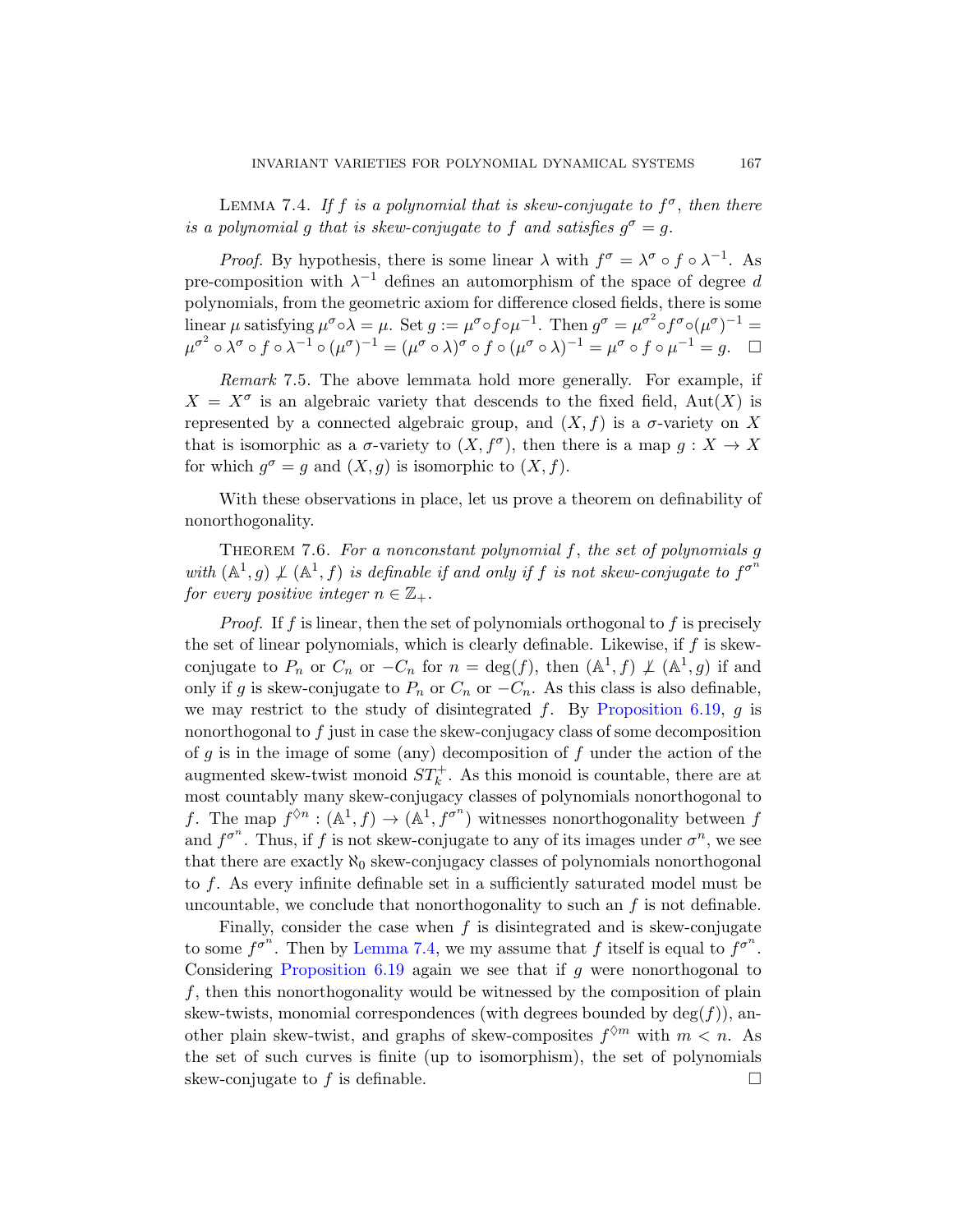Remark 7.7. Curiously, if  $f$  is a polynomial defined over some small difference subfield  $K$  of  $U$ , then model theoretic algebraic closure defines a locally finite closure operator on  $(\mathbb{A}^1, f)^{\sharp} \setminus \text{acl}(K)$  just in case the skew-conjugacy class of f is transcendental over the fixed field. If we further assume that  $K$ is finitely generated as a difference field, then it is not unreasonable to guess that  $(\mathbb{A}^1, f)^\sharp \cap \text{acl}(K)$  is finite. (This is plainly false when f is skew-conjugate to  $f^{\sigma^n}$  for some  $n \in \mathbb{Z}_+$ .)

Because quantifier elimination fails for ACFA, definable sets of D-rank one need not have Morley rank one. Indeed, it is easy to see that the fixed field is minimal, but its induced structure is unstable. More sophisticated examples of stable minimal sets of infinite multiplicity constructed from Hecke correspondences appear in  $[4]$ . Here we show that if f is a disintegrated polynomial, then  $(A^1, f)^{\sharp}$  has Morley rank one and is "usually" strongly minimal.

LEMMA 7.8. Let X be an algebraic variety for which  $X = X^{\sigma}$ . Let f:  $X \to X$  and  $g: X \to X$  be two self-maps. Define  $\phi := f \circ g$  and  $\psi := g^{\sigma} \circ f$ . Then  $g:(X,\phi)^{\sharp}\to (X,\psi)^{\sharp}$  is onto:



<span id="page-87-0"></span>Remark 7.9. This proof works for any inversive difference field. It is not necessary to work with a difference closed field.

*Proof.* Let  $P \in (X, \psi)^{\sharp}$ . Set  $Q := \sigma^{-1} f(P)$ . Let us note that the identity  $\phi^{\sigma} \circ f = f^{\sigma} \circ g^{\sigma} \circ f = f^{\sigma} \circ \psi$  shows that  $f : (X, \psi) \to (X, \phi^{\sigma})$  is a map of σ-varieties so that  $f(P) \in (X, φ^{\sigma})^{\sharp}$ . Applying  $σ^{-1}$ , we have  $Q \in (X, φ)^{\sharp}$ . We compute  $g(Q) = g\sigma^{-1}f(P) = \sigma^{-1}g^{\sigma}f(P) = \sigma^{-1}\psi(P) = \sigma^{-1}\sigma(P) = P.$   $\Box$ 

<span id="page-87-1"></span>LEMMA 7.10. If  $(X, f)$  is any  $\sigma$ -variety and  $n \in \mathbb{Z}_+$ , then the map  $f^{\lozenge n}$ :  $(X, f)^{\sharp} \to (X^{\sigma^n}, f^{\sigma^n})$  is onto.

*Proof.* Working by induction on n, it suffices to consider the case of  $n = 1$ . Let  $a \in (X^{\sigma}, f^{\sigma})^{\sharp}$ . Set  $b := \sigma^{-1}(a)$ . Then  $f(b) = f(\sigma^{-1}(a)) = \sigma^{-1} f^{\sigma}(a) =$  $\sigma^{-1}\sigma(a) = a.$ 

With the next lemma we characterize the image of a power map.

LEMMA 7.11. Given a nonconstant polynomial  $u$ , positive integer  $k$ , and a prime  $\ell$ , we set  $f(x) := x^k u(x^{\ell})$  and  $g(x) := x^k u(x)^{\ell}$ . In general,  $(\mathbb{A}^1, g)^{\sharp}$ is the image of  $P_\ell$  on  $\bigcup_{\zeta \in \mu_\ell} (\mathbb{A}^1, \zeta f)^\sharp$ . If  $\sigma$  does not act on  $\mu_\ell$ , the group of  $\ell^{th}$  roots of unity, by raising to the k<sup>th</sup> power, then  $P_{\ell}: (\mathbb{A}^1, f)^{\sharp} \to (\mathbb{A}^1, g)^{\sharp}$  is surjective.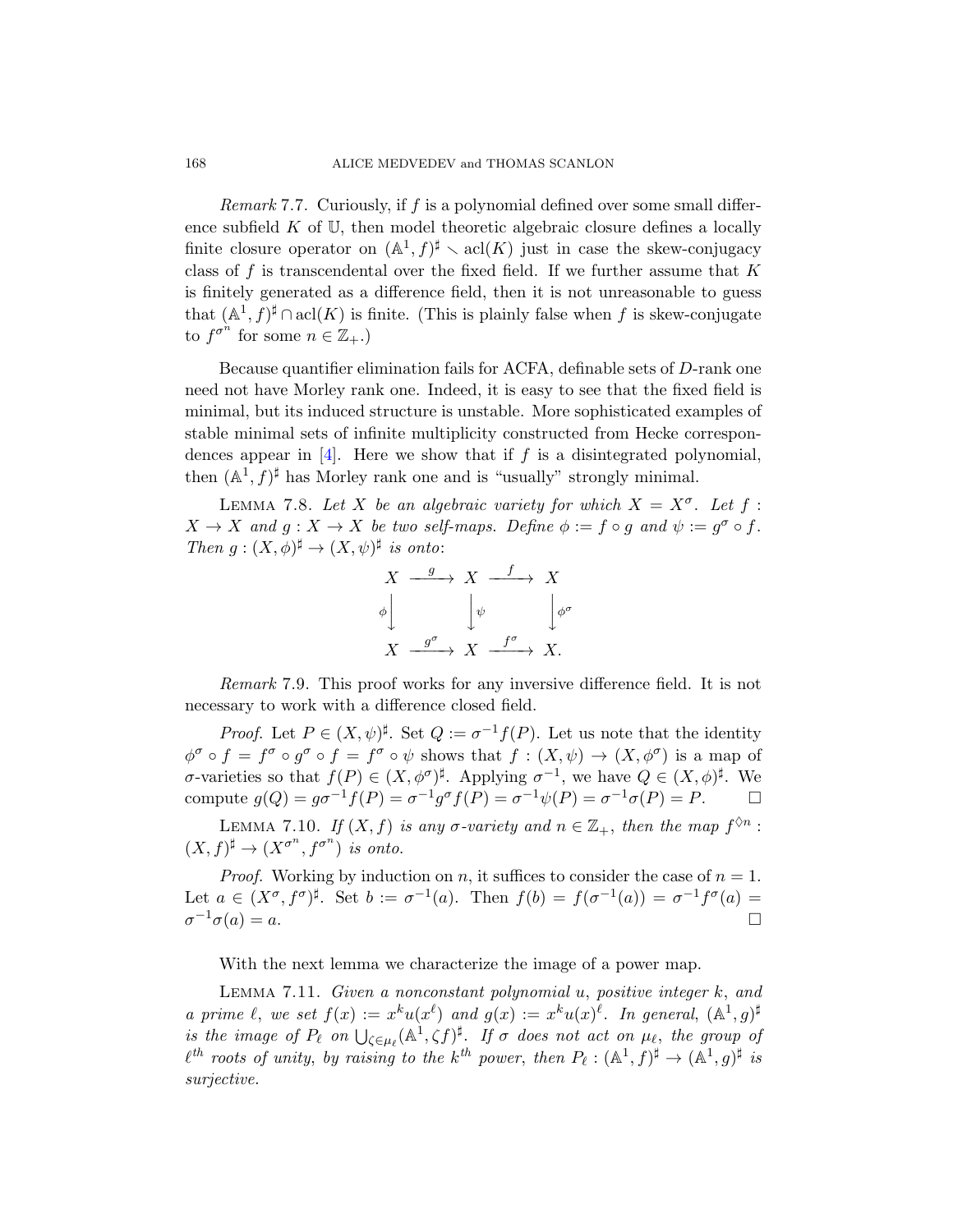*Proof.* Let  $a \in (\mathbb{A}^1, g)^\sharp$ . Let  $b \in \mathbb{A}^1(\mathbb{U})$  be any solution to  $P_\ell(b) = a$ . From the equation  $P_\ell \circ f = g \circ P_\ell$ , we see that  $P_\ell(f(b)) = g(a) = \sigma(a)$  while we also know that  $P_\ell(\sigma(b)) = \sigma(a)$ . Hence, there is some  $\xi \in \mu_\ell$  for which  $\xi f(b) = \sigma(b).$ 

We assume now that  $\sigma$  does not act by raising the  $k^{\text{th}}$  power on  $\mu_{\ell}$ . Thus, the map  $\mu_{\ell} \to \mu_{\ell}$  given by  $\zeta \mapsto \sigma(\zeta)/\zeta^k$  is onto. Thus, we may choose  $\zeta \in \mu_{\ell}$ with  $\sigma(\zeta)/\zeta^k = \xi$ . We compute  $f(\zeta b) = (\zeta b)^k u((\zeta b)^{\ell}) = \zeta^k b^k u(b^{\ell}) = \zeta^k f(b) =$  $\zeta^k \xi \sigma(b) = \zeta^k \xi \sigma(\zeta)^{-1} \sigma(\zeta b) = \sigma(\zeta b)$ . Thus,  $\zeta b \in (\mathbb{A}^1, f)^\sharp$  and  $P_\ell(\zeta b) = a$ .  $\Box$ 

Combining the above lemmata, we concl[ude](#page-95-0) that disintegrated sets of the form  $(\mathbb{A}^1, f)^\sharp$  have Morley rank one.

THEOREM 7.12. If f is a disintegrated polynomial, then  $(A^1, f)^{\sharp}$  has Morley rank one.

Proof. The quantifier-elimination to bounded existential quantifiers for [ACFA t](#page-87-0)ogether with the work around finite  $\sigma$ -stable extensions in [4] imply [t](#page-87-1)hat every infinite definable subset of  $(A^1, f)^{\sharp}$  is (up to a finite sets) a finite union of sets of the form  $h(\mathbb{A}^1,g)^{\sharp}$ , where  $h: (\mathbb{A}^1,g) \to (\mathbb{A}^1,f)$  is a map of  $\sigma$ -varieties.

<span id="page-88-0"></span>By Theorem 6.22, h may be expressed as a composite of a sequence of skew-twists, power maps of degree bounded by  $deg(f)$ , and maps of the form  $k^{\lozenge n}$ . By Lemmata 7.8 [and](#page-96-1) 7.10, the maps of the first and third type are always onto. By Lemma 7.11, there are at most  $\deg(f)$  many distinct sets arising from the power maps.

7.2. Density of dynamical orbits. In this subsection we apply Theorem 6.24 to deduce a version of a conjecture of Zhang on the density of dynamical orbits. Let us recall Zhang's conjecture.

CONJECTURE 7.13 (Conjecture 4.[1.6 of \[20\]\).](#page-88-0) Let  $f: X \to X$  be a polarizable dynamical system over a number field k. Then there is point  $a \in X(k^{\text{alg}})$ algebraic over k whose forward orbit  $\mathcal{O}_f(a) := \{f^{\circ n}(a) : n \in \mathbb{Z}_+\}$  is Zariski dense in X.

The dynamical systems we have been considering, namely,  $(\mathbb{A}^n, \Phi)$  given by coordinatewise univariate p[olynomials as abo](#page-88-0)ve, do not fit Conjecture 7.13 [as](#page-95-1) stated for a couple of reasons. First, as  $\mathbb{A}^n$  is affine, no dynamical system on  $\mathbb{A}^n$  can be polarized. More seriously, even if we pass to a projective closure, the hypothesis of polarizability forces all of the polynomials involved to have the same degree. We shall prove that there are dense orbits without these restrictions.

In light of our results and a geometric version of Conjecture 7.13 due to Amerik and Campana [2], we propose a more general conjecture on the density of dynamical orbits.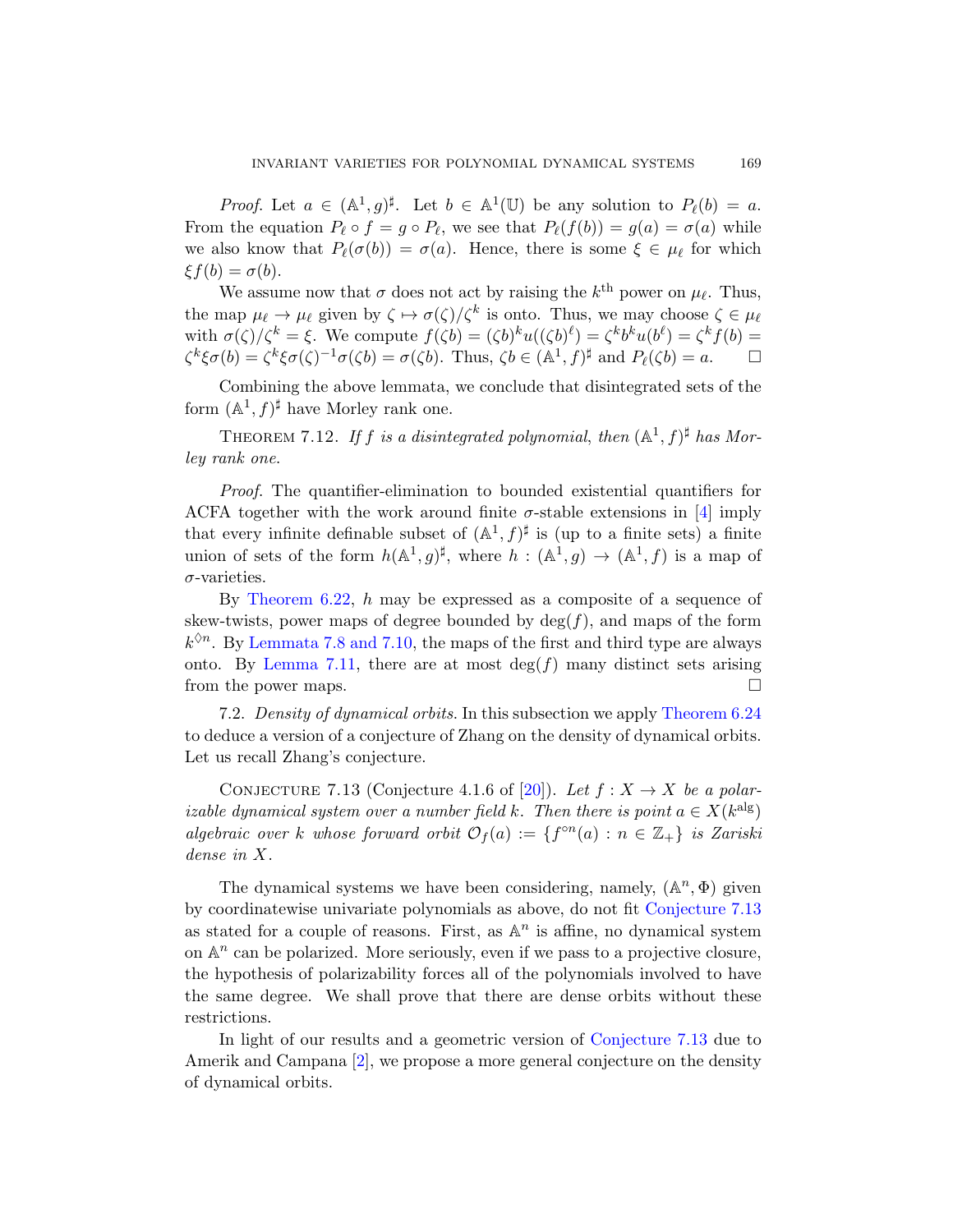#### <span id="page-89-0"></span>170 ALICE MEDVEDEV and THOMAS SCANLON

CONJECTURE 7.14. Let  $K$  be an algebraically closed field of characteristic [zero](#page-89-0), X an irreducible algebraic variety over K, and  $\Phi: X \to X$  a rational self-map. We suppose that there do not exist a positive dimensional algebraic variety Y a[nd a dominant ra](#page-89-0)tional map  $g: X \to Y$  for which  $g \circ \Phi = g$  generically. Then there is some point  $a \in X(K)$  with a Zariski dense forward orbit.

<span id="page-89-1"></span>Remark 7.15. In [1], Amerik, Bogomolov, and Ravinsky prove some instances of Conjecture 7.14, with[out imposing an](#page-16-0)y polarizability hypotheses, but instead arguing from the local behaviour of the dynamical system.

We shall prove the instance of Conjecture 7.14 in which  $X$  is affine space and  $\Phi$  is given by a sequence of univariate polynomials.

THEOREM 7.16. Let K be a field of characteristic zero,  $f_1, \ldots, f_n \in K[x]$ nonconstant polynomials over  $K$  in one variable. Suppose that the linear polynomials amongst the  $f_i$ 's are independent in the sense Definition 2.26. Let  $\Phi: \mathbb{A}_{K}^{n} \to \mathbb{A}_{K}^{n}$  be given by  $(x_1, \ldots, x_n) \mapsto (f_1(x_1), \ldots, f_n(x_n))$ . Then there is a point  $a \in \mathbb{A}^n(K)$  for which  $\mathcal{O}_{\Phi}(a)$  is Zariski dense.

Remark 7.17. As one sees from the proof, in some sense almost every point in  $\mathbb{A}^n(K)$  has a Zariski dense orbit. We do not pursue the issue of giving a quantitative treatment of this observation.

[Rema](#page-89-1)rk 7.18. As the reader will see, the notion of *independence* is exactly what is required so that there is no dominant map from  $(\mathbb{A}^n, \Phi)$  to a positive dimensional trivial algebraic dynamical system. We do not pretend that the inclusion of li[near polynomi](#page-89-1)als in this statement is deep, but we have included them as there is little extra work involved in doing so and they round out the statement.

[R](#page-89-1)emark 7.19. Theorem 7.16 may be read as saying that there are points  $a \in \mathbb{A}^n(K)$  having the property that for no positive integer, N is  $\Phi^{\circ N}(a)$  contained in any proper  $\sigma$ -subvariety of  $(\mathbb{A}^n, \Phi)$  when K is treated as a difference field with  $\sigma = id_K$ . In fact, we prove Theorem 7.16 by explicitly describing the irreducible  $\sigma$ -subvarieties of  $(\mathbb{A}^n, \Phi^{\circ M})$  for all  $M \in \mathbb{Z}_+$  and then observing that there are points in  $\mathbb{A}^n(K)$  whose forward orbits miss all such  $\sigma$ -subvarieties.

We prove Theorem 7.16 as a consequence of a number of simple lemmata.

LEMMA 7.20. Let  $f : X \rightarrow X$  be an algebraic dynamical system over some field K with X being irreducible. A point  $a \in X(K)$  has a Zariski dense forward orbit if and only if there is no natural number m and proper f-invariant subvariety (not necessarily irreducible) of X containing  $f^{\circ m}(a)$ .

*Proof.* For any point  $a \in X(K)$ , as  $f(\mathcal{O}_f(a)) = \mathcal{O}_f(f(a)) \subseteq \mathcal{O}_f(a)$ , for  $m \gg 0$  the variety  $\overline{\mathcal{O}_f(f^{\circ m}(a))}$  is an f-invariant subvariety of X. Hence, if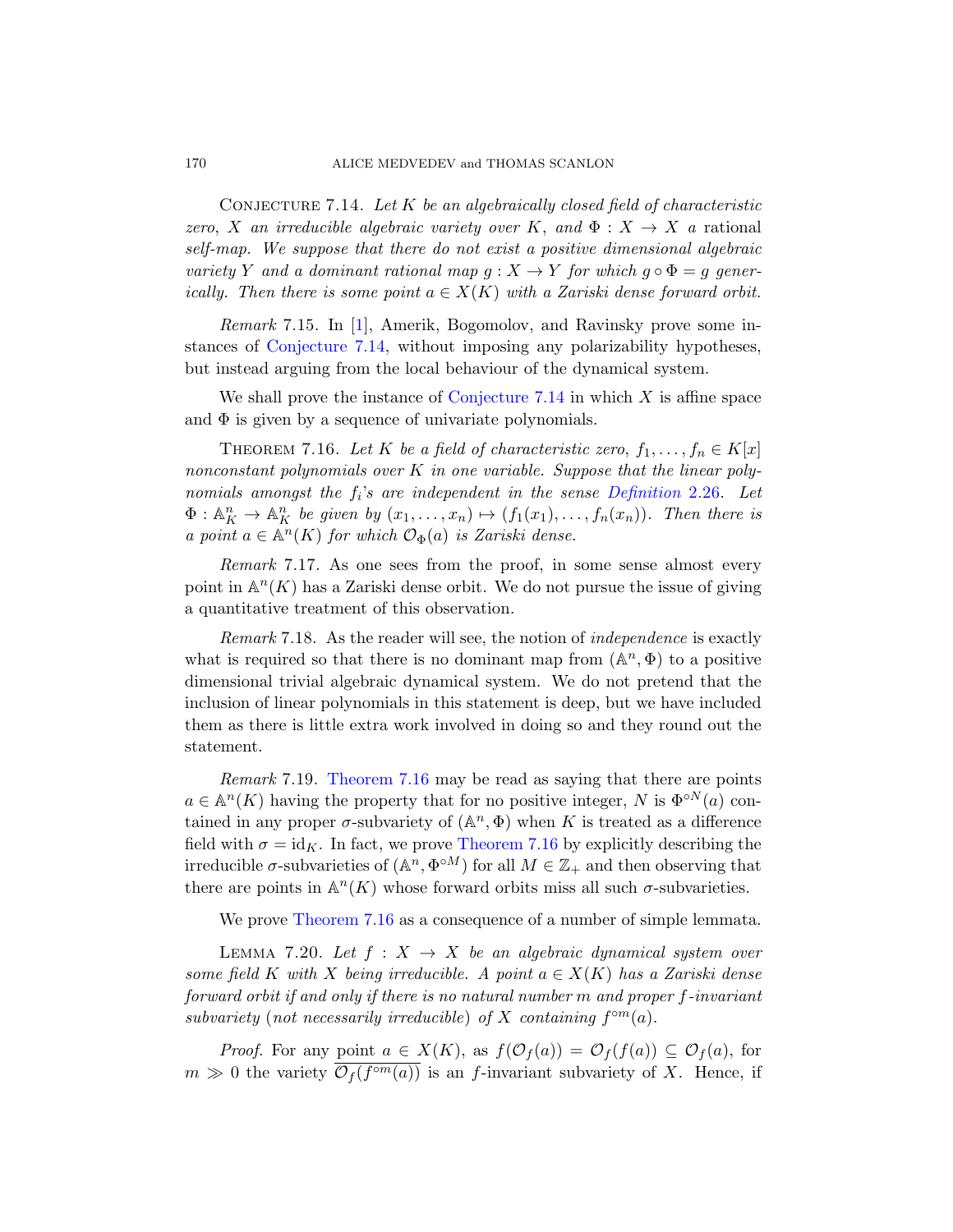$\mathcal{O}_f(a)$  is not Zariski dense in X, then  $\overline{\mathcal{O}_f(f^{\circ m}(a))}$  is a proper f-invariant subvariety of X. Conversely, if  $f^{\circ m}(a) \in Y \subsetneq X$  and Y is f-invariant, then  $\mathcal{O}_f(a) \subseteq$  $Y(K)\cup\{f^{\circ i}(a):0\leq i\leq m\}$  so that  $\overline{\mathcal{O}_f(a)}\subseteq Y\cup\{f^{\circ i}(a):0\leq i\leq m\}\subsetneq X.$   $\Box$ 

LEMMA 7.21. If  $f: X \to X$  is an algebraic dynamical system over some field K, X is irreducible, and  $a \in X(K)$  has a Zariski dense forward orbit, then for any  $m \in \mathbb{Z}_+, X = \overline{\mathcal{O}_{f^{\circ m}}(a)}$ .

<span id="page-90-0"></span>*Proof.* For  $i = 0, ..., m - 1$ , let  $Z_i := \mathcal{O}_{f^{\circ m}}(f^{\circ i}(a))$ . Then as  $\mathcal{O}_f(a) =$  $\bigcup_{i=0}^{m-1} \mathcal{O}_{f^{\circ m}}(f^{\circ i}(a))$ , we have  $X = \bigcup_{i=0}^{m-1} Z_i$ . Hence,  $X = Z_i$  for some i. As X has a dense f-orbit, the map  $f : X \to X$  is necessarily dominant (otherwise,  $\overline{\mathcal{O}_f(a)} \subseteq \{a\} \cup \overline{f(X)} \subsetneq X$ . As f maps  $Z_j$  to  $Z_{j+1 \mod m}$ , we must have  $X = Z_j$ for all j. In particular,  $X = Z_0 = \overline{\mathcal{O}_{f^{\circ m}}(a)}$ .

LEMMA 7.22. Suppose that  $f: X \to X$  and  $g: Y \to Y$  are algebraic dynamical systems over the field K,  $(X, f) \perp (Y, g)$ , and that there are rational points  $a \in X(K)$  and  $b \in Y(K)$  with  $\overline{\mathcal{O}_f(a)} = X$  and  $\overline{\mathcal{O}_g(b)} = Y$ . Then  $\mathcal{O}_{(f,g)}(a,b) = X \times Y.$ 

*Proof.* Let  $Z := \mathcal{O}_{(f,g)}(a, b)$  be the Zariski closure of the forward  $(f, g)$ -orbit of  $(a, b)$ . As  $(f, g)(\mathcal{O}_{(f,g)}(a, b)) \subseteq \mathcal{O}_{(f,g)}(a, b)$ , possibly after removing finitely many points the variety Z is  $(f, g)$ -invariant. As  $(X, f) \perp (Y, g)$ , Z<sub>inv</sub> must be a finite union of varieties of the form  $A \times B$  where  $A \subseteq X$  is f-invariant and  $B \subseteq Y$  is g-invariant. Let  $A \times B$  be a component containing  $(a, b)$ . By Lemma 7.21,  $X = \overline{\mathcal{O}_f(a)} \subseteq A \subseteq X$  $X = \overline{\mathcal{O}_f(a)} \subseteq A \subseteq X$  $X = \overline{\mathcal{O}_f(a)} \subseteq A \subseteq X$  and  $Y = \overline{\mathcal{O}_g(b)} \subseteq B \subseteq Y$ . Hence,  $X \times Y = \overline{\mathcal{O}_{(f,g)}(a,b)}.$  $\overline{(a, b)}$ .

LEMMA  $7.23$ . Let  $K$  be a field of charact[eristic](#page-19-1) zero and  $f$  and  $g$  two disintegrated polynomials over K. Then there is a point  $(a, b) \in \mathbb{A}^2(K)$  for which  $\mathcal{O}_{(f,g)}(a,b)$  is Zariski dense in  $\mathbb{A}_{K}^{2}$ [.](#page-96-2)

*Proof.* If f and g are orthogonal, Lemma 7.22 shows that  $(a, b)$  works whenever a is not f-preperiodic and b is not g-preperiodic, which can always be arranged. Thus we may assume that  $f$  and  $g$  are nonorthogonal. By Theorem 2.35 there are a natural number  $m$ , a polynomial  $h$ , and dominant maps of dynamical systems  $\rho: (\mathbb{A}^1, h) \to (\mathbb{A}^1, f^{\circ m})$  and  $\pi: (\mathbb{A}^1, h) \to (\mathbb{A}^1, g^{\circ m})$ . It follows from Ritt's theorem on polynomials with common iterates [14] that there is a maximal k for which we may write  $h = L^{-1} \circ (\zeta \tilde{h}^{\circ k}) \circ L$  for some linear L and some root of unity  $\zeta$ . Let R be a finitely generated subring of K over which  $f, g, h, \pi, \rho$ , and all symmetries of h are defined and which contains the multiplicative inverse of the leading coefficient of each of these polynomials. Let R be the integral closure of R in its field of fractions, regarded as a subfield of K. Let  $\hat{a} \in \widetilde{R}$  and  $\hat{b} \in K \setminus \widetilde{R}$  so that neither  $\hat{a}$  nor  $\hat{b}$  is h-pre-periodic. Set  $a := \pi(\hat{a})$  and  $b := \rho(\hat{b})$ .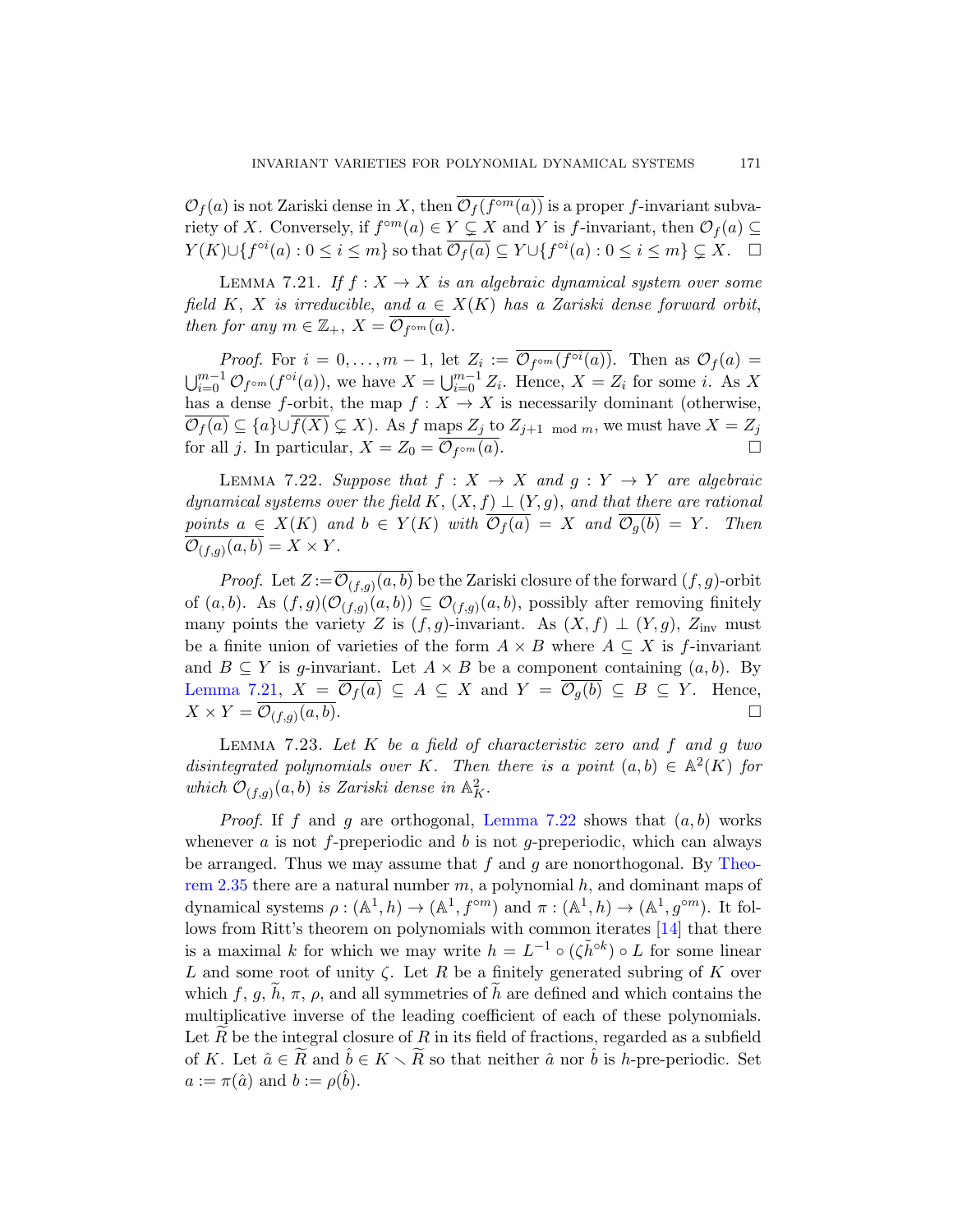We claim that there is no (possibly reducible) weakly  $(h, h)$ -invariant curve C with  $(\hat{a}, b) \in C(K)$ . As neither  $\hat{a}$  nor b is preperiodic, we see that we may assume that each component of C projects dominantly in both directions. If  $(\hat{a}, \hat{b}) \in C(K)$ , then for  $n \gg 0$ , we would have  $(h^{\circ n}(\hat{a}), h^{\circ n}(\hat{b})) \in C_{\text{inv}}(K)$  so that  $(h^{\circ n}(\hat{a}), h^{\circ n}(\hat{b}))$  would lie on an irreducible  $(h^{\circ nN}, h^{\circ nN})$ -invariant curve for some  $N \gg 0$ . By Theorem 6.24, such a curve is defined by  $y = L \circ \tilde{h}^{\ell}(x)$ or  $x = L \circ \tilde{h}^{\ell}(y)$ . Neither such curve can contain a K-rational point of the form  $(c, d)$  with  $c \in \tilde{R}$  and  $d \notin \tilde{R}$ , which is exactly the form of  $(h^{\circ n}(\hat{a}), h^{\circ n}(\hat{b}))$ as the polynomial  $h$  maps  $R$  to  $R$  and cannot map a nonintegral point to an integral point as its leading coefficient is a unit.

It follows that  $(a, b) = (f, g)(\hat{a}, b)$  cannot lie on any weakly  $(f, g)$ -invariant curve as the pullback of such a curve would be weakly  $(h, h)$ -invariant. Thus,  $\overline{\mathcal{O}_{(f,g)}(a,b)} = \mathbb{A}^2$ .

LEMMA 7.24. Let K be a field of characteristic zero, and let  $f, \ldots, f_r \in$  $K[x]$  be a a sequence of nonconstant polynomials over K. We assume that each  $f_i$  has degree at least two and is not conjugate to a monomial, Chebyshev polynomial, or negative Chebyshev polynomial. Then there is a rational point  $a = (a_1, \ldots, a_n) \in \mathbb{A}^n(K)$  with a dense  $(f_1, \ldots, f_n)$ -orbit.

*Proof.* Let  $R \subseteq K$  be some finitely generated subring over which complete decompositions of each  $f_i$  are defined and the leading coefficient of each indecomposable factor is a unit. We argue by induction on  $i$  that we can find some finitely generated ring B containing R and contained in K for which there is a point  $(a_1, \ldots, a_i) \in \mathbb{A}^i(B)$  with  $\mathcal{O}_{(f_1, \ldots, f_i)}(a)$  Zariski dense in  $\mathbb{A}^i$ . In the case of  $i = 1$ , the result follows by height considerations. (For example, by embedding  $R \subseteq \mathbb{C}$  if we take  $a \in R$  with  $|a| \gg 0$ , then  $\lim_{m \to \infty} f_1^{\circ m}(a) = \infty$  so that, in particular, a is not preperiodic.)

In the inductive case, we have  $(a_1, \ldots, a_i) \in \mathbb{A}^i(B)$  with a Zariski dense  $(f_1, \ldots, f_i)$ -orbit. Let  $a_{i+1} \in K$  be any e[lement of](#page-89-1) K that is not integral over B. Then for every m,  $f^{\circ m}(a_{n+1})$  is also nonintegral, so by the second half of the proof of Lemma 7.23,  $(f^{\circ m}(a_j), f^{\circ m}(a_{i+1}))$  does not belong to any  $(f_j^{\circ m}, f_{i+1}^{\circ m})$ invariant curve. By disintegratedness, it follows that  $(f_1^{\circ m}(a), \ldots, f_{i+1}^{\circ m}(a))$  does not belong to any  $(f_1^{\circ m}, \ldots, f_{i+1}^{\circ m})$ -invariant variety.

Let us now combine these results to complete the proof of Theorem 7.16.

*Proof.* Reordering the indices if need be, we may express  $(\mathbb{A}^n, \Phi)$  as a product  $(\mathbb{A}^{n_\ell}, \lambda) \times (\mathbb{A}^{n_G}, \gamma) \times (\mathbb{A}^{n_t}, \tau)$ , where  $\lambda$  is given by a sequence of univariate linear polynomials,  $\gamma$  is given by a sequence of polynomials of degree at least two each conjugate to a monomial, Chebyshev polynomial, or negative Chebyshev polynomial, and  $\tau$  is given by a sequence of disintegrated polynomials. By Proposition 2.27 there is some  $a \in \mathbb{A}^{n_{\ell}}(K)$  with  $\mathcal{O}_{\lambda}(a)$  Zariski dense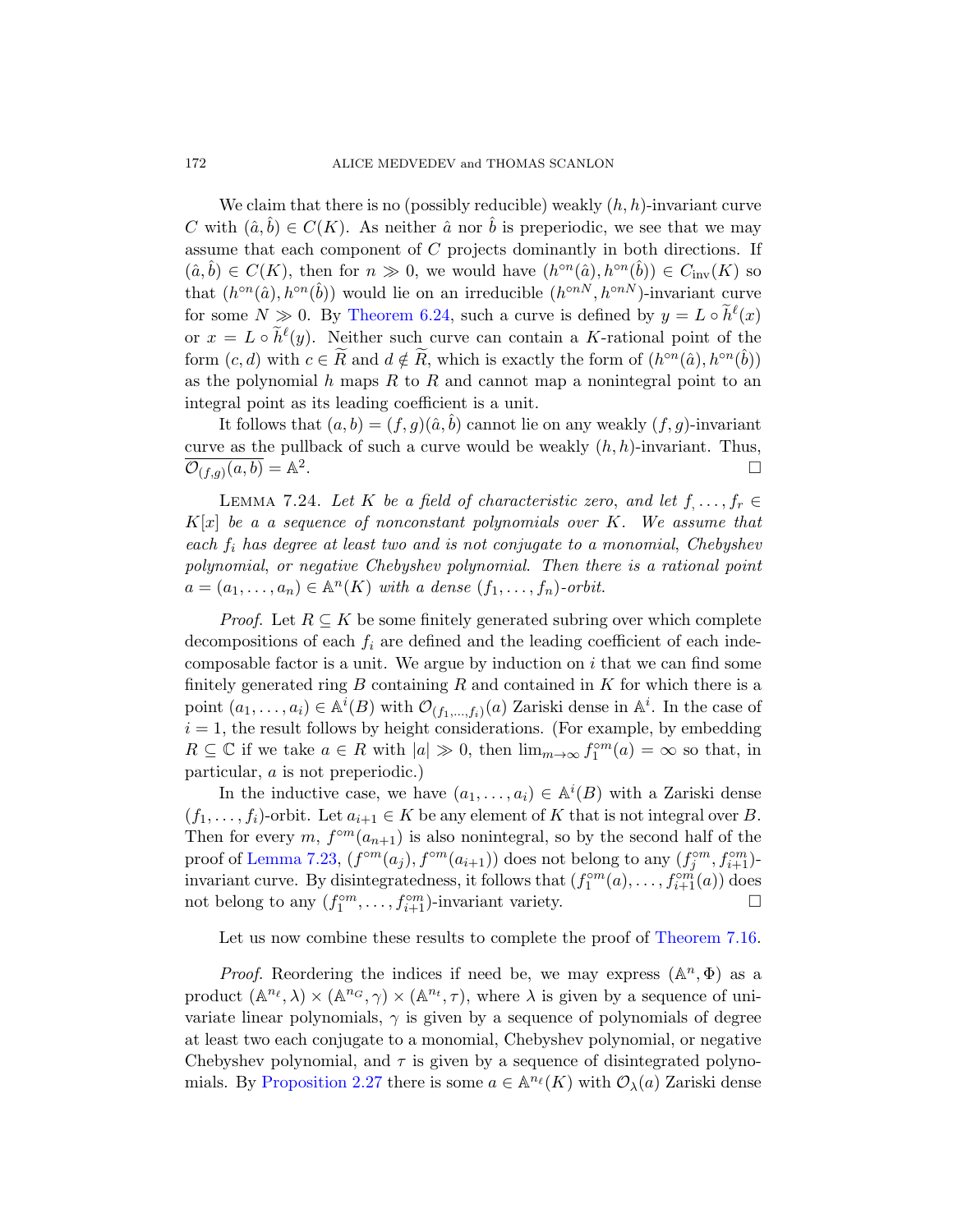in  $\mathbb{A}^{n_\ell}$ , by Proposition 2.28 there is some  $b \in \mathbb{A}^{n_G}(K)$  with  $\mathcal{O}_{\gamma}(b)$  Zariski dense in  $\mathbb{A}^{n_G}$ , and by Lemma 7.24 there is some  $c \in \mathbb{A}^{n_t}$  (K) with  $\mathcal{O}_{\tau}(x)$  Zariski dense in  $\mathbb{A}^{n_t}$ . By Lemma 7.22,  $\mathcal{O}_{\Phi}((a, b, c))$  is Zariski dense in  $\mathbb{A}^n$  $\Box$ 

7.3. Difference equations for Frobenius lifts. In this section we observe that for dynamical systems lifting the Frobenius, one can capture the periodic points with a difference equation. Consequently, our results on the structure of difference varieties imply strong restrictions on the algebraic relations amongst the periodic points of such dynamical systems.

*Notation* 7.25. In what follows,  $K$  is a field with a valuation  $v$ , ring of integers  $R := \{x \in K : v(x) \ge 0\}$ , maximal ideal  $\mathfrak{m} := \{x \in R : v(x) > 0\}$ , and residue field  $k := R/\mathfrak{m}$  of characteristic  $p > 0$ . We assume that  $\sigma : K \to K$  is an automorphism lifting the p-power Frobenius in the sense that  $v(\sigma(x)) = v(x)$ for all  $x \in K$  and  $\sigma(x) \equiv x^p \mod{m}$  for  $x \in R$ . We assume, moreover, that K is maximally complete and algebraically closed. The results we prove about periodic points descend from  $K$  to subfields, so the reader may comfortably drop these last two hypotheses, but some of our intermediate results require [at](#page-92-0) least completeness. Ultimately, we shall assume that  $K$  has characteristic zero, but for now, this is not necessary.

*Notation* 7.26. If X is a scheme over R, then we write  $X_0$  for the base change of X to k and  $X_n$  for the base change of X to K. We write  $\pi : X(R) \to$  $X_0(k)$  for the natural reduction map.

<span id="page-92-0"></span>With Theorem 7.27 we show that difference equations given by liftings of the Frobenius give dynamical Teichmüller maps. Towards the end of this section we specialize to the case of dynamical systems given by sequences of univariate polynomials and thereby deduce form our earlier work that algebraic relations amongst periodic points of such systems are highly restricted.

THEOREM 7.27. Let X be a separated scheme of finite type over R. We assume that X is smooth over R. Suppose that  $\Gamma \subseteq X \times X^{\sigma}$  is a closed subscheme of  $X \times X^{\sigma}$  for which the projection  $\Gamma \to X$  is étale. Suppose, moreover, that  $q = p^n$  is a power of p and  $\Gamma$  lifts the Frobenius in the sense that some component of the special fibre  $\Gamma_0$  is the graph of the geometric q-power Frobenius morphism  $F: X_0 \to X_0^{(q)}$  $v_0^{(q)}$ . Then the reduction map  $\pi : X(R) \rightarrow$  $X_0(k)$  restricts to a bijection between  $(X, \Gamma)^{\sharp}(R, \sigma^n)$  and  $X_0(k)$ .

*Proof.* To ease notation, let us write  $\rho := \sigma^n$ . Let us first show that  $\pi : (X,\Gamma)^{\sharp}(R,\rho) \to X_0(k)$  is surjective. Let  $a \in X_0(k)$  be any k-rational point on  $X_0$ . Pick any point  $\tilde{a} \in X(R)$  with  $\pi(\tilde{a}) = a$ . From the hypothesis that X is smooth over R, we may fix an étale covering  $f : U \to \mathbb{A}_{R}^{m}$  where  $\widetilde{a} \in U(R)$ ,  $U \subseteq X$  is an affine open subset and  $f(\tilde{a}) = 0$ . Note that  $f^{\rho}: U^{\rho} \to \mathbb{A}_{R}^{m}$  gives analytic coordinates on  $X^{\rho}$  near  $\rho(\tilde{a})$ .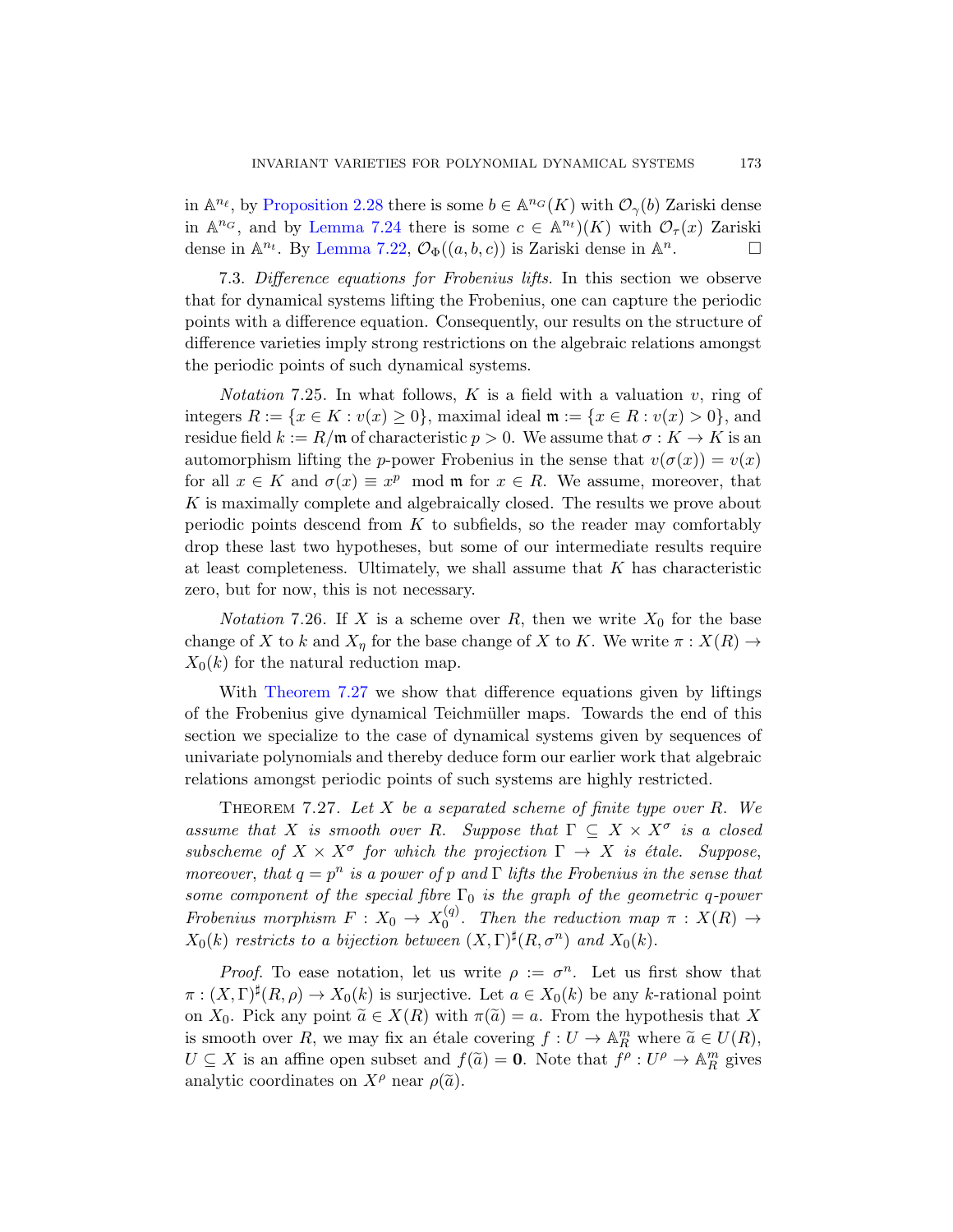As  $\Gamma \to X$  is étale, the set  $(f, f^{\rho})(\Gamma(R) \cap \pi^{-1}\{a\} \times (\pi^{\rho})^{-1}\{F(a)\})$  is the graph of an analytic function  $g : \mathfrak{m}^m \to \mathfrak{m}^m$  where  $g(x_1, \ldots, x_m) \equiv (x_1^q)$  $\binom{q}{1}, \ldots, \binom{q}{m}$ mod  $\mathfrak{m} \cdot R[[x_1,\ldots,x_m]]$ . That we can find a solution to  $g(x) = \rho(x)$  follows from Newton's method. (See [18] in this context.)

That is, if for some  $\gamma > 0$  we have a solution to  $g(x) \equiv \rho(x) \mod I_{\gamma}$ where  $I_{\gamma} := \{ z \in R : v(z) \geq \gamma \},$  we can find some  $x'$  with  $x \equiv x' \mod I_{\gamma}$ but  $g(x) \equiv \rho(x) \mod I_{\gamma^+} := \{z \in R : v(z) > \gamma\}$ , and then taking limits we find a true solution within the given neighborhood. In our case, we already know that  $g(\mathbf{0}) \equiv \mathbf{0} \mod \mathfrak{m} = I_{0+}$ . Given an approximate solution x, suppose that  $g(x) \equiv \rho(x) \mod I_{\gamma}$  with  $\gamma > 0$ . Let  $\varepsilon \in R$  with  $v(\varepsilon) = \gamma$ . We seek to find  $x' = x + c\varepsilon$  with  $c = (c_1, \ldots, c_m)$  and  $v(c_i) \geq 0$  for each i. We have  $g(x + c\varepsilon) = g(x) + \sum_{i=1}^m \frac{\partial g}{\partial X}$  $\frac{\partial g}{\partial X_i}(x)c\varepsilon + \varepsilon^2 * \equiv g(x) \mod I_{\gamma^+}$  as  $\frac{\partial g}{\partial X_i} \equiv qX_i^{q-1}$ mod  $\mathfrak{m}R[[X_1,\ldots,X_m]]$ . On the other hand,  $\rho(x+c\varepsilon)=\rho(x)+\rho(c)\rho(\varepsilon)\equiv\rho(x)+\rho(c)\rho(x)$  $(c_1^q)$  $\overline{G}_1^q, \ldots, \overline{G}_m^q$ ) $\rho(\varepsilon) \mod I_{\gamma^+}$ . Subtracting, we need only solve  $\rho(\varepsilon)(c_1^q)$  $c_1^q, \ldots, c_m^q) \equiv$  $g(x) - \rho(x) \mod I_{\gamma}$ [. By hypothes](#page-92-0)is, each component of  $g(x) - \rho(x)$  has valuation at least  $\gamma = v(\rho(\varepsilon))$ . As k is perfect, we may solve these equations.

These calculations demonstrate that the restriction of  $\pi$  to  $(X, \Gamma)^\sharp(R, \rho)$ is injective as well since the solution  $c = (c_1, \ldots, c_m)$  is uniquely determined modulo m. Since we know the residue of the solution, this shows that the reduction map is injective.

COROLLARY 7.28. With X and  $\Gamma$  as in Theorem 7.27, for any natural number N, one has  $(X, \Gamma)^{\sharp}(R, \rho) = (X, \Gamma^{\lozenge N})^{\sharp}(R, \rho^N)$ .

<span id="page-93-0"></span>Proof. A composite of étale extensions is étale. Hence, the hypotheses of Theorem 7.27 apply to X,  $\Gamma^{\lozenge N}$ , and  $mN$ . So,  $\pi : (X, \Gamma^{\lozenge N})^{\sharp}(R, \rho^N) \to X_0(k)$ is also a bijection. As  $(X, \Gamma)^{\sharp}(R, \rho) \subseteq (X, \Gamma^{\lozenge N})^{\sharp}(R, \rho^N)$ , these sets must be equal.

Specializing Γ somewhat, we may use Theorem 7.27 to find a difference equation for periodic points.

THEOREM 7.29. Let X be a separated scheme of finite type over  $R$ , smooth over R, and  $f: X \to X$  a morphism lifting the  $q = p^n$ -power Frobenius. Let  $\rho := \sigma^n$ . We assume that  $f = f^{\rho}$  and  $X = X^{\rho}$ . Then every f-periodic R[-rational](#page-93-0) point belongs to  $(X, f)^{\sharp}(R, \rho)$ .

*Proof.* Let  $b \in X(R)$  be an f-periodic point of order M. There are only finitely many solutions to  $f^{\circ M}(x) = x$  (as, for instance, this is true on the special fibre). Hence,  $\rho^{N}(b) = b$  for some  $N > 0$ . Thus, b satisfies  $\rho^{MN}(x) = f^{\circ MN}(x)$ . That is,  $b \in (X, f^{\circ MN})^{\sharp}(R, \rho^{MN})$ , which is  $(X, f)^{\sharp}(R, \rho)$ by Corollary 7.28.

Remark 7.30. Theorem 7.29 holds for f analytic. This observation yields interesting information in the case that  $X$  is a moduli space of abelian varieties,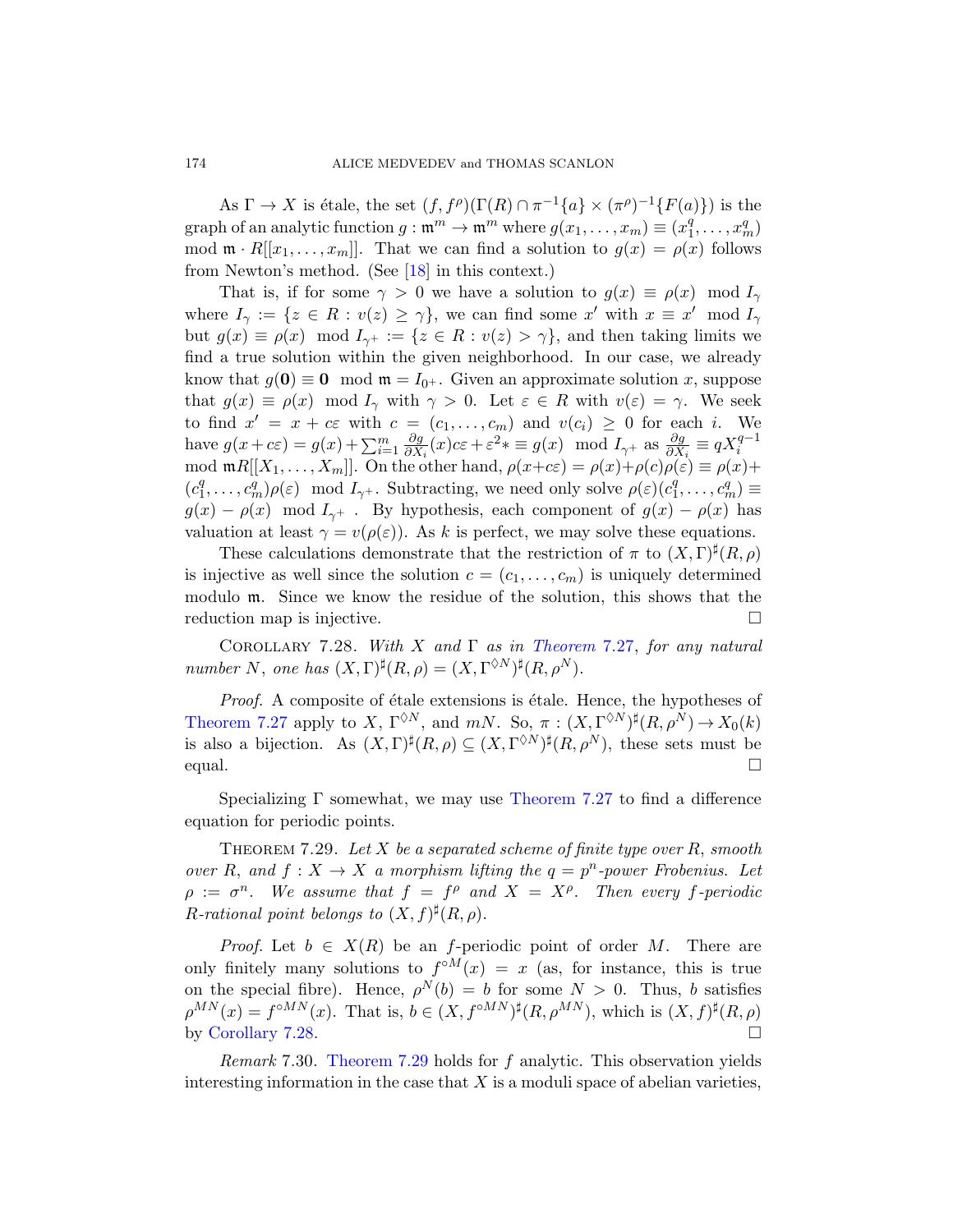$\Gamma \subseteq X \times X$  is a p-power Hecke correspondence, and  $f: X \to X$  (or, really, f is defined on some dense open subset) is a branch of Γ lifting the Frobenius. In this case, the difference equation captures the canonical lifts. (See [17] for more details.)

*Remark* 7.31. If in Theorem 7.29 we assume that  $k = \mathbb{F}_p^{\text{alg}}$ , then as every point in  $X(k)$  is f-periodic, every point in  $(X, f)^{\sharp}(R, \rho)$  is f-periodic.

<span id="page-94-0"></span>Remark 7.32. This method of obtaining interesting difference equations for periodic points by lifting equations on the Frobenius has been used in the study of Manin-Mumford questions [10], [13]. When more structure (for instance, a group) is available, then more complicated equations beyond simply  $f(x) = \sigma(x)$  may be used to give deeper information. We expect that these equations in the more general dynamical context will be useful, but we have not pursued this issue.

Let us conclude by specializing to the case of sequences of univariate polynomials.

THEOREM 7.33. Let  $q = p^{\ell}$  be a power of p. We suppose that K has characteristic zero. Let  $f_1, \ldots, f_n \in R[x]$  be polynomials with  $f_i(x) \equiv x^p$ [mod](#page-93-0)  $\mathfrak{m}R[x]$  for each  $i \leq n$ . We suppose that for some  $m > 0$ , each  $f_i = f_i^{\sigma^m}$ for each i. If  $X \subseteq \mathbb{A}^n$  is an irreducible subvariety containing a Zariski dense set of points of the form  $(\zeta_1, \ldots, \zeta_n)$  where  $\zeta_i \in R$  is  $f_i$ -periodic, then X is a difference subvariety of  $(\mathbb{A}^n, (f_1^{\lozenge m}, \ldots, f_n^{\lozenge m}))$  and has the shape described in Theorem 6.26. Moreover, if  $\deg(f_i) = q$  for each i, then we may replace the hypothesis " $\zeta_i \in R$ " by " $\zeta_i \in K$ ."

*Proof.* By Theorem 7.29, the  $(f_1, \ldots, f_n)$ -periodic points in  $\mathbb{A}^n(R)$  are all contained in  $(\mathbb{A}^n, (f_1^{\lozenge m}, \ldots, f_n^{\lozenge m}))^{\sharp}(R, \sigma^{\ell m})$ . Hence, if X contains a Zariski dense set of periodic points from  $\mathbb{A}^n(R)$ , then

$$
X \cap (\mathbb{A}^n, (f_1^{\lozenge m}, \dots, f_n^{\lozenge m}))^{\sharp}(R, \sigma^{\ell m})
$$

is Zariski dense in  $X$  implying that  $X$  is a difference subvariety of

$$
(\mathbb{A}^n, (f_1^{\lozenge m}, \dots, f_n^{\lozenge m})).
$$

The description of X [now follo](#page-94-0)ws from our description of such difference varieties.

For the "moreover" clause, observe that if  $\deg(f_i) = q$ , then every  $f_i$ periodic point is integral over  $R$  and, hence, actually an element of  $R$  as  $R$  is integrally closed in  $K$ .

Remark 7.34. Further specializing Theorem 7.33, one obtains statements about algebraic relations amongst the periodic points of a polynomial without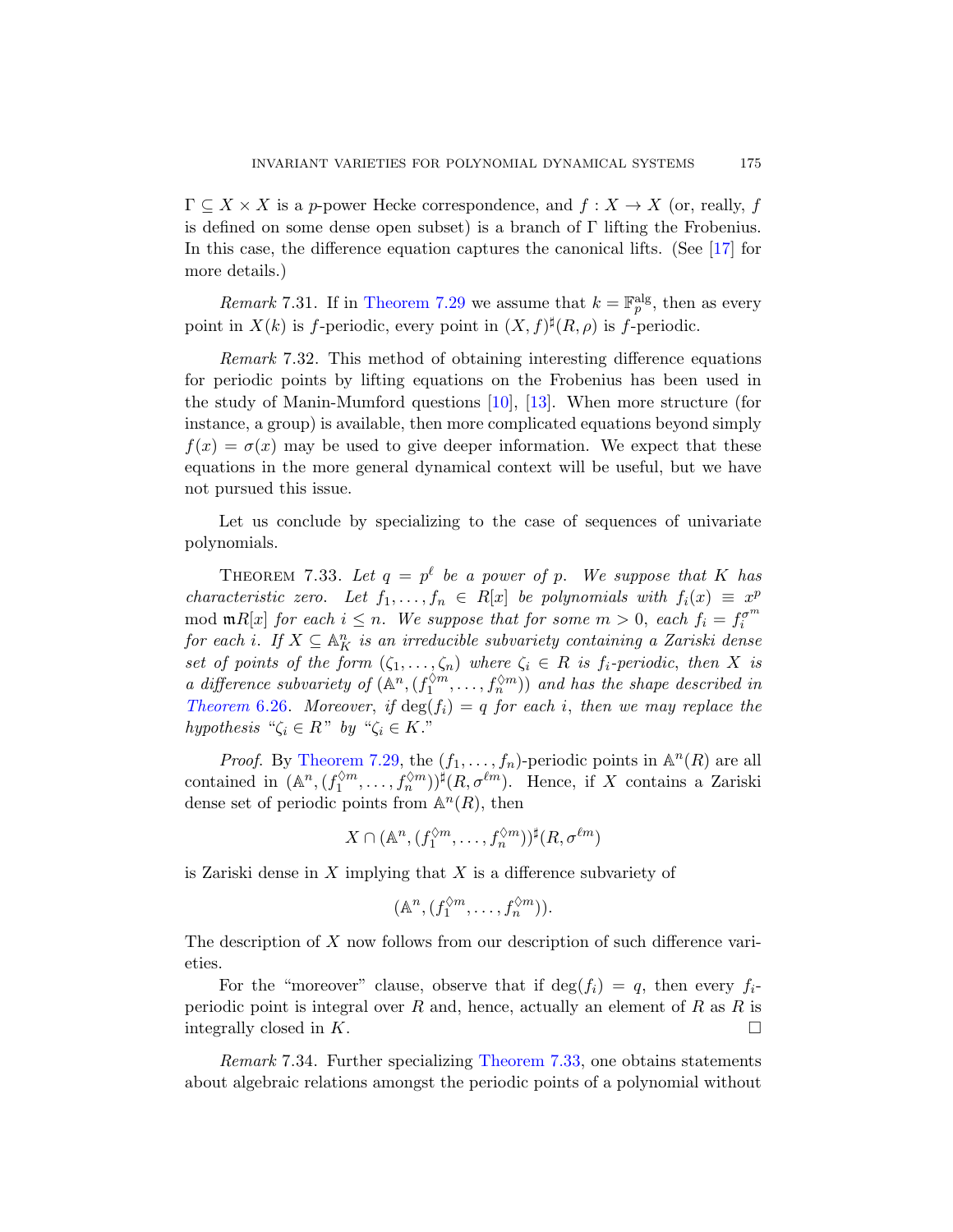reference to valuations as announced in the introduction. For example, let q be a power of a prime number p. Suppose that  $f(x) = x^q + pg(x)$  where  $g(x) \in \mathbb{Z}[x]$  and  $\deg(g) \leq q$ . Suppose, moreover, that f is not linearly conjugate to a monomial or a Chebyshev polynomial or a negative Chebyshev polynomial. Then every irreducible variety  $X \subseteq \mathbb{A}_{\mathbb{C}}^n$  that contains a Zariski dense set of *n*tuples of f-periodic points is defined by [a sequence of](http://www.ams.org/mathscinet-getitem?mr=2862064) equations of the form  $g(x_i) = x_j$  or  $g(x_\ell) = a$  for a some fixed f-periodic point and g a polynomial [that commutes with](http://dx.doi.org/10.1112/S0010437X11005537)  $f$ .

## [Referen](http://dx.doi.org/10.4310/PAMQ.2008.v4.n2.a9)ces

- <span id="page-95-1"></span>[1] E. Amerik, F. Bogomolov, and M. Rovinsky, Remarks on endomorphisms and rational points, [Compos](http://www.ams.org/mathscinet-getitem?mr=1481438). Math. 147 [\(2011\), 1](http://www.zentralblatt-math.org/zmath/en/search/?q=an:0884.03038)819–1842. MR 2862064. Zbl [1231.14014](http://dx.doi.org/10.1007/978-94-015-8923-9_2). http://dx.doi.org/10.1112/S0010437X11005537.
- <span id="page-95-0"></span> $[2]$  E. AMERIK and F. CAMPANA, Fibrations méromorphes sur certaines variétés à fibré canonique trivial, *[Pure A](http://www.ams.org/mathscinet-getitem?mr=1652269)ppl. [Math](http://www.zentralblatt-math.org/zmath/en/search/?q=an:0922.03054). Q.* 4 ([2008\),](http://dx.doi.org/10.1090/S0002-9947-99-02498-8) 509–545. MR 2400885. Zbl [1143.14035](http://dx.doi.org/10.1090/S0002-9947-99-02498-8). http://dx.doi.org/10.4310/PAMQ.2008.v4.n2.a9.
- [3] Z. CHATZIDAKIS, Groups definable in ACFA, in Algebraic Model Theory (Toronto, ON, 1996), NAT[O Adv](http://www.ams.org/mathscinet-getitem?mr=2469450). Sci. Inst. [Ser](http://www.zentralblatt-math.org/zmath/en/search/?q=an:1165.03014). C Math. Phys. Sci. 496, [Kluwer Acad. Publ., Dordrec](http://dx.doi.org/10.1017/S1474748008000273)ht, 1997, pp. 25–52. MR 1481438. Zbl 0884.03038. http://dx.doi.org/10.1007/978-94-015-8923-9<sub>-2</sub>.
- [4] Z. CHATZIDAKIS and E. HRUSHOVSKI, Model theory of difference fields, Trans. Amer. Math. Soc. 351 [\(1999\), 2997–307](http://www.zentralblatt-math.org/zmath/en/search/?q=an:1025.03026)1. MR [1652269](http://dx.doi.org/10.1112/S0024611502013576). Zbl 0922.03054. http: [//dx.do](http://dx.doi.org/10.1112/S0024611502013576)[i.org/10.1090/](http://www.ams.org/mathscinet-getitem?mr=1912052)S0002-9947-99-02498-8.
- [5] Z. Chatzidakis and E. Hrushovski, Difference fields and descent in algebraic dynamics. I, J. Inst. Math. Jussieu 7 (2[008\), 653–686.](http://www.ams.org/mathscinet-getitem?mr=2854724) MR 2469450. Zbl 1165. 03014. [http://dx.doi.org/10.1017](http://dx.doi.org/10.1093/imrn/rnq283)/S1474748008000273.
- [6] Z. CHATZIDAKIS, E. HRUSHOVSKI, and Y. PETERZIL, Model theory of difference [fields. II. Perio](http://www.zentralblatt-math.org/zmath/en/search/?q=an:0638.14026)[dic ideals and the trichotomy in all char](http://dx.doi.org/10.1007/BF01394276)acteristics, Proc. London Math. Soc. 85 (2002), 257–311. MR 1912052. Zbl 1025.03026. http://dx.doi. org/10.11[12/S00246115](http://www.ams.org/mathscinet-getitem?mr=1990753)[02013576.](http://www.zentralblatt-math.org/zmath/en/search/?q=an:1021.03024)
- [7] [D. Ghioca](http://dx.doi.org/10.1090/S0002-9947-03-03264-1), T. J. Tucker, and S. [Zhang](http://dx.doi.org/10.1090/S0002-9947-03-03264-1), Towards a dynamical Manin-Mumford conjecture, Int. Math. Res. Not. 2011 (2011), 5109–5122. MR 2854724. Zbl 1267.37110. http://dx.doi.org/10.1[093/imrn/rnq28](http://www.ams.org/mathscinet-getitem?mr=1854232)3.
- [8] M. HINDRY[, Autour d'une conjecture de S](http://dx.doi.org/10.1016/S0168-0072(01)00096-3)erge Lang, *Invent. Math.* **94** (1988), 575–603. MR 0969244. Zbl 0638.14026. http://dx.doi.org/10.1007/BF01394276.
- [9] E. Hrushovski and M. Itai, On model [complete differe](http://www.ams.org/mathscinet-getitem?mr=2710587)ntial fields, Trans. Amer. Math. Soc. 355 (2003), 4267–4296. MR 1990753. Zbl 1021.03024. http://dx.doi. org/10.1090/S0002-9947-03-03264-1.
- [10] E. Hrushovski, The Manin-Mumford conjecture and the model theory of difference fields, Ann. Pure Appl. Logic 112 (2001), 43–115. MR 1854232. Zbl 0987.03036. http://dx.doi.org/10.1016/S0168-0072(01)00096-3.
- [11] A. Medvedev, Minimal sets in ACFA, ProQuest LLC, Ann Arbor, MI, 2007, Thesis (Ph.D.)–University of California, Berkeley. MR 2710587.